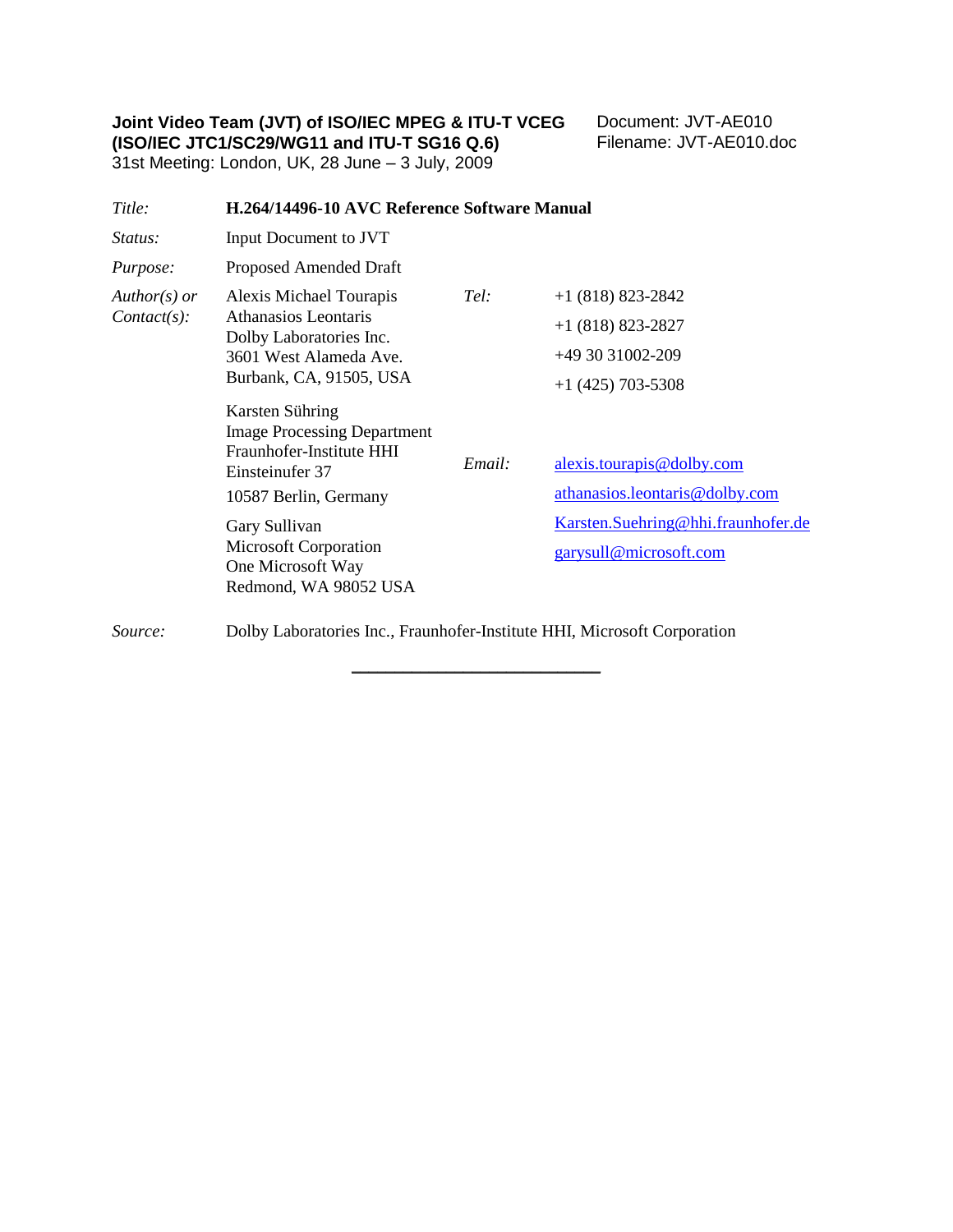**Joint Video Team (JVT) of ISO/IEC MPEG & ITU-T VCEG (ISO/IEC JTC1/SC29/WG11 and ITU-T SG16 Q.6)**

# **H.264/14496-10 AVC REFERENCE SOFTWARE MANUAL**

Jan, 2009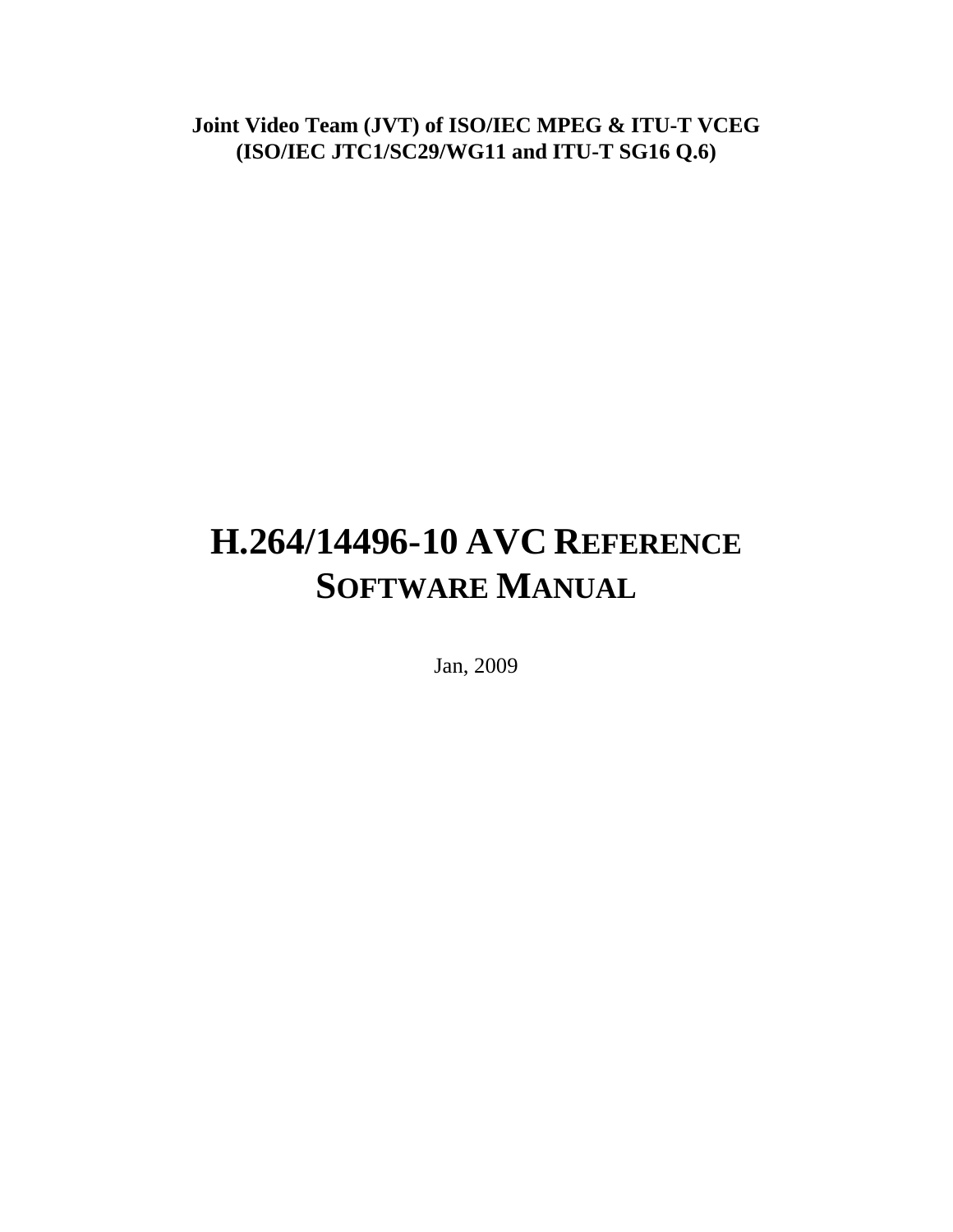| Release No. | Date     | <b>Author</b> | <b>Revision Description</b>                                                                                   |
|-------------|----------|---------------|---------------------------------------------------------------------------------------------------------------|
| Rev. 0      | 10/08/04 | AT/KS/GS      | Initial version of Reference Software Manual                                                                  |
| Rev. 1      | 01/12/05 | AT/KS/GS      | Amendment to original document to reflect modified and<br>new parameters                                      |
| Rev. 2      | 01/18/05 | AT/KS/GS      | Amendment based on meeting notes                                                                              |
| Rev. 3      | 02/15/05 | TO.           | Various Document updates                                                                                      |
| Rev. 4      | 04/13/05 | AT/KS/GS      | Addition of new parameters supported in software such as<br>Fast Mode parameters and Adaptive Offset Rounding |
| Rev. 5      | 10/12/05 | AT            | Parameter updates. Addition of new FME parameters                                                             |
| Rev. 6      | 04/02/06 | AT/KS/GS      | Parameter updates. Addition of new FME parameters.<br>Addition of limitations section.                        |
| Rev. 7      | 10/16/06 | AT/AL         |                                                                                                               |
| Rev. 8      | 4/14/07  | AT/AL/KS      | Additions of new parameters from JM version 12.2                                                              |
| Rev.9       | 7/01/07  | AT/AL/KS      | Additions of new parameters from JM version 12.3                                                              |
| Rev.10      | 8/01/07  | <b>KS</b>     | Various document cleanups                                                                                     |
| Rev.11      | 12/03/08 | AT            | Additions of new parameters/cleanups from JM version 15.0                                                     |
| Rev. 12     | 06/29/09 | KS/AT         | Revisions according to JM version 16.0                                                                        |

## **Revision Sheet**

*AT* : Alexis Michael Tourapis [\(alexis.tourapis@dolby.com\)](mailto:alexismt@ieee.org)

*TO* : Tobias Oelbaum [\(oelbaum@tum.de\)](mailto:oelbaum@tum.de)

*GS* : Gary Sullivan [\(garysull@windows.microsoft.com\)](mailto:garysull@windows.microsoft.com)

*KS* : Karsten Sühring [\(Karsten.Suehring@hhi.fraunhofer.de\)](mailto:Karsten.Suehring@hhi.fraunhofer.de)

*AL* : Athanasios Leontaris [\(athanasios.leontaris@dolby.com\)](mailto:athanasios.leontaris@dolby.com)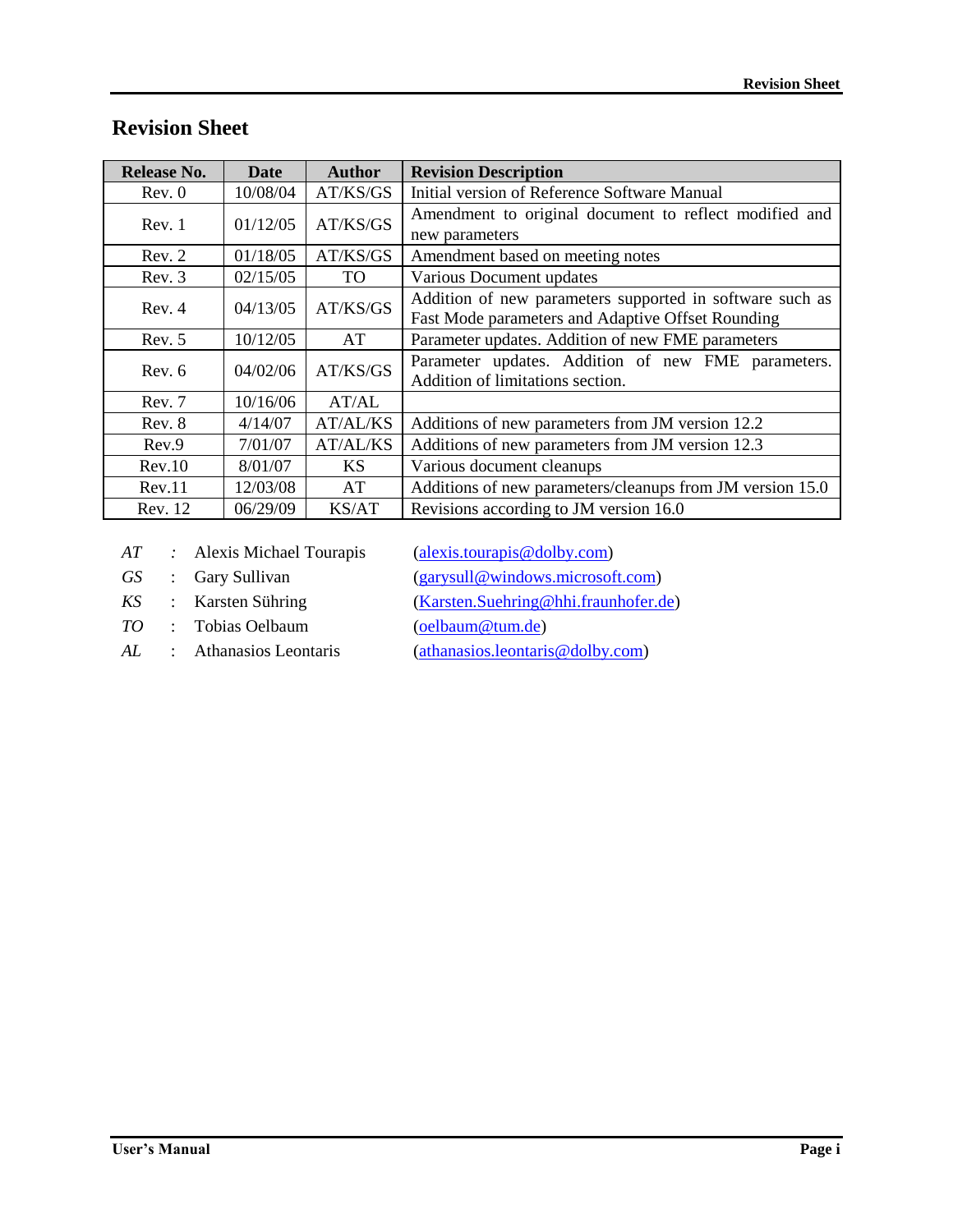## H.264/14496-10 AVC REFERENCE SOFTWARE MANUAL

## **TABLE OF CONTENTS**

#### Page  $#$

| 1.           |     |  |
|--------------|-----|--|
|              | 1.0 |  |
|              | 1.1 |  |
|              | 1.2 |  |
|              | 1.3 |  |
|              |     |  |
|              |     |  |
|              |     |  |
|              | 1.4 |  |
|              | 1.5 |  |
| 2.           |     |  |
|              | 2.1 |  |
|              | 2.2 |  |
| 3.           |     |  |
|              | 3.1 |  |
|              | 3.2 |  |
|              | 3.3 |  |
| $\mathbf{4}$ |     |  |
|              | 4.1 |  |
|              |     |  |
|              |     |  |
|              |     |  |
|              |     |  |
|              |     |  |
|              |     |  |
|              |     |  |
|              |     |  |
|              |     |  |
|              |     |  |
|              |     |  |
|              |     |  |
|              |     |  |
|              |     |  |
|              |     |  |
|              |     |  |
|              |     |  |
|              |     |  |
|              |     |  |
|              |     |  |
|              |     |  |
|              |     |  |
|              |     |  |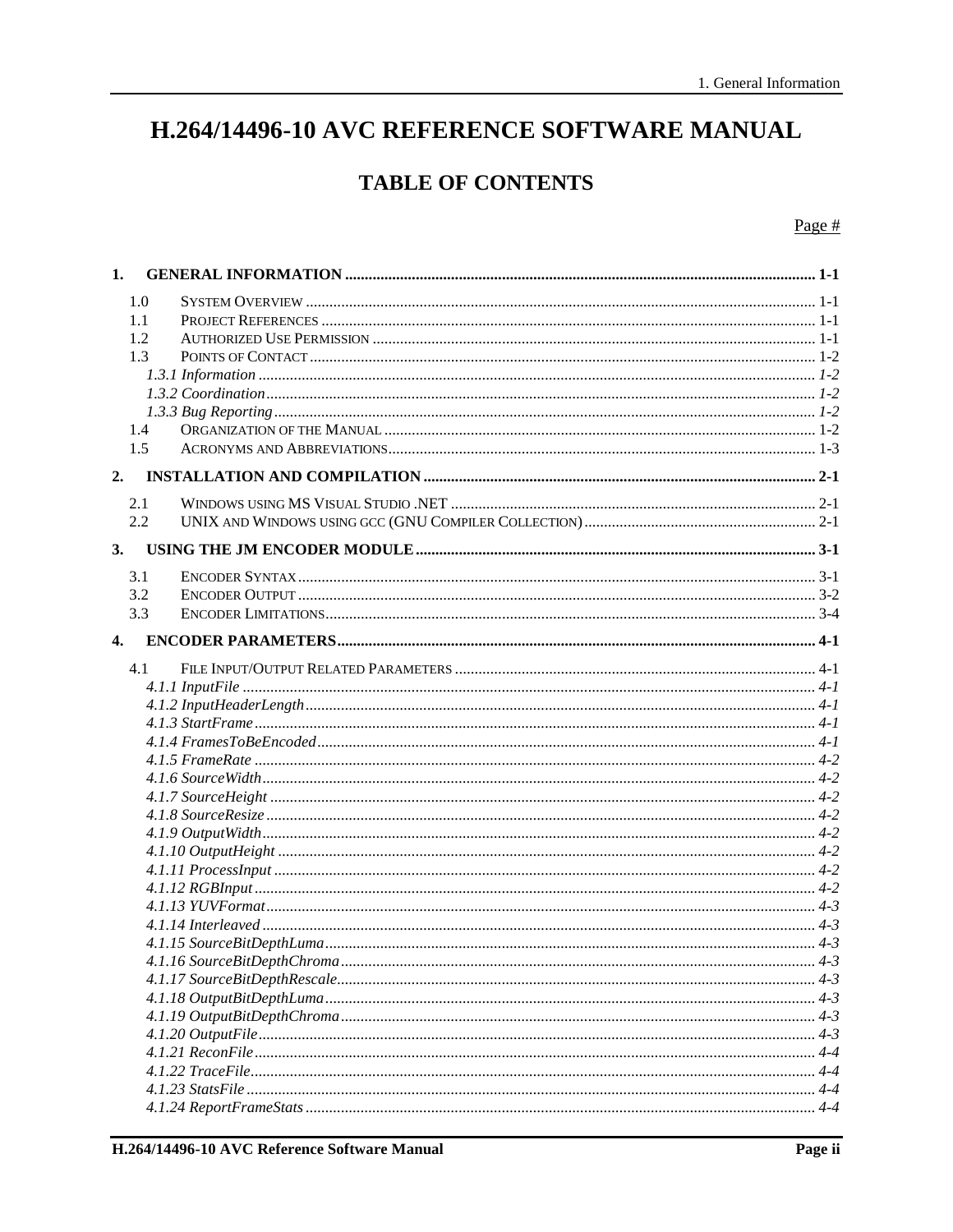| 4.2 |  |
|-----|--|
|     |  |
|     |  |
|     |  |
|     |  |
|     |  |
|     |  |
|     |  |
|     |  |
|     |  |
|     |  |
|     |  |
|     |  |
|     |  |
|     |  |
|     |  |
|     |  |
|     |  |
|     |  |
|     |  |
|     |  |
|     |  |
|     |  |
|     |  |
|     |  |
|     |  |
|     |  |
|     |  |
|     |  |
|     |  |
|     |  |
|     |  |
|     |  |
|     |  |
|     |  |
|     |  |
|     |  |
|     |  |
|     |  |
|     |  |
|     |  |
|     |  |
|     |  |
|     |  |
|     |  |
|     |  |
|     |  |
|     |  |
|     |  |
|     |  |
|     |  |
|     |  |
|     |  |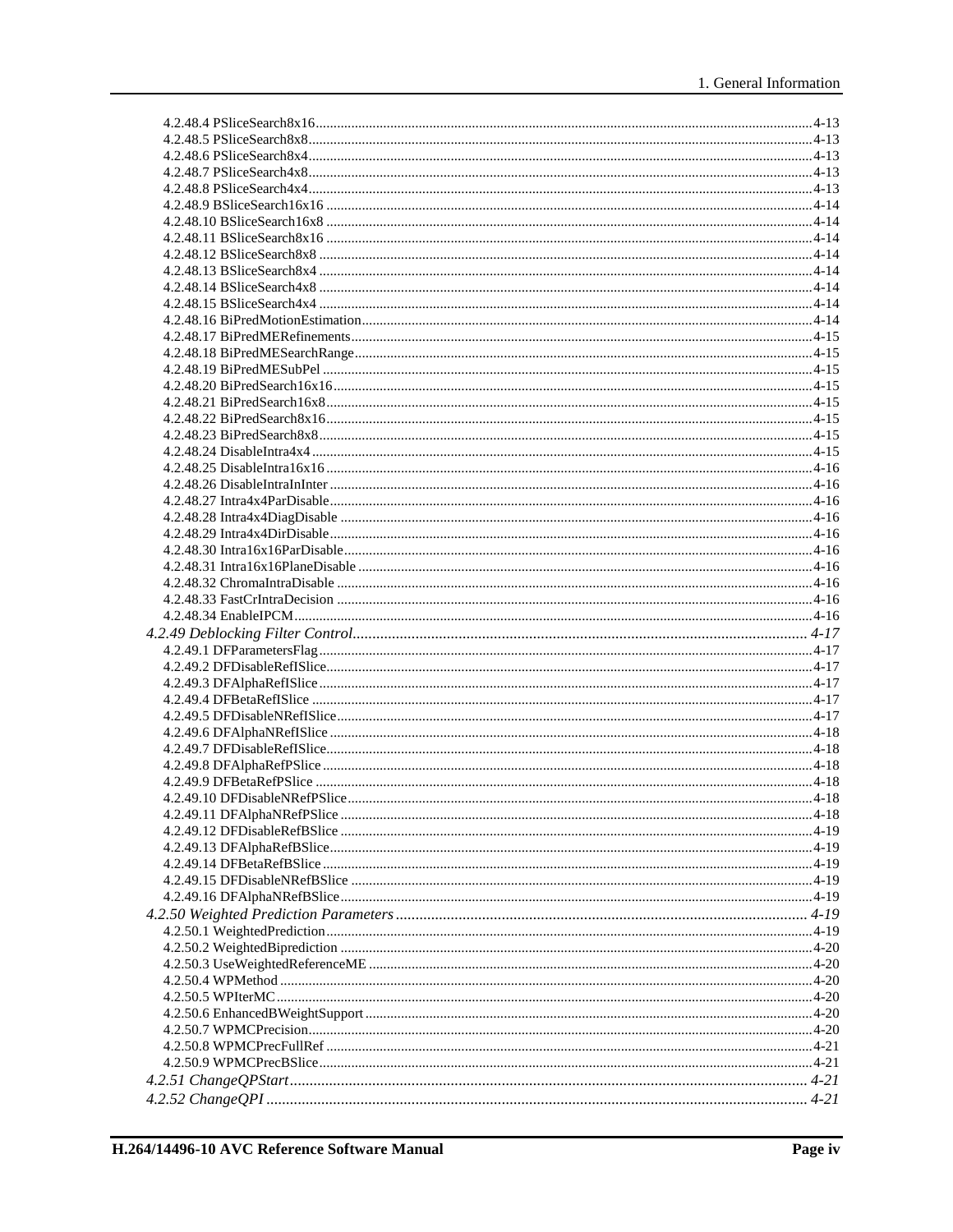| 4.3           |  |
|---------------|--|
|               |  |
|               |  |
|               |  |
|               |  |
|               |  |
|               |  |
|               |  |
|               |  |
|               |  |
|               |  |
|               |  |
|               |  |
| 4.4           |  |
|               |  |
|               |  |
|               |  |
|               |  |
|               |  |
|               |  |
|               |  |
|               |  |
|               |  |
| 4.5           |  |
|               |  |
|               |  |
|               |  |
|               |  |
|               |  |
| $4.6^{\circ}$ |  |
|               |  |
|               |  |
|               |  |
|               |  |
| 4.7           |  |
|               |  |
|               |  |
|               |  |
|               |  |
|               |  |
|               |  |
|               |  |
|               |  |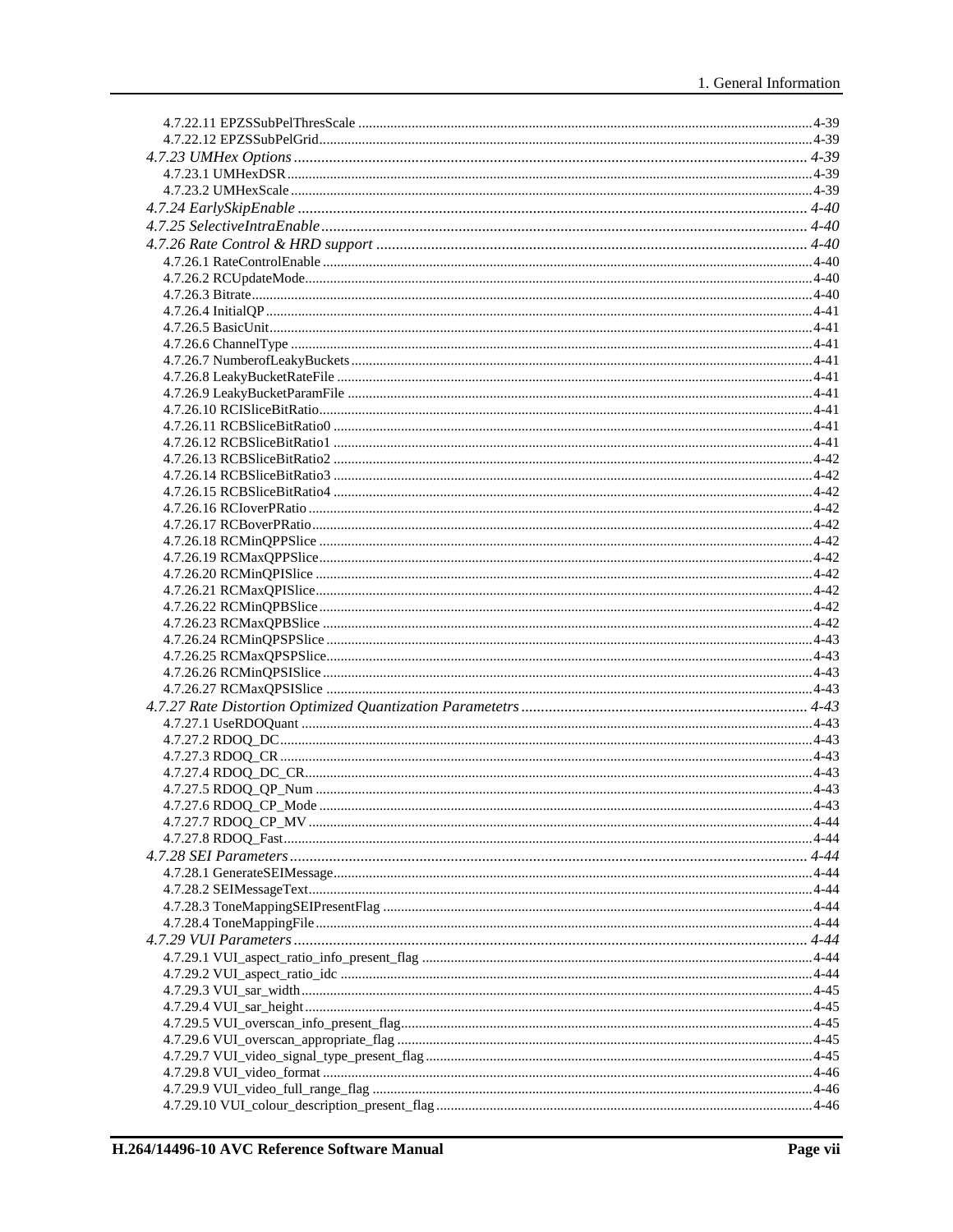|    | 4.8 |  |
|----|-----|--|
|    |     |  |
|    |     |  |
|    |     |  |
|    |     |  |
|    |     |  |
|    | 4.9 |  |
|    |     |  |
|    |     |  |
|    |     |  |
|    |     |  |
|    |     |  |
|    |     |  |
|    |     |  |
|    |     |  |
|    |     |  |
|    |     |  |
|    |     |  |
|    |     |  |
|    |     |  |
| 5. |     |  |
|    | 5.1 |  |
|    | 5.2 |  |
|    |     |  |
| 6. |     |  |
|    | 6.1 |  |
| 7. |     |  |
|    |     |  |
|    | 7.1 |  |
|    | 7.2 |  |
|    | 7.3 |  |
| 8. |     |  |
|    | 8.1 |  |
| 9. |     |  |
|    |     |  |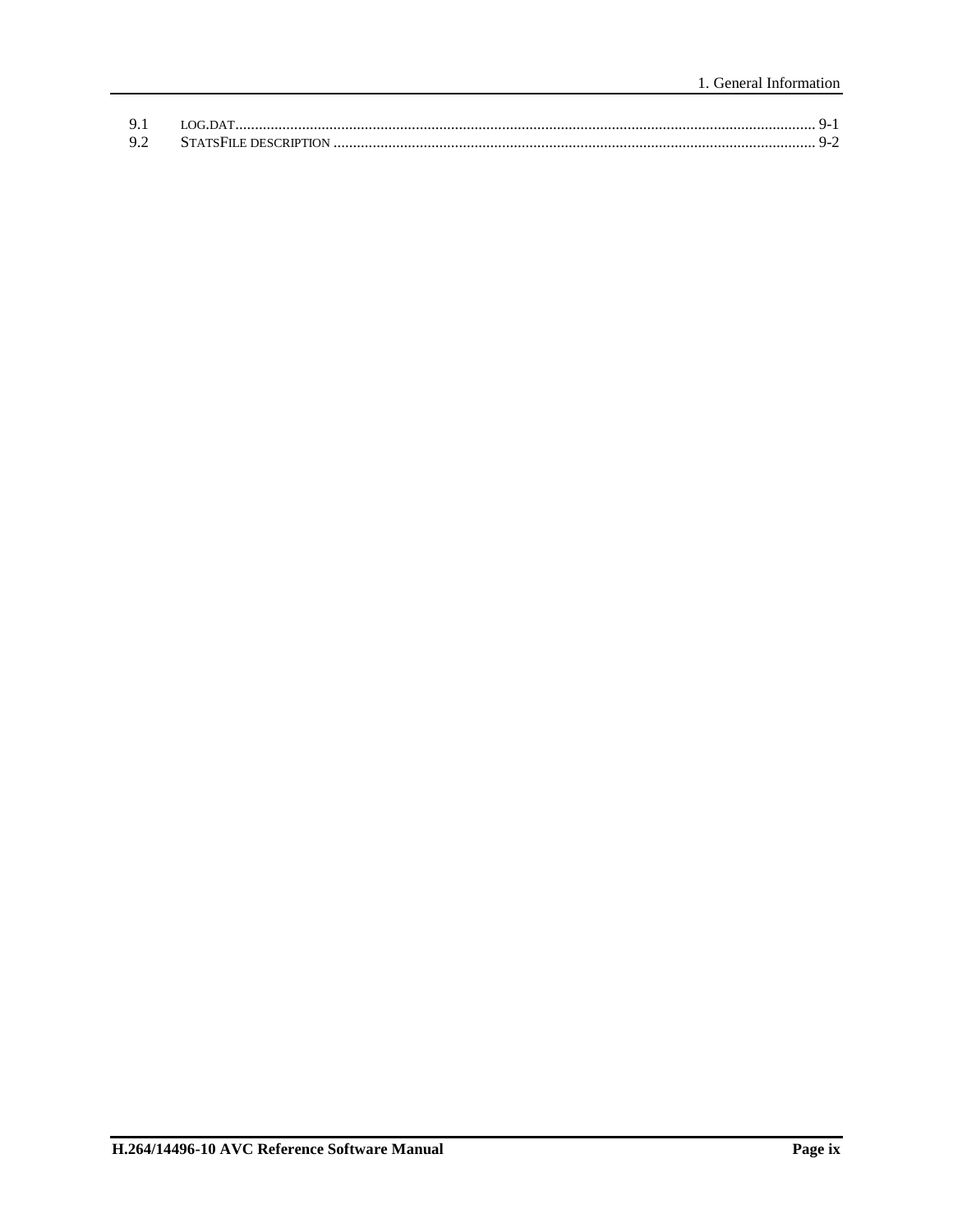## **1. GENERAL INFORMATION**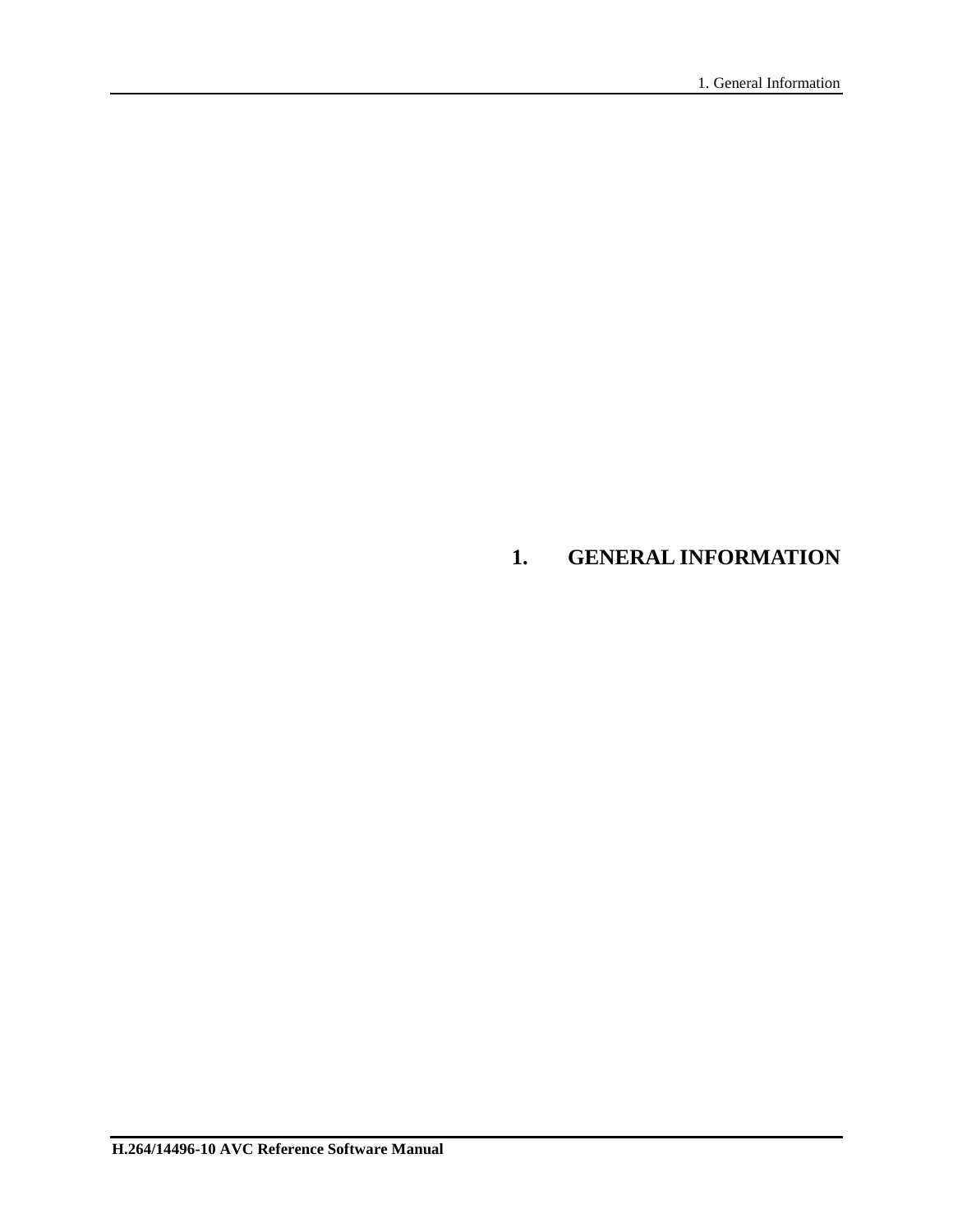## **1. GENERAL INFORMATION**

## **1.0 System Overview**

This document contains a detailed description of the usage of the H.264/14496-10 AVC reference software, and more specifically version  $16.0<sup>1</sup>$ . This includes information about the encoder and decoder input parameters, syntax, compilation issues, and additional information with regards to best usage and configuration of this software.

## **1.1 Project References**

It is recommended that the users of this software obtain a copy of the ITU H.264/ ISO MPEG-4 AVC recommendation for full understanding of the capabilities and specifics of the standard. For further info, users may access the ITU web site at www.itu.int or the ISO web site at www.iso.int. The ITU document can be downloaded for free from http://www.itu.int/rec/T-REC-H.264, while the equivalent ISO one can be purchased at http://tinyurl.com/pnyvo. Some additional public references that could be useful in understanding this new standard and consequently the software are as follows:

- T. Wiegand, G.J. Sullivan, G. Bjontegaard, and A. Luthra, "Overview of the H.264/AVC Video Coding Standard," *in the IEEE Transactions on Circuits and Systems for Video Technology*, July 2003
- G. Sullivan and T. Wiegand, "Video Compression From Concepts to the H.264/AVC Standard," *in Proceedings of the IEEE, Special Issue on Advances in Video Coding and Delivery*, December 2004
- D. Marpe, H. Schwarz, and T. Wiegand, "Context-Based Adaptive Binary Arithmetic Coding in the H.264/AVC Video Compression Standard," *in the IEEE Transactions on Circuits and Systems for Video Technology*, July 2003
- G.J. Sullivan and T. Wiegand, "Rate-Distortion Optimization for Video Compression," *in the IEEE Signal Processing Magazine*, vol. 15, no. 6, pp. 74-90, Nov. 1998

The reference software described in these pages can be downloaded from the following link:

<http://iphome.hhi.de/suehring/tml>

## **1.2 Authorized Use Permission**

l

The software package contains a text file and source code header comments containing disclaimer text that describes the terms associated with the use of the software and clarifying its copyright and patent rights status.

<sup>&</sup>lt;sup>1</sup> The software coordinators should point out that considerable effort was done to reorganize the reference software, remove almost all global variables, make various components reentrant and modular, while at the same time keeping or even extending the existing functionality of the software. Nevertheless, the interface of running the software has remained the same and thre should be little impact to the end user.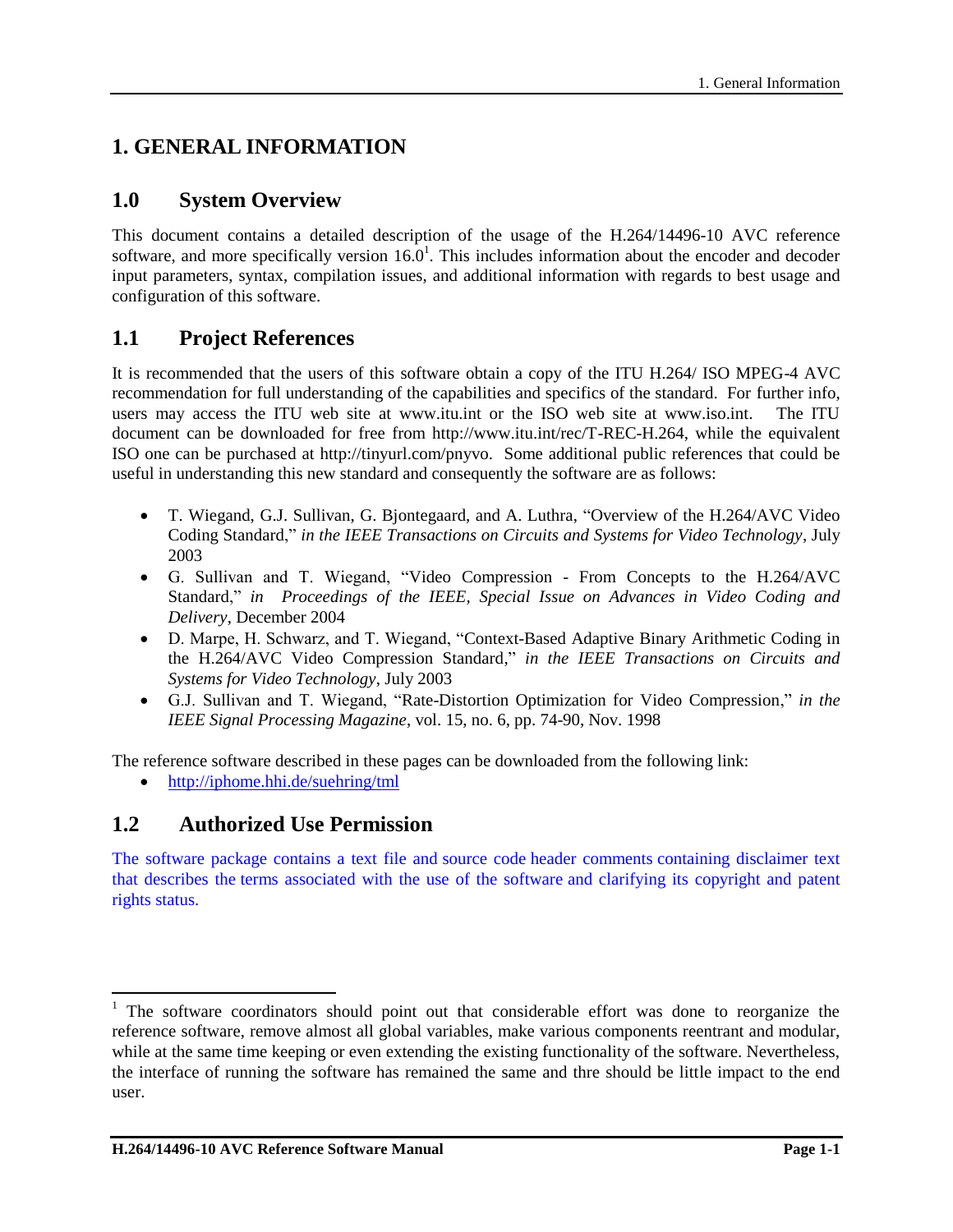## **1.3 Points of Contact**

## **1.3.1 Information**

For general inquiries with regards to the H.264/MPEG-4 AVC standard users may contact Dr. Gary Sullivan [\(garysull@microsoft.com\)](mailto:garysull@microsoft.com), Dr. Thomas Wiegand [\(wiegand@hhi.fraunhofer.de\)](mailto:wiegand@hhi.fraunhofer.de), and Dr. Ajay Luthra [\(aluthra@motorola.com\)](mailto:aluthra@motorola.com). Certain information can also be provided through the ITU [\(www.itu.int\)](../Local%20Settings/Temporary%20Internet%20Files/documents/Organize/Dokumente%20und%20Einstellungen/oelbaum/Lokale%20Einstellungen/Temp/Rar$DI00.734/www.itu.int) and ISO [\(www.iso.int\)](../Local%20Settings/Temporary%20Internet%20Files/documents/Organize/Dokumente%20und%20Einstellungen/oelbaum/Lokale%20Einstellungen/Temp/Rar$DI00.734/www.iso.int) websites. Information pertinent to the reference software should be directed to the reference software coordinators (see Section [1.3.2\)](#page-13-0).

## <span id="page-13-0"></span>**1.3.2 Coordination**

Software coordination is performed by Mr. Karsten Sühring [\(Karsten.Suehring@hhi.fraunhofer.de\)](mailto:Karsten.Suehring@hhi.fraunhofer.de) and Dr. Alexis Michael Tourapis [\(alexismt@ieee.org/](mailto:alexismt@ieee.org)atour@dolby.com). For further information on key contributors to the reference software implementation please check the files "contributors.h" within the reference software package.

## **1.3.3 Bug Reporting**

Any bugs relating to the usage of this package can be reported directly to the software coordinators using the dedicated Mantis bug tracking system at [https://ipbt.hhi.de/.](https://ipbt.hhi.de/) Information of how to use this system can be found online. Nevertheless, it is suggested that the users consider the following simple rules before reporting any new bugs:

- a) The user should initialy search the database for earlier reports that may relate to the same issue. If the problem has already been reported, however the user would like to report additional information that may help in the resolution of the software, this can be added to the original report.
- b) The user should specify if the problem relates to the encoder, decoder or both.
- c) The software version should be specified. Note however that it is recommended that the user first examines the latest version of the software and whether the problem to be reported has already been resolved.
- d) The bug encountered needs to be described as precisely as possible.
- e) The necessary steps to reproduce the problem should be described.
- f) The configuration files that were used or any other files that may be relevant to this bug and may help with its resolution should be provided.
- g) The users are strongly adviced to use the language followed by the standard when referencing the text description.
- h) After a user files a report, he/she should frequently examine whether any additional information is requested relating to this issue.

## **1.4 Organization of the Manual**

In Section 2.0 a brief summary of the reference software will be provided. This is followed by instructions of how to install and compile the reference software under different environments (i.e. Windows and Unix/Linux based platforms) in Section 3.0. The use of the encoder is described in Section 4.0, while all encoder specific parameters are analyzed in Sections 5.0 (runtime-based) and 6.0 (compilation-based). Section 7.0 presents the decoder syntax and parameters, while finally Section 8.0 presents some of the output reports generated by the different modules of this software distribution.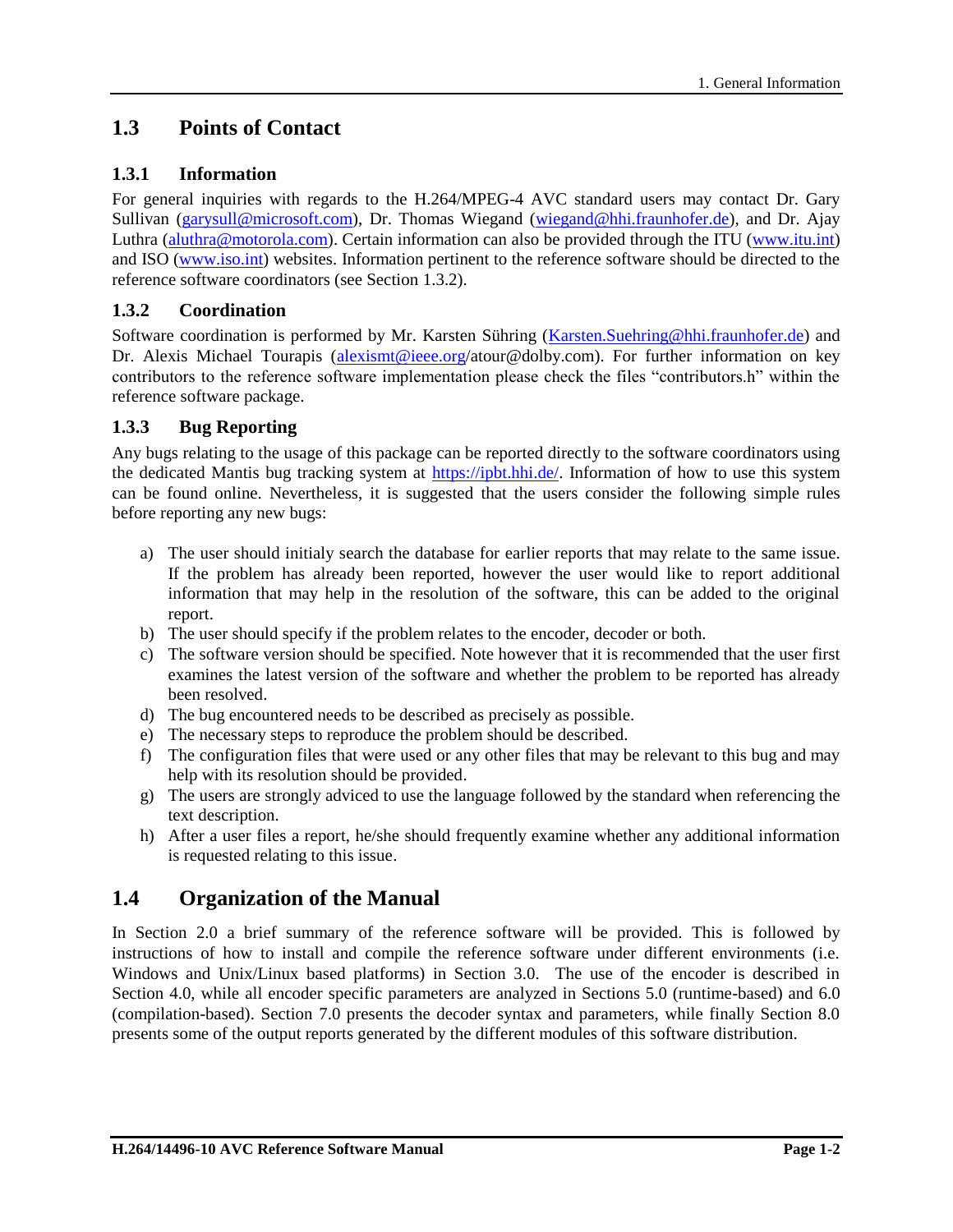## **1.5 Acronyms and Abbreviations**

| 1.5.1               | $AVC$ :             | <b>Advanced Video Codec</b>                     |
|---------------------|---------------------|-------------------------------------------------|
| 1.5.2               | <b>CABAC:</b>       | Context-based Adaptive Binary Arithmetic Coding |
| 1.5.3               | <b>CAVLC:</b>       | Context-based Adaptive Variable Length Coding   |
| 1.5.4               | <b>CBR:</b>         | <b>Constant Bit Rate</b>                        |
| 1.5.5               | DPB:                | Decoded Picture Buffer                          |
| 1.5.6               | <b>EPZS:</b>        | <b>Enhanced Predictive Zonal Search</b>         |
| 1.5.7               | FFS:                | <b>Fast Full Search</b>                         |
| 1.5.8               | FME:                | <b>Fast Motion Estimation</b>                   |
| 1.5.9               | <b>FRExt:</b>       | <b>Fidelity Range Extension</b>                 |
| 1.5.10 FS:          |                     | <b>Full Search</b>                              |
| 1.5.11              | GOP:                | Group of Pictures                               |
|                     | 1.5.12 HGOP:        | Hierarchical Group of Pictures                  |
| 1.5.13              | HRD:                | <b>Hypothetical Reference Decoder</b>           |
| 1.5.14 <b>IDR</b> : |                     | <b>Instantaneous Decoding Refresh</b>           |
| $1.5.15$ MB:        |                     | Macroblock                                      |
|                     | 1.5.16 MBAFF:       | Macroblock-Adaptive Frame-Field Coding          |
|                     | 1.5.17 <b>NAL</b> : | <b>Network Abstraction Layer</b>                |
| 1.5.18 <b>Pel:</b>  |                     | Pixel                                           |
|                     | 1.5.19 <b>PSNR:</b> | Peak Signal to Noise Ratio                      |
| 1.5.20 RTP:         |                     | <b>Rapid Transport Protocol</b>                 |
| 1.5.21              | SAD:                | Sum of Absolute Differences                     |
|                     | 1.5.22 <b>SATD:</b> | Sum of Absolute Transformed Differences         |
| 1.5.23 <b>SEI:</b>  |                     | Supplemental Enhancement Information            |
| 1.5.24              | SSE:                | Sum of Square Errors                            |
| 1.5.25              | <b>SSIM:</b>        | <b>Structural Similarity Index</b>              |
| 1.5.26              | <b>UMHex:</b>       | Uneven Multi-Hexagon search                     |
| 1.5.27              | <b>VBR:</b>         | Variable Bit Rate                               |
| 1.5.28              | VUI:                | Video Usability Information                     |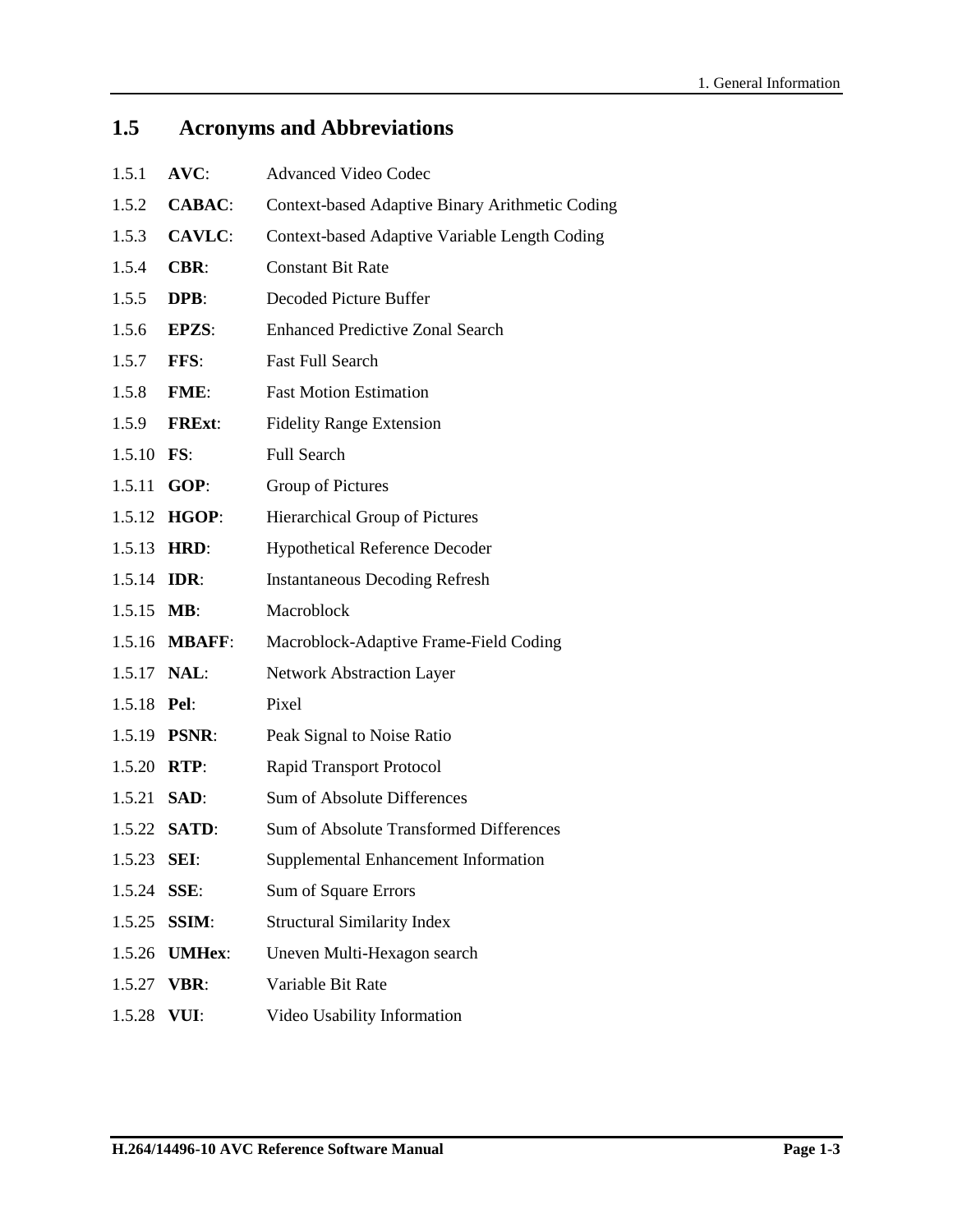## **2. INSTALLATION AND COMPILATION**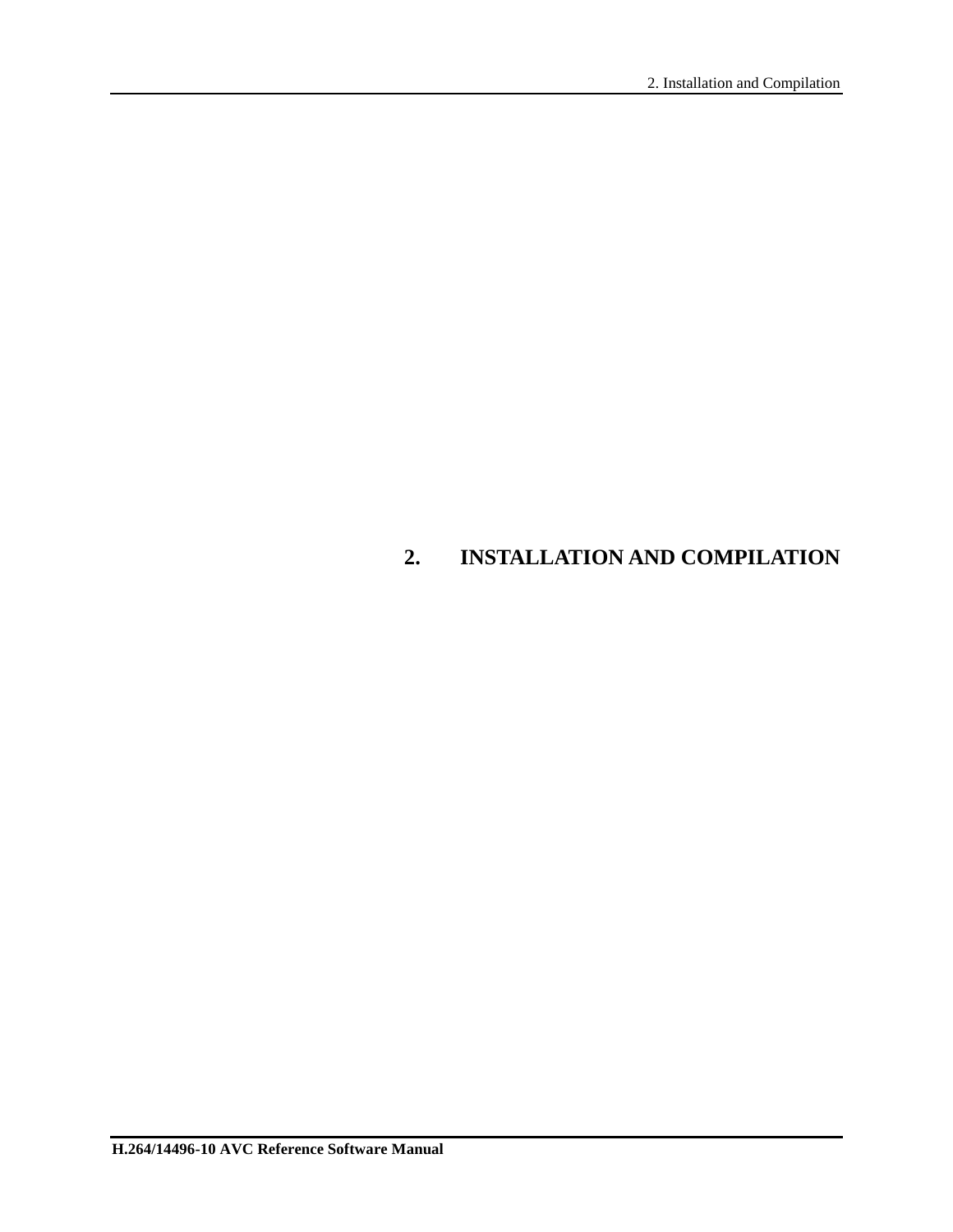## **2. INSTALLATION AND COMPILATION.**

## **2.1 Windows using MS Visual Studio .NET**

The software package contains a Visual Studio .NET workspace named " $jm$  vc7.sln" for .NET 2003 (v7), a workspace named "jm\_vc8.sln" for .NET 2005 (v8), and a workspace named "jm\_vc9.sln" for .NET 2008 (v9). The user should select the appropriate solution according to his/her .NET package. These workspaces include the following three projects:

lencod H.264/AVC reference encoder ldecod H.264/AVC reference decoder rtpdump a tool for analyzing contents of RTP packets rtp\_loss a tool for simulating RTP packet losses

Select the desired project and the appropriate compilation mode, i.e. "Debug" or "Release". Compilation will create the binaries "lencod.exe" or "ldecod.exe" in the "bin" directory. "rtpdump.exe" and "rtp\_loss.exe" will be created in the rtpdump and rtp\_loss directories respectively.

For compile time settings and options see section [5.](#page-76-0)

Please note that the software package does not anymore provide support for Visual Studio 6.

## **2.2 UNIX and Windows using gcc (GNU Compiler Collection)**

After unpacking the software package run the "unixprep.sh" shell script. This will remove Windows line break characters for compilation.

In most shell this should work with:

. unixprep.sh

or

```
chmod u+x unixprep.sh
./unixprep.sh
```
For compiling the both encoder and decoder type:

make

For compiling only the encoder or only the decoder change to the "lencod" or "ldecod" directory and type:

make

within that directory

Binaries named "lencod.exe" and "ldecod.exe" are created in the "bin" directory. For debug mode binaries one can compile the software using the following syntax:

make DBG=1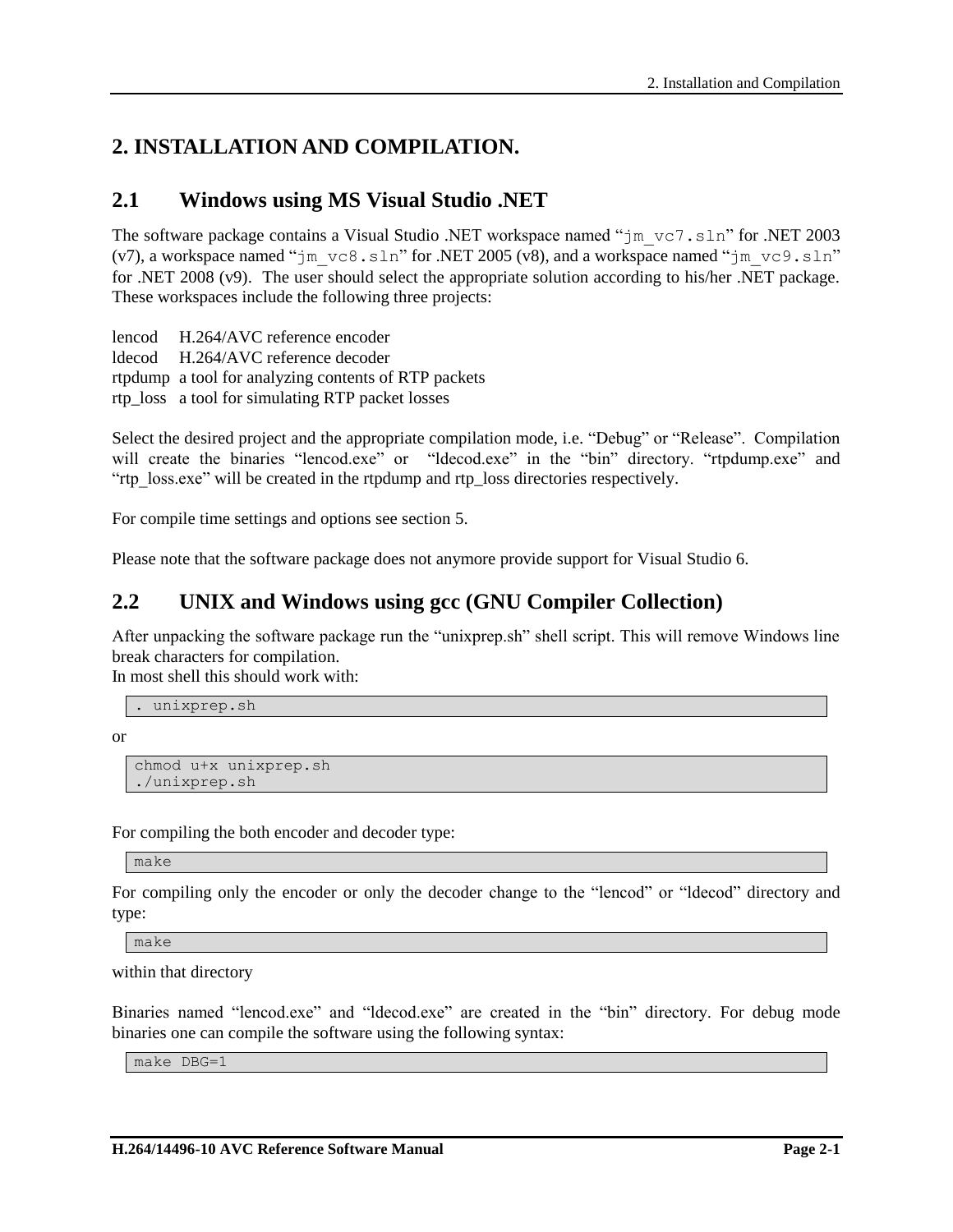The above would generate debug binary files named "lencod.dbg.exe" and "ldecod.dbg.exe" in the "bin" directory for the encoder and decoder respectively.

Additional options that can be used during compilation include M32=1 for enforcing generation of 32-bit binary executables on 64-bit architectures, OPT=N for controlling the optimization level, and STC=1 for static linking of libraries.

For compile time settings and options see section [5.](#page-76-0)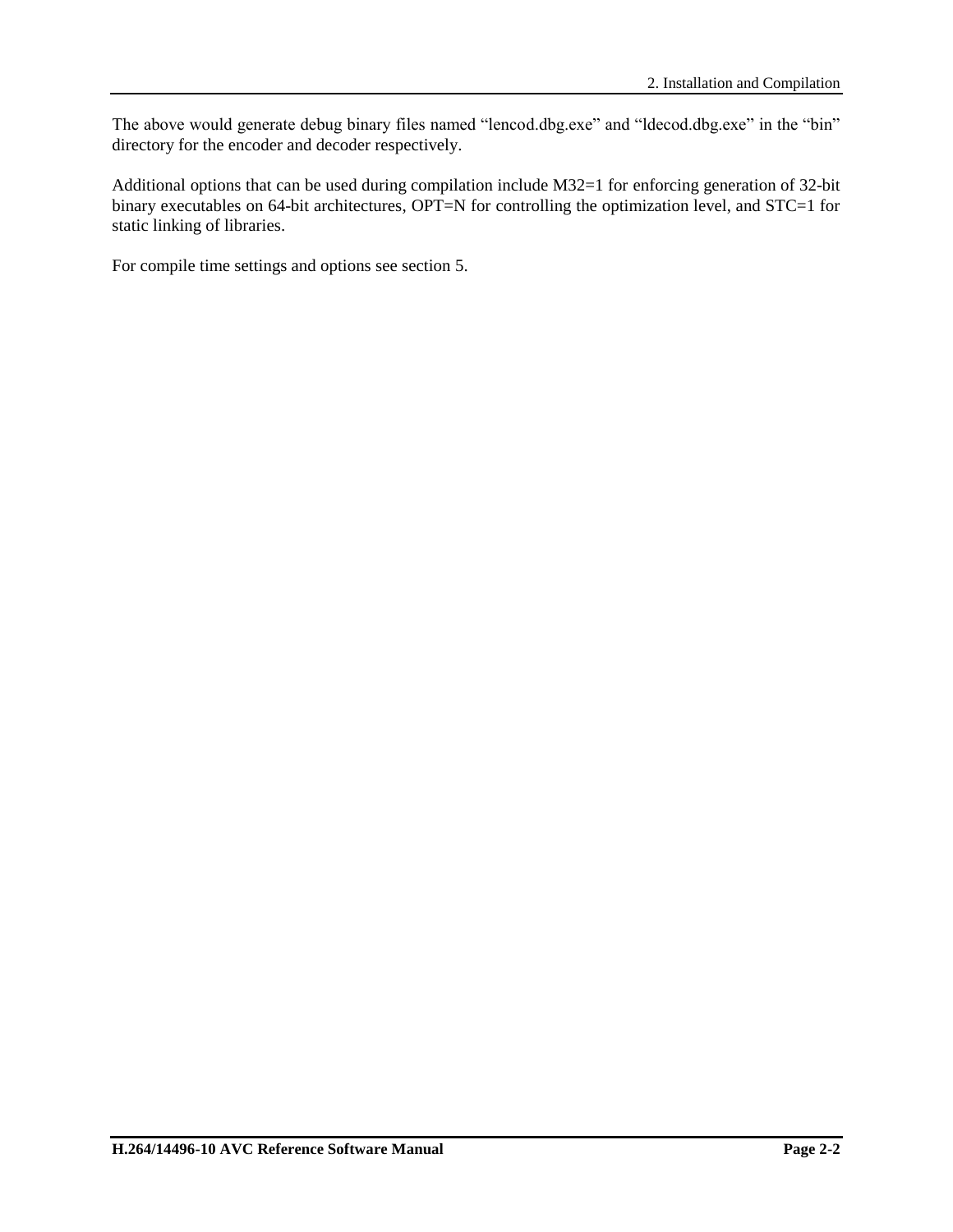## **3. USING THE JM ENCODER MODULE**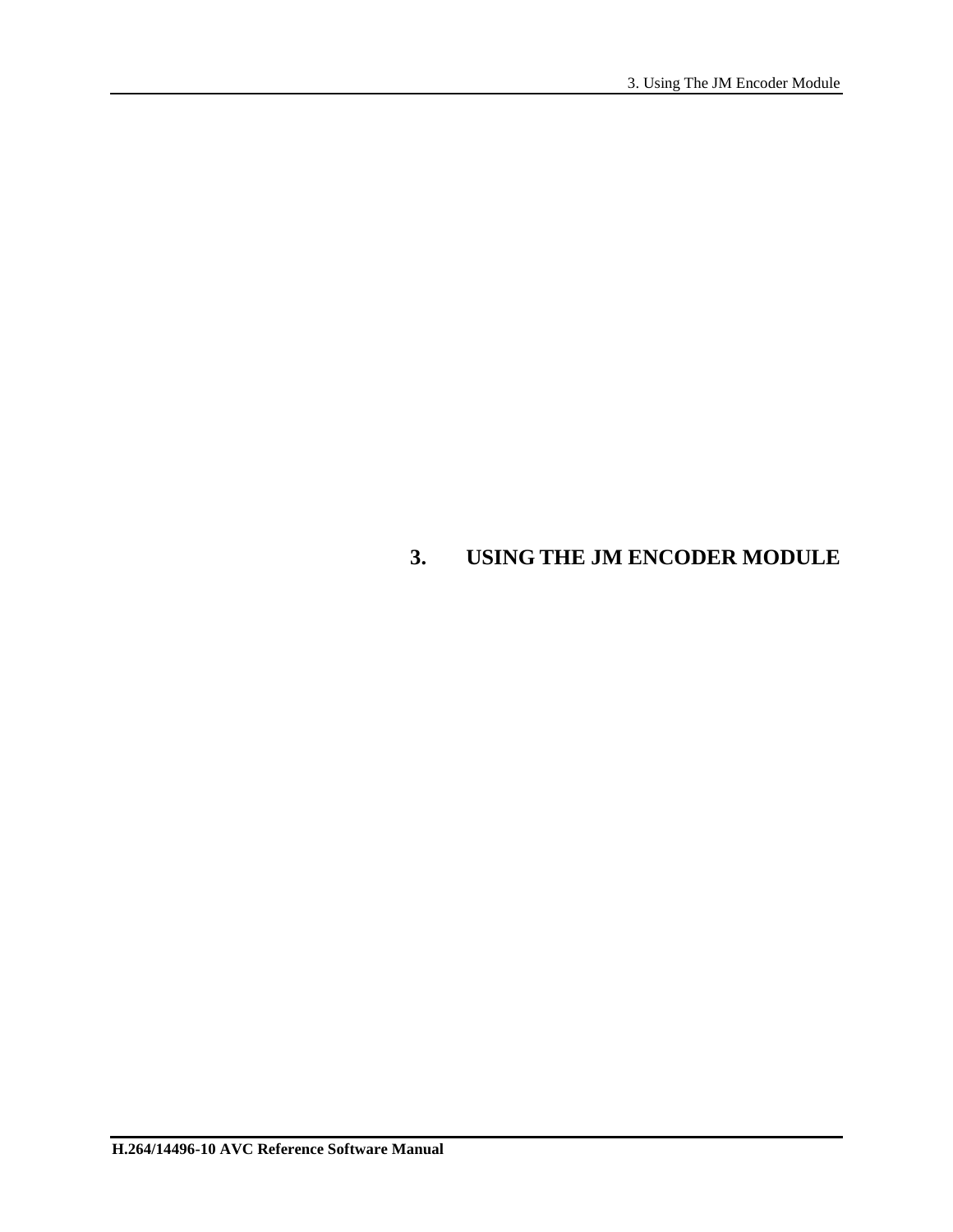## **3. USING THE JM ENCODER MODULE**

This section provides a detailed description of the JM encoder's usage.

## **3.1 Encoder Syntax**

```
lencod [-h] [-d defenc.cfg] {[-f curenc1.cfg]...[-f curencN.cfg]}
        {[-p EncParam1=EncValue1]...[-p EncParamM=EncValueM]}
```

| <b>Options:</b> |                                                                                                                                                            |
|-----------------|------------------------------------------------------------------------------------------------------------------------------------------------------------|
| $-h$            | Prints parameter usage.                                                                                                                                    |
| -d              | initializations.<br>$\langle$ defenc.cfg> as default file for<br>parameter<br>Use  <br>If not used then file defaults to "encoder.cfg" in local directory. |
|                 | <curencm.cfg> for resetting selected<br/>encoder<br/>Read<br/>parameters.<br/>Multiple files could be used that set different parameters.</curencm.cfg>    |
| $-p$            | Set parameter <encparamm> to <encvaluem>. The entry for <encparamm> is<br/>case insensitive.</encparamm></encvaluem></encparamm>                           |

See section [4](#page-23-0) for a description of all parameters.

#### Supported video file formats:

The software supports both planar and interleaved/packed raw image data (8 to 14 bit sample inputs). Furthermore, support is provided for both concatenated (all video frames in a single file) and separate (all frames in distinct/separate) video data. See more information about different raw pixel formats at "http://www.fourcc.org/".

```
RAW: .yuv.,rgb : P444 - Planar, 4:4:4
                          P422 - Planar, 4:2:2 
                          P420 - Planar, 4:2:0 
                          P400 - Planar, 4:0:0
                          I444 - Packed, 4:4:4
                          I422 - Packed, 4:2:2
                          I420 - Packed, 4:2:0
                          IYUV/YV12 - Planar, 4:2:0
                          IYU1 - Packed, 4:2:0 (UYYVYY)
                          IYU2 - Packed, 4:4:4 (UYV)
                          YUY2 – Packed, 4:2:2 (YUYV)
                          YUV – Packed, 4:4:4 (YUV)
```
Examples of usage:

```
lencod.exe
lencod.exe -h
lencod.exe -d default.cfg
lencod.exe -f curenc1.cfg
```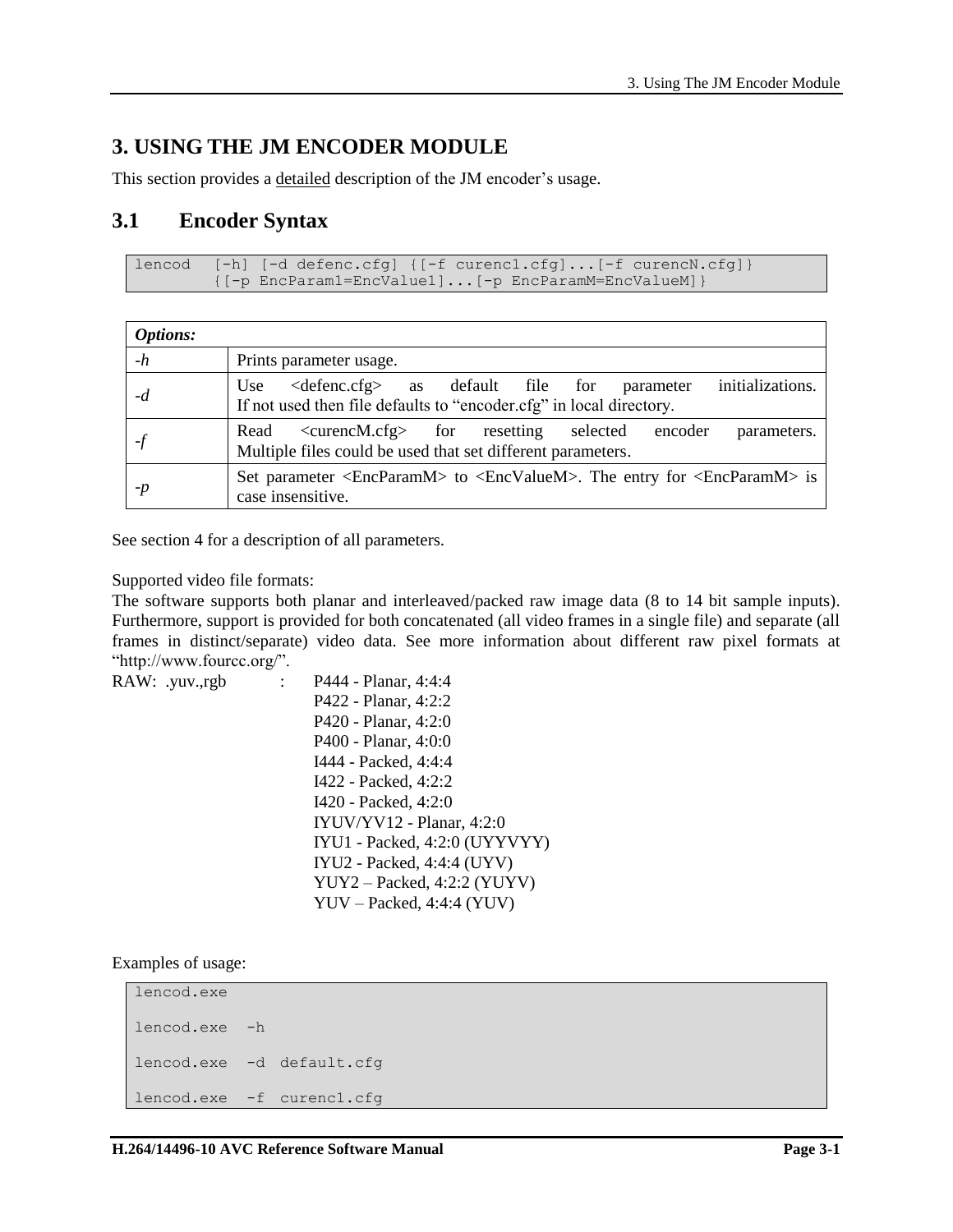```
lencod.exe -f curencl.cfg -p InputFile="e:\data\container qcif 30.yuv"\
           -p SourceWidth=176 -p SourceHeight=144
lencod.exe -f curenc1.cfg -p FramesToBeEncoded=30 \
          -p QPFirstFrame=28 -p QPRemainingFrame=28 -p QPBPicture=30
```
## **3.2 Encoder Output**

When running the encoder, the encoder will display on screen rate/distortion statistics for every frame coded. Cumulative results will also be presented. The output information generated may look as follows depending on the setting of the Verbose input parameter:

```
Setting Default Parameters...
Parsing Configfile encoder.cfg 
.................................................................................
.................................................................................
.................................................................................
        .................................................................................
.......................................................
Parsing Quantization Offset Matrix file q offset.cfg ....................
--------------------------------- JM 16.0 (FRExt) --<br>Input YUV file : /data/foreman
                               : /data/foreman_176x144_30p.yuv
 Output H.264 bitstream : test.264
 Output YUV file : test rec.yuv
 YUV Format : YUV \overline{4:2:0}Frames to be encoded I-P/B : 2/1
Freq. for encoded bitstream : 30.00<br>PicInterlace / MbInterlace : 0/0<br>Transform8x8Mode : 1
PicInterlace / MbInterlace
Transform8x8Mode
ME Metric for Refinement Level 0 : SAD
ME Metric for Refinement Level 1 : SAD
ME Metric for Refinement Level 2 : Hadamard SAD
 Mode Decision Metric : Hadamard SAD
 Motion Estimation for components : Y
 Image format : 176x144 (176x144)
FIGULION ESCIMBLISH IST SURFORCELLE : 176x144 (176x144)<br>
Error robustness : Off<br>
Search range : 32
 Search range : 32
 Total number of references : 5
 References for P slices : 5
 References for B slices (LO, L1) : 5, 1
 Sequence type : I-B-P-B-P (QP: I 28, P 28, B 30)
 Entropy coding method : CABAC
 Profile/Level IDC : (100,40)
 Motion Estimation Scheme . Fast Full Search
 Search range restrictions : none
 RD-optimized mode decision : used
 Data Partitioning Mode : 1 partition
 Output File Format : H.264/AVC Annex B Byte Stream Format
                               -------------------------------------------------------------------------------
Frame Bit/pic OP SnrY SnrU SnrV Time(ms) MET(ms) Frm/Fld Ref
-------------------------------------------------------------------------------
00000(NVB) 176
00000(IDR) 24536 28 37.414 39.765 42.224 65 0 FRM 1
00002( P )  4664  28  36.714  39.563  41.932  376  281  FRM  1
00001(B) 992 30 36.275 39.467 41.829 1162 1011 FRM 0
-------------------------------------------------------------------------------
Total Frames: 3 (2)
Leaky BucketRateFile does not have valid entries.
Using rate calculated from avg. rate
Number Leaky Buckets: 8
             Rmin Bmin Fmin
   301920 24536 24536
   377400 24536 24536
```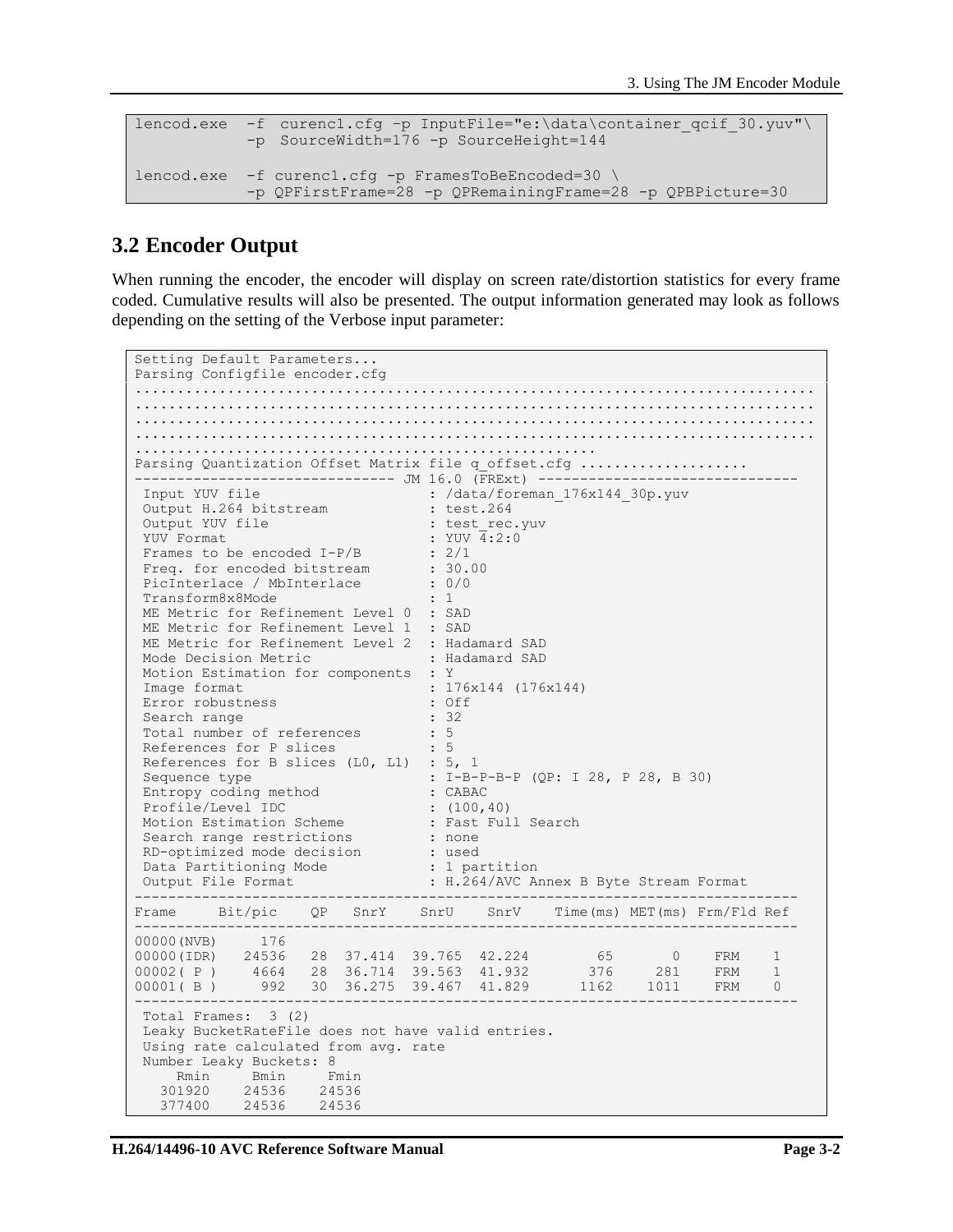```
 452880 24536 24536
    528360 24536 24536
          24536
    679320 24536 24536
    754800 24536 24536
            830280 24536 24536
   ------------------ Average data all frames -----------------------------------
Total encoding time for the seq. : 1.603 sec (1.87 fps)
Total ME time for sequence : 1.292 sec
 Y { PSNR (dB), cSNR (dB), MSE } : { 36.80, 36.78, 13.66 }
 U { PSNR (dB), cSNR (dB), MSE } : { 39.60, 39.60, 7.14 }
 V { PSNR (dB), cSNR (dB), MSE } : { 41.99, 41.99, 4.11 }
Total bits : 30368 (I 24536, P 4664, B 992 NVB 176)
Bit rate (kbit/s) @ 30.00 HzBits to avoid Startcode Emulation : 25<br>Bits for parameter sets : 176
Bits for parameter sets
          -------------------------------------------------------------------------------
Exit JM 16 (FRExt) encoder ver 16.0
```
The generated statistics in the above list represent the following information. Note that fields which are associated with *Verbose Mode* column set only to *Detailed* will not be shown when verbose is set to Normal (see section [4.1.26\)](#page-27-0):

| <b>Name</b>      | <b>Format</b>  | <b>Purpose</b>                                                    | <b>Verbose Mode</b> |
|------------------|----------------|-------------------------------------------------------------------|---------------------|
| Frame            | %04d(\$Type)   | Frame Display Order and Type                                      | Normal/Detailed     |
| Bit/pic          | %8d            | Allocated bits for current frame                                  | Normal/Detailed     |
| WP               | %1d            | Weighted Prediction method                                        | Normal/Detailed     |
| QP               | %2d            | Frame Quantization value                                          | Normal/Detailed     |
| QL               | %2d            | Frame Quantized Lagrangian value                                  | Detailed            |
| SnrY             | %7.3f          | Luma Y PSNR                                                       | Normal/Detailed     |
| SnrU             | %7.3f          | Chroma U PSNR                                                     | Normal/Detailed     |
| SnrV             | %7.3f          | Chroma V PSNR                                                     | Normal/Detailed     |
| Time(ms)         | %7d            | Total encoding time for frame                                     | Normal/Detailed     |
| MET(ms)          | %5d            | Total motion estimation time for frame                            | Normal/Detailed     |
| Frm/4            | <b>FLD FRM</b> | Picture coding mode                                               | Normal/Detailed     |
| $\boldsymbol{I}$ | %3d            | <b>Intra Coded Macroblocks</b>                                    | Detailed            |
| D                | %1d            | Direct mode (direct_spatial_mv_pred_flag)                         | Detailed            |
| LO               | %2d            | List0 number of references                                        | Detailed            |
| Ll               | %2d            | List1 number of references                                        | Detailed            |
| <b>RDP</b>       | %d             | Picture Level RD decision                                         | Detailed            |
| Ref              | %d             | <b>Current Picture Reference Indicator</b><br>(nal_reference_idc) | Normal/Detailed     |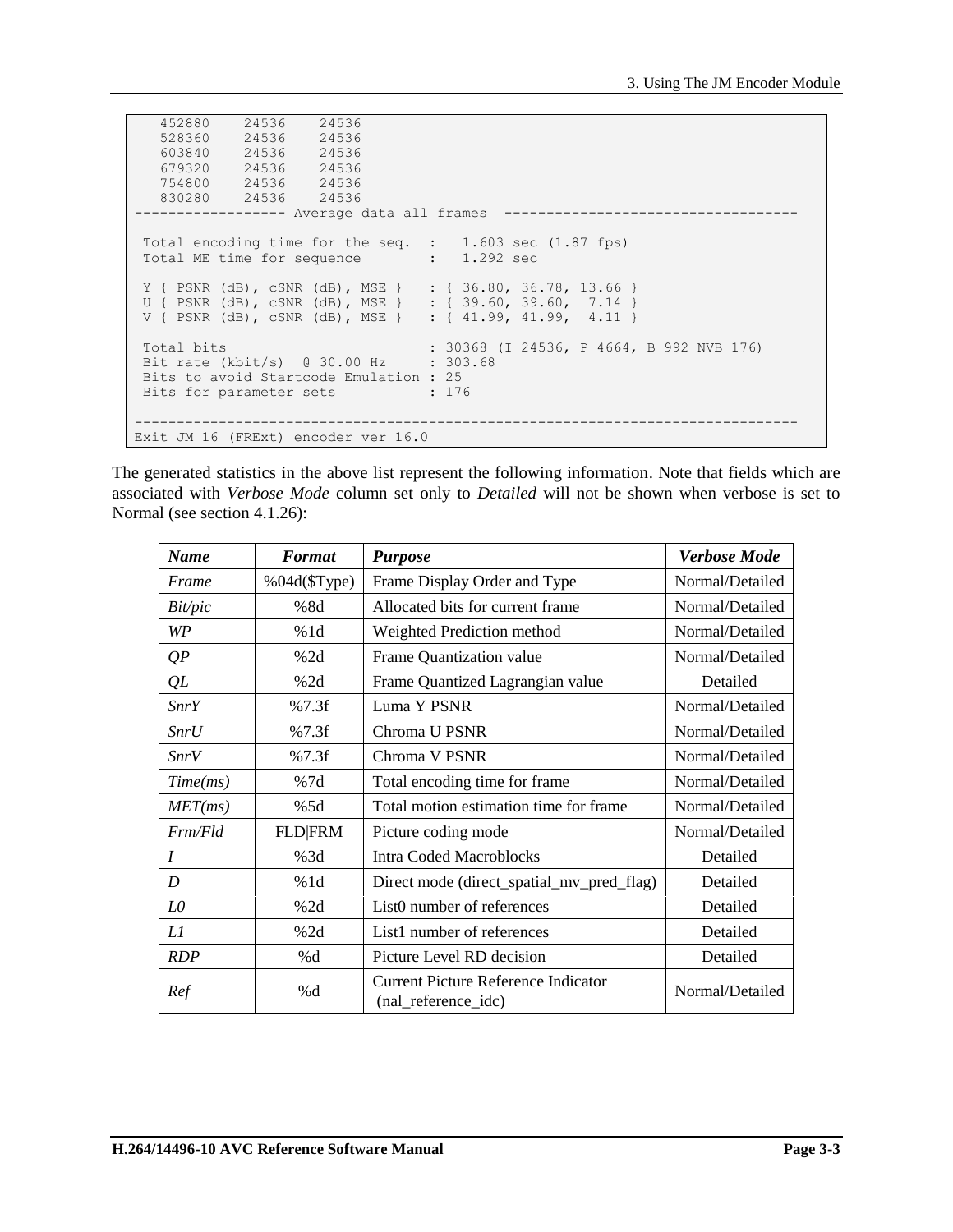## **3.3 Encoder Limitations**

At this point, the encoder is characterized by certain limitations which may limit its usage. In particular, some items that have been identified as being problematic or not properly supported in the software include:

- The encoder may not perform all level/profile checks as specified in Annex A of the standard which may result in incompatible/non-conforming bitstreams.
- The currently provided Rate Control is not a state of the art scheme and its slow adaptation speed can result in the encoder not properly achieving the target bit rate for short sequences.
- Picture Level RD Optimization does not currently fully support interlace coding modes and may require memory optimizations.
- Adaptive coding structures, i.e. creating Hierarchical groups of pictures of different length and with different coding/type arrangements, are not supported
- SP/SI code in the encoder is broken. This should be fixed in version 16.1
- Reduntant picture encoding works only with some settings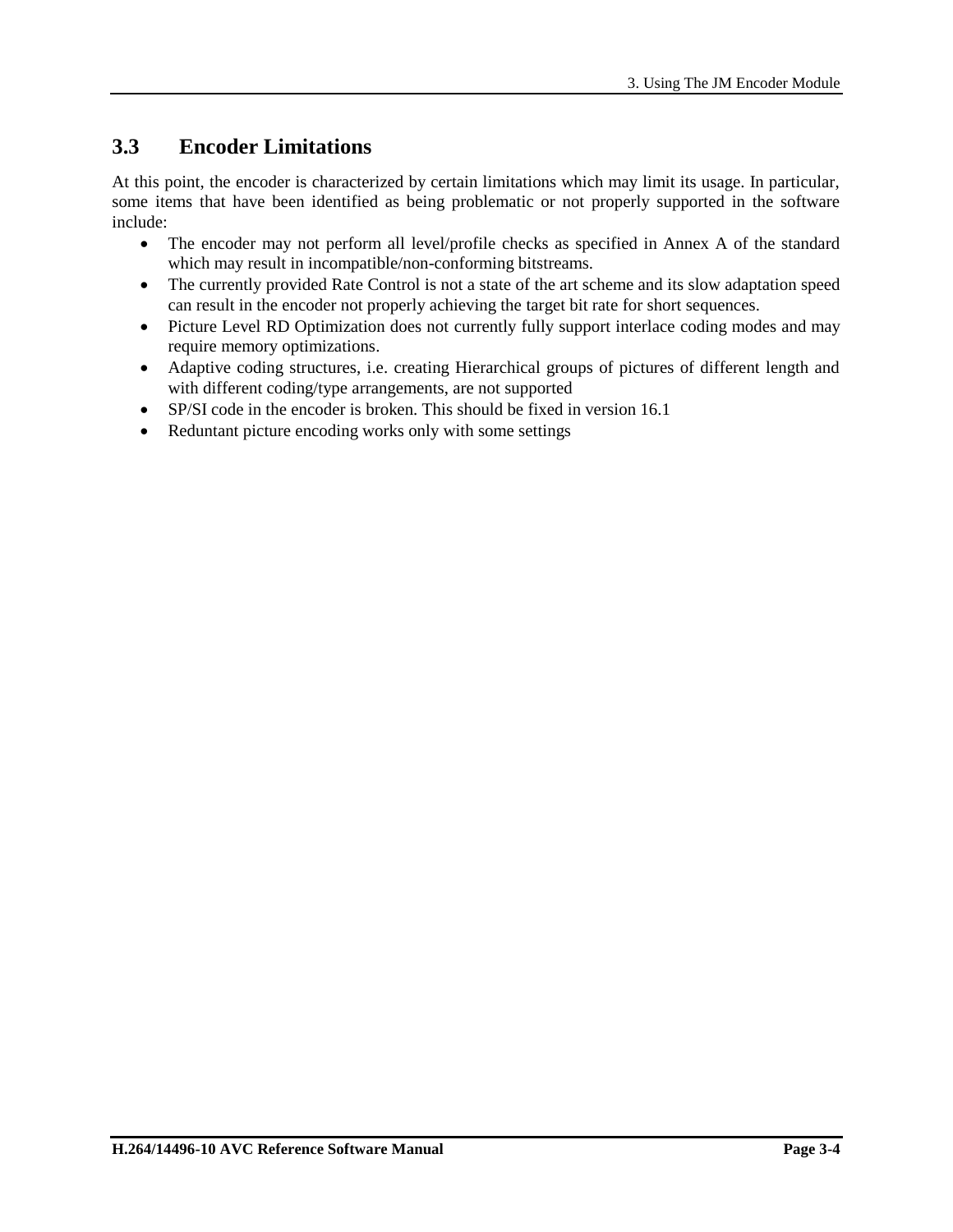## <span id="page-23-0"></span>**4. ENCODER PARAMETERS**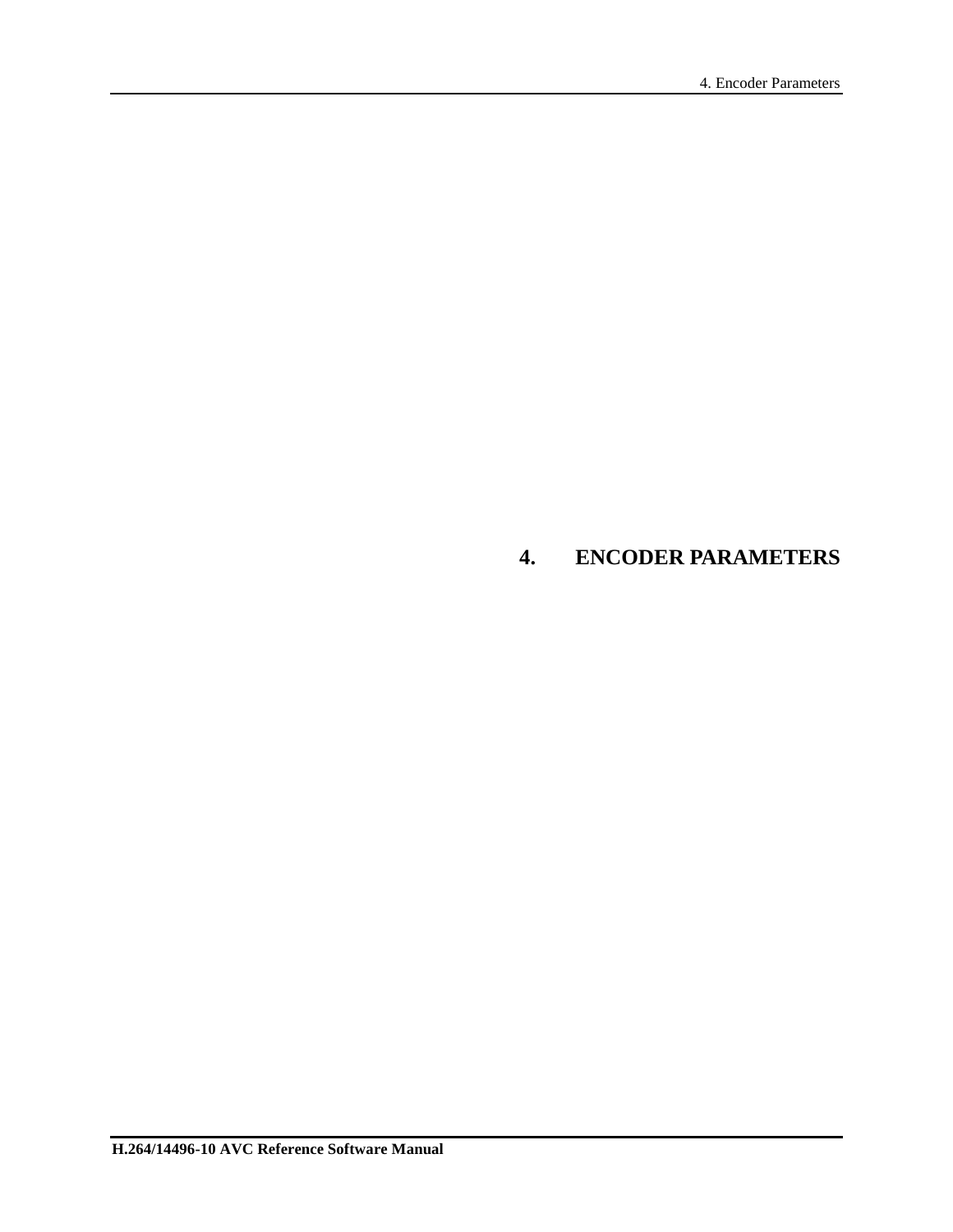## **4. ENCODER PARAMETERS**

## **4.1 File Input/Output Related Parameters**

These parameters specify input/output control of the encoder, including input (source)/output (generated bitstreams or reconstructed sequence) file names, and file format.

## **4.1.1 InputFile**

*Class*: Text

*Description*: Input sequence file name. Name could include file path. Current software only supports concatenated input sources (i.e. all components and frames should be included in a single file)

*Note*: For Unix/Linux based systems directories should be separated using a forward slash "/", while for DOS/Windows systems, directories should be separated using a backslash "\". The parameter InputFile1 has exactly the same functionality as InputFile and can be used in it's place.

## *Example 1 (DOS)*:

lencod.exe -p InputFile="f:\seq\420\176x144\foreman 176x144 30.yuv"

*Example 2 (Unix/Linux)*:

lencod.exe -p InputFile="/vol/seq/420/176x144/foreman\_176x144\_30.yuv"

## **4.1.2 InputHeaderLength**

*Class*: Numeric (Integer)

*Description*: Specifies inputfile header size in terms of bytes. For RAW data files (i.e. YUV) this is usually 0 (default).

## **4.1.3 StartFrame**

*Class*: Numeric (Integer) *Description*: Specifies initial frame for encoding. Default value is 0.

## **4.1.4 FramesToBeEncoded**

*Class*: Numeric (Integer)

*Description*: Specifies number of frames to be encoded. Unlike earlier versions (14.2 and older) this parameter now considers all frames at all layers (primary and secondary)

*Example 1*:

Code 10 frames using an IPPPP… assignment and sequential ordering

lencod.exe -p FramesToBeEncoded=10

#### *Example 2*:

Code 10 frames using an IBBPBBPBBP assignment.

lencod.exe -p FramesToBeEncoded=10 –p NumberBFrames=2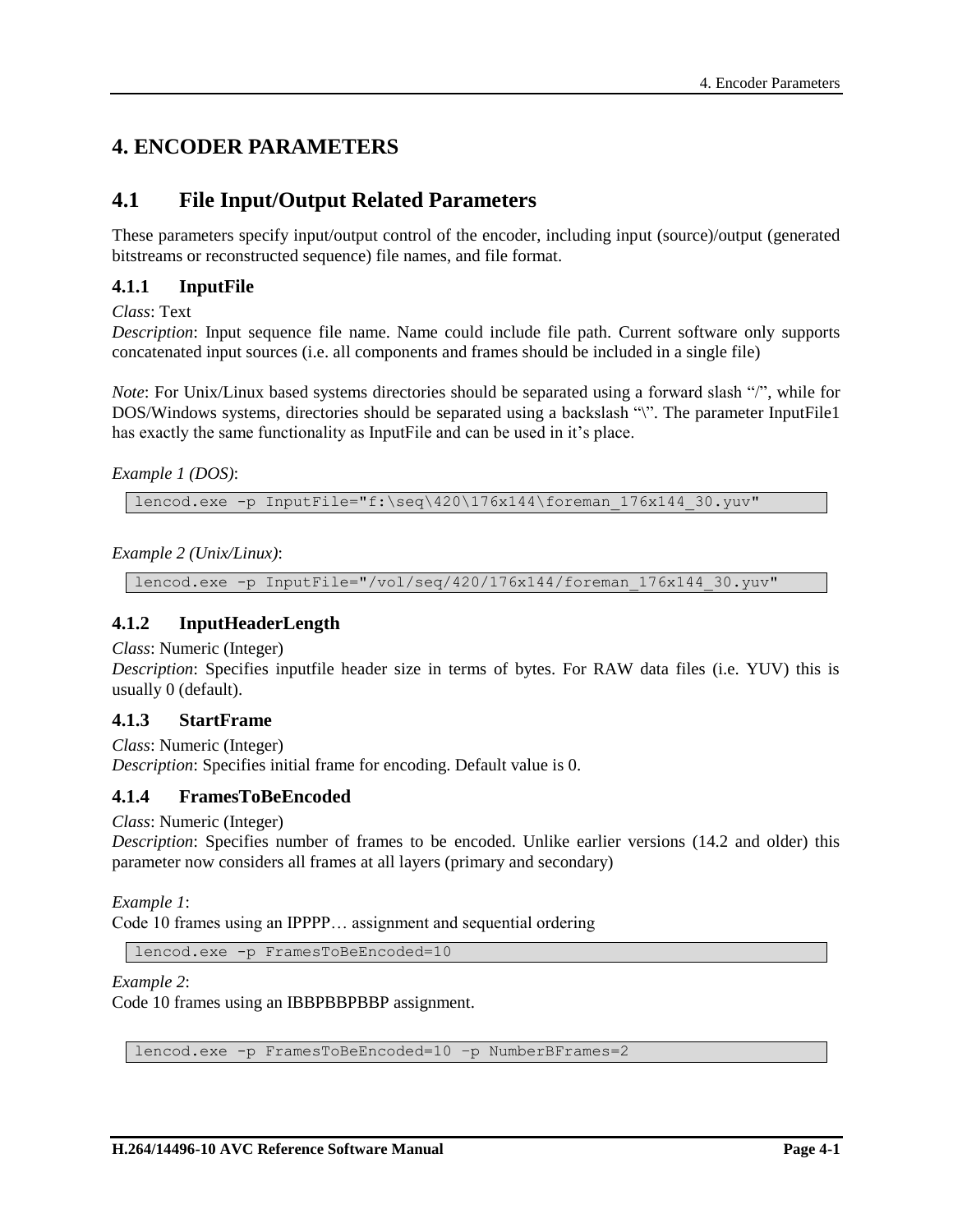## **4.1.5 FrameRate**

## *Class*: Numeric (Double)

*Description*: Input File Frame rate. Supports values in the range [0.0, 100.0]. Default value is 30.0.

*Note:* For interlace material (i.e. 60 or 50 fields), value should be set equal to FieldRate/2 (i.e. 30.0 and 25.0 respectively).

## **4.1.6 SourceWidth**

#### *Class*: Numeric (Integer)

*Description*: Input image width in Luma Samples. If the value is not a multiple of 16 the image is automatically extended to the next number that is a multiple of 16 and cropping parameters to the original size are set in the Sequence Parameter Set. Default value is 176.

## **4.1.7 SourceHeight**

## *Class*: Numeric (Integer)

*Description*: Input image height in Luma Samples. If no Interlace tools are used and if the value is not a multiple of 16 the image is automatically extended to the next number that is a multiple of 16. Otherwise if the value is not a multiple of 32 the image is automatically extended to the next number that is a multiple of 32. If the picture is extended, cropping parameters to the original size are set in the Sequence Parameter Set. Default value is 144.

## **4.1.8 SourceResize**

#### *Class*: Numeric (Boolean)

*Description*: If set to 1, then input sequence is resized according to the parameters OutputWidth and OutputHeight. Currently, resizing is considered through cropping or padding depending on the relationships of the source and output dimensions. The default value is 0 (disabled).

## **4.1.9 OutputWidth**

#### *Class*: Numeric (Integer)

*Description*: Output image width in Luma Samples. Value is ignored if SourceResize is 0. If the value is not a multiple of 16 the image is automatically extended to the next number that is a multiple of 16 and cropping parameters to the original size are set in the Sequence Parameter Set. Default value is 176.

## **4.1.10 OutputHeight**

#### *Class*: Numeric (Integer)

*Description*: Output image height in Luma Samples. Value is ignored if SourceResize is 0. If no Interlace tools are used and if the value is not a multiple of 16 the image is automatically extended to the next number that is a multiple of 16. Otherwise if the value is not a multiple of 32 the image is automatically extended to the next number that is a multiple of 32. If the picture is extended, cropping parameters to the original size are set in the Sequence Parameter Set. Default value is 144.

## **4.1.11 ProcessInput**

#### *Class*: Numeric (Integer)

*Description*: Perform optional preprocessing on the input sequence. Currently only supports YV12 to IYUV conversion, i.e. order inversion of chroma components, (ProcessInput=2), but will be extended in the future to provide further functionality such as simple pre-filtering.

## **4.1.12 RGBInput**

*Class*: Numeric (Integer) *Description*: Sets YUV or RGB Input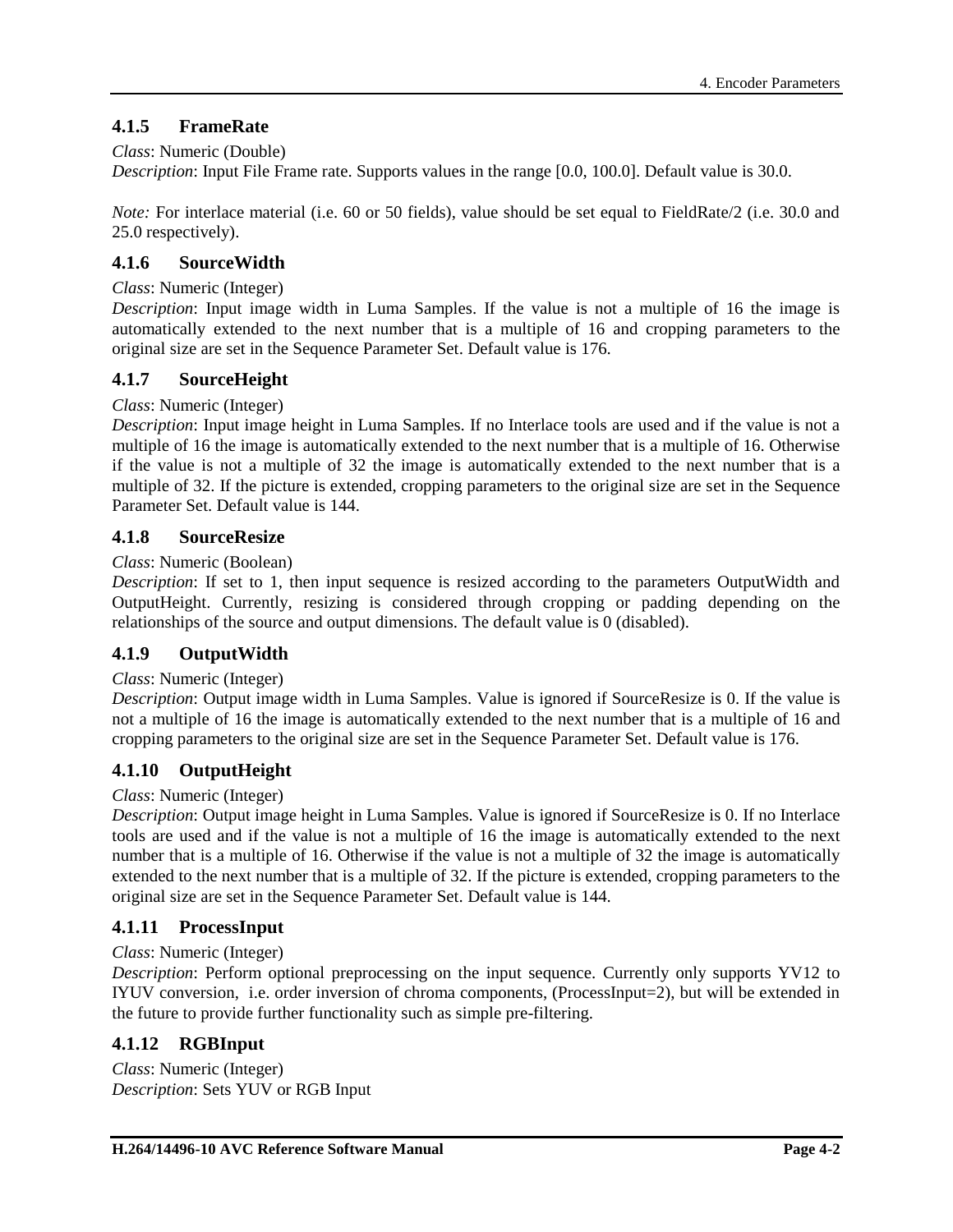| <b>Options:</b> |                            |
|-----------------|----------------------------|
|                 | GRB or YUV input (default) |
|                 | <b>RGB</b> Input           |

## **4.1.13 YUVFormat**

*Class*: Numeric (Integer) *Description*: YUV format

| <b>Options:</b> |                   |
|-----------------|-------------------|
|                 | 4:0:0             |
|                 | $4:2:0$ (default) |
|                 | 4:2:2             |
|                 | 4:4:4             |

## **4.1.14 Interleaved**

#### *Class*: Numeric (Integer)

*Description*: Enables support for Packed/Interleaved image formats. By default, if disabled (0), then a planar format is assumed. Note that currently this parameter only affects the input video sequence. Output video sequences are always generated using the planar format.

## **4.1.15 SourceBitDepthLuma**

#### *Class*: Numeric (Integer)

*Description*: Specifies input source bit depth for Luma component. Allowable values are in the range of 8 (default) through 14.

## **4.1.16 SourceBitDepthChroma**

#### *Class*: Numeric (Integer)

*Description*: Specifies input source bit depth for Chroma component. Allowable values are in the range of 8 (default) through 14.

## **4.1.17 SourceBitDepthRescale**

#### *Class*: Numeric (Boolean)

*Description*: If enabled then the bitdepth of the original sequence is altered according to OutputBitDepthLuma and OutputBitDepthChroma. Default is 0 (disabled).

## **4.1.18 OutputBitDepthLuma**

#### *Class*: Numeric (Integer)

*Description*: Specifies output source bit depth for Luma component. Allowable values are in the range of 8 (default) through 14.

## **4.1.19 OutputBitDepthChroma**

#### *Class*: Numeric (Integer)

*Description*: Specifies input source bit depth for Chroma component. Allowable values are in the range of 8 (default) through 14.

## **4.1.20 OutputFile**

*Class*: Text

*Description*: Output bitstream file name. Name could include file path.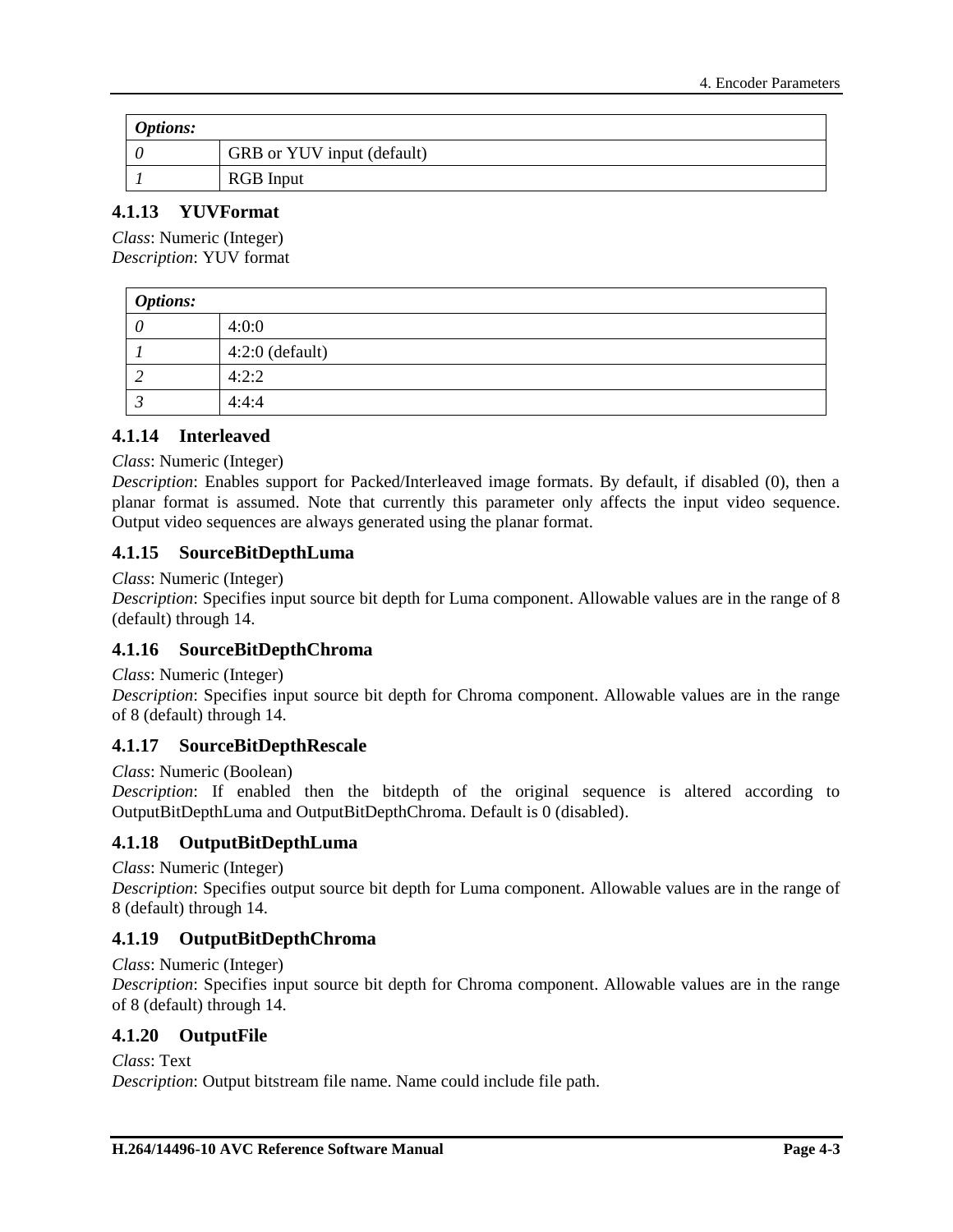*Note*: For Unix/Linux based systems directories should be separated using a forward slash "/", while for DOS/Windows systems, directories should be separated using a backslash "\".

*Example*:

```
lencod.exe -p InputFile="f:\seq\420\176x144\foreman 176x144 30.yuv" \
           –p OutputFile="foreman.264"
```
## **4.1.21 ReconFile**

#### *Class*: Text

*Description*: Output reconstructed file name. Name could include file path. If empty, no output is generated.

## **4.1.22 TraceFile**

*Class*: Text

*Description*: Bitstream Trace file name. File is useful for debugging. To enable, code needs to be compiled by setting the define TRACE in defines.h to 1.

Note: Trace file generation may fail, if the size of the trace file exceeds 2GB.

*Warning!!!*

*Enabling this option may result in the generation of very large files, while it could also slow down encoding considerably. Enable with caution. Parameter recommended for debugging purposes.*

## **4.1.23 StatsFile**

*Class*: Text

*Description*: Statistics output file. The file contains an overview of different coding statistics for the entire sequence such as number and types of intra and inter macroblocks used , motion vector and redisual bit information, etc.

## **4.1.24 ReportFrameStats**

*Class*: Boolean

*Description*: Allows the generation of a file (*stat\_frame.dat*) containing statistical information such as number of intra/inter coded blocks, modes used etc. Default value is 0 (disabled).

## **4.1.25 DisplayEncParams**

*Class*: Boolean

*Description*: If enabled outputs all encoder parameters on screen, therefore capturing a snapshot of the encoder configuration. Default value is 0 (disabled).

## <span id="page-27-0"></span>**4.1.26 Verbose**

*Class*: Numeric (Integer)

*Description*: Controls level of display verboseness.

| <b>Options:</b> |                                                    |
|-----------------|----------------------------------------------------|
|                 | Short                                              |
|                 | Normal (default)                                   |
|                 | <b>Full Detail</b>                                 |
|                 | Full Detail with combined Frame/NVB bit statistics |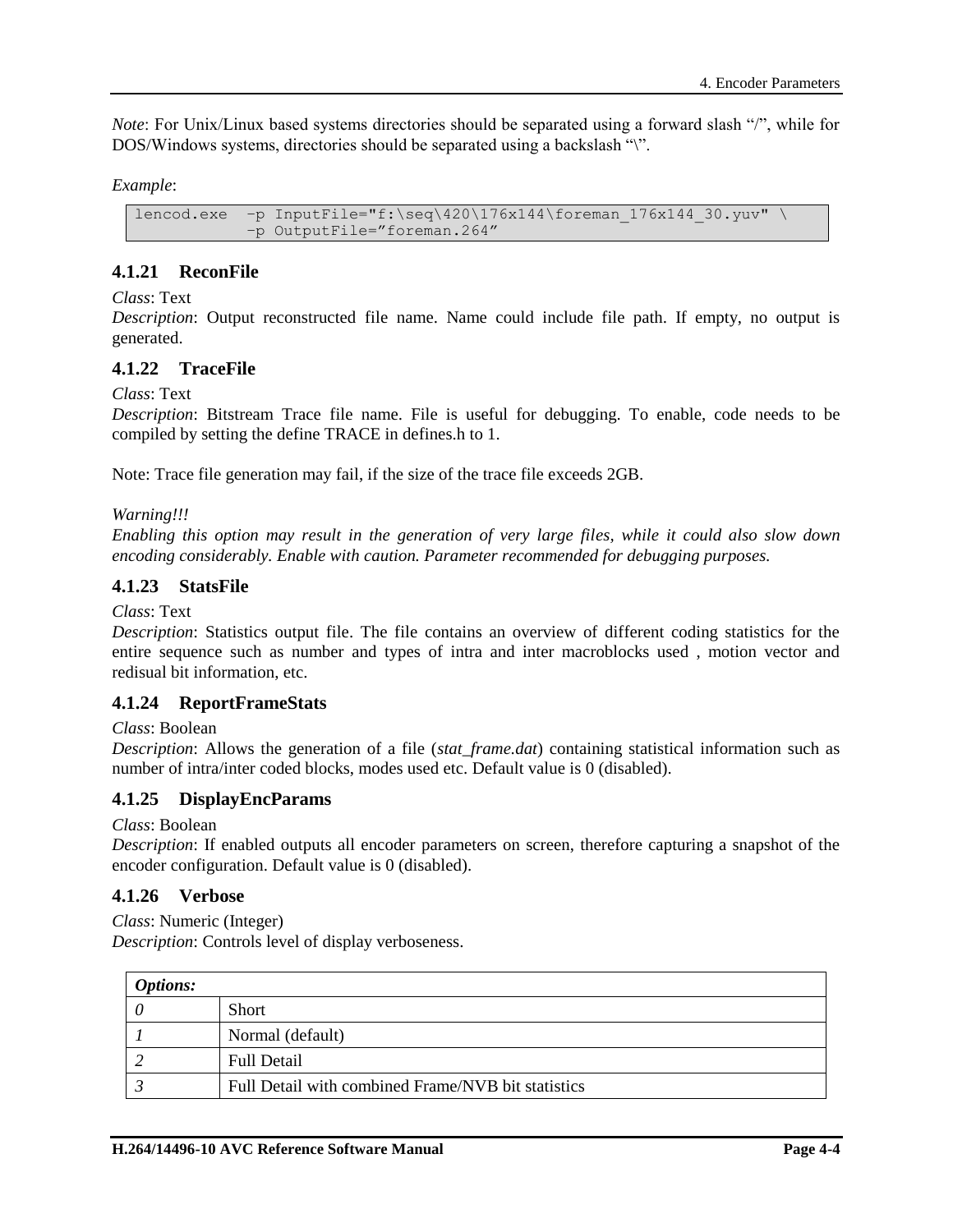## **4.1.27 GrayScale**

## *Class*: Boolean

*Description*: Enforce GrayScale encoding of video data by resetting color components to the value  $(1\ll\text{ (bitdepth } - 1))$ .. Default value is 0 (disabled). Requires that code is compiled with the #define flag ALLOW\_GRAYSCALE set to 1.

## **4.2 Primary Control Parameters**

This section described encoder parameters that are common for all profiles and essentially control encoder behavior, available test modes, Motion Estimation and Mode decision etc.

## **4.2.1 ProfileIDC**

*Class*: Numeric (Integer)

*Description*: Value of the **profile\_idc** syntax element. For switching between predictive and intra only profiles, see the IntraProfile parameter. Default value is 88.

*Note*:Profiles restrict the usagecertain features and encoding modes. See Annex A of H.264/AVC for supported features for each profile. Reference software may perform tests for certain features for profile conformance, but it is possible that certain validations are missing.

| <b>Options:</b> |                                          |
|-----------------|------------------------------------------|
| 66              | <b>Baseline</b>                          |
| 77              | Main                                     |
| 88              | Extended                                 |
| 100             | High                                     |
| 110             | High 10 or High 10 Intra                 |
| 122             | High 4:2:2Predictive or High 4:2:2 Intra |
| 244             | High 4:4:4 or High 4:4:4 Intra           |
| 44              | CAVLC 4:4:4 Intra                        |

## **4.2.2 IntraProfile**

#### *Class*: Boolean

*Description*: Specifies usage of Intra only profiles for ProfileIDC equal to 110, 122 and 244. This results in setting **constraint\_set\_3\_flag** equal to 1 in the bitstream. Default value is 0 (disabled).

## **4.2.3 LevelIDC**

*Class*: Numeric (Integer) *Description*: Value of the **level\_idc** syntax element. Default value is 21.

*Note*: Similar with the ProfileIDC, LevelIDC specifies the capabilities a decoder must fulfill to decode a bitstream of a certain level. Most level restrictions are driven by memory restrictions and set restrictions such as resolution supported, maximum number of references, frame rate etc. See Annex A of H.264/AVC.

Note that the level setting does not prevent the encoder from breaking certain level restrictions.

| <b>Options:</b> |                                                          |
|-----------------|----------------------------------------------------------|
|                 | (Supports QCIF format and below with 380160 samples/sec) |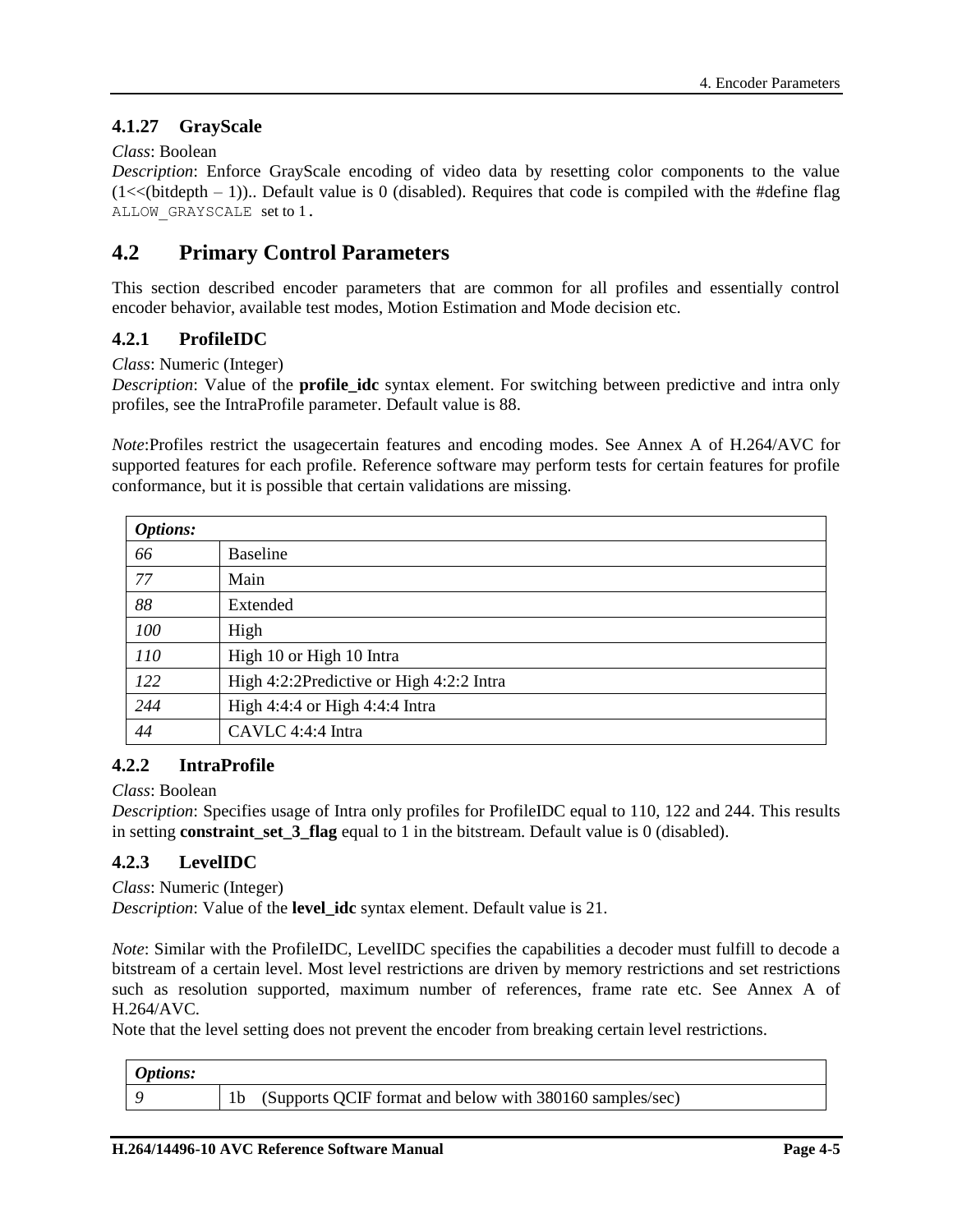| 10 | (Supports QCIF format and below with 380160 samples/sec)<br>1                              |
|----|--------------------------------------------------------------------------------------------|
| 11 | (Supports CIF and below. 768000 samples/sec)<br>1.1                                        |
| 12 | (Supports CIF and below. 1536000 samples/sec)<br>1.2                                       |
| 13 | (Supports CIF and below. 3041280 samples/sec)<br>1.3                                       |
| 20 | 2<br>(Supports CIF and below. 3041280 samples/sec)                                         |
| 21 | (Supports HHR formats. Enables Interlace support. 5068800 samples/sec)<br>2.1              |
| 22 | (Supports SD/4CIF formats. Enables Interlace support. 5184000 samples/sec)<br>2.2          |
| 30 | 3<br>(Supports SD/4CIF formats. Enables Interlace support. 10368000 samples/sec)           |
| 31 | (Supports 720p HD format. Enables Interlace support. 27648000 samples/sec)<br>3.1          |
| 32 | (Supports SXGA format. Enables Interlace support. 55296000 samples/sec)<br>3.2             |
| 40 | (Supports 2Kx1K format. Enables Interlace support. 62914560 samples/sec)<br>$\overline{4}$ |
| 41 | (Supports 2Kx1K format. Enables Interlace support. 62914560 samples/sec)<br>4.1            |
| 42 | (Supports 2Kx1K format. Frame coding only. 125829120 samples/sec)<br>4.2                   |
| 50 | 5<br>(Supports 3672x1536 format. Frame coding only. 150994944 samples/sec)                 |
| 51 | (Supports 4096x2304 format. Frame coding only. 251658240 samples/sec)<br>5.1               |

## **4.2.4 IntraPeriod**

## *Class*: Numeric (Integer)

*Description*: Max period of I-coded frames (non IDR) in the encoded sequence. Note that if the position corresponds to a non "primary" level, e.g. an intermediate picture belonging to a hierarchical structure, the nearest picture belonging to the primary level with a position smaller than IntraPeriod will be encoded as intra instead. A value of 0 (default) implies that only the first frame will be coded as intra. *Note*: If field coding is enabled, depending on the value of parameter IntraBottom, only the top field will be coded as intra.

## **4.2.5 IDRPeriod**

## *Class*: Numeric (Integer)

*Description*: Period of IDR frames in the encoded sequence. Behaviour is similar to Intra Period. A value of 0 (default) implies that only the first frame will be coded as IDR.

*Note*: If field coding is enabled, depending on the value of parameter IntraBottom, only the top field will be coded as IDR.

## **4.2.6 EnableIDRGop**

*Class*: Boolean

*Description*: Enables closed IDR GOPs, i.e.  $IDR_0-P_3-B_1-B_2-P_6-B_4-B_5-IDR_7-P_{10}-B_8-B_9-P_{13}-B_{11}-B_{12}$ . Can considerably improve coding efficiency when IDR pictures are desired. Default value is 0 (disabled).

## **4.2.7 IntraDelay**

*Class*: Numeric (Integer)

*Description*: Enable delayed (in display order) IDR pictures by IntraDelay pictures, e.g. if IntraDelay=2 then the resulting coding structure could look like this:

 $IDR_2-P_1-P_0-P_3-P_4-P_5-P_6-IDR_9-P_8-P_7-P_{10}-P_{11}-P_{12}$ .

Can considerably improve coding efficiency. Default value is 0 (disabled).

## **4.2.8 AdaptiveIntraPeriod**

*Class*: Boolean *Description*: Currently ignored.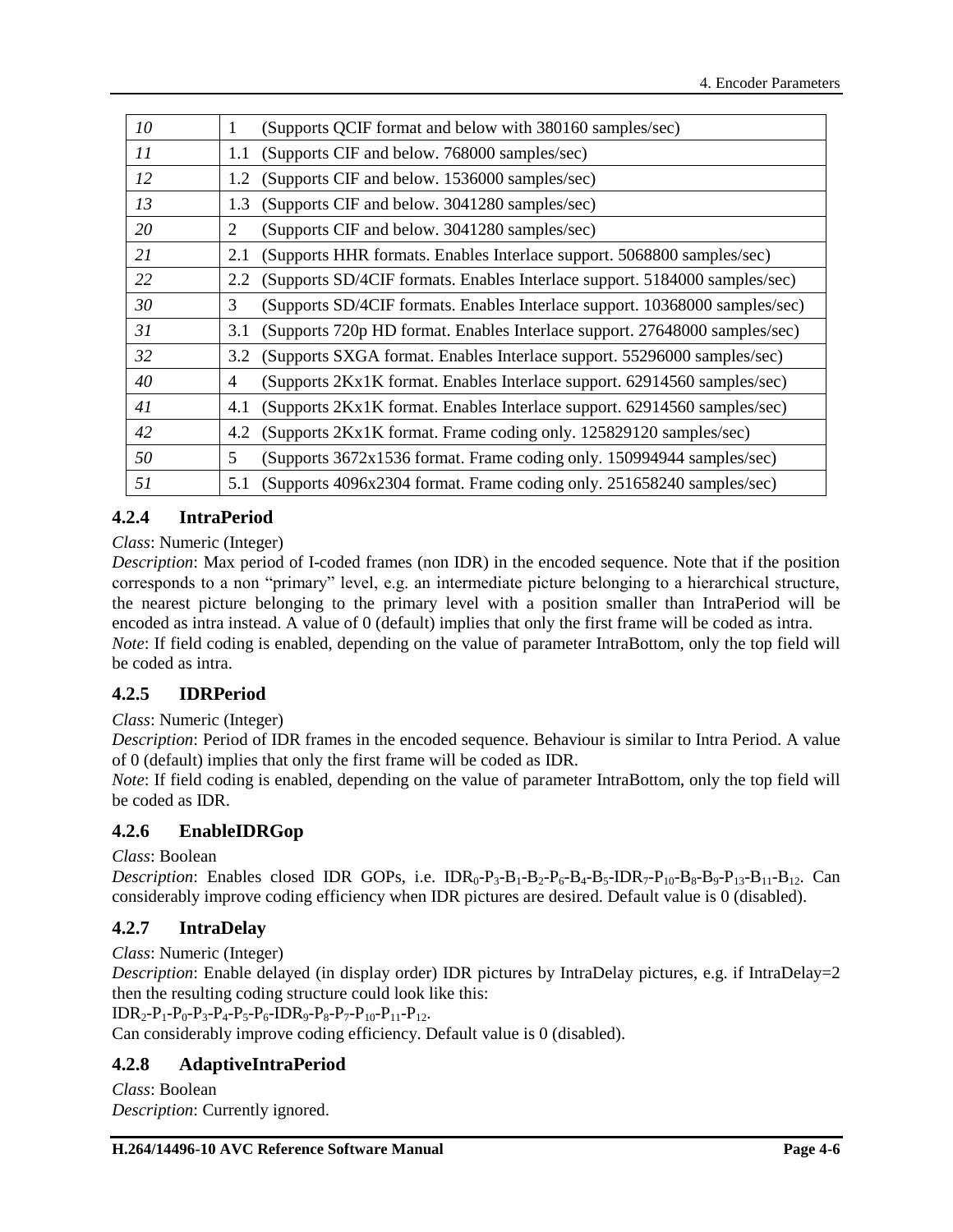## **4.2.9 AdaptiveIDRPeriod**

*Class*: Boolean *Description*: Currently ignored.

## **4.2.10 EnableOpenGOP**

#### *Class*: Boolean

*Description*: Enables support for Open GOP encoding. Default value is 0 (disabled). OpenGOP in this context restricts all pictures after an I coded picture in display order from referencing a picture prior to the I coded picture in display order. This is done through appropriate usage of reordering operations and setting of num\_ref\_idx\_lX\_active\_minus1 for each available reference list.

*Note*: Parameter currently does not support field coding, while it enforces reference reordering if hierarchical encoding is used.

## **4.2.11 NumberBFrames**

#### *Class*: Numeric (Integer)

*Description*: Number of B slice coded frames used. Parameter is overwritten if the HierarchicalCoding [\(4.2.59\)](#page-45-0) parameter is set to 3. Default value is 0.

## **4.2.12 QPISlice**

#### *Class*: Numeric (Integer)

*Description*: Sets quantization parameter (QP) value for I slices. Allowable values are in the range of 6\*(BitDepthLuma - 8) to 51. Default value is 24.

## **4.2.13 QPPSlice**

#### *Class*: Numeric (Integer)

*Description*: Sets quantization parameter (QP) value for all P slices. Allowable values are in the range of 6\*(BitDepthLuma - 8) to 51. Default value is 24.

## **4.2.14 QPBSlice**

#### *Class*: Numeric (Integer)

*Description*: Quantization parameter used for non stored B slices. Should be in the range [0-51]. Usually these quantizer can be set slightly higher than the quantizer for stored pictures. Default value is 24.

## **4.2.15 ChromaQPOffset**

#### *Class*: Numeric (Integer)

*Description*: Sets the quantization parameter (QP) offset that will be used for coding Chroma components. Value can be both negative and positive (-51..51). Default value is 0 (no offset).

*Note:* This option will be used only for Baseline, Main and Extended profiles. For FRExt profiles see CbQPOffset and CrQPOffset.

## **4.2.16 CbQPOffset**

#### *Class*: Numeric (Integer)

*Description*: Sets the quantization parameter (QP) offset that will be used for coding Cb components. Value can be both negative and positive (-51..51). Default value is 0 (no offset).

*Note:* This is a FRExt profile only option. For other profiles see ChromaQPOffset.

## **4.2.17 CrQPOffset**

*Class*: Numeric (Integer)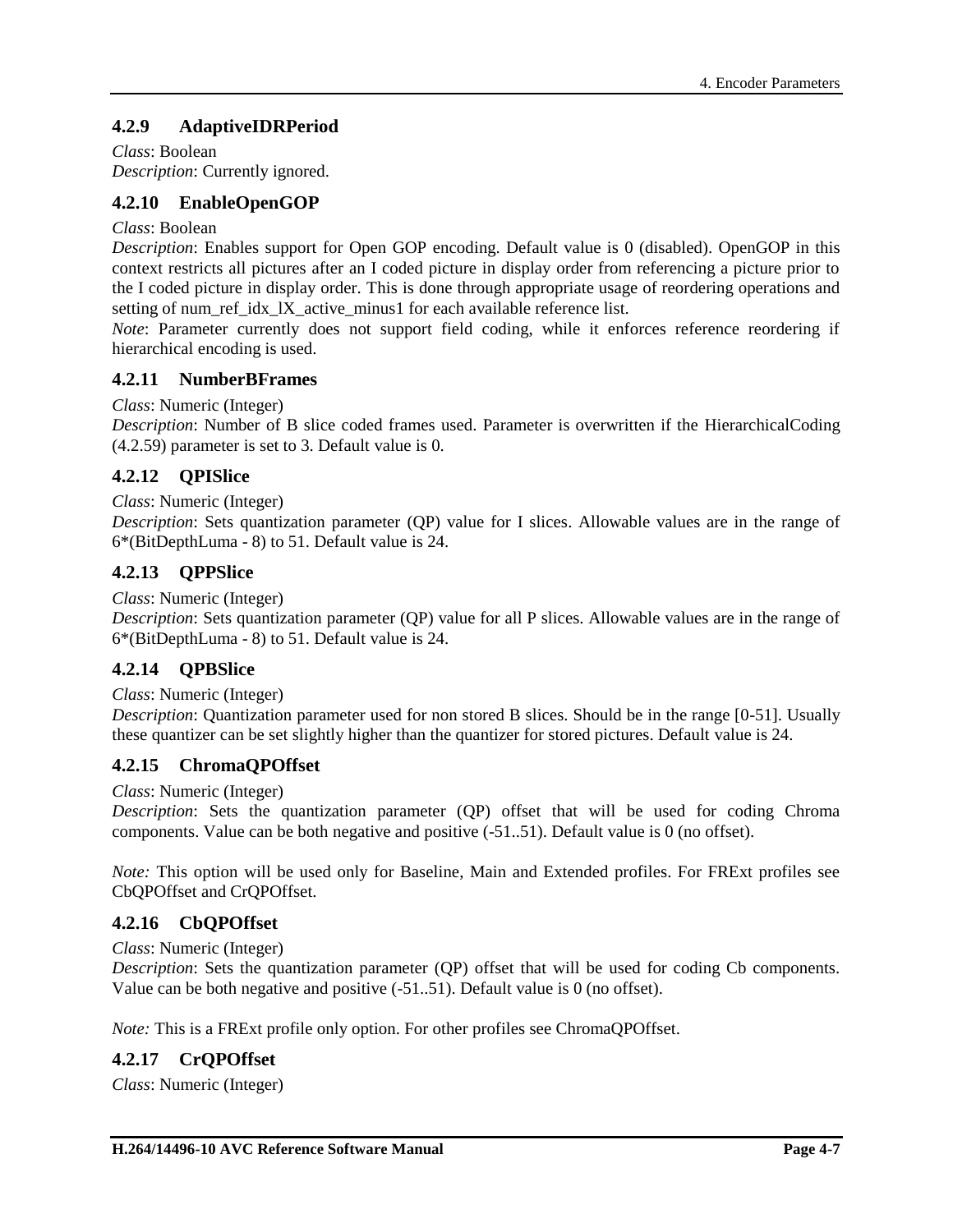*Description*: Sets the quantization parameter (QP) offset that will be used for coding Cr components. Value can be both negative and positive (-51..51). Default value is 0 (no offset).

*Note:* This is a FRExt profile only option. For other profiles see ChromaQPOffset.

## **4.2.18 FrameSkip**

*Class*: Numeric (Integer)

*Description*: Number of frames to be skipped when encoding the input sequence, essentially altering the frame rate of the output video sequence. This has no relationship to and is completely independent from the number of intermediate, e.g. B coded pictures, that can be used in the encoding. Default value is 0.

#### *Example 1*:

Reduce original framerate by half.

lencod.exe –p FrameSkip=1

## **4.2.19 MEDistortionFPel**

*Class*: Numeric (Integer)

*Description*: Error Metric for Full-Pel (first layer) motion estimation.

| <i>Options:</i> |                                                          |
|-----------------|----------------------------------------------------------|
|                 | Sum of Absolute Differences (SAD). (default)             |
|                 | Sum of Square Errors (SSE).                              |
|                 | Sum of Absolute Transformed/Hadamard Differences (SATD). |

## **4.2.20 MEDistortionHPel**

*Class*: Numeric (Integer)

*Description*: Error Metric for Half-Pel (second layer) motion estimation.

| <i>Options:</i> |                                                                    |
|-----------------|--------------------------------------------------------------------|
|                 | Sum of Absolute Differences (SAD).                                 |
|                 | Sum of Square Errors (SSE).                                        |
|                 | Sum of Absolute Transformed/Hadamard Differences (SATD). (default) |

## **4.2.21 MEDistortionQPel**

*Class*: Numeric (Integer)

*Description*: Error Metric for Quarter-Pel (third layer) motion estimation.

| <b>Options:</b> |                                                                    |
|-----------------|--------------------------------------------------------------------|
|                 | Sum of Absolute Differences (SAD).                                 |
|                 | Sum of Square Errors (SSE).                                        |
|                 | Sum of Absolute Transformed/Hadamard Differences (SATD). (default) |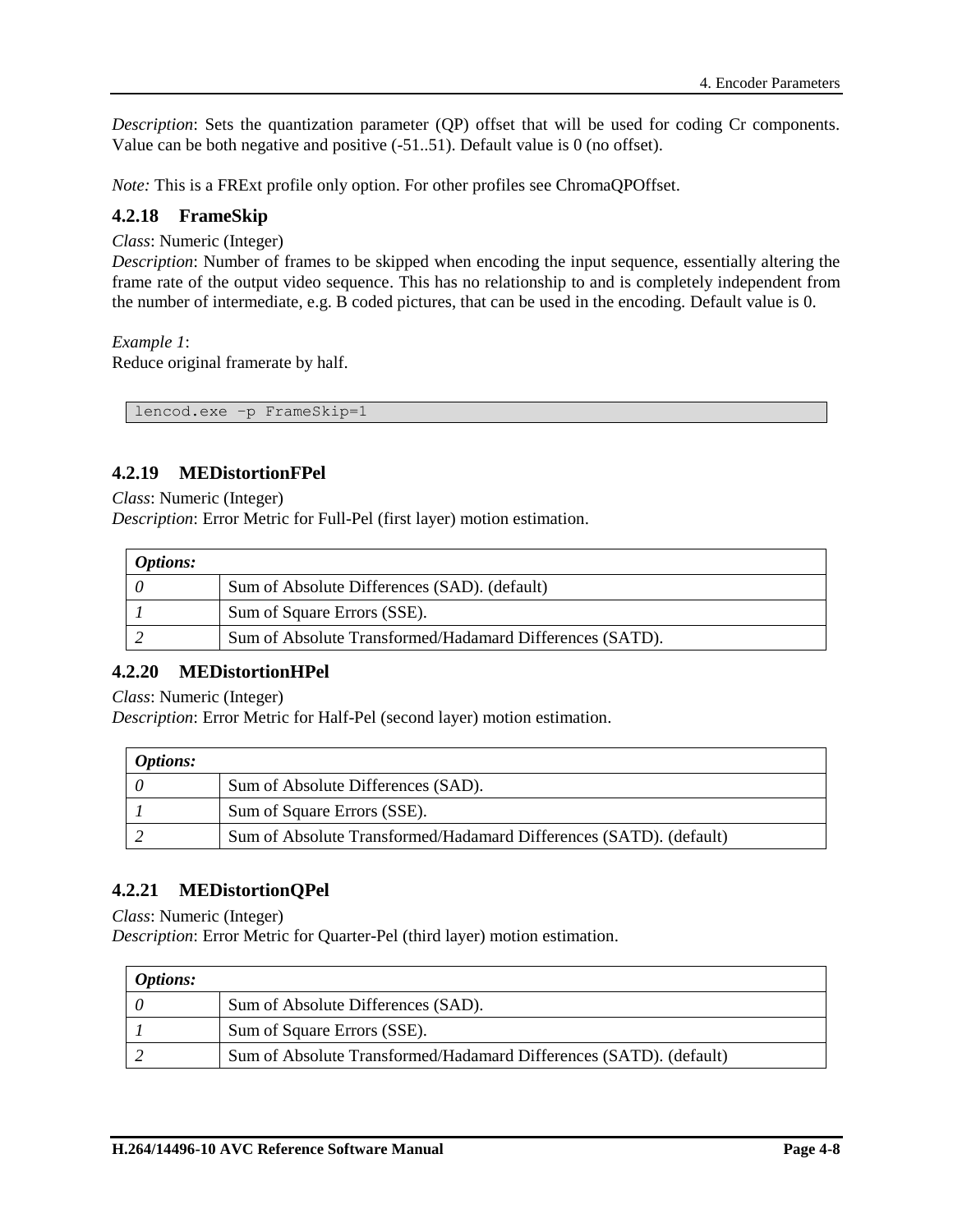## **4.2.22 MDDistortion**

*Class*: Numeric (Integer)

*Description*: Error Metric for Mode distortion operations.

*Note*: If RDOptimization is set to 0, this parameter should be set to exactly the same value as the last subpixel refinement performed. That is, if DisableSubpelME is 0 MDDistortion should be equal to MEDistortionQPel. Otherwise, if DisableSubpelME is 1, MDDistortion should be equal to MEDistortionFPel.

| <i>Options:</i> |                                                                    |
|-----------------|--------------------------------------------------------------------|
|                 | Sum of Absolute Differences (SAD).                                 |
|                 | Sum of Square Errors (SSE).                                        |
|                 | Sum of Absolute Transformed/Hadamard Differences (SATD). (default) |

## **4.2.23 ChromaMCBuffer**

*Class*: Boolean

*Description*: Generates and stores sub pixel values for chroma components. Can improve performance somewhat if multiple references are used at the cost of increased memory usage. Default value is 0 (disabled).

## **4.2.24 ChromaMEEnable**

*Class*: Boolean

*Description*: Considers Chroma components during motion estimation, potentially improving chroma and even overall quality. Requires *ChromaMCBuffer* to be enabled.

| <b>Options:</b> |                                                                                             |
|-----------------|---------------------------------------------------------------------------------------------|
|                 | Disabled (default)                                                                          |
|                 | Consider Chroma for Motion Compensation only for integer, first level, motion<br>estimation |
|                 | Consider Chroma for Motion Compensation for all motion estimation levels                    |

## **4.2.25 ChromaMEWeight**

*Class*: Numeric (Integer)

*Description*: Specifies weighting factor of chroma component distortion during motion estimation. Default value is 1.

## **4.2.26 DisableSubpelME**

*Class*: Boolean *Description*: Disables subpixel Motion Estimation. Default value is 0 (enabled).

## **4.2.27 SearchRange**

*Class*: Numeric (Integer)

*Description*: Sets allowable search range for Motion Estimation. Default value is 16.

*Note*: If Rate Distortion Optimization is enabled, the search window is centered around median predictor, not (0,0).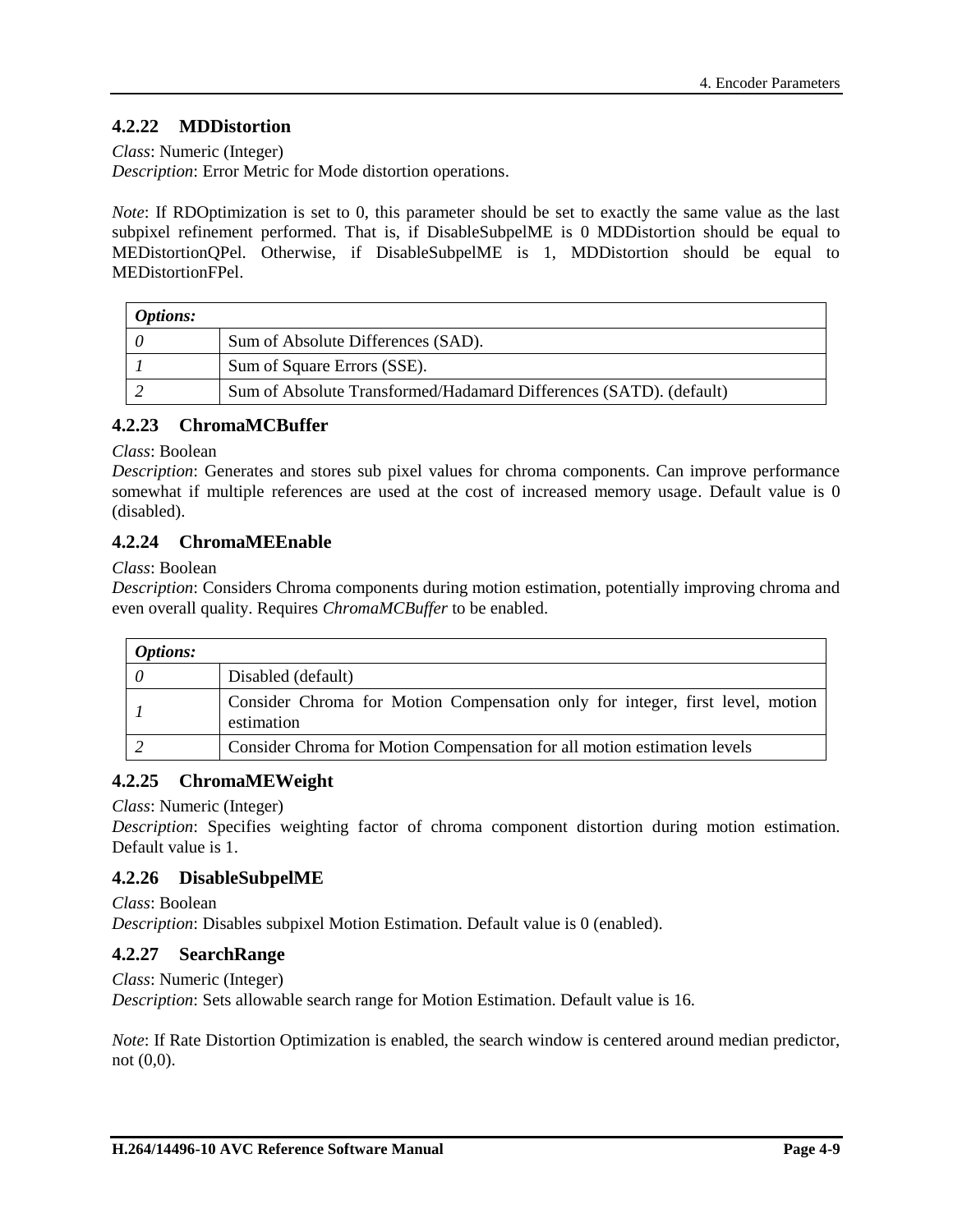## **4.2.28 UseMVLimits**

#### *Class*: Boolean

*Description*: Constrain maximum absolute motion vector values according to SetMVXLimit and SetMVYLimit values. Default value is 0 (disabled).

#### **4.2.29 SetMVXLimit**

*Class*: Numeric (Integer)

*Description*: Sets maximum absolute horizontal motion vector value in integer pixel units. Default value is 2048.

## **4.2.30 SetMVYLimit**

*Class*: Numeric (Integer)

*Description*: Sets maximum absolute vertical motion vector value in integer pixel units. Default value is 512. Value is further constrained according to LevelIDC limits.

## **4.2.31 NumberReferenceFrames**

*Class*: Numeric (Integer)

*Description*: Sets the maximum number of references stored in the Decoded Picture Buffer (DPB) for motion estimation and compensation. Essentially sets the syntax element **num\_ref\_frames** in the sequence parameter sets. Default value is 1.

*Note*: This parameter needs to conform to level constrains. See Annex A.

## **4.2.32 PList0References**

*Class*: Numeric (Integer)

*Description*: Override of allowable references used for predicting P slices (basically sets the syntax element **num\_ref\_idx\_l0\_active\_minus1)**. 0 (default) sets number to be equal to NumberReferenceFrames. Value needs to be smaller or equal to NumberReferenceFrames.

## **4.2.33 DisposableP**

*Class*: Boolean

*Description*: Enable non-reference P slices in the primary layer. Default value is 0 (disabled).

*Note*: This [arameter will enable the encoding of a sequence of the form: I0p1P2p3P4p5... where the numeric index corresponds to coding and display order, while uppercase and lowercase imply reference and non reference pictures respectively.

## **4.2.34 DispPQPOffset**

*Class*: Numeric (Integer)

*Description*: Specifies quantization parameter (QP) offset used for non-reference P slices.

## **4.2.35 BList0References**

*Class*: Numeric (Integer)

*Description*: Override of allowable references used for predicting B slices using List0 (basically sets **num ref idx 10 active minus1**). 0 (default) sets number to be equal to NumberReferenceFrames. Value needs to be smaller or equal to NumberReferenceFrames.

*Note:* Under most cases, setting this value to 2 should be sufficient (i.e. in terms of performance), while having a significant reduction in terms of complexity.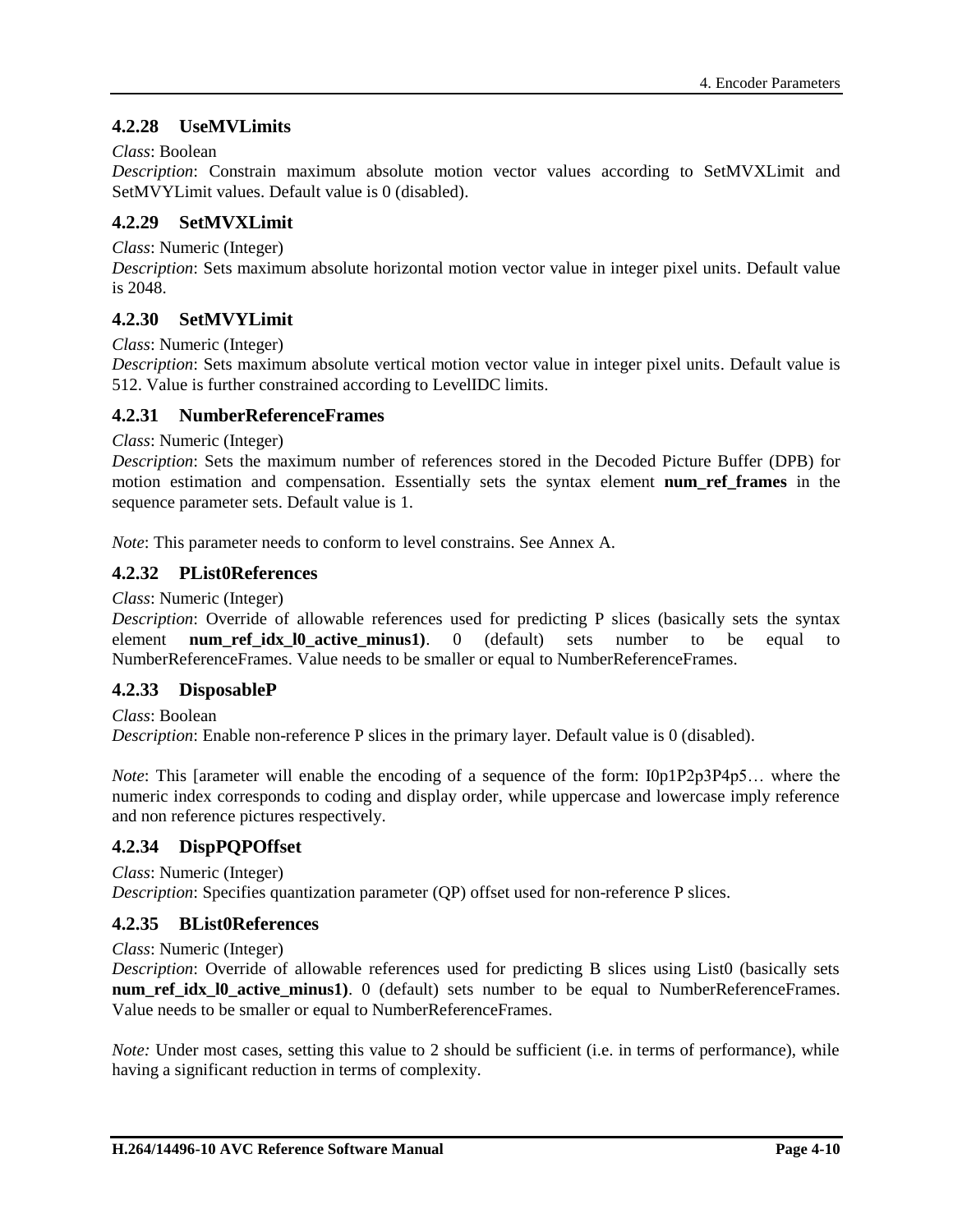## **4.2.36 BList1References**

#### *Class*: Numeric (Integer)

*Description*: Override of allowable references used for predicting B slices using List1 (basically sets **num\_ref\_idx\_11\_active\_minus1**). 0 (default) sets number to be equal to NumberReferenceFrames. Value needs to be smaller or equal to NumberReferenceFrames.

*Note:* Under most cases, setting this value to 1 should lead to better performance (i.e. since no bits are spend for coding the reference index more bits can be allocated to code mvs or residual). If HierarchicalCoding is used nevertheless, a larger value might be better.

## **4.2.37 BReferencePictures**

*Class*: Numeric (Integer)

*Description*: Use B coded pictures as references (overwritten by HierarchicalCoding). Default is 0.

*Note:* Mainly available for testing purposes.

| <b>Options:</b> |                                                                                    |
|-----------------|------------------------------------------------------------------------------------|
|                 | Disabled (default).                                                                |
|                 | Code B coded pictures in secondary layer as references.                            |
|                 | Code primary layer reference pictures (normally coded as P) with B coded pictures. |

## **4.2.38 Log2MaxFNumMinus4**

#### *Class*: Numeric (Integer)

*Description*: This parameter sets the syntax element **log2\_max\_frame\_num\_minus4** which impacts the value of **frame\_num** in each slice. If the parameter is set to -1, the value of **log2\_max\_frame\_num\_minus4** is computed based on FramesToBeEncoded and the number of B coded frames. Otherwise **log2\_max\_frame\_num\_minus4** is set equal to Log2MaxFNumMinus4. Default value is 0.

*Note*: With sliding window DPB operation the combination of **log2** max frame num minus4 equal to 0 and **num\_ref\_frames** equal to 16 could lead to inserting two reference frames with the same value of **frame num** into the DPB. To avoid this, the JM encoder prohibits this combination.

## **4.2.39 Log2MaxPOCLsbMinus4**

#### *Class*: Numeric (Integer)

*Description*: This parameter sets the syntax element **log2** max pic order cnt lsb minus4 which impacts the value of **pic\_order\_cnt\_lsb**. If the parameter is set to -1, the value of **log2** max pic order cnt Isb minus4 is computed based on FramesToBeEncoded and the number of B coded frames. Otherwise **log2\_max\_pic\_order\_cnt\_lsb\_minus4** is set equal to Log2MaxPOCLsbMinus4. Default value is 2.

*Note*: Parameter has to be properly set to avoid repetitions of pic\_order\_cnt.

## **4.2.40 GenerateMultiplePPS**

#### *Class*: Boolean

*Description*: When enabled, three different Picture Parameter Sets (PPS) are generated and included into the bitstream. These Picture Parameter Sets allow the combination of weighted and non weighted prediction for P and B slices. This option can be combined with the parameter RDPictureDecision to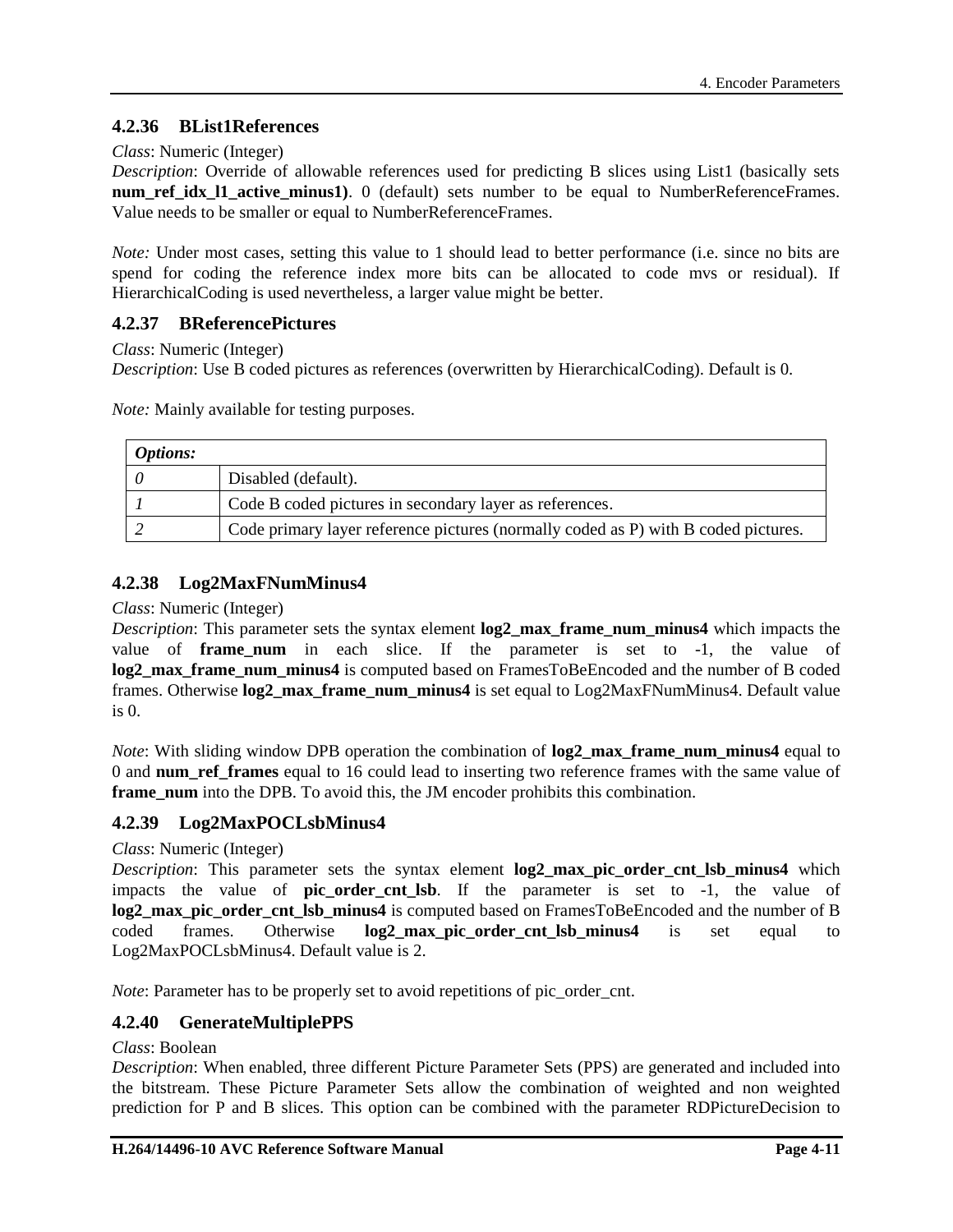perform an RD optimal decision between picture coding modes. Value should be disabled when generating baseline profile bitstreams. Default value is 0 (disabled).

## **4.2.41 SendAUD**

## *Class*: Boolean

*Description*: Transmit Access Delimiter Unit NALU for every Access Unit. Default value is 0 (disabled).

## **4.2.42 ResendSPS**

#### *Class*: Numeric (integer)

*Description*: Enables repetition of Sequence (SPS) and Picture Parameter Sets (PPS) at various intervals. This can be useful for random access/trick modes, error resilience, etc.

| <i>Options:</i> |                                                |
|-----------------|------------------------------------------------|
|                 | Disabled (default)                             |
|                 | Repeat for all Intra coded pictures            |
|                 | Repeat for all IDR pictures                    |
|                 | Repeat for all IDR and Open GOP intra pictures |

## **4.2.43 ResendPPS**

#### *Class*: Boolean

*Description*: Enables repetition of Picture Parameter Sets (PPS)before every primary coded picture. This could be useful for error resilience or if the encoder decides to update the PPS, i.e for use of a different WP method, different chroma offsets, different weighted matrices/transform, deblocking, etc. Default value is 0 (disabled).

## **4.2.44 PicOrderCntType**

*Class*: Numeric (Integer)

*Description*: Parameter sets the value of the syntax element **pic\_order\_cnt\_type** in SPS.

| <b>Options:</b> |                                                                                                        |
|-----------------|--------------------------------------------------------------------------------------------------------|
|                 | POC mode 0. Recommended mode (default).                                                                |
|                 | POC mode 1, Not fully supported in software.                                                           |
|                 | POC mode 2. Not for use with out of order coding, i.e. all pictures need to be in<br>sequential order. |

## **4.2.45 UseConstrainedIntraPred**

*Class*: Boolean

*Description*: If set, disallows inter pixels from being used for intra prediction (sets the syntax element **constrained\_intra\_pred\_flag** in the PPS). Default value is 0.

## **4.2.46 MbLineIntraUpdate**

*Class*: Numeric (Integer)

*Description*: Enables error robustness by performing extra intra macro block updates. 0 (default) off, N: One GOB every N frames is intra coded.

## **4.2.47 RandomIntraMBRefresh**

*Class*: Numeric (Integer)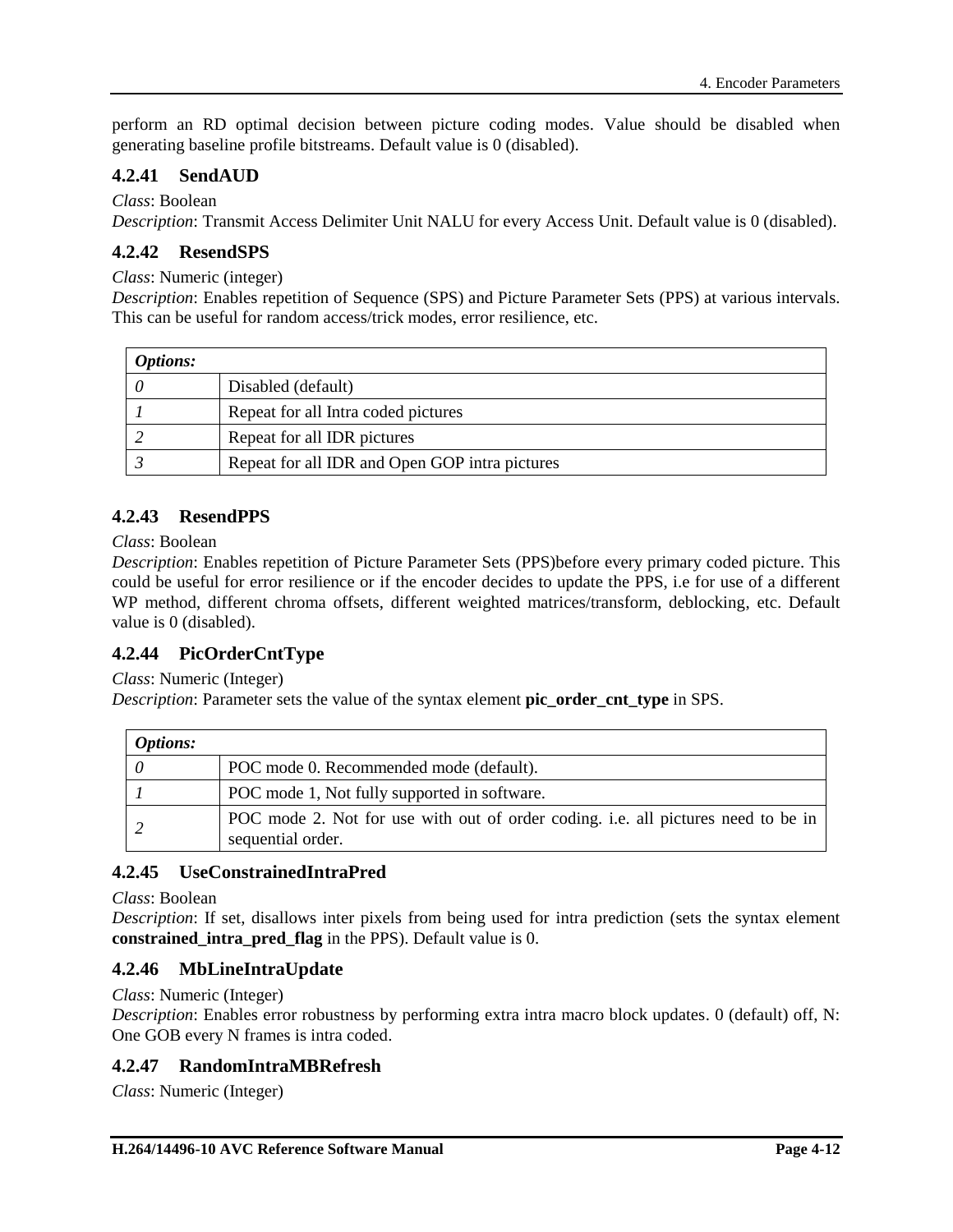*Description*: Number of macroblocks per picture that are forced to be intra coded. If non-zero, the intra macroblocks are selected randomly. Default value is 0.

## **4.2.48 Inter/Intra Mode Prediction Control**

The following parameters essentially control which inter or intra prediction modes could be used for encoding purposes.

### *4.2.48.1 PSliceSkip*

*Class*: Boolean *Description*: Enables Skip Inter modes in P Slices. Default value is 1 (enabled).

#### *4.2.48.2 PSliceSearch16x16*

*Class*: Boolean *Description*: Enables 16x16 Inter Prediction & Motion Compensation in P Slices. Default value is 1 (enabled).

### *4.2.48.3 PSliceSearch16x8*

*Class*: Boolean *Description*: Enables 16x8 Inter Prediction & Motion Compensation in P Slices. Default value is 1 (enabled).

#### *4.2.48.4 PSliceSearch8x16*

*Class*: Boolean

*Description*: Enables 8x16 Inter Prediction & Motion Compensation in P Slices. Default value is 1 (enabled).

#### *4.2.48.5 PSliceSearch8x8*

*Class*: Boolean *Description*: Enables 8x8 Inter Prediction & Motion Compensation in P Slices. Default value is 1 (enabled).

#### *4.2.48.6 PSliceSearch8x4*

*Class*: Boolean

*Description*: Enables 8x4 Inter Prediction & Motion Compensation in P Slices. Default value is 1 (enabled).

#### *4.2.48.7 PSliceSearch4x8*

*Class*: Boolean *Description*: Enables 4x8 Inter Prediction & Motion Compensation in P Slices. Default value is 1 (enabled).

#### *4.2.48.8 PSliceSearch4x4*

#### *Class*: Boolean

*Description*: Enables 8x4 Inter Prediction & Motion Compensation in P Slices. Default value is 1 (enabled).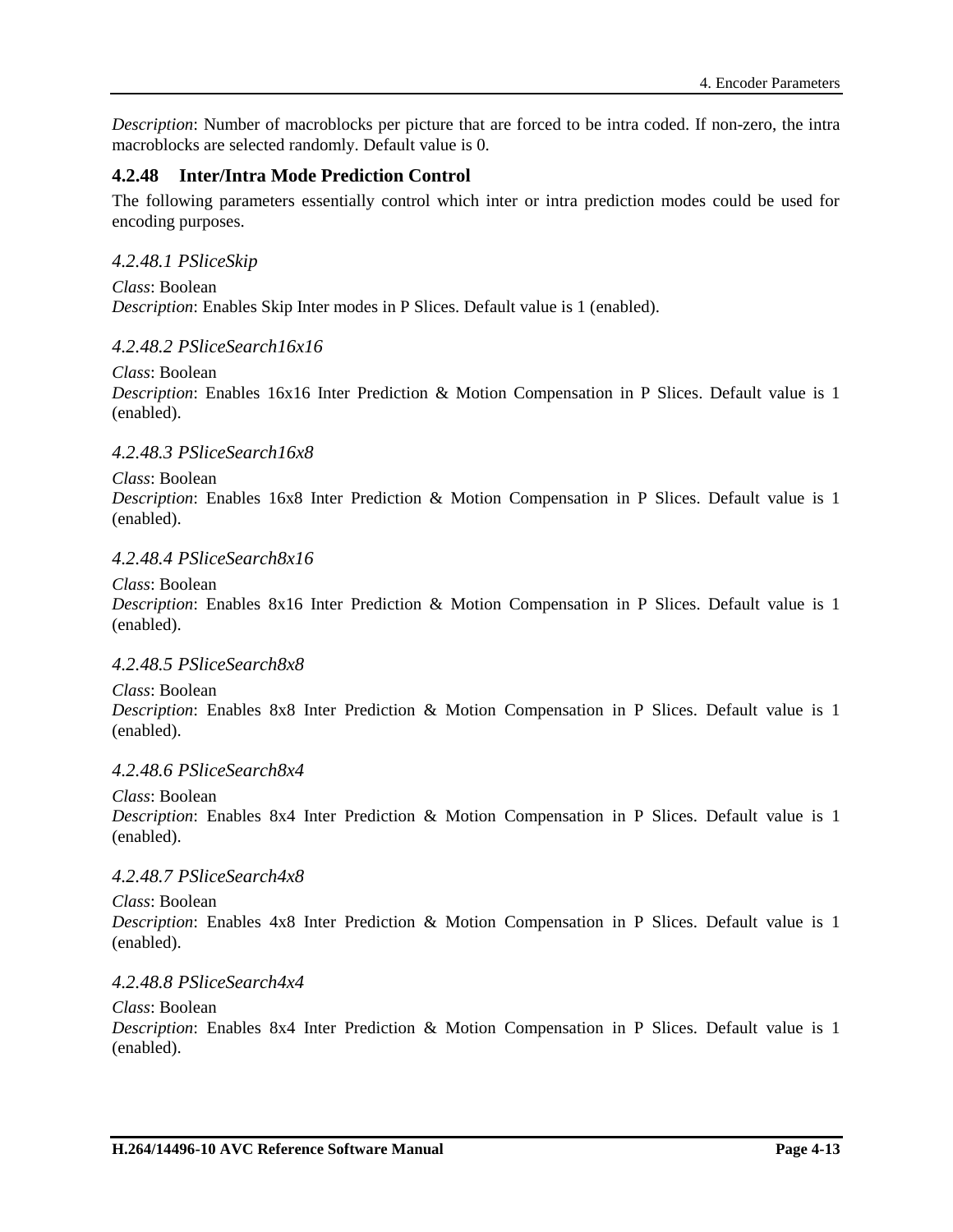## <span id="page-37-0"></span>*4.2.48.9 BSliceSearch16x16*

### *Class*: Boolean

*Description*: Enables 16x16 Inter Prediction & Motion Compensation in B Slices. Default value is 1 (enabled).

### *4.2.48.10 BSliceSearch16x8*

### *Class*: Boolean

*Description*: Enables 16x8 Inter Prediction & Motion Compensation in B Slices. Default value is 1 (enabled).

## *4.2.48.11 BSliceSearch8x16*

### *Class*: Boolean

*Description*: Enables 8x16 Inter Prediction & Motion Compensation in B Slices. Default value is 1 (enabled).

## *4.2.48.12 BSliceSearch8x8*

### *Class*: Boolean

*Description*: Enables 8x8 Inter Prediction & Motion Compensation in B Slices. Default value is 1 (enabled).

### *4.2.48.13 BSliceSearch8x4*

*Class*: Boolean

*Description*: Enables 8x4 Inter Prediction & Motion Compensation in B Slices. Default value is 1 (enabled).

### *4.2.48.14 BSliceSearch4x8*

*Class*: Boolean

*Description*: Enables 4x8 Inter Prediction & Motion Compensation in B Slices. Default value is 1 (enabled).

### *4.2.48.15 BSliceSearch4x4*

*Class*: Boolean

*Description*: Enables 8x4 Inter Prediction & Motion Compensation in B Slices. Default value is 1 (enabled).

## *4.2.48.16 BiPredMotionEstimation*

#### *Class*: Boolean

*Description*: Enables Multihypothesis based Motion Estimation for B slice coding. Option currently only supports 16x16 block sizes and the first list 0 and list 1 references. Option also considers weights if necessary. Default value is 0 (disabled).

For further information on such ME algorithms check the following papers.

 S.W. Wu and A. Gersho, "Joint estimation of forward and backward motion vectors for interpolative prediction of video," *in IEEE Transactions on Image Processing*, Vol.3, Iss.5 , pp.684=7, Sept.'94.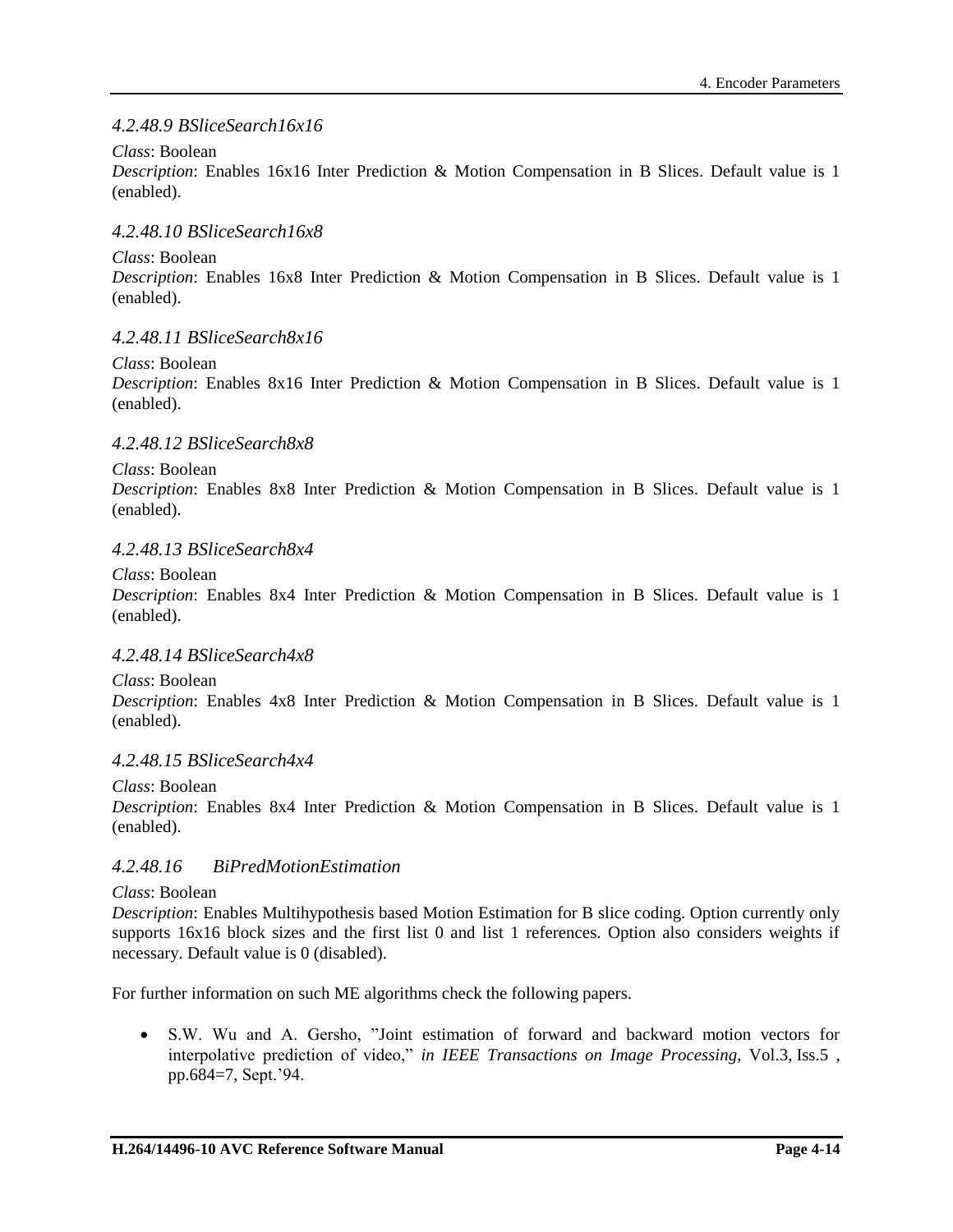• Markus Flierl, Thomas Wiegand, and Bernd Girod, "A Locally Optimal Design Algorithm for Block-Based Multi-Hypothesis Motion-Compensated Prediction", *Proceedings of the Data Compression Conference*, Snowbird, USA, April 1998

## *4.2.48.17 BiPredMERefinements*

#### *Class*: Boolean

*Description*: Enables additional ME refinements for Multihypothesis based ME. Only considered if BiPredMotionEstimation is used. Possible values are [0-5]. Default value is 0 (only initial step is performed).

### *4.2.48.18 BiPredMESearchRange*

#### *Class*: Numeric (Integer)

*Description*: Specifies search range for BiPredMotionEstimation. However, if BiPredMERefinements are used then search range is decreased by half for every additional refinement. Default value is 8.

## *4.2.48.19 BiPredMESubPel*

*Class*: Numeric (Integer)

*Description*: Controls subpixel refinement for BiPredMotionEstimation.

| <i>Options:</i> |                                                       |
|-----------------|-------------------------------------------------------|
|                 | Disabled. No Subpel refinement is performed (default) |
|                 | Subpel refinement is performed only for first list.   |
|                 | Subpel refinement is performed for both lists         |

### *4.2.48.20 BiPredSearch16x16*

*Class*: Boolean

*Description*: Enables bipredictive motion estimation for 16x16 partitions in B Slices. Default value is 1 (enabled).

### *4.2.48.21 BiPredSearch16x8*

#### *Class*: Boolean

*Description*: Enables bipredictive motion estimation for 16x8 partitions in B Slices. Default value is 0 (disabled).

### *4.2.48.22 BiPredSearch8x16*

#### *Class*: Boolean

*Description*: Enables bipredictive motion estimation for 8x16 partitions in B Slices. Default value is 0 (disabled).

### *4.2.48.23 BiPredSearch8x8*

#### *Class*: Boolean

*Description*: Enables bipredictive motion estimation for 8x8 partitions in B Slices. Default value is 0 (disabled).

*4.2.48.24 DisableIntra4x4 Class*: Boolean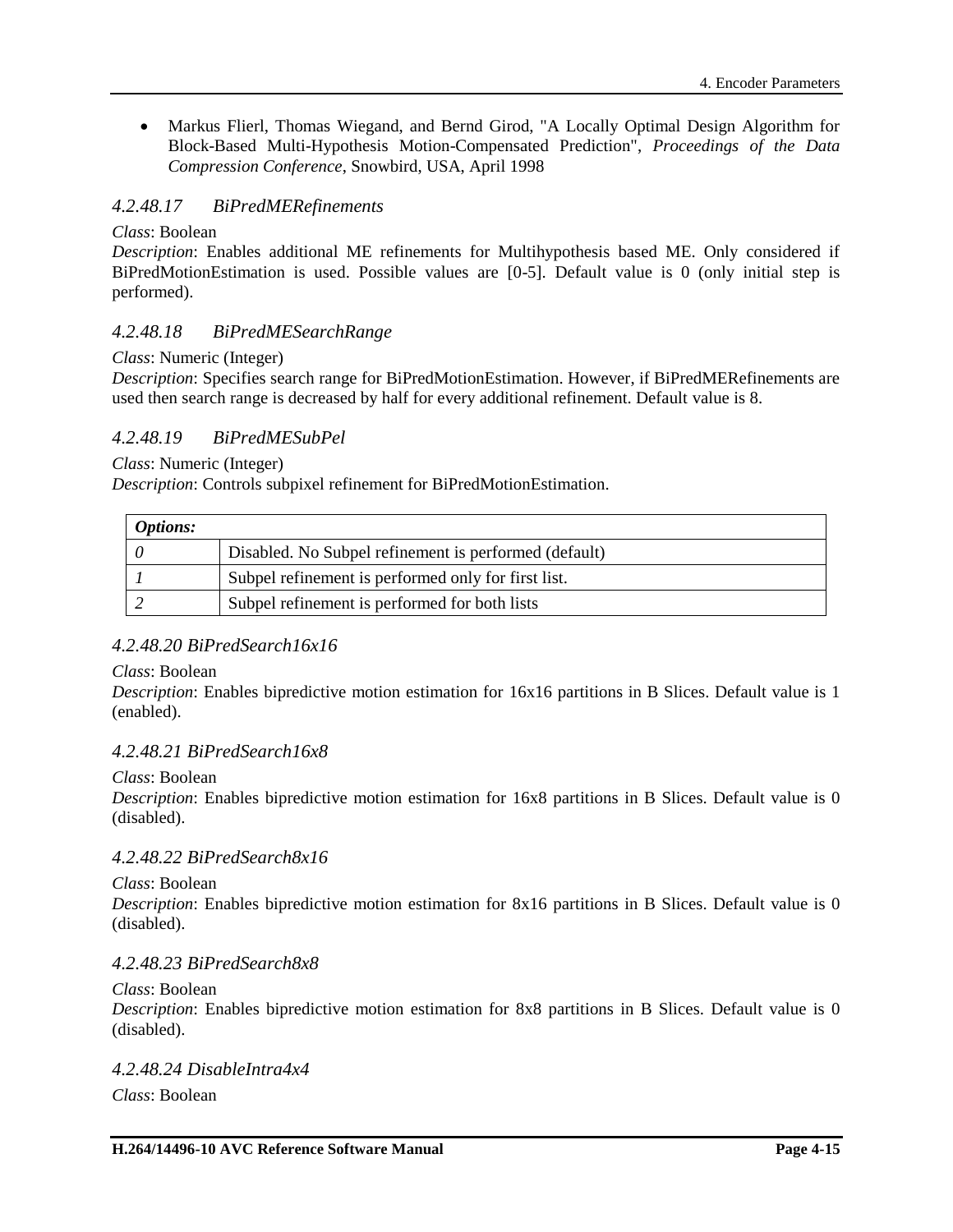*Description*: Disables all intra 4x4 modes. Default value is 0 (enabled).

### *4.2.48.25 DisableIntra16x16*

#### *Class*: Boolean

*Description*: Disables all intra 16x16 modes. Default value is 0 (enabled).

## *4.2.48.26 DisableIntraInInter*

#### *Class*: Boolean

*Description*: Disable Intra prediction modes (in sections [4.2.48.9](#page-37-0) through [4.2.48.31\)](#page-39-0) for Inter (P or B) slices. Default value is 0 (Intra prediction modes enabled in all slice types).

#### *4.2.48.27 Intra4x4ParDisable*

*Class*: Boolean *Description*: Disables I4x4 Vertical and Horizontal prediction modes. Default value is 0 (enabled).

#### *4.2.48.28 Intra4x4DiagDisable*

*Class*: Boolean

*Description*: Disables I4x4 Diagonal Down-Left and Diagonal Down-Right prediction modes. Default value is 0 (enabled).

### *4.2.48.29 Intra4x4DirDisable*

*Class*: Boolean *Description*: Disables I4x4 Vertical Right, Vertical Left, Horizontal Down, and Horizontal Up prediction modes . Default value is 0 (enabled).

#### *4.2.48.30 Intra16x16ParDisable*

*Class*: Boolean *Description*: Disables I16x16 Vertical and Horizontal prediction modes. Default value is 0 (enabled).

### <span id="page-39-0"></span>*4.2.48.31 Intra16x16PlaneDisable*

*Class*: Boolean *Description*: Disables I16x16 plane prediction mode. Default value is 0 (enabled).

#### *4.2.48.32 ChromaIntraDisable*

*Class*: Boolean *Description*: Disable all Intra Chroma prediction modes except DC. Default value is 0 (enabled).

#### *4.2.48.33 FastCrIntraDecision*

*Class*: Boolean *Description*: Perform a separate intra chroma mode decision prior to determining final coding mode. Can provide significant encoding speedup. Default value is 1 (enabled).

#### *4.2.48.34 EnableIPCM*

*Class*: Boolean *Description*: Enables usage of I\_PCM macroblock mode. Default value is 0 (disabled).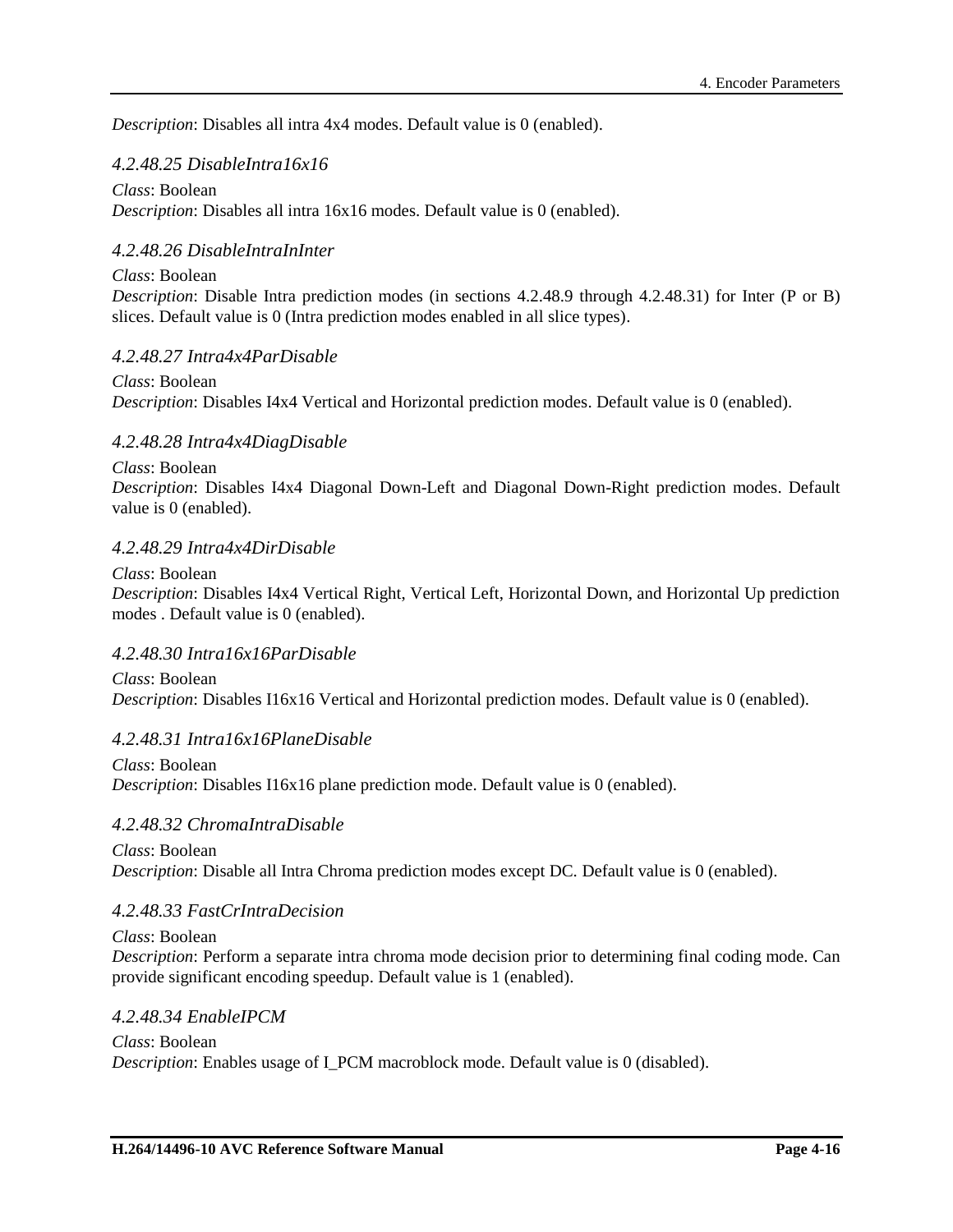## **4.2.49 Deblocking Filter Control**

Parameters to control in-loop deblocking filter behavior.

### *4.2.49.1 DFParametersFlag*

#### *Class*: Boolean

*Description*: Sets the value of the syntax element **deblocking\_filter\_control\_present\_flag**. Default value is 0 (disabled).

*Note:* Although currently the encoder supports multiple PPS this parameter still sets the same deblocking filter parameters for all coded pictures.

#### *4.2.49.2 DFDisableRefISlice*

#### *Class*: Numeric (Integer)

*Description*: Sets the value of the syntax element **disable deblocking filter idc** for I slices belonging to a reference picture**.** Requires DFParametersFlag to be set.

| <i>Options:</i> |                                                                                             |  |
|-----------------|---------------------------------------------------------------------------------------------|--|
|                 | Default. Additional loopfilter offsets are also encoded and considered during<br>deblocking |  |
|                 | Disables deblocking for all edges.                                                          |  |
|                 | Disables deblocking at slice boundaries only                                                |  |

### *4.2.49.3 DFAlphaRefISlice*

#### *Class*: Numeric (Integer)

*Description*: Sets the value of the syntax element **slice alpha c0 offset div2** for I slices belonging to a reference picture. Requires DFParametersFlag to be set. Allowable values are in the range {-6, -5, ... 0, +1, .. +6}**.** Default value is 0.

#### *4.2.49.4 DFBetaRefISlice*

#### *Class*: Numeric (Integer)

*Description*: Sets the value of the syntax element **slice\_beta\_offset\_div2** for I slices belonging to a reference picture**.** Requires DFParametersFlag to be set. Allowable values are in the range {-6, -5, ... 0,  $+1, ... +6$ . Default value is 0.

#### *4.2.49.5 DFDisableNRefISlice*

#### *Class*: Numeric (Integer)

*Description*: Sets the value of the syntax element **disable\_deblocking\_filter\_idc** for I slices belonging to a non reference picture**.** Requires DFParametersFlag to be set.

| <i>Options:</i> |                                                                                             |  |
|-----------------|---------------------------------------------------------------------------------------------|--|
| $\theta$        | Default. Additional loopfilter offsets are also encoded and considered during<br>deblocking |  |
|                 | Disables deblocking for all edges.                                                          |  |
|                 | Disables deblocking at slice boundaries only                                                |  |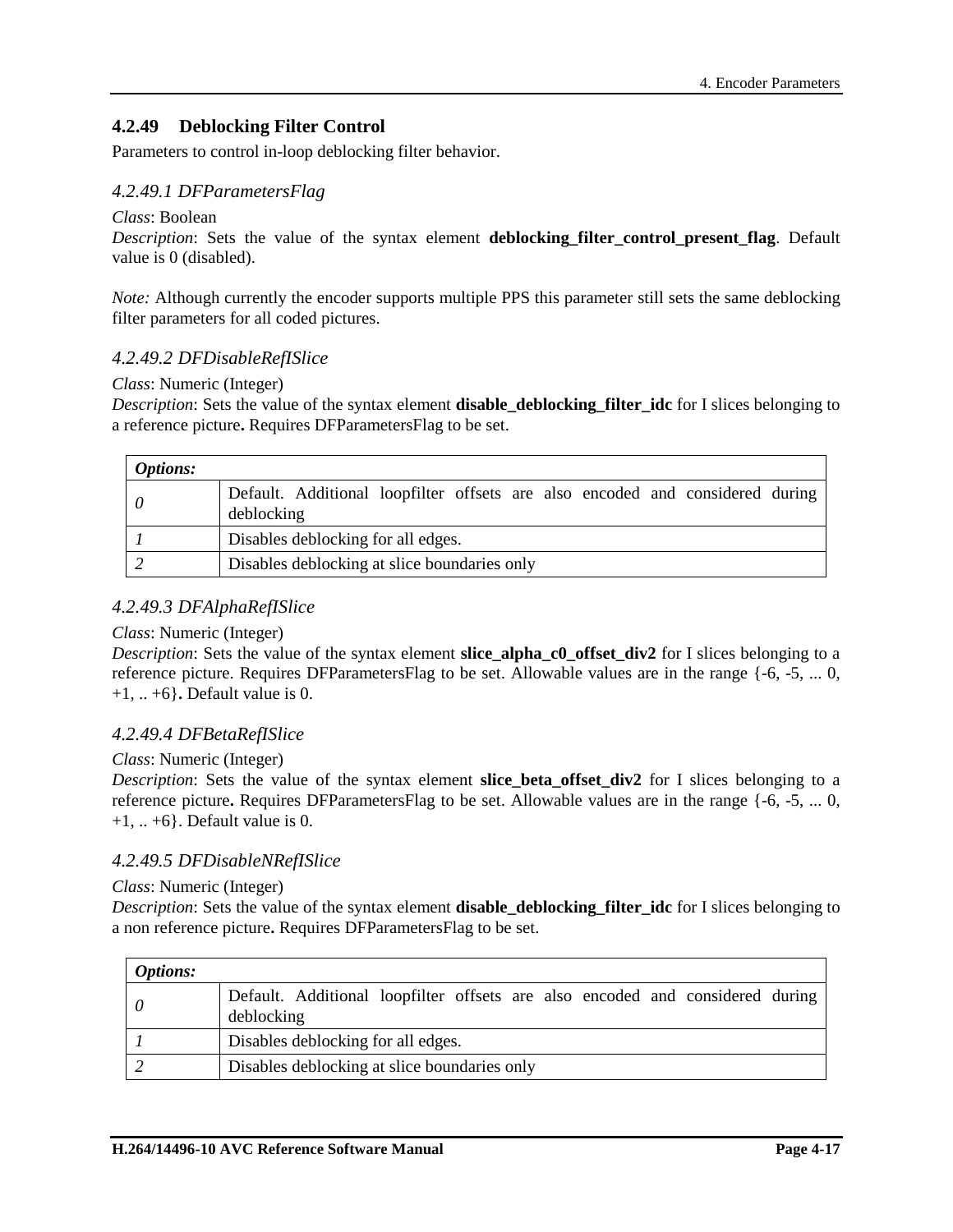## *4.2.49.6 DFAlphaNRefISlice*

### *Class*: Numeric (Integer)

*Description*: Sets the value of the syntax element **slice\_alpha\_c0\_offset\_div2** for I slices belonging to a non reference picture**.** Requires DFParametersFlag to be set. Allowable values are in the range {-6, -5, ... 0, +1, .. +6}**.** Default value is 0.

## *4.2.49.7 DFDisableRefISlice*

### *Class*: Numeric (Integer)

*Description*: Sets the value of the syntax element **disable\_deblocking\_filter\_idc** for I slices belonging to a reference picture**.** Requires DFParametersFlag to be set.

| <i>Options:</i> |                                                                                             |  |
|-----------------|---------------------------------------------------------------------------------------------|--|
|                 | Default. Additional loopfilter offsets are also encoded and considered during<br>deblocking |  |
|                 | Disables deblocking for all edges.                                                          |  |
|                 | Disables deblocking at slice boundaries only                                                |  |

## *4.2.49.8 DFAlphaRefPSlice*

### *Class*: Numeric (Integer)

*Description*: Sets the value of the syntax element **slice alpha c0 offset div2** for P slices belonging to a reference picture. Requires DFParametersFlag to be set. Allowable values are in the range {-6, -5, ... 0, +1, .. +6}**.** Default value is 0.

### *4.2.49.9 DFBetaRefPSlice*

### *Class*: Numeric (Integer)

*Description*: Sets the value of the syntax element **slice\_beta\_offset\_div2** for P slices belonging to a reference picture**.** Requires DFParametersFlag to be set. Allowable values are in the range {-6, -5, ... 0,  $+1, ... +6$ . Default value is 0.

### *4.2.49.10 DFDisableNRefPSlice*

### *Class*: Numeric (Integer)

*Description*: Sets the value of the syntax element **disable\_deblocking\_filter\_idc** for P slices belonging to a non reference picture**.** Requires DFParametersFlag to be set.

| <b>Options:</b> |                                                                                             |  |
|-----------------|---------------------------------------------------------------------------------------------|--|
|                 | Default. Additional loopfilter offsets are also encoded and considered during<br>deblocking |  |
|                 | Disables deblocking for all edges.                                                          |  |
|                 | Disables deblocking at slice boundaries only                                                |  |

## *4.2.49.11 DFAlphaNRefPSlice*

### *Class*: Numeric (Integer)

*Description*: Sets the value of the syntax element **slice\_alpha\_c0\_offset\_div2** for P slices belonging to a non reference picture**.** Requires DFParametersFlag to be set. Allowable values are in the range {-6, -5, ... 0, +1, .. +6}**.** Default value is 0.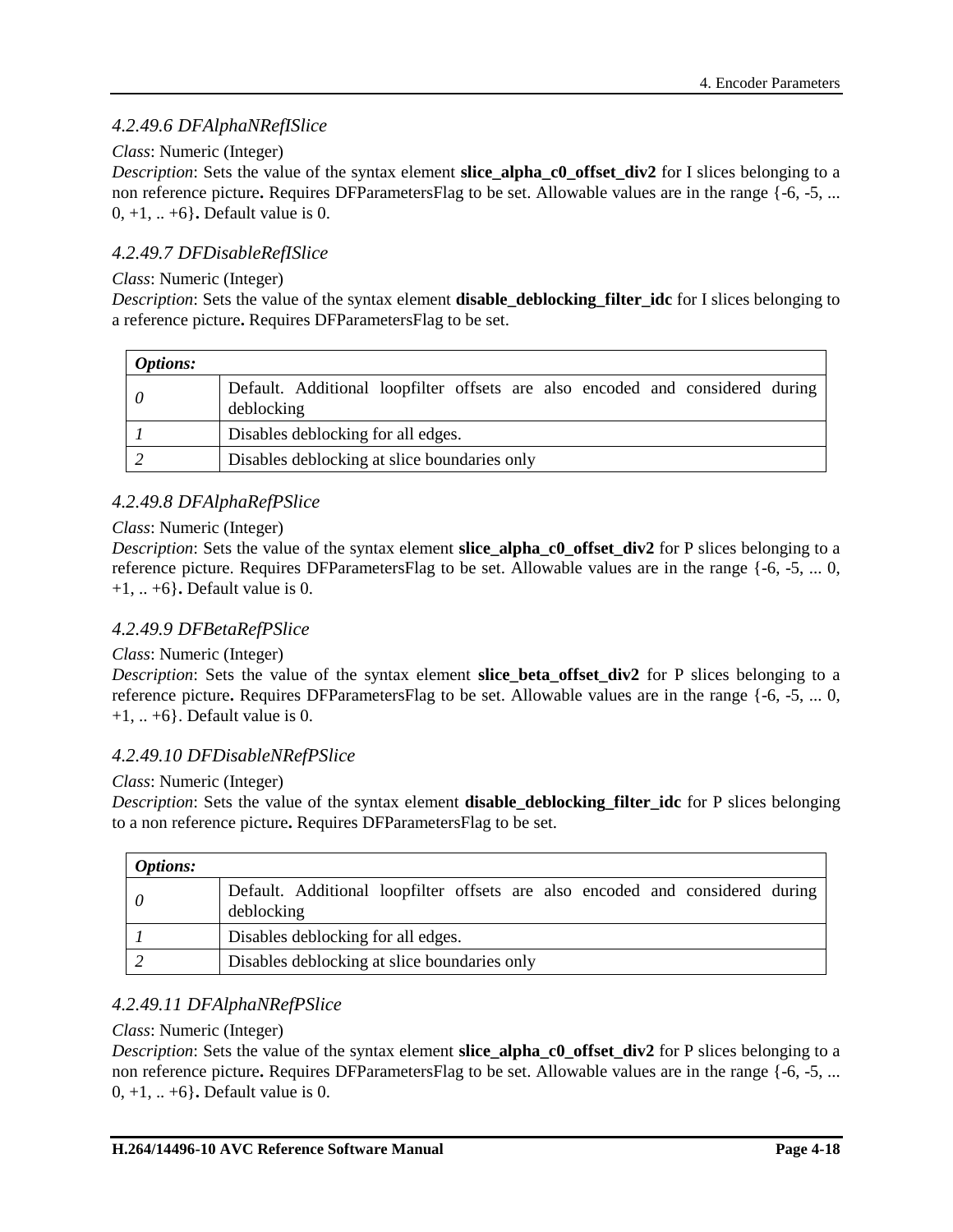## *4.2.49.12 DFDisableRefBSlice*

#### *Class*: Numeric (Integer)

*Description*: Sets the value of the syntax element **disable\_deblocking\_filter\_idc** for B slices belonging to a reference picture**.** Requires DFParametersFlag to be set.

| <i>Options:</i> |                                                                                             |  |
|-----------------|---------------------------------------------------------------------------------------------|--|
|                 | Default. Additional loopfilter offsets are also encoded and considered during<br>deblocking |  |
|                 | Disables deblocking for all edges.                                                          |  |
|                 | Disables deblocking at slice boundaries only                                                |  |

## *4.2.49.13 DFAlphaRefBSlice*

#### *Class*: Numeric (Integer)

*Description*: Sets the value of the syntax element **slice alpha c0 offset div2** for B slices belonging to a reference picture. Requires DFParametersFlag to be set. Allowable values are in the range {-6, -5, ... 0, +1, .. +6}**.** Default value is 0.

### *4.2.49.14 DFBetaRefBSlice*

#### *Class*: Numeric (Integer)

*Description*: Sets the value of the syntax element **slice\_beta\_offset\_div2** for B slices belonging to a reference picture**.** Requires DFParametersFlag to be set. Allowable values are in the range {-6, -5, ... 0,  $+1, ... +6$ . Default value is 0.

### *4.2.49.15 DFDisableNRefBSlice*

#### *Class*: Numeric (Integer)

*Description*: Sets the value of the syntax element **disable\_deblocking\_filter\_idc** for B slices belonging to a non reference picture**.** Requires DFParametersFlag to be set.

| <b>Options:</b> |                                                                                             |  |
|-----------------|---------------------------------------------------------------------------------------------|--|
|                 | Default. Additional loopfilter offsets are also encoded and considered during<br>deblocking |  |
|                 | Disables deblocking for all edges.                                                          |  |
|                 | Disables deblocking at slice boundaries only                                                |  |

### *4.2.49.16 DFAlphaNRefBSlice*

*Class*: Numeric (Integer)

*Description*: Sets the value of the syntax element **slice\_alpha\_c0\_offset\_div2** for B slices belonging to a non reference picture**.** Requires DFParametersFlag to be set. Allowable values are in the range {-6, -5, ... 0, +1, .. +6}**.** Default value is 0.

### **4.2.50 Weighted Prediction Parameters**

The following parameters enable weighted prediction.

*4.2.50.1 WeightedPrediction Class*: Boolean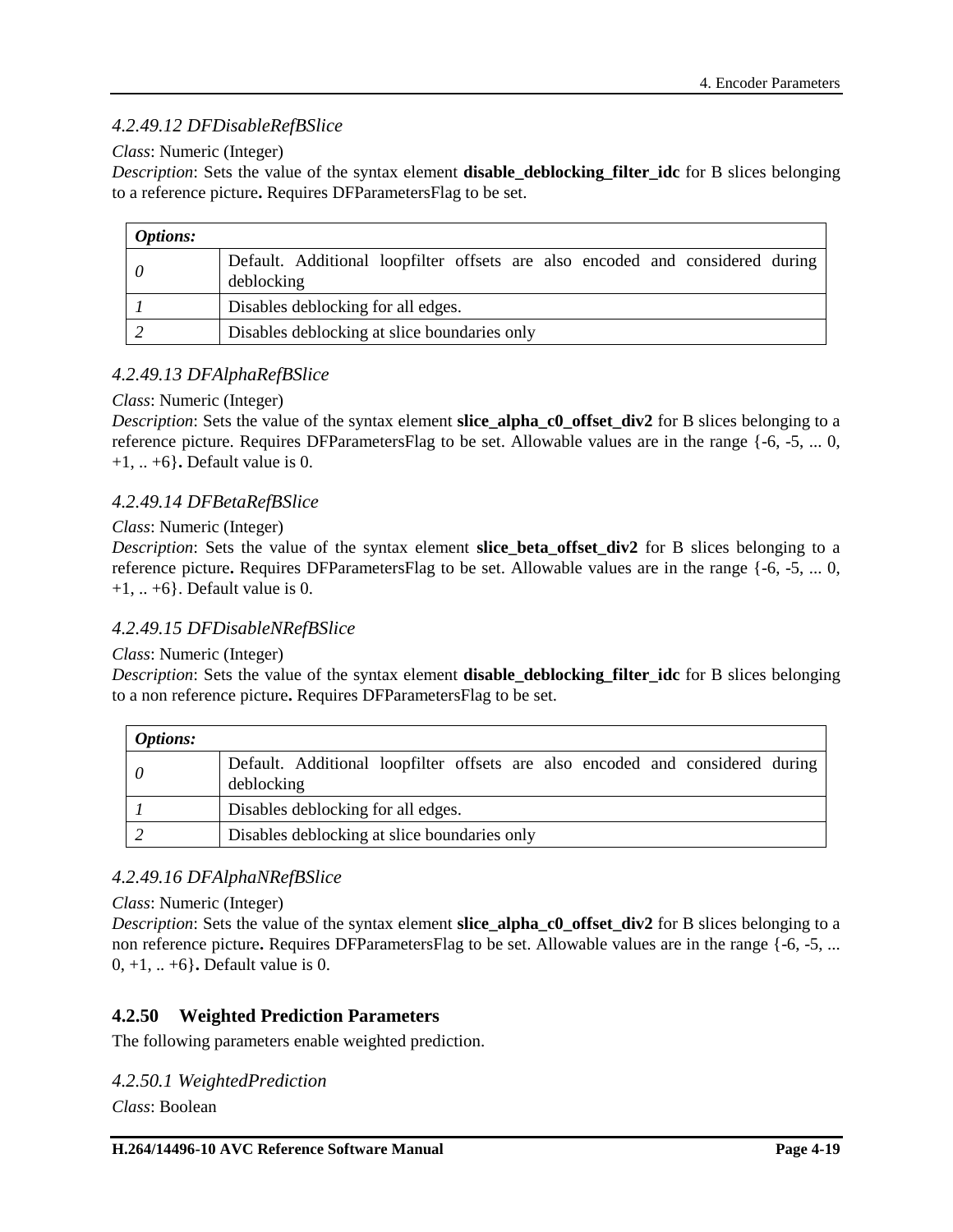*Description*: Sets the value of the syntax element **weighted\_pred\_flag** and enables explicit weighted prediction for P slices. A simple model, based on picture DC values is used for estimating weights. Default value is 0 (disabled).

*Note:* This parameter is ignored when RDPictureDecision is used.

## *4.2.50.2 WeightedBiprediction*

#### *Class*: Numeric (Integer)

*Description*: Sets the value of the syntax element **weighted\_bipred\_idc** and enables weighted prediction for B slices.

| <i>Options:</i> |                                                                   |
|-----------------|-------------------------------------------------------------------|
|                 | Disabled (default).                                               |
|                 | <b>Explicit Weighted Prediction.</b>                              |
|                 | Implicit Weighted Prediction. Weights are based on POC distances. |

*Note:* This parameter is ignored when RDPictureDecision is used.

#### *4.2.50.3 UseWeightedReferenceME*

#### *Class*: Boolean

*Description*: Use weighted references for motion estimation. Default value is 0 (disabled).

#### *4.2.50.4 WPMethod*

*Class*: Boolean *Description*: Use DC based (0: default) or Least Mean Square (LMS) method (1) for weighted prediction.

#### *4.2.50.5 WPIterMC*

*Class*: Boolean *Description*: Use DC Iterative Motion compensated based weighted prediction method. Default value is 0 (disabled)

#### *4.2.50.6 EnhancedBWeightSupport*

*Class*: Boolean *Description*: Use LMS method for B slice weighted prediction. Default value is 0 (disabled).

#### *4.2.50.7 WPMCPrecision*

#### *Class*: Numeric (Integer)

*Description*: Improved Motion Compensation Precision using WP based methods. Clones WP references with slightly modified rounding offsets (Requires RDPictureDecision and GenerateMultiplePPS) :

| <b>Options:</b> |                                                                                                                                 |
|-----------------|---------------------------------------------------------------------------------------------------------------------------------|
| - 0             | Disabled (default).                                                                                                             |
|                 | Up to one additional coding pass. Ref0 is 0, ref1 is 0 with a $-1$ offset                                                       |
|                 | Up to two additional coding passes. (1) Ref0 is 0, ref1 is 0 with a $-1$ offset, (1) Ref0<br>is 0 with a $-1$ offset, ref1 is 0 |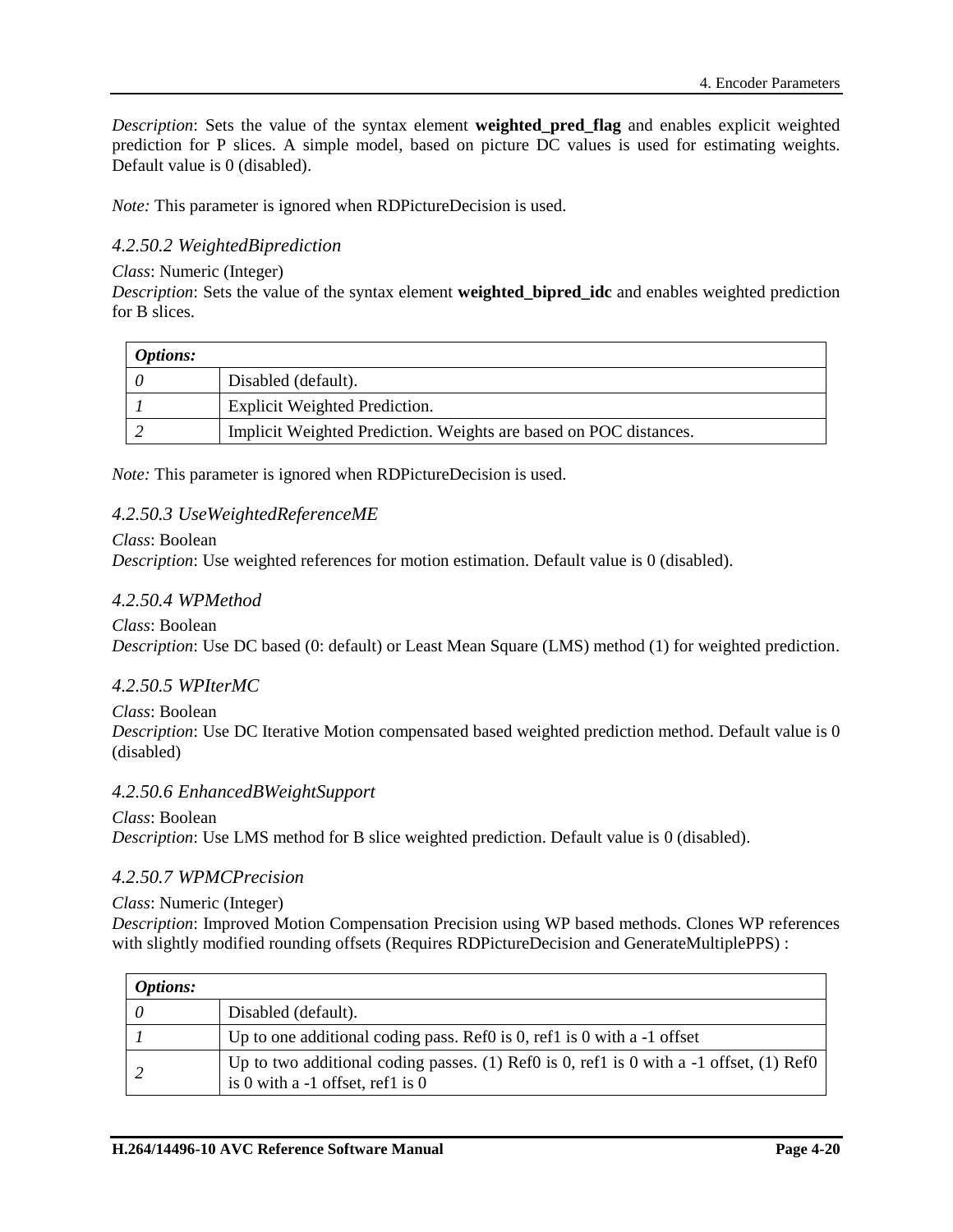## *4.2.50.8 WPMCPrecFullRef*

#### *Class*: Numeric (Integer)

*Description*: Increases the number of references in the reference picture lists to account for the lost reference slot when reordering is used during a coding pass in WPMCPrecision for reference replication. The number of references in non-reordered passes stays unchanged. Default value is 0 (keep the same number of references).

### *4.2.50.9 WPMCPrecBSlice*

#### *Class*: Numeric (Integer)

*Description*: Applies different methods when considering the improved motion compensation precision process in B slices.

| <b>Options:</b> |                                                                                                                                             |  |
|-----------------|---------------------------------------------------------------------------------------------------------------------------------------------|--|
| -0              | Disable rounding for B slices.                                                                                                              |  |
|                 | Disable rounding for non-reference B slices. Non-reference B slices are evaluated for<br>alternative QPs during RDPictureDecision.(default) |  |
|                 | Apply rounding on every B slice. This efectively disables the evaluation of<br>alternative QPs during RDPictureDecision.                    |  |

## **4.2.51 ChangeQPStart**

#### *Class*: Numeric (Integer)

*Description*: Allows the use of a secondary quantization parameter (QP) set from frame at temporal frame position ChangeQPStart. Default value is 0 (not used).

## **4.2.52 ChangeQPI**

#### *Class*: Numeric (Integer)

*Description*: Sets quantization parameter value for intra coded slices to be used from frame ChangeQPStart and beyond. Allowable values are in the range of 0 to 51. Default value is 24.

### **4.2.53 ChangeQPP**

#### *Class*: Numeric (Integer)

*Description*: Sets quantization parameter value for inter P coded slices to be used from frame ChangeQPStart and beyond. Allowable values are in the range of 0 to 51. Default value is 24.

### **4.2.54 ChangeQPB**

#### *Class*: Numeric (Integer)

*Description*: Sets quantization parameter value for non reference inter B coded slices to be used from frame ChangeQPStart and beyond. Allowable values are in the range of 0 to 51. Default value is 24.

### **4.2.55 ChangeQPBSRefOffset**

*Class*: Numeric (Integer)

*Description*: Sets quantization parameter offset for reference inter B coded slices to be used from frame ChangeQPStart and beyond. Allowable values are in the range of -51 to 51. Default value is 0.

### **4.2.56 BRefPicQPOffset**

### *Class*: Numeric (Integer)

*Description*: Quantization offset parameter used for stored B slices. Should be in the range [-51..51]. Default value is 0.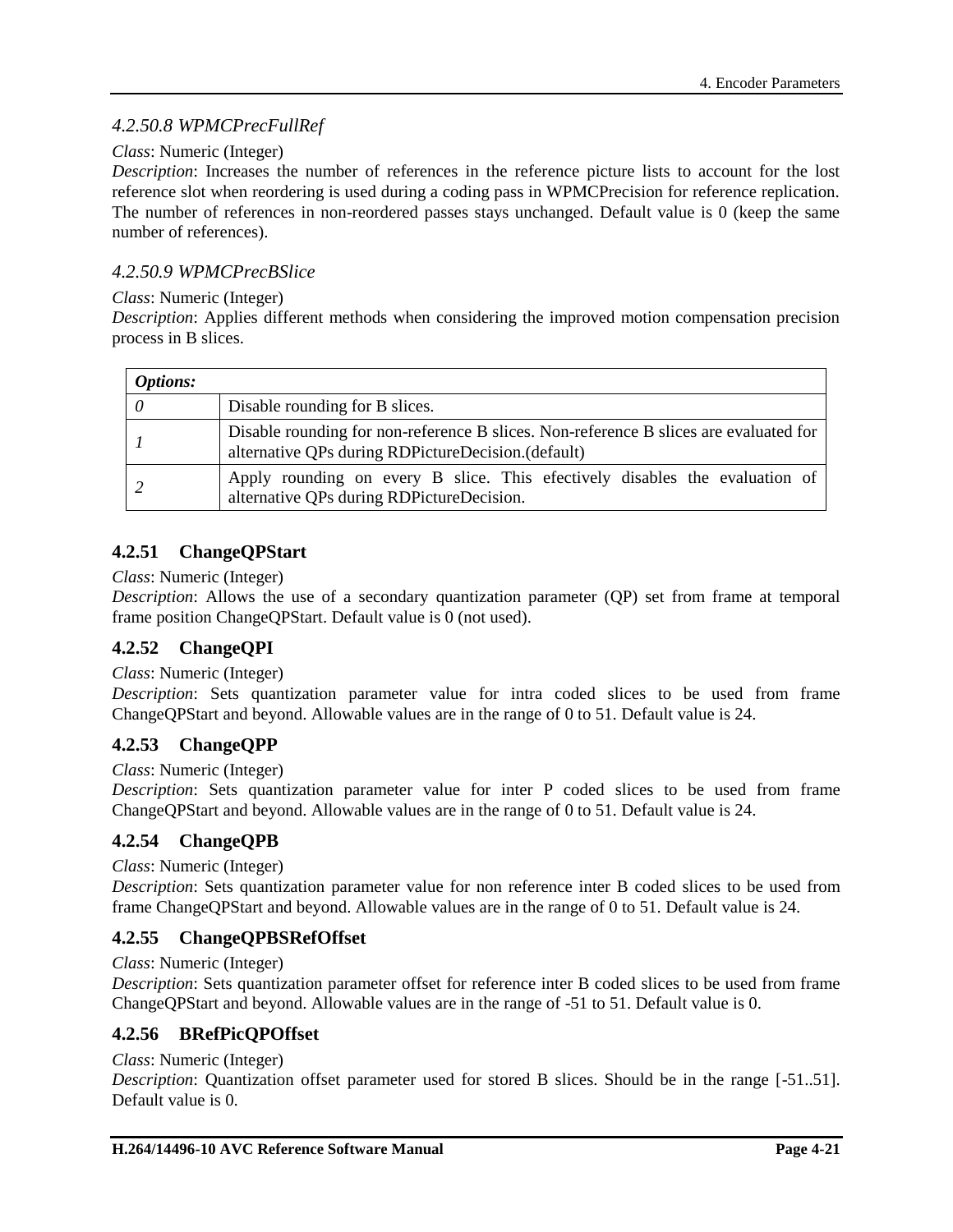## **4.2.57 DirectModeType**

### *Class*: Boolean

*Description*: Sets the value of the syntax element **direct spatial my pred flag** which controls the direct mode type to be used. 0 means temporal direct, while 1 means spatial direct. Default value is 0 (temporal).

## **4.2.58 DirectInferenceFlag**

#### *Class*: Boolean

*Description*: Sets the value of the syntax element **direct\_8x8\_inference\_flag** in the SPS which affects semantics of Direct Mode. The value is constrained by level restriction in Annex A of H.264/AVC (i.e. for any level above or equal to 3 the parameter needs to be equal to 1), and should be set appropriately even if no B slices are to be used. Default value is 0.

### **4.2.59 HierarchicalCoding**

#### *Class*: Numeric (Integer)

*Description:* Enables the use of advanced coding picture structures for the secondary layer. This includes the use of a hierarchical type order, or explicit frame coding types/ordering.

| <i>Options:</i> |                                                                                                                                                                                                                                                                        |
|-----------------|------------------------------------------------------------------------------------------------------------------------------------------------------------------------------------------------------------------------------------------------------------------------|
| 0               | Disabled (default). Use default coding types.                                                                                                                                                                                                                          |
|                 | Use double layer approach. More specifically, if N number of B coded frames are<br>used, all B coded frames at odd positions (starting from 0) will be coded first and<br>stored and used as references, while even ones will follow and be coded as non<br>reference. |
|                 | Use Hierarchical layer approach with multiple levels. Basically a power of two<br>approach is used, where each level is assigned a different priority.                                                                                                                 |
|                 | Explicit Coding type & order. Requires presence of ExplicitHierarchyFormat<br>parameter.                                                                                                                                                                               |

### *Example 1:*

We would like to encode video with the following coding order I0-P8-Bs4-Bs2-Bs6-B1-B3-B5-B7-P16... We would also like to assign OP values of 24 to referenced B coded frames, and 26 to non reference frames. Also, although we will like to have 5 total references, only one reference should be used for list0 and list1 for B slices. Note that the above structure looks as follows:

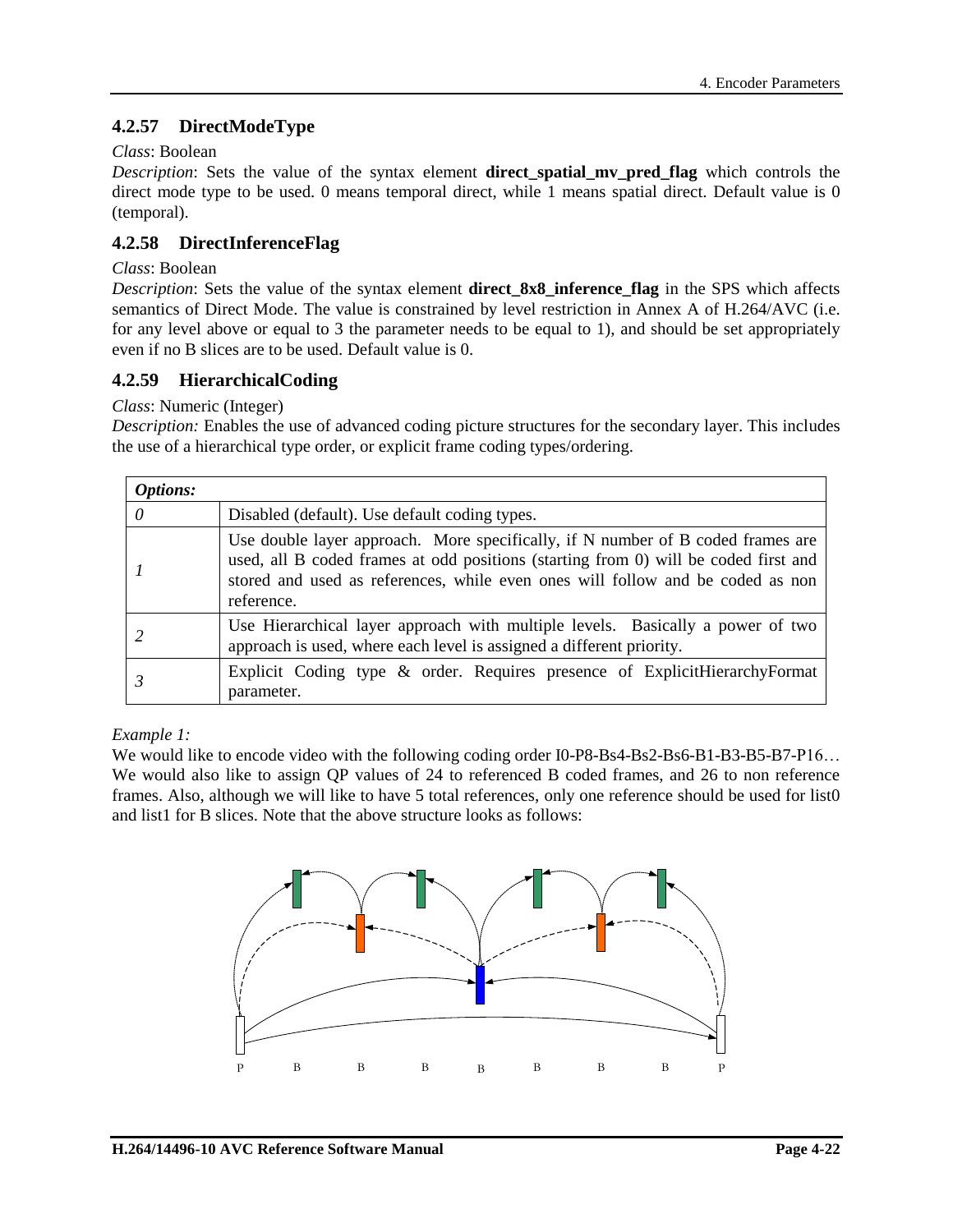#### **Figure 1. 4 Level Hierarchical structure.**

The above could be easily done using HierarchicalCoding mode 2 which automatically generates this hierarchy. An alternative way would be to use HierarchicalCoding mode 3, and to appropriately set the necessary params using the ExplicitHierarchyFormat parameter.

```
lencod.exe -p NumberReferenceFrames=5 –p NumberBFrames=7 \
        –p HierarchicalCoding=2 -p QPBSlice=26 \
        –p BRefPicQPOffset=-2 \
        -p BList0References=1 –p BList1References=1
```
#### *Example 2:*

Lets assume that for the previous example we would prefer having only 3 levels, and that each level follows a sequential coding order. More specifically we would like the coding order to be as I0-P8-Bs2- Bs4-Bs6-B1-B3-B5-B7-P16… Note that this structure would now look as follows (i.e. we observe that now references are differently organized than in the previous case):



**Figure 2. 3 Level Hierarchical structure.**

The above could be easily done using HierarchicalCoding mode 1 which automatically generates this hierarchy. HierarchicalCoding mode 3 could also be used.

```
lencod.exe -p NumberReferenceFrames=5 –p NumberBFrames=7 \
        –p HierarchicalCoding=1 -p QPBSlice=26 \
        –p BRefPicQPOffset=-2 \
        -p BList0References=1 –p BList1References=1
```
## <span id="page-46-0"></span>**4.2.60 ExplicitHierarchyFormat**

#### *Class*: Text

*Description:* Parameter used with HierarchicalCoding==3 and specifies coding method (i.e. type, quantizer, coding order etc) of a frame. Parameter also overwrites use of NumberBFrames

*Syntax:* 

*[TypeFrame0][OrderFrame0][ReferenceFrame0][QPFrame0][TypeFrame1][OrderFrame1][Referenc eFrame1][QPFrame1]… [TypeFrameN][OrderFrameN][ReferenceFrameN][QPFrameN]*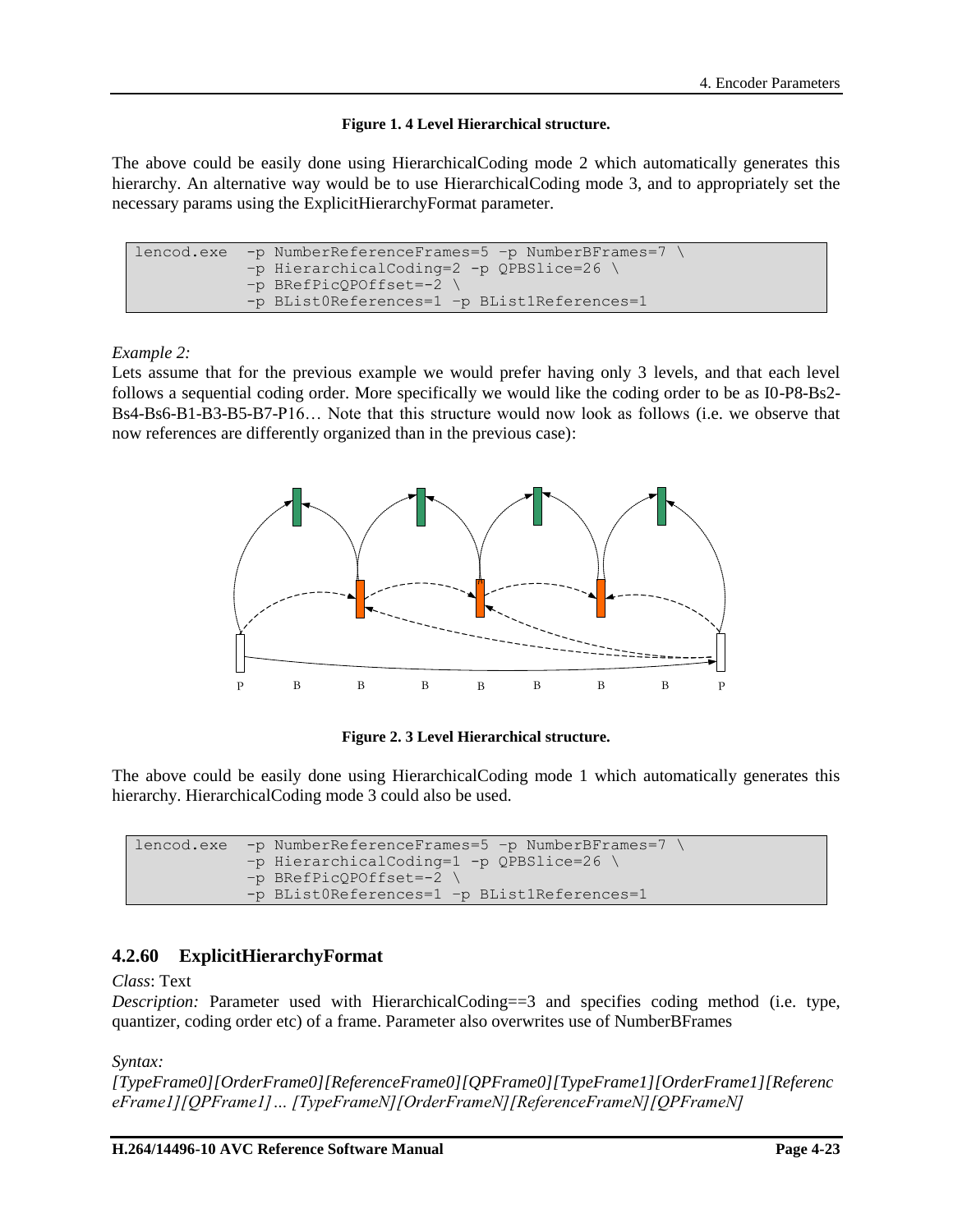| <b>Allowed entries:</b> |                                                                                                 |  |
|-------------------------|-------------------------------------------------------------------------------------------------|--|
| TypeFrameN              | I/i (Intra coded frame)                                                                         |  |
|                         | $P/p$ (P type coded frame)                                                                      |  |
|                         | $B/b$ (B type coded frame)                                                                      |  |
| [OrderFrame N]          | 0-FrameSkip (specifies display order of coded frame. No duplicates are<br>allowed)              |  |
| [ReferenceFrameN]       | $R/r$ (Reference)                                                                               |  |
|                         | E/e (Non Reference/Disposable)                                                                  |  |
| [QPOffsetN]             | Frame QP Offset. Final QP depends on slice type as defined by the<br><b>QPNSlice</b> parameters |  |

#### *Example 1:*

We would like to encode video using 5 references and the following coding order I0-P8-Bs4-Bs2-B1-B3-Bs6-B5-B7-P16… We would also like to assign QP values of 24 to referenced B coded frames, and 26 to non reference frames.

```
lencod.exe -p NumberReferenceFrames=5 –p QPBSlice=24 \
       –p HierarchicalCoding=3 \
       -p ExplicitHierarchyFormat="B4r0B2r0B1e2B3e2B6r0B5e2B7e2"
```
### *Example 2:*

In the previous example, we would like to replace Bs6 with a P coded frame, while B7 is coded in intra mode with a QP of 22. The original QP for I and P slices was 24. Regardless of the slice type used, note that frame 7 will still not be used as a reference.

```
lencod.exe -p NumberReferenceFrames=5 –p HierarchicalCoding=3 \
    –p QPISlice=24 –p QPPSlice=24 –p QPBSlice=24 \
    -p ExplicitHierarchyFormat="B4r0B2r0B1e2B3e2P6r0B5e2I7e-2"
```
*Example 3:* 

We would like to encode a video sequence using a relatively similar coding structure as in example 1, with the difference that we would like to code all non reference frames last, i.e. IO-P8-Bs4-Bs2-Bs6-B1-B3 -B5-B7-P16… In this case we may use HierarchicalCoding=2 also which would create this structure automatically.

```
lencod.exe -p NumberReferenceFrames=5 –p NumberBFrames=7 \
        –p HierarchicalCoding=2
```
## **4.2.61 HierarchyLevelQPEnable**

#### *Class*: Boolean

*Description:* Parameter, if enabled, adjusts QP values for hierarchical structures based on the current level in increments of 1. Ignores the BRefPicQPOffset parameter. Default value is 0 (disabled).

### **4.2.62 ExplicitSeqCoding**

*Class*: Boolean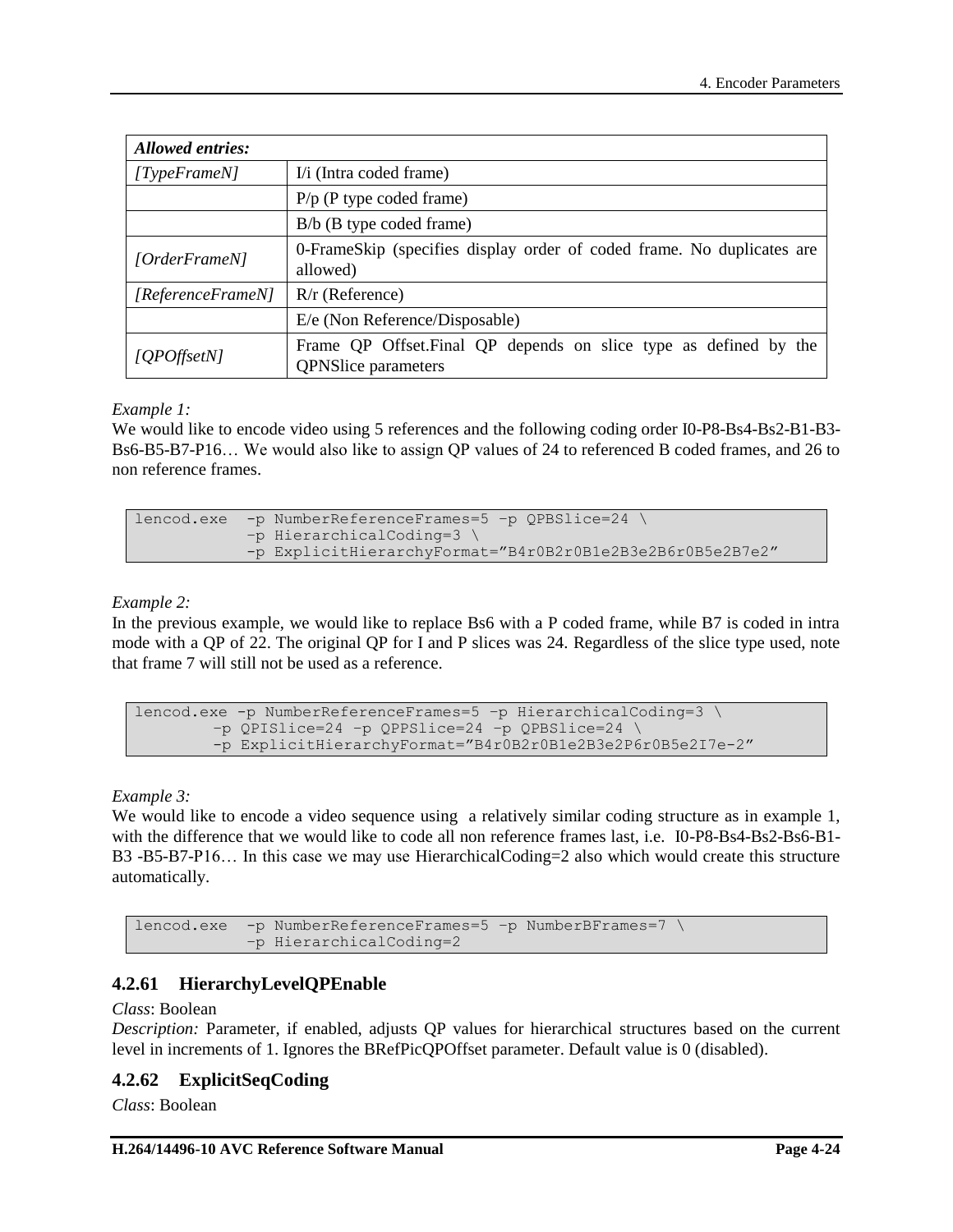*Description:* Encode video sequence using the Explicit Seq Coding metadata file provided by ExplicitSeqFile. Default value is 0 (disabled).

*Note:* This option is still experimental.

## **4.2.63 ExplicitSeqFile**

*Class*: Text

*Description:* Name of Explicit Seq Coding metadata file used when ExplicitSeqCoding is enabled.

### **4.2.64 ReferenceReorder**

*Class*: Boolean

*Description:* Performs reference picture list reordering for P coded frames based on POC values. This essentially places references according to temporal correlation instead of coding order. Default value is 0 (disabled).

*Note:* ReferenceReorder is not supported for interlace coding modes.

*Example:* 

In example 1 of [4.2.60](#page-46-0) the default coding order that will be used for coding frame 16 will be {Bs6, Bs2, Bs4, P8, I0}. Nevertheless, temporally frame 8 is much closer to frame 16 and therefore this coding mode may not be as efficient. Instead, we want to use reordering commands to consider references according to their display order.

```
lencod.exe -p NumberReferenceFrames=5 –p FrameSkip=7 \
–p HierarchicalCoding=3 –p ReferenceReorder=1 \
-p ExplicitHierarchyFormat="B4r24B2r24B1e26B3e26P6r24B5e26I7e40"
```
### **4.2.65 PocMemoryManagement**

#### *Class*: Boolean

*Description:* Performs memory management control based on POC values. Basically allows better memory management for "arbitrary" or hierarchical type coding methods if only a certain number of references are allowed due to level limitations. Parameter also recommended to be used with the EnableOpenGop parameter. Default value is 0 (disabled)

*Note:* PocMemoryManagement is not supported for interlace coding modes.

*Example:*

Lets assume that for the first example in [4.2.60,](#page-46-0) only a maximum of 4 references can be used. Unfortunately this would result, according to the default memory management behavior, in frame 8 being removed from the reference buffer immediately after adding frame 16, since this has the smallest frame\_num in the list. It would be preferable to remove frame 2 instead, since this frame would most likely not be very useful for predicting any future frames.

```
lencod.exe -p NumberReferenceFrames=5 –p NumberBFrames=7 \
–p HierarchicalCoding=3 –p ReferenceReorder=1 \
-p PocMemoryManagement=1 \
-p ExplicitHierarchyFormat="B4r24B2r24B1e26B3e26P6r24B5e26I7e40"
```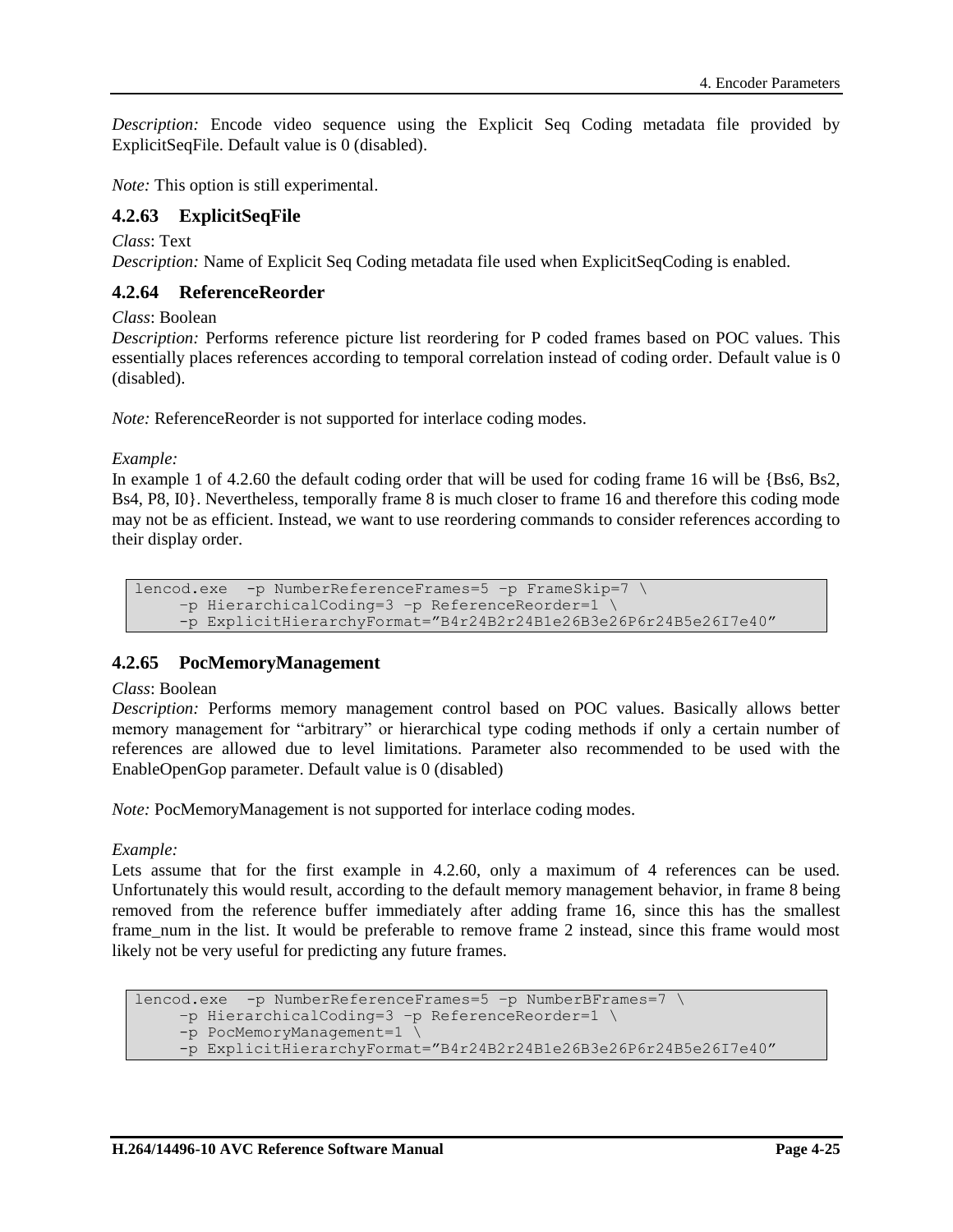# **4.3 Error Resiliency and Slice control**

## **4.3.1 SliceMode**

### *Class*: Numeric (Integer)

*Description:* Sets slice coding mode.

| <b>Options:</b> |                                 |
|-----------------|---------------------------------|
|                 | Disabled (default)              |
|                 | Fixed number of MBs per slice   |
|                 | Fixed number of Bytes per slice |
|                 | Use Callback                    |

### **4.3.2 SliceArgument**

#### *Class*: Numeric (Integer)

*Description:* For SliceMode equal to 1: number of macroblocks per slice. For SliceMode equal to two: number of bytes per slice. Default value is 0 (invalid).

### **4.3.3 num\_slice\_groups\_minus1**

*Class*: Numeric (Integer)

*Description:* Number of slice groups decremented by 1 (i.e.  $0 =$  one slice group,  $1 =$  two slice groups, etc.). Default value is 0.

## **4.3.4 slice\_group\_map\_type**

*Class*: Numeric (Integer)

*Description:* Specifies slice group map type if num\_slice\_groups\_minus1 is lager than 0 (sets the value of the syntax element **slice\_group\_map\_type**).

| <b>Options:</b> |                           |
|-----------------|---------------------------|
| 0               | Interleave mode (default) |
|                 | Dispersed Mode            |
|                 | Foreground with left-over |
|                 | Box-out                   |
| 4               | Raster Scan               |
|                 | Wipe                      |
| 6               | Explicit                  |

*Note*:For slice\_group\_map\_type equal to 0, 2 or 6, additional parameters are read from a file specified in the SliceGroupConfigFileName parameter.

#### **4.3.5 slice\_group\_change\_direction\_flag**

*Class*: Numeric (Integer)

*Description:* Sets the value of the syntax element **slice\_group\_change\_direction\_flag**.

| <i>Options:</i> |                                                        |
|-----------------|--------------------------------------------------------|
|                 | box-out clockwise, raster scan or wipe right (default) |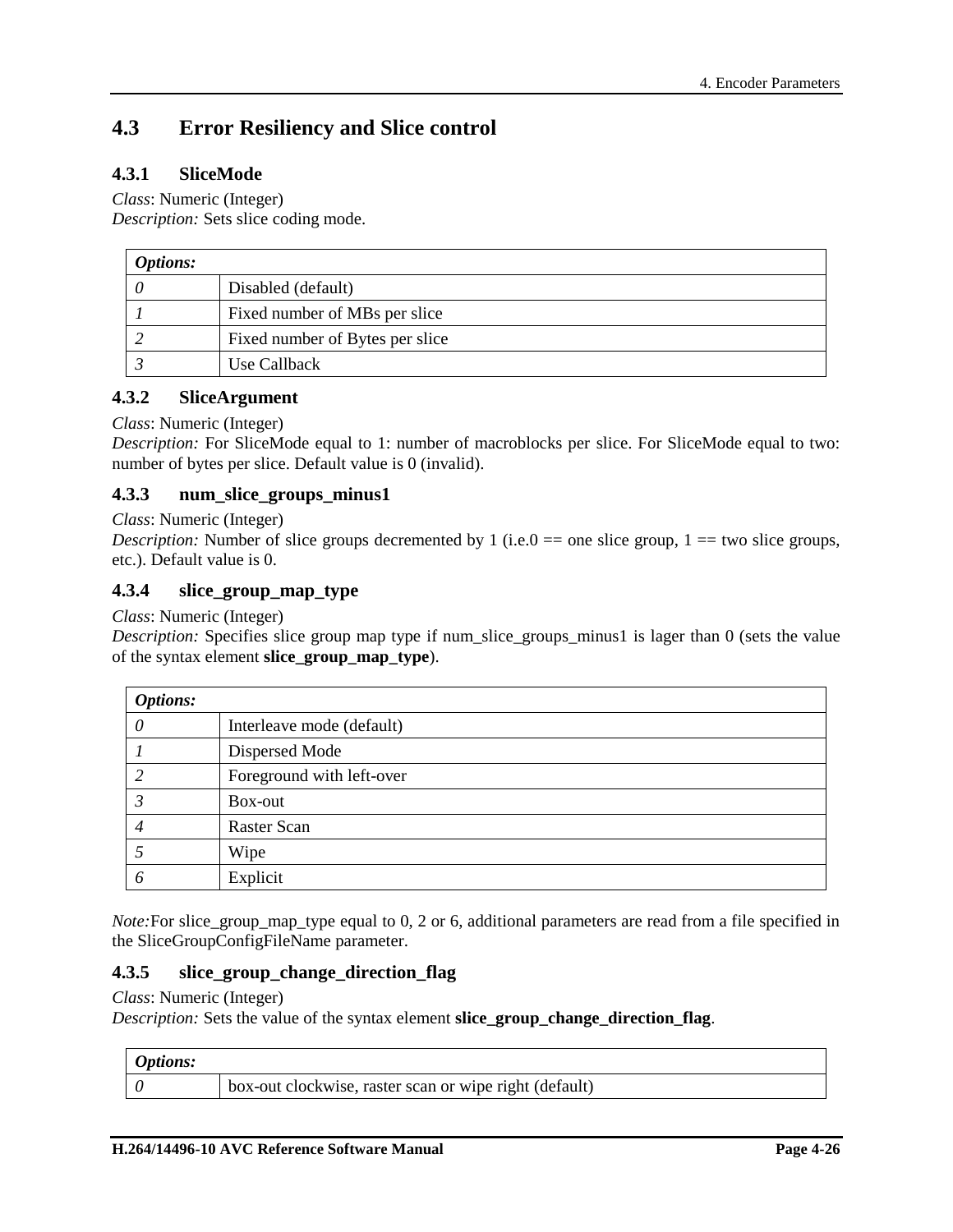*1* box-out counter clockwise, reverse raster scan or wipe left

### **4.3.6 slice\_group\_change\_rate\_minus1**

#### *Class*: Numeric (Integer)

*Description:* Sets the value of the syntax element **slice\_group\_change\_rate\_minus1**. Default value is 0.

### **4.3.7 SliceGroupConfigFileName**

*Class*: Text

*Description:* Slice configuration file used for slice group map types 0, 2, and 6.

For slice group map type equal to 0 the file consist of one **run length minus1** syntax elementvalue per line. For slice\_group\_map\_type equal to 2 the file contains in rows with odd line numbers the values for **top** left syntax elements and rows with even line numbers the values **bottom** right syntax elements. For slice\_group\_map\_type equal to 6, each line contains a value of a **slice\_group\_id** syntax element.

#### **4.3.8 UseRedundantPicture**

*Class*: Boolean

*Description:* Enables the use of redundant pictures. Default value is 0 (disabled)

#### **4.3.9 NumRedundantHierarchy**

*Class*: Numeric (Integer)

*Description:* Hierarchy mode of redundant pictures. Allowed values are in the range of 0 to 4.

#### **4.3.10 PrimaryGOPLength**

*Class*: Numeric (Integer)

*Description:* GOP length for redundant allocation (1-16). NumberReferenceFrames must be no less than PrimaryGOPLength when redundant slice is enabled.

#### **4.3.11 NumRefPrimary**

*Class*: Numeric (Integer) *Description:* Actually used number of references for primary slices (1-16).

## **4.4 SP coding support**

#### **4.4.1 SPPicturePeriodicity**

*Class*: Numeric (Integer)

*Description*: Sets period of SP coded frames compared to FramesToBeEncoded. 0: no SP used (default), N>0: SP coded frames inserted every N frames.

*Note: SP coding might be broken in current implementation*

#### **4.4.2 QPSPPicture**

*Class*: Numeric (Integer) *Description*: Quantization parameter of SP coded pictures for prediction Error (0-51). Default is 24.

#### **4.4.3 QPSP2Picture**

*Class*: Numeric (Integer)

*Description*: Quantization parameter of SP coded pictures for Predicted Blocks (0-51). Default is 24.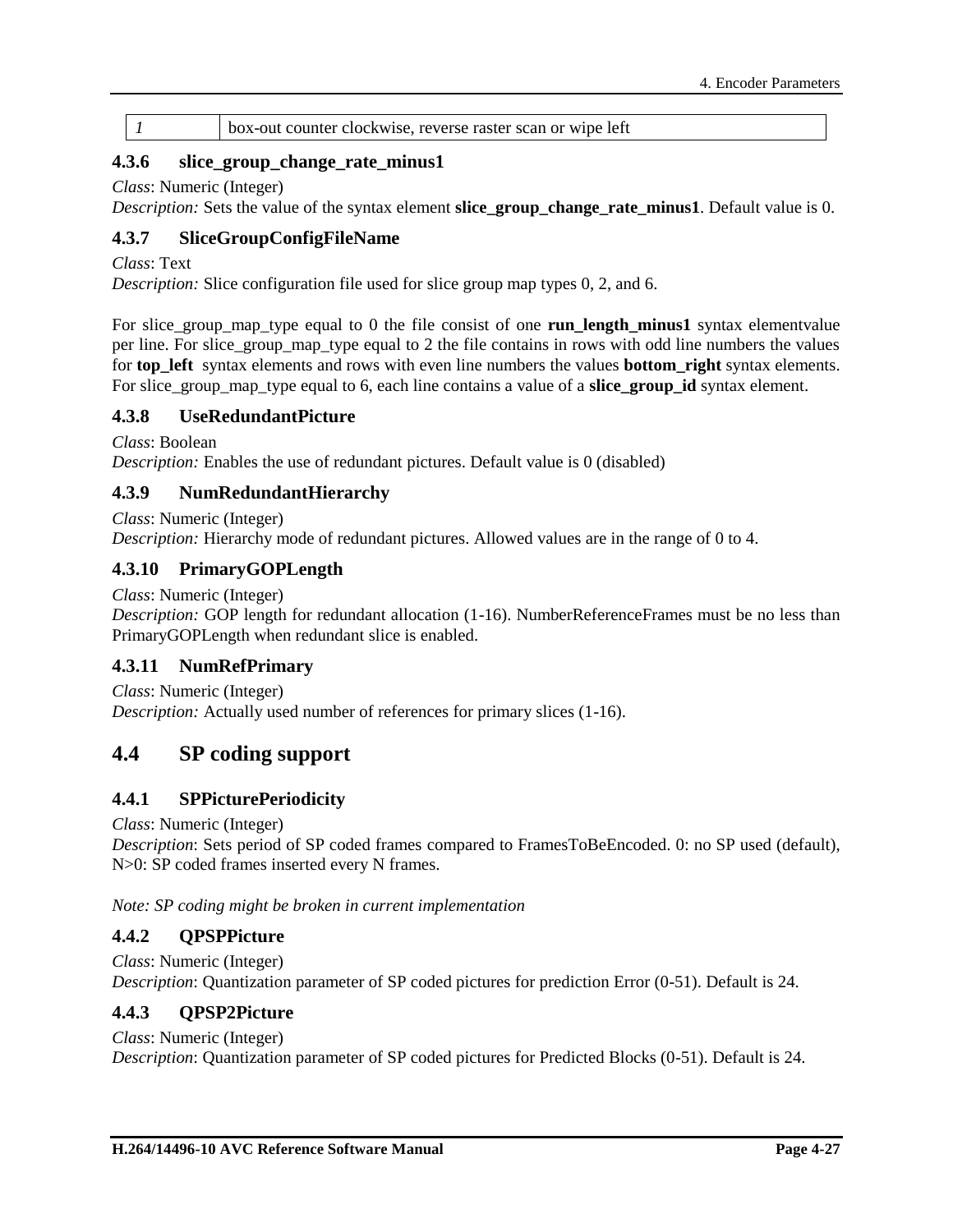## **4.4.4 SI\_Frames**

*Class*: Boolean

*Description*: Eanbels SI frame encoding. Default value is 0 (disabled).

*Note: Currently this parameters needs to be enabled if SP slices are to be generated.* 

## **4.4.5 SP\_output**

*Class*: Boolean

*Description*: Controls whether coefficients will be output to encode switching SP frames. Default value is 0 (disabled).

### **4.4.6 SP\_output\_name**

*Class*: Text *Description*: Filename for SP coefficients output.

#### **4.4.7 SP2\_Frames**

*Class*: Boolean *Description*: Enables switching SP frame encoding. Default value is 0 (diabled).

### **4.4.8 SP2\_input\_name1**

*Class*: Text *Description*: Filename for the first switched bitstream coefficients

#### **4.4.9 SP2\_input\_name2**

*Class*: Text

*Description*: Filename for the second switched bitstream coefficients

# **4.5 Output Control/Entropy Coding, NALs**

The following parameters control the entropy coding method that is to be used, and other output related control options.

### **4.5.1 SymbolMode**

*Class*: Numeric (Integer)

*Description*: Entropy Coding method.

| <b>Options:</b> |                 |
|-----------------|-----------------|
|                 | CAVLC (default) |
|                 | <b>CABAC</b>    |

### **4.5.2 ContextInitMethod**

*Class*: Numeric (Integer)

*Description*: CABAC context initialization method

| <b>Options:</b> |                 |
|-----------------|-----------------|
|                 | Fixed (default) |
|                 | Adaptive        |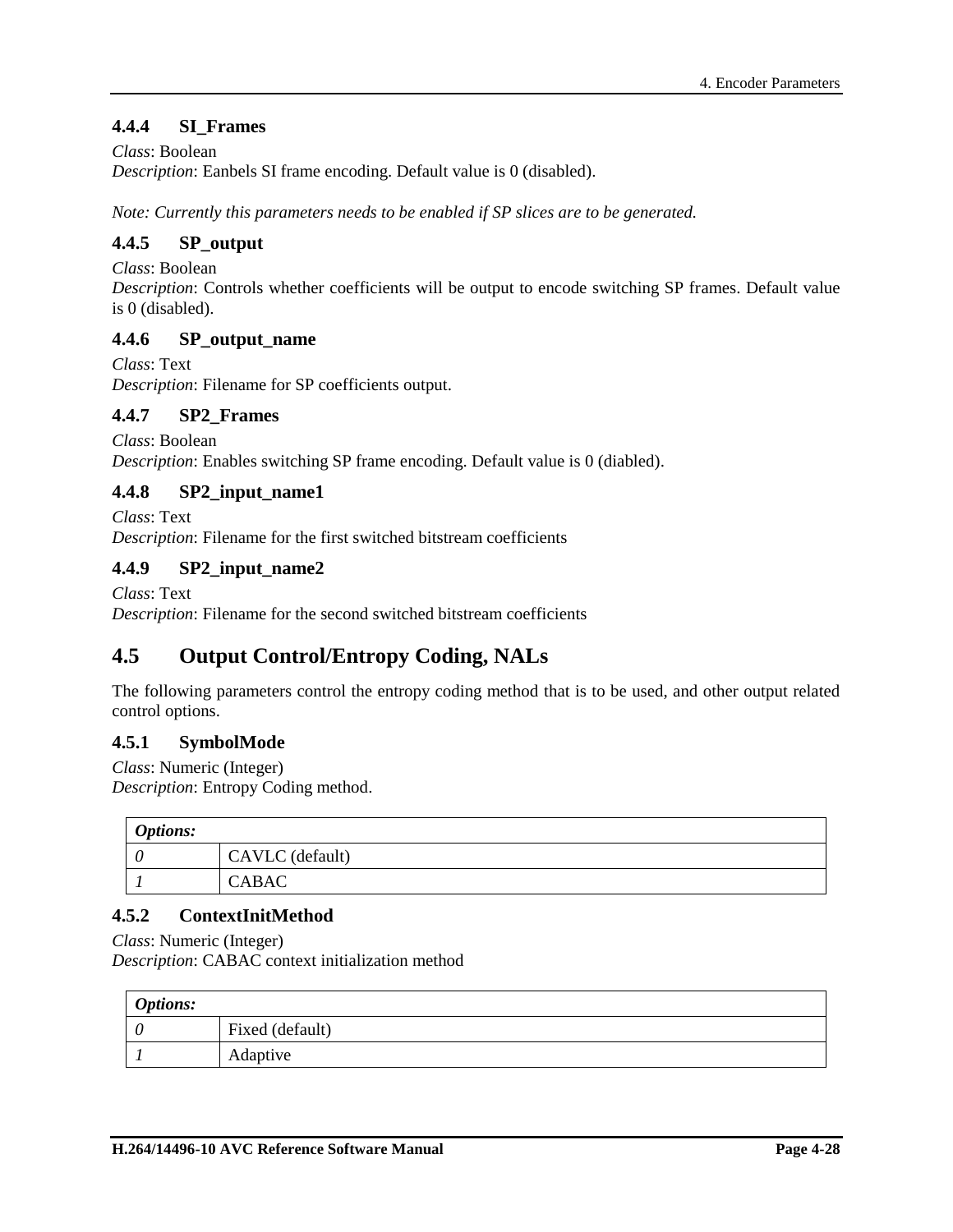## **4.5.3 FixedModelNumber**

#### *Class*: Numeric (Integer)

*Description*: CABAC initialization model number for fixed initialization (ContextInitMethod equal to 0). Allowed model numbers are 0,1 and 2. Default value is 0.

### **4.5.4 OutFileMode**

*Class*: Numeric (Integer) *Description*: Output File mode.

| <b>Options:</b> |                                      |
|-----------------|--------------------------------------|
|                 | Annex B Byte Stream format (default) |
|                 | RTP packets                          |

### **4.5.5 PartitionMode**

*Class*: Numeric (Integer)

*Description*: Enables Data Partitioning.

| <b>Options:</b> |                                |
|-----------------|--------------------------------|
|                 | No Data Partitioning (default) |
|                 | Three partitions per slice     |

## **4.6 Interlace Format Handling**

Options enable interlace coding modes such as field coding, Picture and Macroblock adaptive Field/Frame coding etc.

### **4.6.1 PicInterlace**

*Class*: Numeric (Integer)

*Description*: Enables adaptive field/frame coding support at the frame level.

| Options: |                                                                                                                                                                                                                                                                                                                                                              |
|----------|--------------------------------------------------------------------------------------------------------------------------------------------------------------------------------------------------------------------------------------------------------------------------------------------------------------------------------------------------------------|
|          | Use Frame picture coding mode only. Default.                                                                                                                                                                                                                                                                                                                 |
|          | Use field picture coding mode only                                                                                                                                                                                                                                                                                                                           |
|          | Use adaptive frame/field picture coding mode. Decision is based on lagrangian RDO<br>of the form $J = Distortion + \lambda \times Rate$ where Distortion is the SSE distortion of the<br>entire reconstructed frame (or both fields), $\lambda$ is the lagrangian parameter, and Rate is<br>the allotted bits for coding the frame (or fields respectively). |

*Note*: Decision is suboptimal, but works well under certain conditions.

### **4.6.2 MBInterlace**

*Class*: Numeric (Integer)

*Description*: Enables adaptive field/frame coding support at the macroblock level.

| <i><b>Options:</b></i> |                                                                       |
|------------------------|-----------------------------------------------------------------------|
|                        | Use Frame coding mode only (mb_adaptive_frame_field_flag=0). Default. |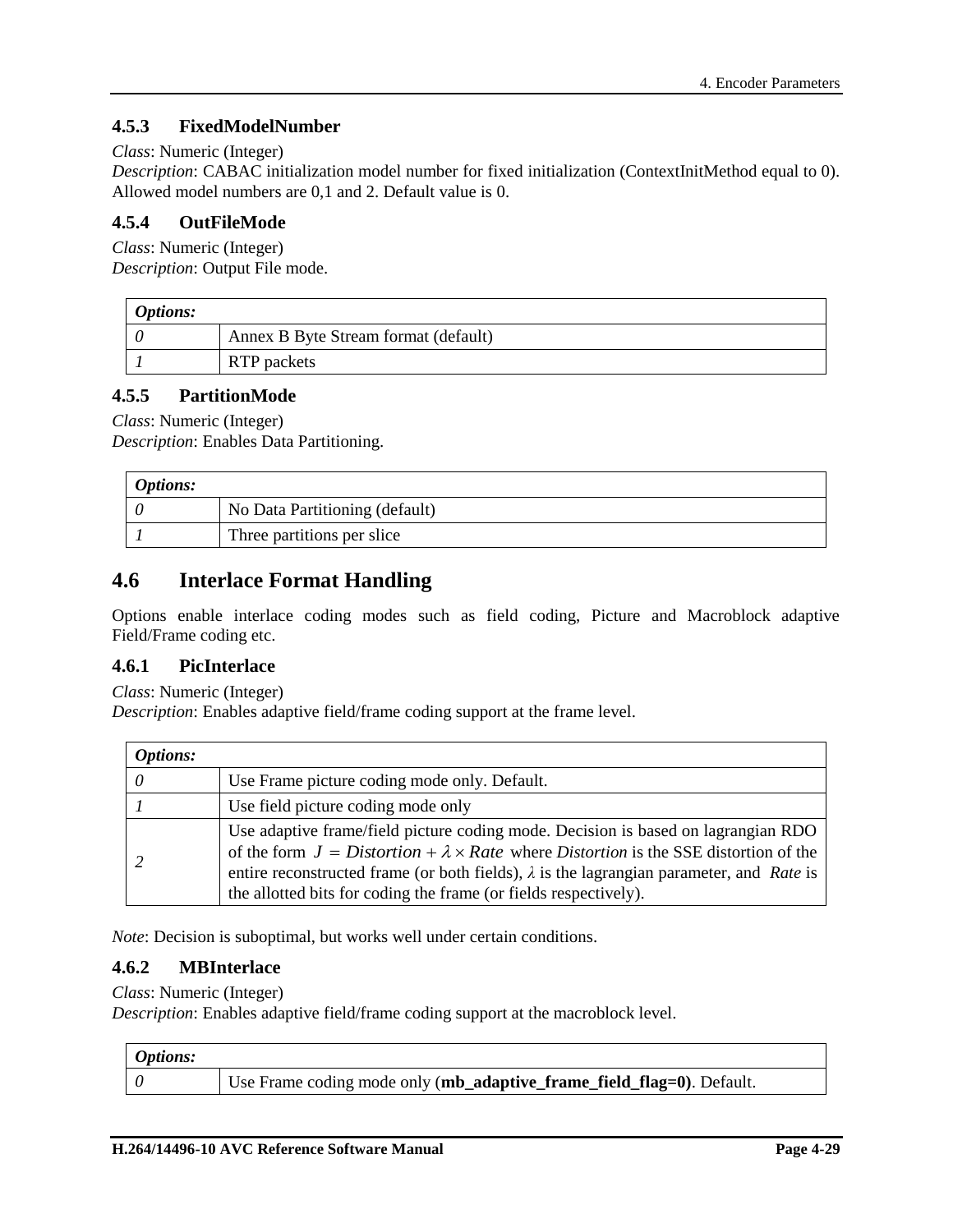| Set $mb\_adaptive\_frame\_field\_flag = 1$ but code all macroblocks in frame in field<br>mode. Mainly useful for testing purposes |
|-----------------------------------------------------------------------------------------------------------------------------------|
| Performs RD optimal decision between frame coded super macroblocks and field<br>coded supermacroblocks.                           |
| Like option 1, but all macroblocks coded as frame macroblocks. Mainly useful for<br>testing purposes                              |

*Note*: Decision is suboptimal, but works well under certain conditions.

#### *Example 1:*

To encode a sequence using field/frame adaptive coding at both frame and macroblock level encoder should be set as follows:

lencod.exe –p PicInterlace=2 –p MBInterlace=2

*Example 2:* 

Use only field/frame adaptive coding at the frame level:

lencod.exe –p PicInterlace=2 –p MBInterlace=0

## **4.6.3 IntraBottom**

*Class*: Boolean

*Description*:Forces both fields of a complementary field pair to be coded using I slices at intra periods. If disabled, the bottom field will be coded using P slices. Default value is 0 (disabled).

*Note:* Has only effect, if PicInterlace is not equal to zero.

## **4.7 Non Normative Encoder Decisions**

### **4.7.1 RDOptimization**

*Class*: Numeric (Integer)

*Description*: Enable Lagrangian based Rate distortion optimized mode decision.

| <i>Options:</i> |                                                                    |
|-----------------|--------------------------------------------------------------------|
|                 | Enable Low Complexity mode (default)                               |
|                 | Enable High Complexity mode                                        |
|                 | Enable Fast High Complexity mode (does not support FRExt profiles) |
|                 | RDO consideration with losses                                      |

*Note:* According to common condition, option should be set to 1 when evaluating algorithmic performance.

### **4.7.2 I16RDOpt**

#### *Class*: Boolean

*Description*: Enable high complexity rate distortion optimization for Intra 16x16 modes. Default value is 0 (disabled).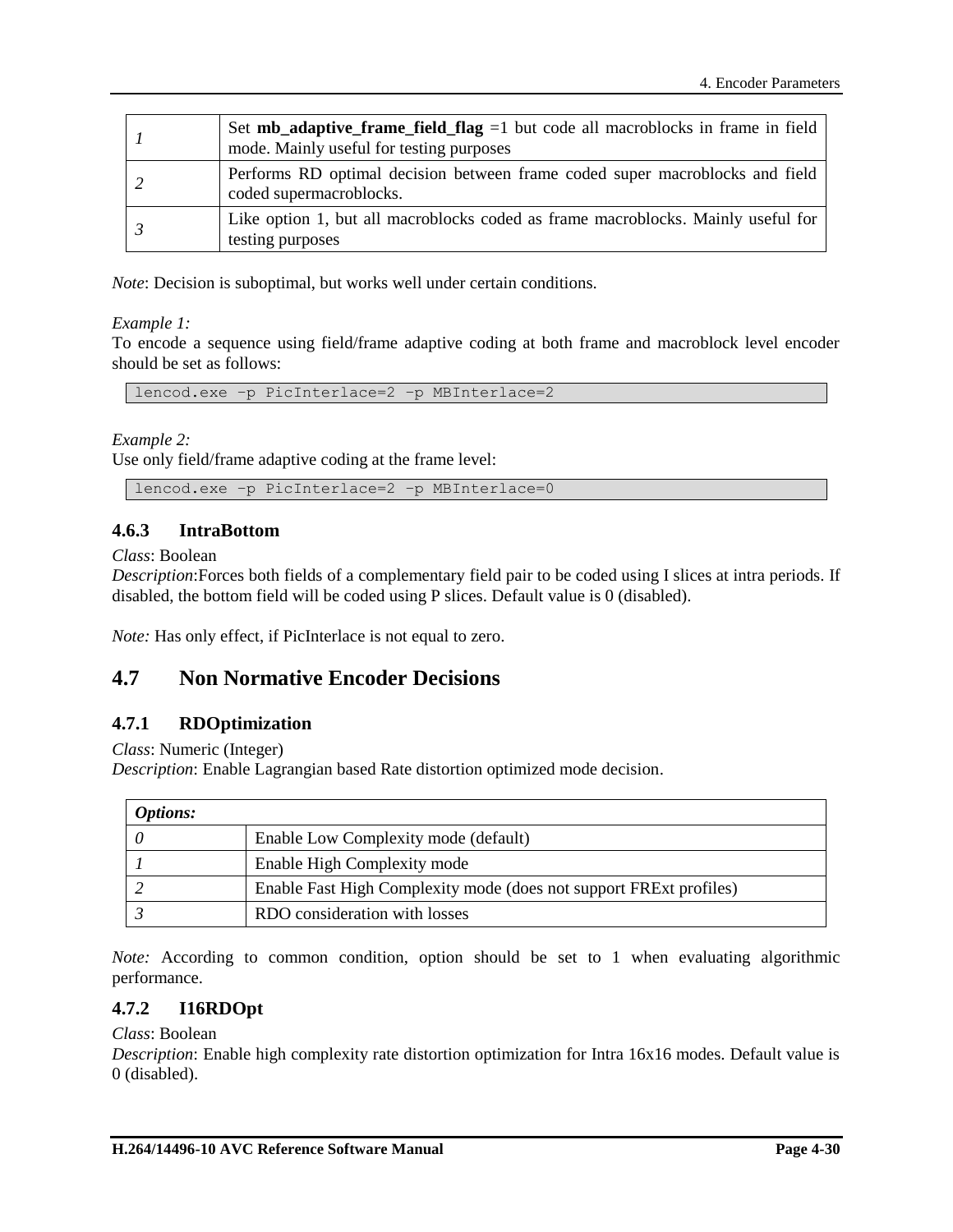## **4.7.3 SubMBCodingState**

### *Class*: Integer

*Description*: Parameter provides performance/speed tradeoffs for submacroblock mode decision when high complexity RDO is enabled. Essentially avoids storing/restoring state values resulting in somewhat suboptimal RD decision.

| <i>Options:</i> |                                                                                |
|-----------------|--------------------------------------------------------------------------------|
|                 | Disable store/restore states for sub-macroblock mode decision (low complexity) |
|                 | Reset coding state for every mode at the macroblock level (medium complexity)  |
|                 | Store/Reset coding state based on optimal decisions (high complexity/default)  |

## **4.7.4 ForceTrueRateRDO**

*Class*: Integer

*Description*: Mode bias for skip or intra modes during high complexity mode decision. Can provide benefits in some scenarios.

| <b>Options:</b> |                                                          |
|-----------------|----------------------------------------------------------|
|                 | Penalize skip modes by 1 bit if mode cost is 0 (default) |
|                 | No penalty                                               |
|                 | Penalize intra modes by 1 bit.                           |

## **4.7.5 RDPictureDecision**

#### *Class*: Boolean

*Description*: If parameter is enabled the same picture is coded in up to 3 different modes and the one yielding the best Lagrangian cost is selected as the final coding mode for this picture. Default value is 0 (disabled).

*Note:* If GenerateMultiplePPS is enabled, then coding mode considers all different WP methods supported by a slice. This includes normal, weights, offsets for P slices, and normal, implicit, and explicit modes for B slices. If RDPictureIntra intra slices are also coded multiple times by considering different Quantizers. If the GenerateMultiplePPS parameter is not set then all slice types are considered using 3 different Quantizers. Concept also can perform a "switch to I slice) decision for P slices if number of Intra MBs in a P slice is too high, or consideration of different QPs if Weighted Prediction is not recommended (i.e. weights are identical to default values). Currently tends to increase complexity significantly but will be improved through the consideration of Fast Motion Estimation and decision schemes.

## **4.7.6 DistortionSSIM**

*Class*: Boolean

*Description*: Enable SSIM distortion computation for video analysis. Default value is 0 (disabled).

## **4.7.7 DistortionSSIM**

*Class*: Boolean

*Description*: Enable SSIM distortion computation for video analysis. Default value is 0 (disabled).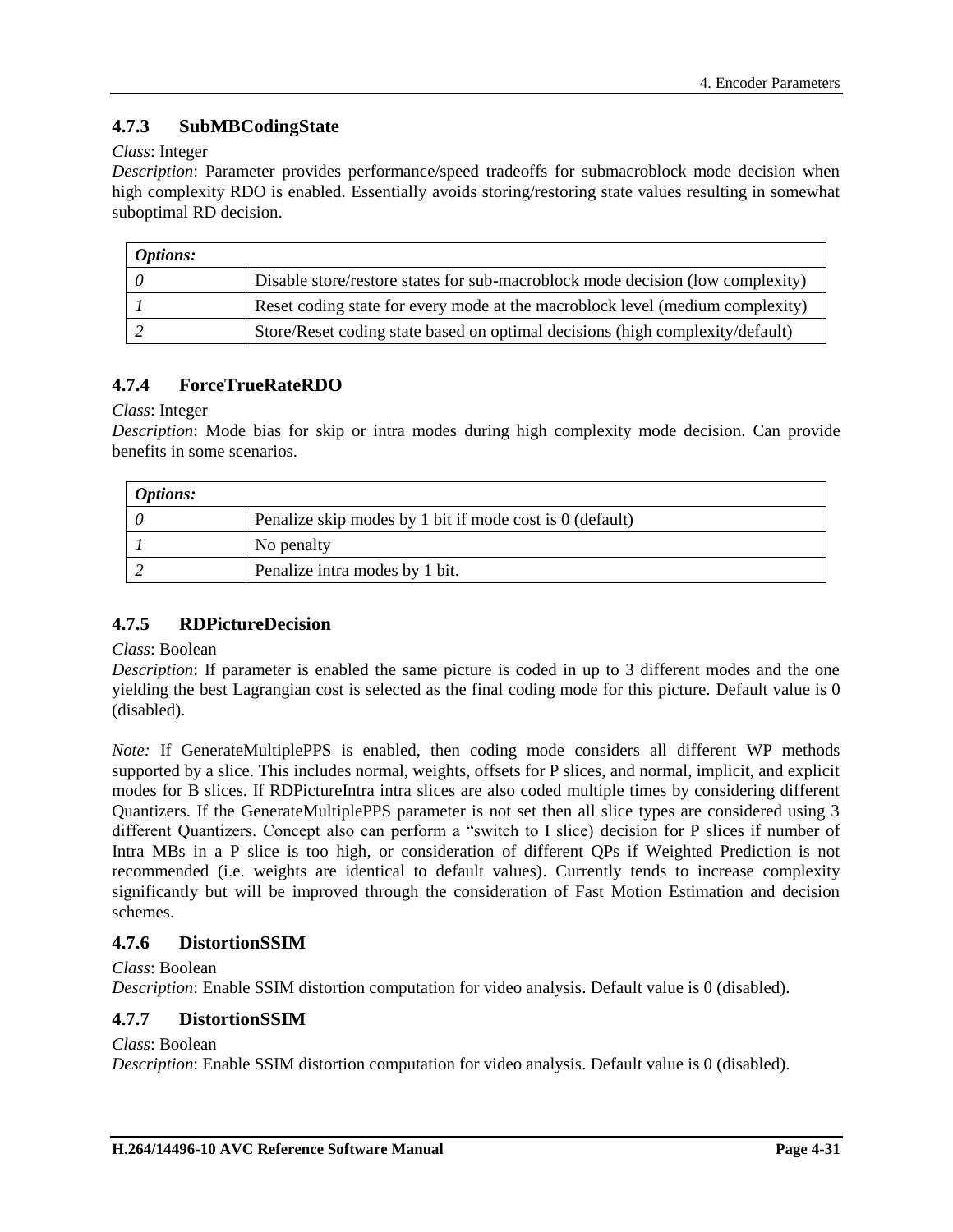## **4.7.8 DistortionYUVtoRGB**

### *Class*: Boolean

*Description*: Compute Distortion in both YUV and RGB color spaces. Default value is 0 (disabled).

## **4.7.9 RDPictureIntra**

#### *Class*: Boolean

*Description*: Enables RDPictureDecision for Intra slices based on different Quantizers. Default value is 0 (disabled).

## **4.7.10 RDPSliceWeightOnly**

### *Class*: Numeric Boolean

*Description*: Performs RD Picture Decision for P slices only if explicit weights are available, or if number of Intra macroblocks is high. Default value is 1 (enabled).

## **4.7.11 RDBSliceWeightOnly**

#### *Class*: Boolean

*Description*: Skips RD Picture Decision for B slices for explicit weighted prediction if explicit weights are not available without testing an alternative QP. Otherwise (if flag 0 and explicit WP is not available) a  $QP + 1$  for non reference B, and  $QP - 1$  for reference B will be tested as well. Default value is 0 (disabled).

### **4.7.12 Lambda parameters for Lagrangian based optimization**

### *4.7.12.1 CtxAdptLagrangeMult*

#### *Class*: Boolean

*Description*: Flag enabled the Context Adaptive Lagrange Multiplier technique. Technique works best for RDOptimization set to 0. Default value is 0 (disabled).

### *4.7.12.2 UseExplicitLambdaParams*

#### *Class*: Numeric (Integer)

*Description*: Enables the user to explicitly set the Lagrangian parameters, instead of using the equation based approach within the reference software. Default value is 0 (disabled).

| <i>Options:</i> |                                                                                                   |
|-----------------|---------------------------------------------------------------------------------------------------|
|                 | Default (disabled)                                                                                |
|                 | Use multiplier based lambda computation (i.e. $\lambda =$ LambdaWeight $\times 2^{(QP - 12)/3}$ ) |
|                 | Use constant lambda values (i.e. $\lambda$ = FixedLambda)                                         |

### *4.7.12.3 UpdateLambdaChromaME*

#### *Class*: Boolean

*Description*: Update Lambda for motion estimation to account for chroma consideration during this process. Default value is 0 (disabled).

### *4.7.12.4 FixedLambdaIslice*

*Class*: Numeric (Double)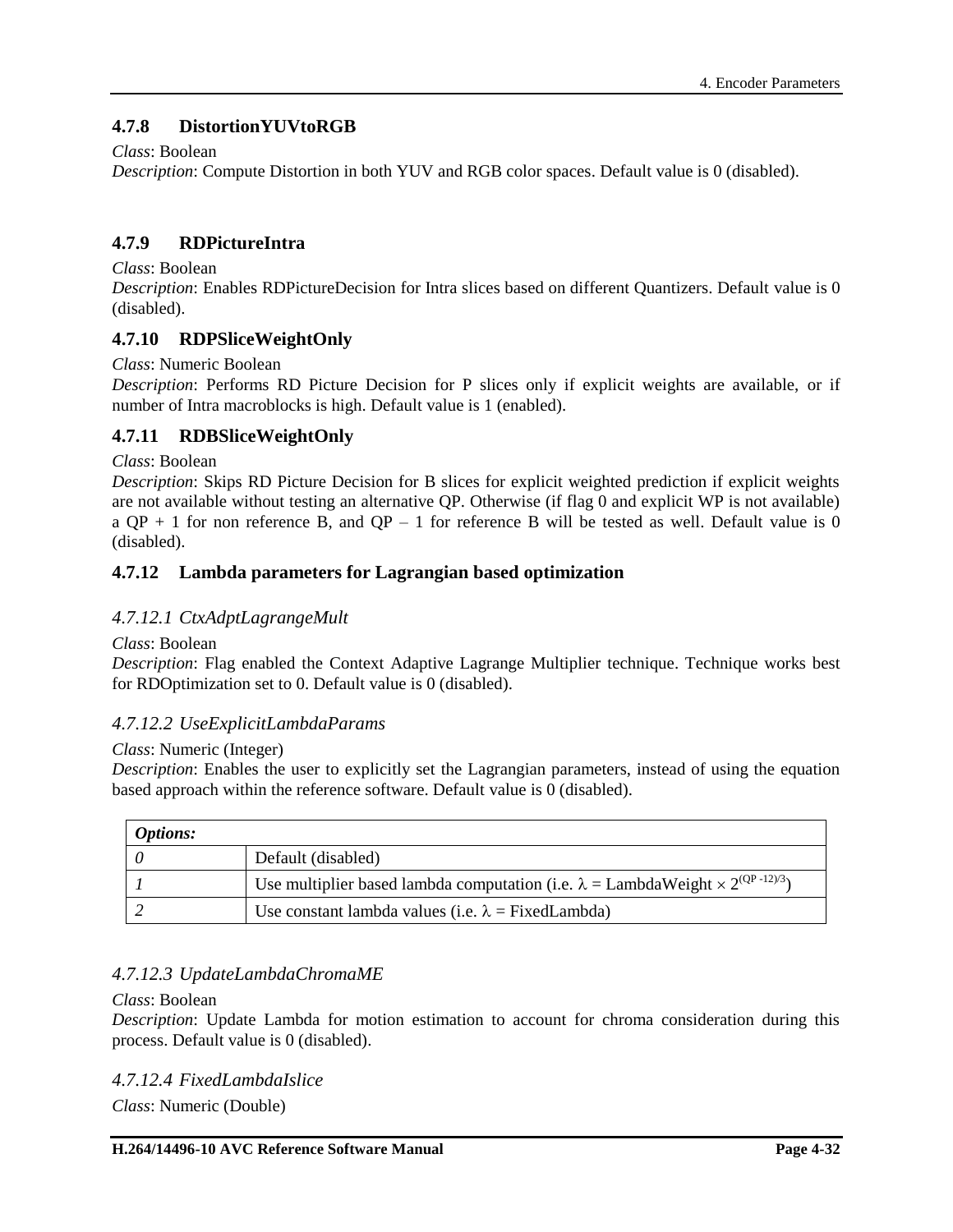*Description*: Sets value of constant Lagrangian multiplier for I slices if UseExplicitLambdaParams is set to 2. Default value is 0.10.

## *4.7.12.5 FixedLambdaPslice*

*Class*: Numeric (Double) *Description*: Sets value of constant Lagrangian multiplier for P slices if UseExplicitLambdaParams is set to 2. Default value is 0.10.

## *4.7.12.6 FixedLambdaBslice*

*Class*: Numeric (Double)

*Description*: Sets value of constant Lagrangian multiplier for B slices if UseExplicitLambdaParams is set to 2. Default value is 0.10.

## *4.7.12.7 FixedLambdaRefBslice*

*Class*: Numeric (Double) *Description*: Sets value of constant Lagrangian multiplier for reference B slices if UseExplicitLambdaParams is set to 2. Default value is 0.10.

### *4.7.12.8 FixedLambdaSPslice*

*Class*: Numeric (Double)

*Description*: Sets value of constant Lagrangian multiplier for SP slices if UseExplicitLambdaParams is set to 2. Default value is 0.10.

### *4.7.12.9 FixedLambdaSIslice*

*Class*: Numeric (Double) *Description*: Sets value of constant Lagrangian multiplier for SI slices if UseExplicitLambdaParams is set to 2. Default value is 0.10.

## *4.7.12.10 LambdaWeightIslice*

*Class*: Numeric (Double) *Description*: Sets value of Lagrangian multiplier for I slices if UseExplicitLambdaParams is set to 1. Default value is 0.65

## *4.7.12.11 LambdaWeightPslice*

*Class*: Numeric (Double)

*Description*: Sets value of Lagrangian multiplier for P slices if UseExplicitLambdaParams is set to 1. Default value is 0.68.

### *4.7.12.12 LambdaWeightBslice*

#### *Class*: Numeric (Double)

*Description*: Sets value of Lagrangian multiplier for B slices if UseExplicitLambdaParams is set to 1. Default value is 2.00.

### *4.7.12.13 LambdaWeightRefBslice*

*Class*: Numeric (Double)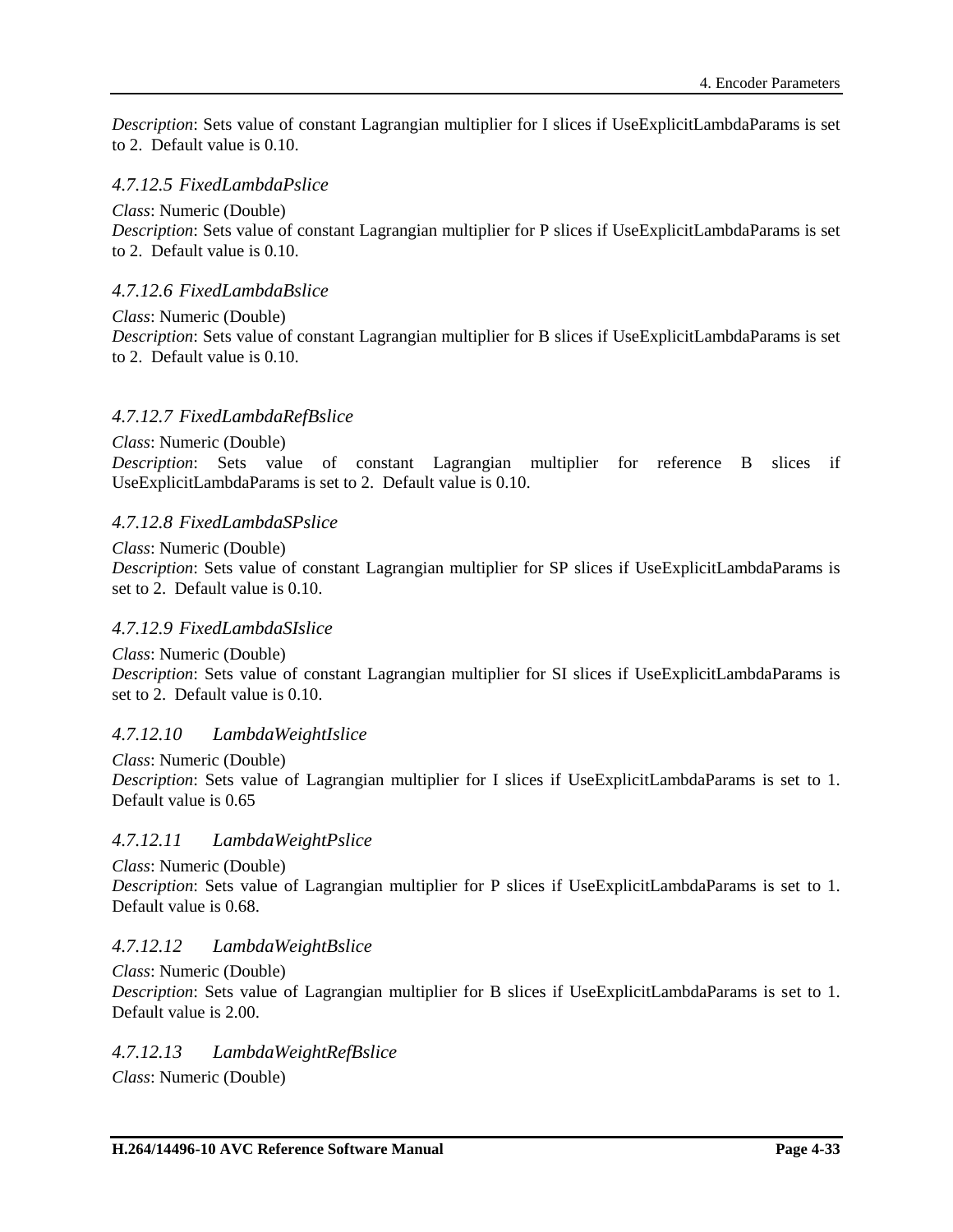*Description*: Sets value of Lagrangian multiplier for referenced B slices if UseExplicitLambdaParams is set to 1. Default value is 1.50.

## *4.7.12.14 LambdaWeightSPslice*

*Class*: Numeric (Double)

*Description*: Sets value of Lagrangian multiplier for SP slices if UseExplicitLambdaParams is set to 1. Default value is 1.50.

## *4.7.12.15 LambdaWeightSIslice*

*Class*: Numeric (Double)

*Description*: Sets value of Lagrangian multiplier for SI slices if UseExplicitLambdaParams is set to 1. Default value is 1.50.

## **4.7.13 OffsetMatrixPresentFlag**

*Class*: Boolean

*Description*: Enable explicit Quantization offset support. Default value is 0 (disabled).

### *4.7.13.1 QOffsetMatrixFile*

*Class*: Text *Description*: File specifying the values of the explicit quantization offset matrices.

*Example:* Specify specific Q offset matrices for all blocks from file q offset matrix.cfg

```
lencod.exe –p OffsetMatrixPresentFlag=1 \
        -p QOffsetNatrixFile="q_offset_matrix.cfg"
```
## **4.7.14 AdaptiveRounding**

*Class*: Boolean

*Description*: Enables adaptive rounding based on JVT\_N011. Default value is 0 (disabled).

### *4.7.14.1 AdaptRoundingFixed*

*Class*: Numeric (Integer)

*Description*: Consider adaptive rounding separately for different quantization parameters.

| <b>Options:</b> |                 |  |
|-----------------|-----------------|--|
|                 | Separate QPs    |  |
|                 | Joint (default) |  |

### *4.7.14.2 AdaptRndPeriod*

*Class*: Numeric (Integer)

*Description*: Sets the macroblock period of when to use updated rounding parameters. Default value is 16. In JVT\_N011 a value of 1 was used.

#### *4.7.14.3 AdaptRndChroma*

#### *Class*: Numeric (Integer)

*Description*: Performs adaptive rounding for chroma. If disabled, only luma is considered. Default value is 0 (disabled).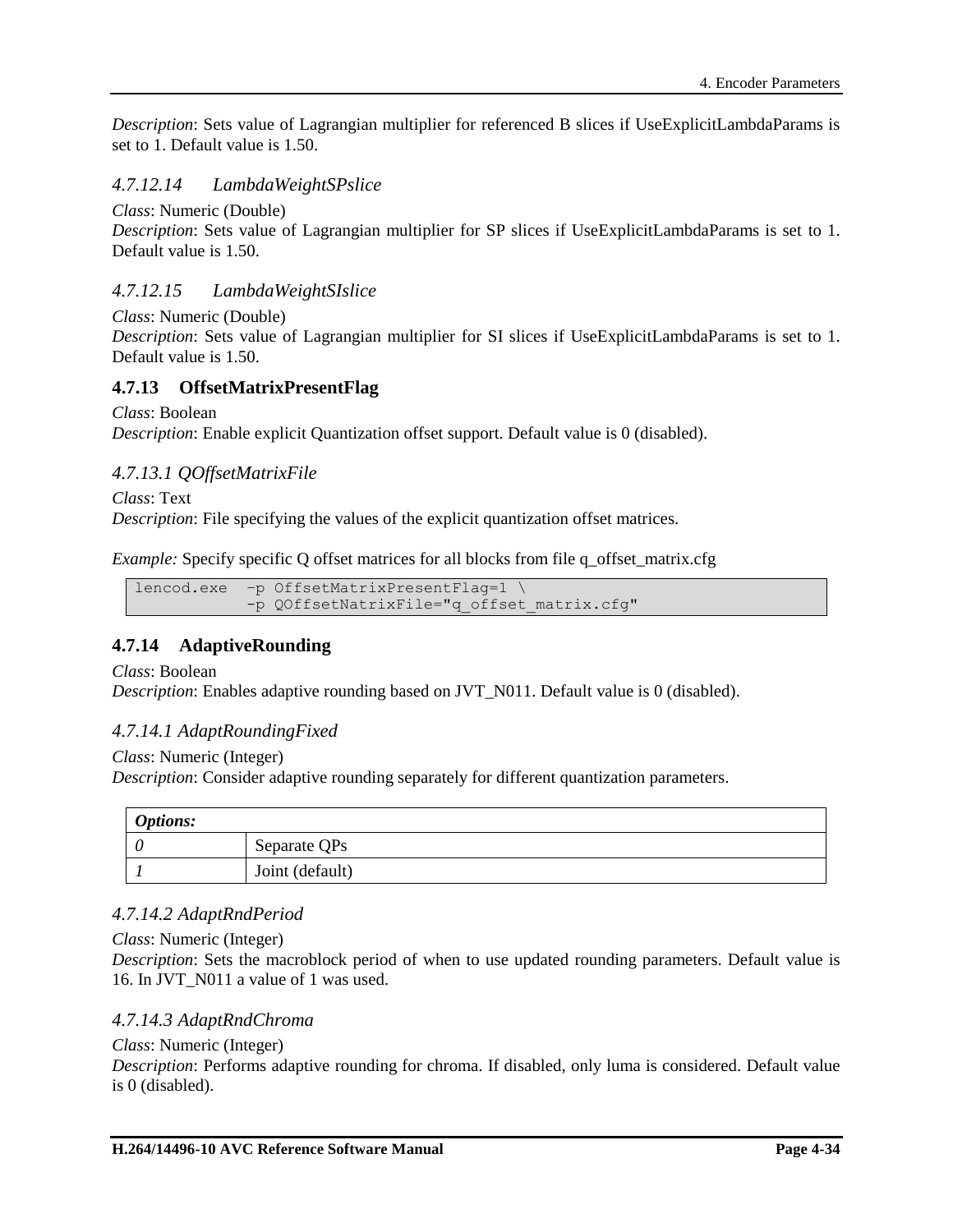## *4.7.14.4 AdaptRndWFactorIRef*

### *Class*: Numeric (Integer)

*Description*: Adaptive Rounding Weighting factor for luma in I and SI slices belonging to a reference picture (divided by 4096). Default value is 4.

### *4.7.14.5 AdaptRndWFactorPRef*

#### *Class*: Numeric (Integer)

*Description*: Adaptive Rounding Weighting factor for luma in P and SP slices belonging to a reference picture (divided by 4096). Default value is 4.

### *4.7.14.6 AdaptRndWFactorBRef*

## *Class*: Numeric (Integer)

*Description*: Adaptive Rounding Weighting factor for luma in B slices belonging to a reference picture (divided by 4096). Default value is 4.

### *4.7.14.7 AdaptRndWFactorINRef*

#### *Class*: Numeric (Integer)

*Description*: Adaptive Rounding Weighting factor for luma in I and SI slices belonging to a nonreference picture (divided by 4096). Default value is 4.

### *4.7.14.8 AdaptRndWFactorPNRef*

#### *Class*: Numeric (Integer)

*Description*: Adaptive Rounding Weighting factor for luma in P and SP slices belonging to a nonreference picture (divided by 4096). Default value is 4.

### *4.7.14.9 AdaptRndWFactorBNRef*

*Class*: Numeric (Integer) *Description*: Adaptive Rounding Weighting factor for luma in B slices belonging to a non-reference picture (divided by 4096). Default value is 4.

### *4.7.14.10 AdaptRndCrWFactorIRef*

*Class*: Numeric (Integer) *Description*: Adaptive Rounding Weighting factor for chroma in I and SI slices belonging to a reference picture (divided by 4096). Default value is 4.

### *4.7.14.11 AdaptRndCrWFactorPRef*

*Class*: Numeric (Integer) *Description*: Adaptive Rounding Weighting factor for chroma in P and SP slices belonging to a reference picture (divided by 4096). Default value is 4.

#### *4.7.14.12 AdaptRndCrWFactorBRef*

#### *Class*: Numeric (Integer) *Description*: Adaptive Rounding Weighting factor for chroma in B slices belonging to a reference picture (divided by 4096). Default value is 4.

*4.7.14.13 AdaptRndCrWFactorINRef*

*Class*: Numeric (Integer)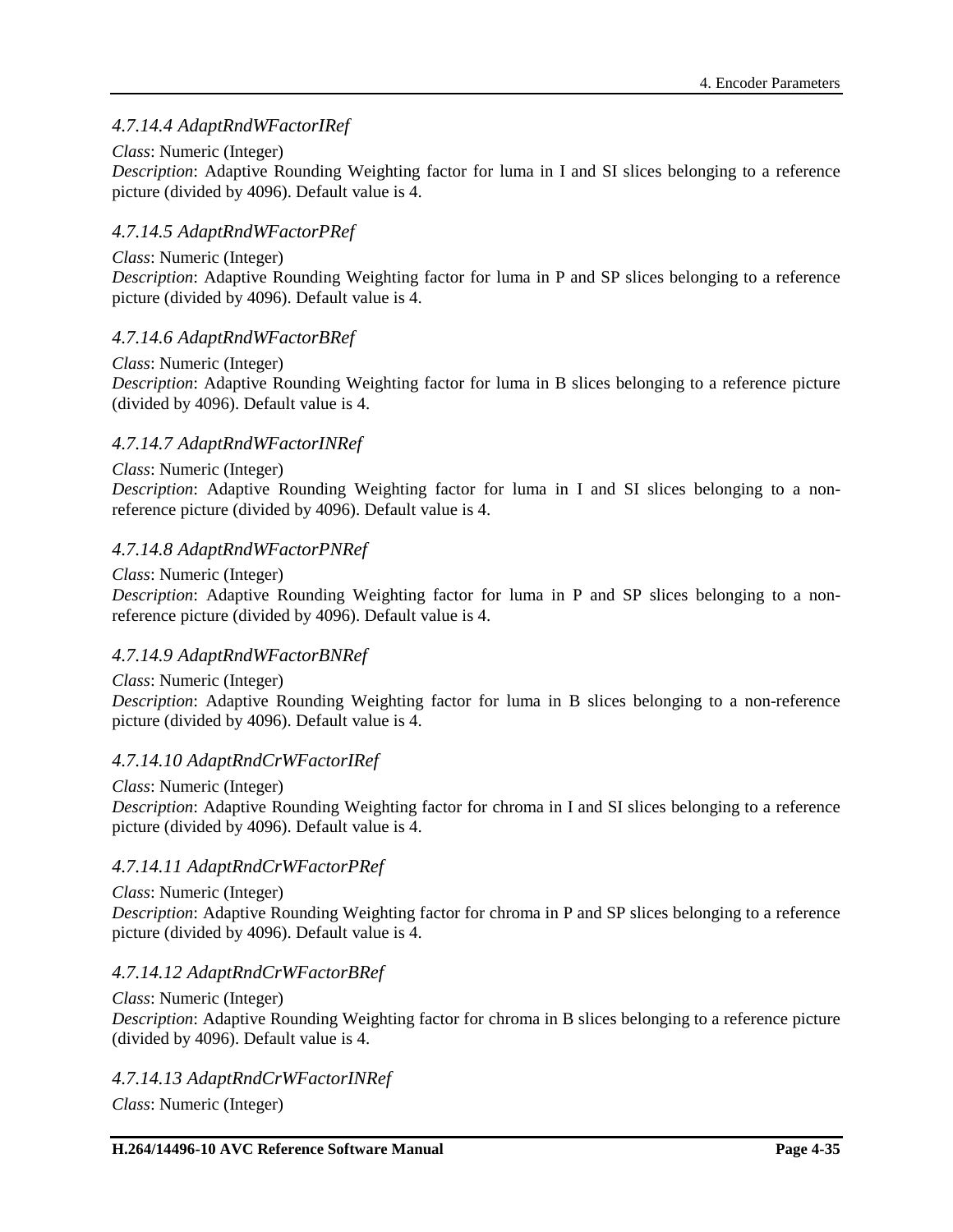*Description*: Adaptive Rounding Weighting factor for chroma in I and SI slices belonging to a nonreference picture (divided by 4096). Default value is 4.

## *4.7.14.14 AdaptRndCrWFactorPNRef*

*Class*: Numeric (Integer)

*Description*: Adaptive Rounding Weighting factor for chroma in P and SP slices belonging to a nonreference picture (divided by 4096). Default value is 4.

## *4.7.14.15 AdaptRndCrWFactorBNRef*

*Class*: Numeric (Integer) *Description*: Adaptive Rounding Weighting factor for chroma in B slices belonging to a non-reference picture (divided by 4096). Default value is 4.

### **4.7.15 Error Resilient Optimized Rate Distortion Optimization**

#### *4.7.15.1 LossRateA*

*Class*: Numeric (Integer)

*Description*: Expected packet loss rate of the channel for the first partition. Only valid if RDOptimization is set equal to 3. Default value is 0.

#### *4.7.15.2 LossRateB*

*Class*: Numeric (Integer)

*Description*: Expected packet loss rate of the channel for the second partition. Only valid if RDOptimization is set equal to 3. Default value is 0.

### *4.7.15.3 LossRateC*

*Class*: Numeric (Integer) *Description*: Expected packet loss rate of the channel for the third partition. Only valid if RDOptimization is set equal to 3. Default value is 0.

#### *4.7.15.4 NumberOfDecoders*

#### *Class*: Numeric (Integer)

*Description*: Numbers of decoders used to simulate the channel. Only valid if RDOptimization is set equal to 3. Default value is 0.

### **4.7.16 RestrictRefFrames**

*Class*: Boolean

*Description*: Does not allow reference to areas that have been intra updated in a later frame. Default value is 0 (disabled).

#### **4.7.17 RestrictSearchRange**

*Class*: Numeric (Integer)

*Description*: Reduces Search range for motion estimation based on references and/or block types.

| <i><b>Options:</b></i> |                                                                          |
|------------------------|--------------------------------------------------------------------------|
|                        | Based on Block Type and Reference (default).                             |
|                        | Based on reference (i.e. divide by $(1 \leq r \leq 1)$ reference_index)) |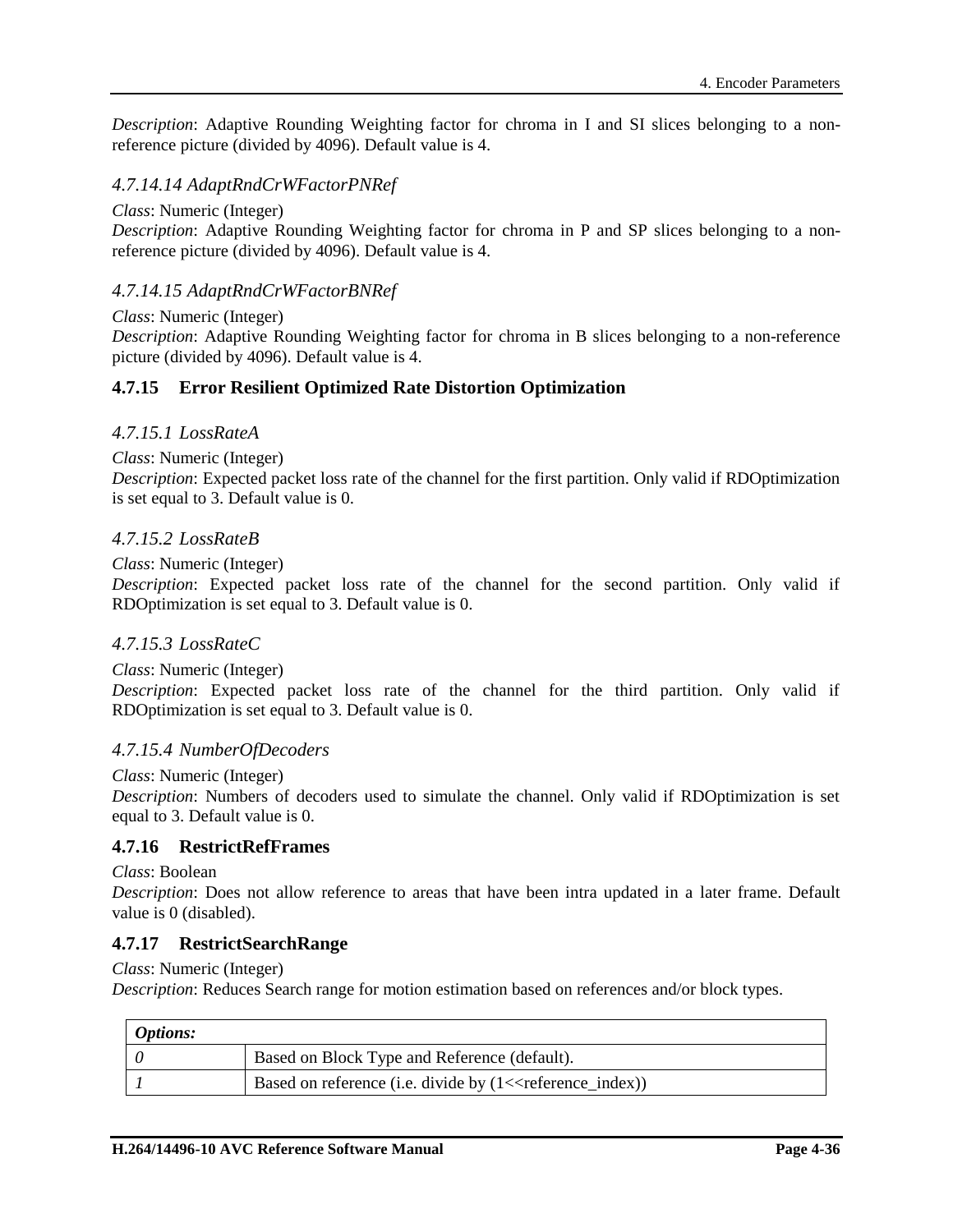# 2 No restrictions (should be used for common conditions)

## **4.7.18 DisableThresholding**

#### *Class*: Boolean

*Description*: Disable Thresholding of Transform Coefficients. Default value is 0 (enabled).

*Note:* Thresholding is usually more appropriate for low to medium bitrates, while this could result in loss of details under certain situations.

## **4.7.19 DisableBSkipRDO**

*Class*: Boolean

*Description*: Disable B Skip Mode consideration from the RDO based mode decision. Default value is 0 (enabled)

## **4.7.20 SkipIntraInInterSlices**

*Class*: Numeric (Integer)

*Description*: Avoids testing Intra modes in Inter slices if best mode is P\_SKIP or B\_SKIP. Default value is 0 (disabled)

## **4.7.21 SearchMode**

*Class*: Numeric (Integer) *Description*: Enables Usage of Fast Motion Estimation..

| <b>Options:</b> |                                                |
|-----------------|------------------------------------------------|
|                 | <b>Full Search</b>                             |
|                 | Fast Full Search (default)                     |
|                 | Uneven Multi-Hexagon Search (UMHex)            |
|                 | Simplified Hexagon Search                      |
|                 | <b>Enhanced Predictive Zonal Search (EPZS)</b> |

*Note:* Currently common conditions specify that Fast Full Search should be used. Options 1 and 2 are joint integer and fractional ME implementations. EPZS, on the other hand, can operate simultaneously on both integer and fractional positions if desired.

## **4.7.22 EPZS Options**

EPZS is a very generic FME scheme which can achieve very high performance. For educational purposes but to also allow a user to refine the algorithm based on the target application additional parameters have been added to control the behavior of this scheme. The scheme could be further extended as is described in the original contribution as to support more patterns and additional adaptation. EPZS currently

### *4.7.22.1 EPZSPattern*

#### *Class*: Numeric (Integer)

*Description*: Specifies primary refinement pattern for EPZS (around best predictor)

| <b>Options:</b> |         |
|-----------------|---------|
| U               | Diamond |
|                 | Square  |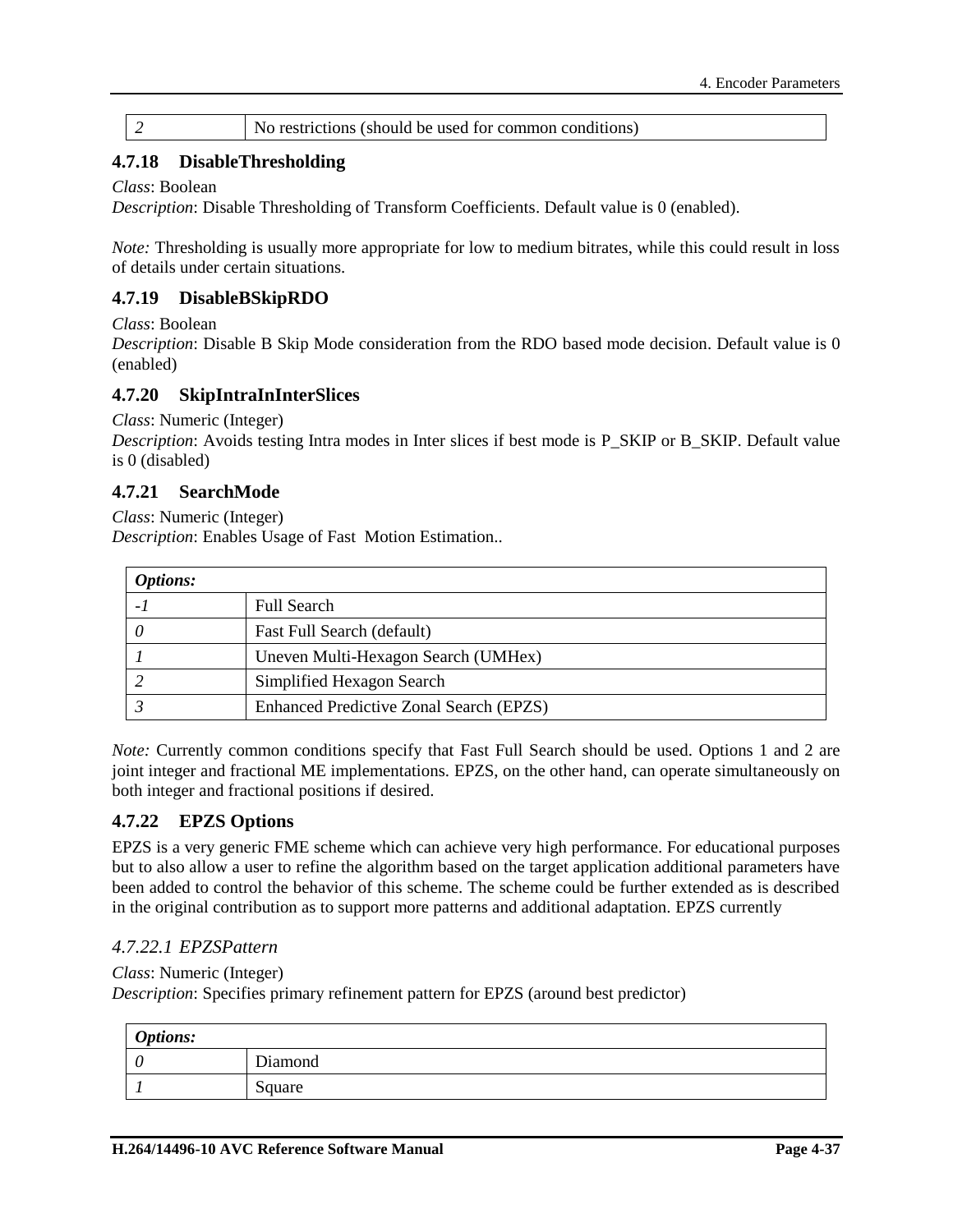| Extended Diamond (default)              |  |
|-----------------------------------------|--|
| Large Diamond                           |  |
| <b>Subpixel Diamond</b>                 |  |
| PMVFAST (switching large/small diamond) |  |

## *4.7.22.2 EPZSDualRefinement*

#### *Class*: Numeric (Integer)

*Description*: Specifies usage of Dual Refinement around second best predictor

| <b>Options:</b> |                                         |
|-----------------|-----------------------------------------|
|                 | Disabled                                |
|                 | Diamond                                 |
|                 | Square                                  |
|                 | Extended Diamond (default)              |
|                 | Large Diamond                           |
|                 | Subpixel Diamond                        |
| O               | PMVFAST (switching large/small diamond) |

### *4.7.22.3 EPZSFixedPredictors*

#### *Class*: Numeric (Integer)

*Description*: Specifies usage Window based predictors that can improve performance for encodings requiring large search windows.

| <b>Options:</b> |                   |
|-----------------|-------------------|
|                 | Disabled          |
|                 | P only            |
|                 | P and B (default) |

### *4.7.22.4 EPZSTemporal*

#### *Class*: Boolean

*Description*: Enables usage of Temporal Predictors through the consideration of co-located partitions (i.e. similar to temporal direct). Default value is 1 (enabled).

### *4.7.22.5 EPZSSpatialMem*

#### *Class*: Boolean

*Description*: Enables usage of Spatial Predictors through the consideration of all block type MVs from surrounding MBs. Implementation is optimized as to require only a single row of MB Motion Vectors. Default value is 1 (enabled).

#### *4.7.22.6 EPZSMinThresScale*

#### *Class*: Numeric (Integer)

*Description*: Lower limit for threshold used for early termination. Value depends on block type and is essentially multiplied with the base value MinBaseT in [Table 1.](#page-62-0) Default value is 0.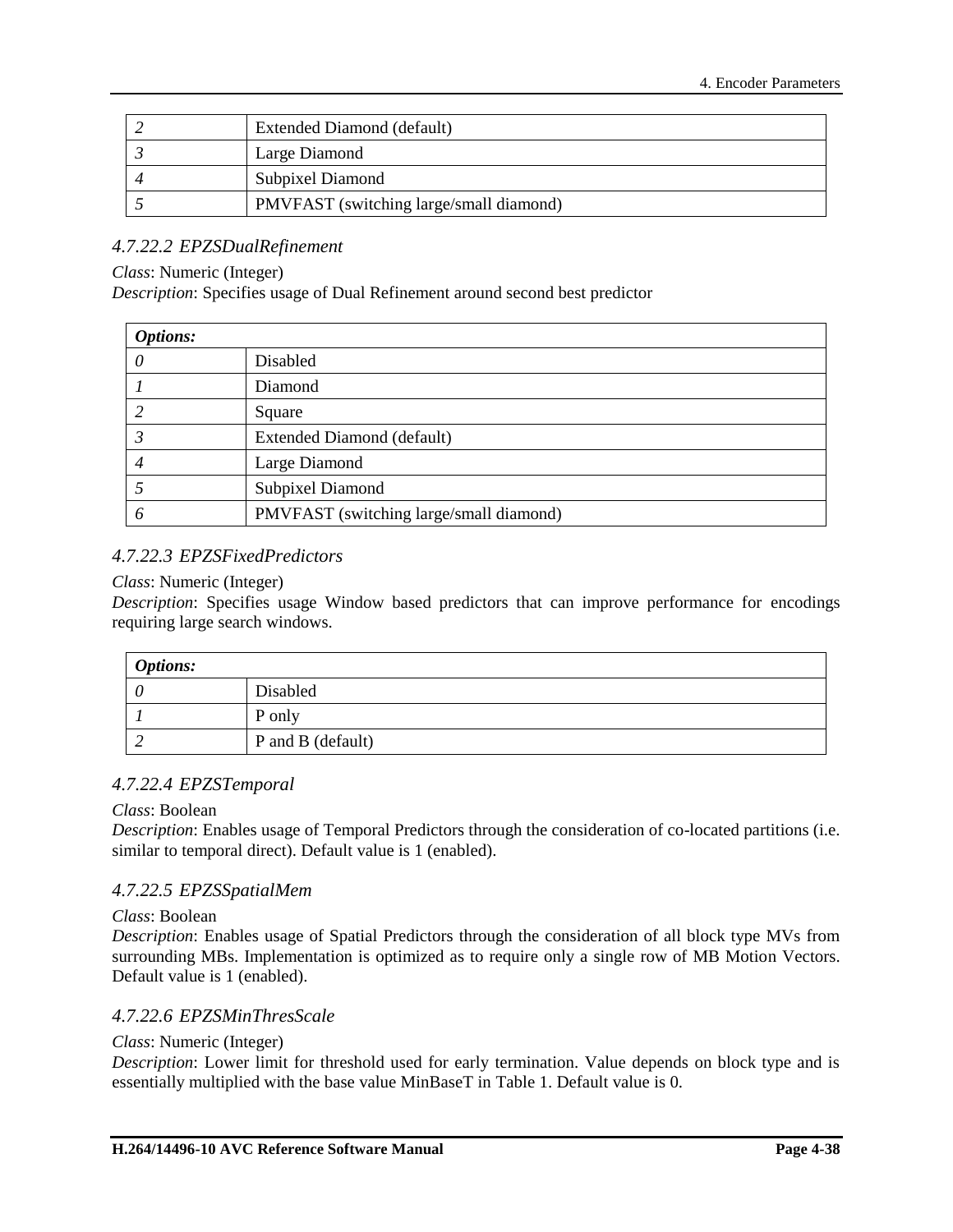## *4.7.22.7 EPZSMedThresScale*

### *Class*: Numeric (Integer)

*Description*: Control multiplier parameter for the Median threshold. Value depends on block type and is essentially multiplied with the base value MedBaseT in [Table 1.](#page-62-0) Default value is 1.

### *4.7.22.8 EPZSMaxThresScale*

#### *Class*: Numeric (Integer)

*Description*: Upper limit for threshold used for early termination. Value depends on block type and is essentially multiplied with the base value MaxBaseT in [Table 1.](#page-62-0) Default value is 1.

| <b>Blocktype</b> | 16x16 | 16x8 | 8x16 | 8x8 | 8x4 | 4x8 | 4x4 |
|------------------|-------|------|------|-----|-----|-----|-----|
| <b>MinBaseT</b>  | 64    | 32   | 32   | 16  | O   |     |     |
| <b>MedBaseT</b>  | 256   | 28   | 128  | 64  | 32  | 32  | 16  |
| <b>MaxBaseT</b>  | 768   | 384  | 384  | 192 | 96  | 96  | 48  |

<span id="page-62-0"></span>**Table 1. EPZS threshold control multipliers**

### *4.7.22.9 EPZSSubPelME*

#### *Class*: Boolean

*Description*: EPZS Subpel ME consideration for single prediction motion estimation. Default value is 1 (enabled).

## *4.7.22.10 EPZSSubPelMEBipred*

#### *Class*: Boolean

*Description*: EPZS Subpel ME consideration for Bi-predictive motion estimation. Default value is 1 (enabled).

### *4.7.22.11 EPZSSubPelThresScale*

*Class*: Numeric (Integer) *Description*: EPZS Subpel ME threshold scaler. Default value is 2.

## *4.7.22.12 EPZSSubPelGrid*

*Class*: Numeric (Integer)

*Description*: Perform EPZS Motion estimation using a combined integer/subpel grid. Default value is 0 (disabled).

### **4.7.23 UMHex Options**

Recently, two new parameters were added to UMHex to improve its performance mainly in terms of speed. These options could probably be used with any other ME scheme as well.

### *4.7.23.1 UMHexDSR*

*Class*: Boolean *Description*: Use an adaptive method to predict the maximum search range. Default value is 1 (enabled).

### *4.7.23.2 UMHexScale*

#### *Class*: Numeric (Integer)

*Description*: Distortion based Threshold Scaling factor relevant to picture size. Selecting a larger value should increase speed somewhat for larger resolutions. 0:Disabled. Default value is 3.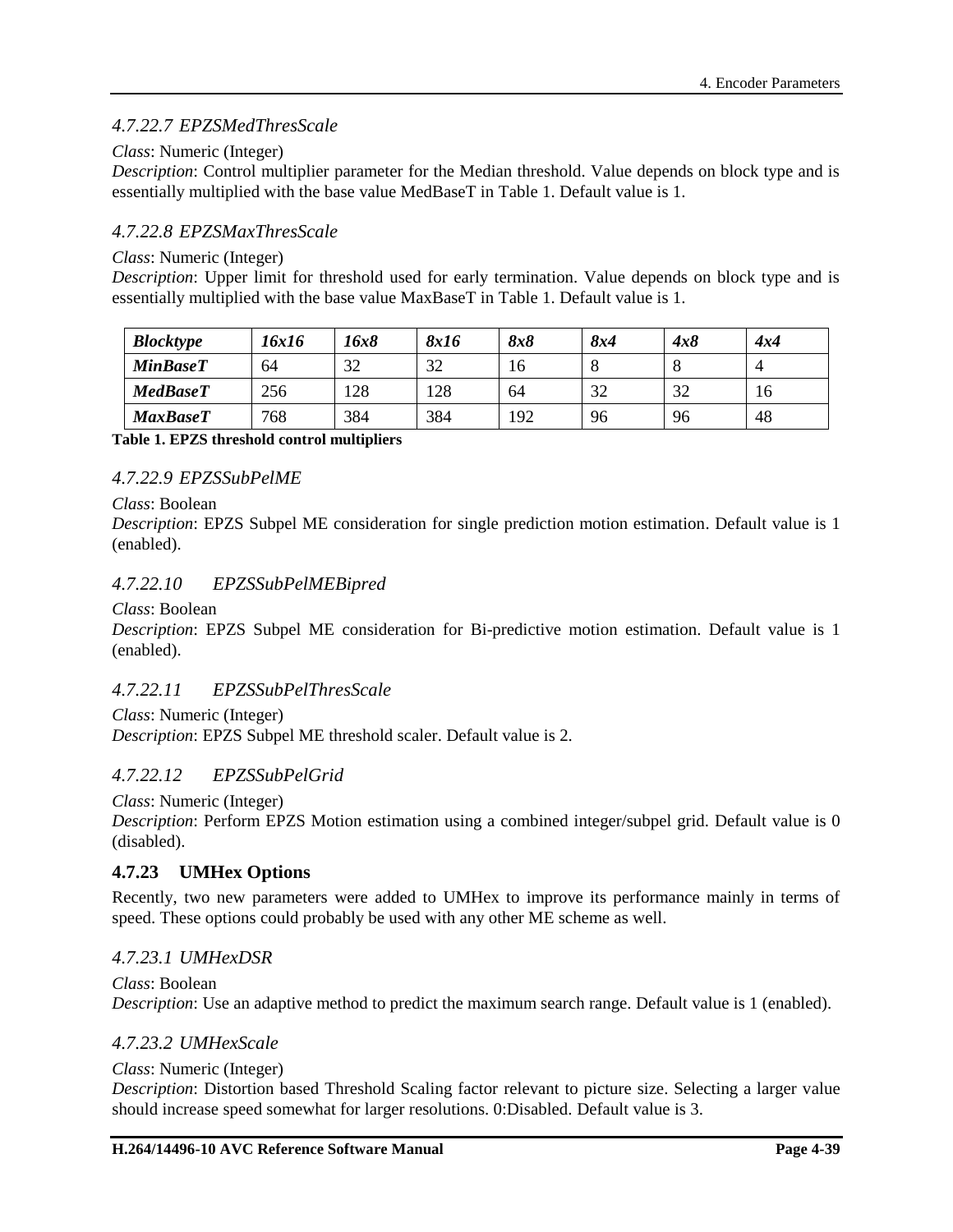## **4.7.24 EarlySkipEnable**

### *Class*: Boolean

*Description*: Early skip mode detection when RDOptimization is set to 2 based on document JVTxxxx,doc. Default value is 0 disabled).

*Note:* Common conditions specify that High complexity RDO mode should be used

## **4.7.25 SelectiveIntraEnable**

*Class*: Boolean

*Description*: Enables Selective Intra mode decision when RDOptimization is set to 2 based on document JVT-xxxx,doc. Default value is 0 (disabled).

*Note:* Common conditions specify that High complexity RDO mode should be used

## **4.7.26 Rate Control & HRD support**

Parameters for rate control support.

*4.7.26.1 RateControlEnable*

*Class*: Boolean *Description*: Enable simple Rate Control support. Default value is 0 (disabled).

*Example:* Encode a sequence at 100kbps, with an initial QP of 32, while performing adaptation at the frame level.

lencod.exe –p RateControlEnable=1 –p Bitrate=100000 \ –p InitialQP=32 –p BasicUnit=99

*Note:* Existing algorithms should be used as a reference only.

### *4.7.26.2 RCUpdateMode*

*Class*: Numeric (Integer)

*Description*: Specifies the Rate Control algorithm used, when RateControlEnable is enabled.

| <b>Options:</b> |                                                                                         |
|-----------------|-----------------------------------------------------------------------------------------|
|                 | Original quadratic rate control scheme based on JVT-G012r1 (default)                    |
|                 | Extension of quadratic scheme for all Intra and IBsBsBs coding.                         |
|                 | Basic extension of quadratic scheme to better support hierarchical coding<br>structures |
|                 | Extension of quadratic scheme with slice type separation                                |

### *4.7.26.3 Bitrate*

#### *Class*: Numeric (Integer)

*Description*: Set target bitrate in bits per second for HRD conforming Rate Control. Default value is 0.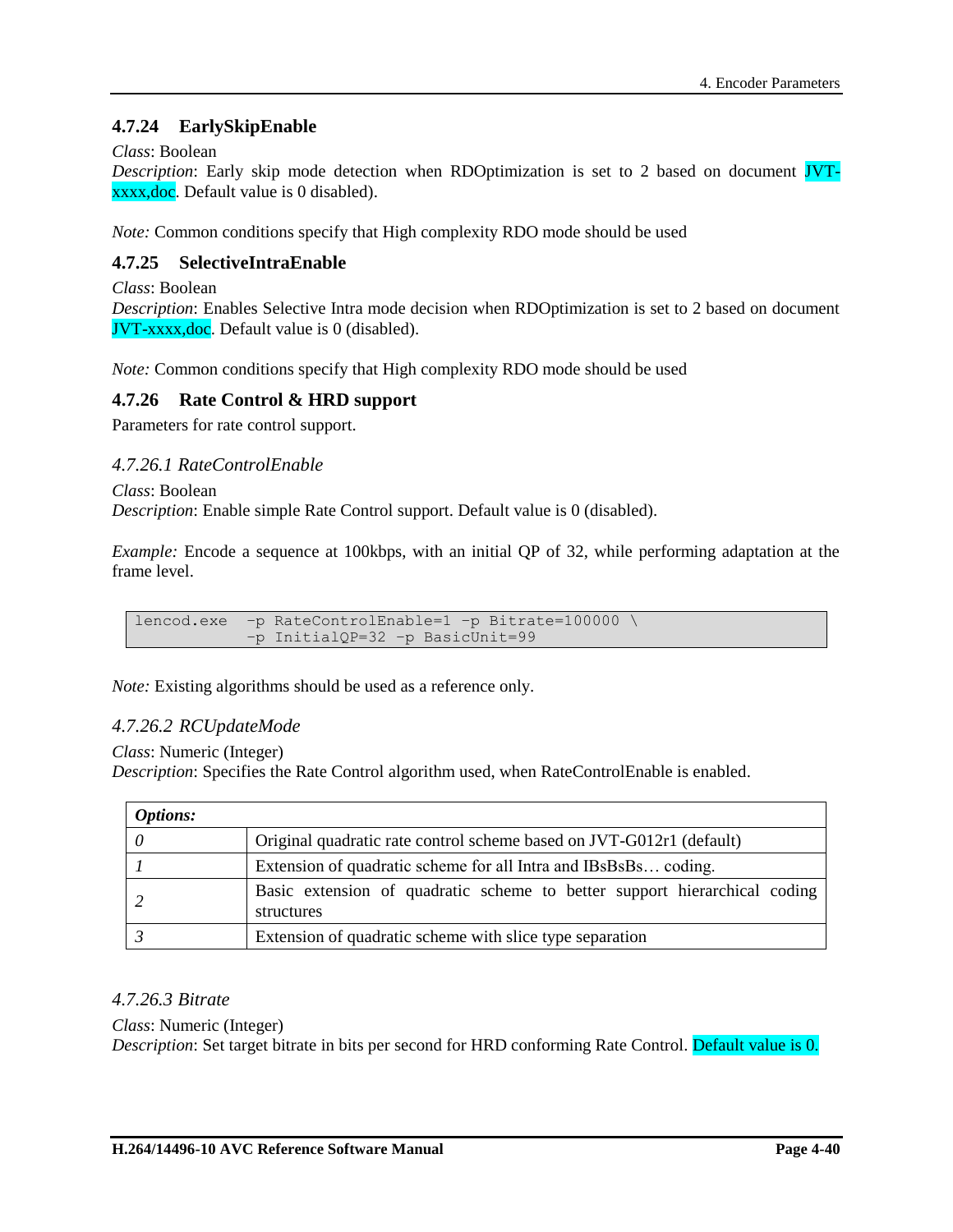## *4.7.26.4 InitialQP*

### *Class*: Numeric (Integer)

*Description*: Set the initial quantization parameter for the HRD conforming Rate Control. Parameter should be selected based on bitrate goal, GOP length/type, and image spatiotemporal characteristics. If 0, the encoder tries to automatically select the best quantizer for the first picture. Default value is 0.

## *4.7.26.5 BasicUnit*

### *Class*: Numeric (Integer)

*Description*: Number of Macroblocks in rate control basic unit. Value needs to be a factor of the total number of MBs in a frame. If 0, then Basic Unit is equal to the number of macroblocks in a slice. Default value is 0.

## *4.7.26.6 ChannelType*

*Class*: Numeric (Integer) *Description*: Type of Channel.

| <i>Options:</i> |                            |  |
|-----------------|----------------------------|--|
|                 | Constant channel (default) |  |
|                 | Time varying channel       |  |

## *4.7.26.7 NumberofLeakyBuckets*

*Class*: Numeric (Integer) *Description*: Number of Leaky Bucket values. Default value is 2.

### *4.7.26.8 LeakyBucketRateFile*

*Class*: Text *Description*: File from which encoder derives rate values.

### *4.7.26.9 LeakyBucketParamFile*

*Class*: Text *Description*: File where encoder stores leakybucketparams.

### *4.7.26.10 RCISliceBitRatio*

*Class*: Numeric (Double)

*Description*: Sets the bitrate target ratio between I and P coded slices when RCUpdateMode is set to 3. Default value is 1.00.

### *4.7.26.11 RCBSliceBitRatio0*

*Class*: Numeric (Double) *Description*: Sets the bitrate target ratio between B and P coded slices for hierarchical level 0 when RCUpdateMode is set to 3. Default value is 0.5.

## *4.7.26.12 RCBSliceBitRatio1*

*Class*: Numeric (Double)

*Description*: Sets the bitrate target ratio between B and P coded slices for hierarchical level 1 when RCUpdateMode is set to 3. Default value is 0.25.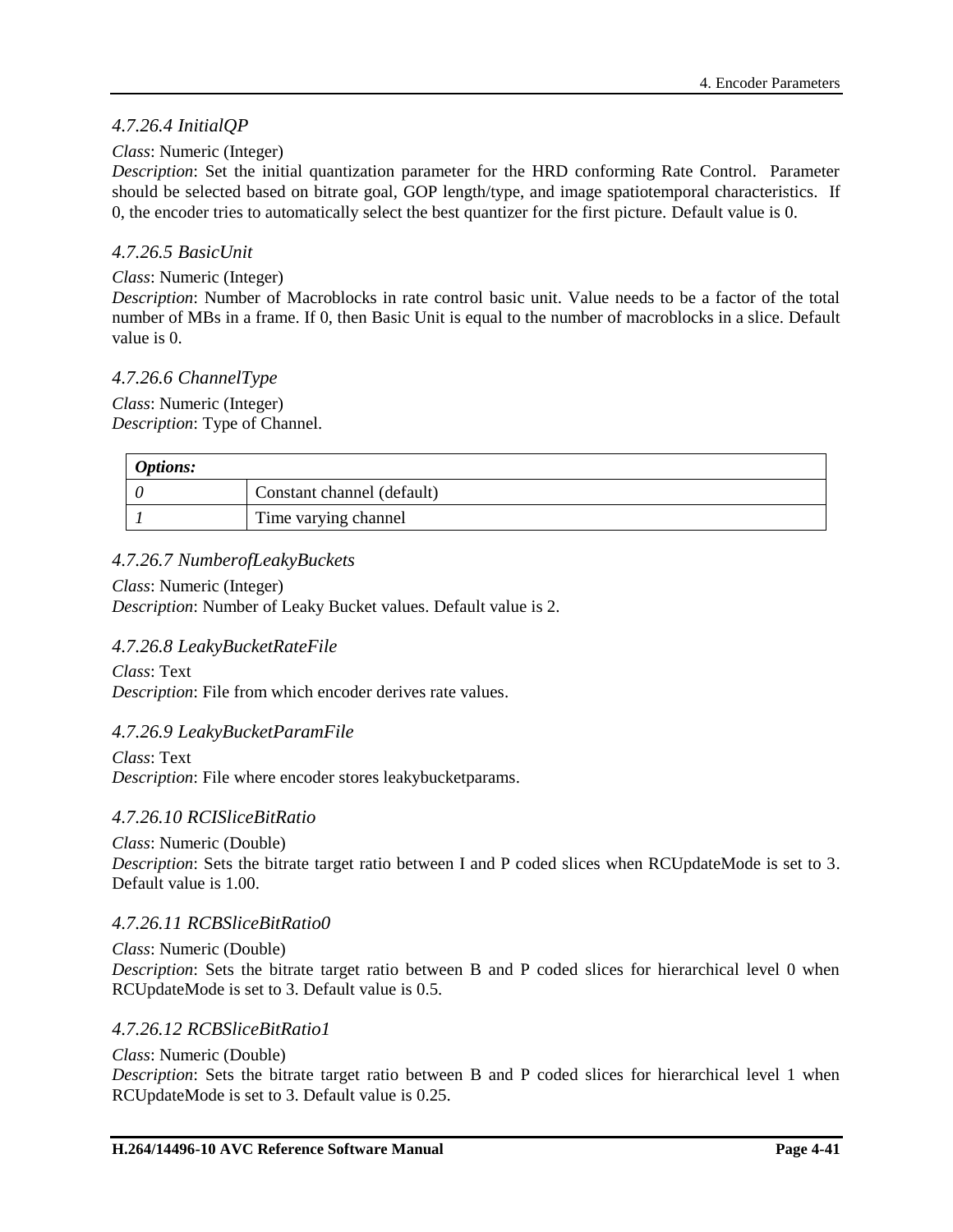### *4.7.26.13 RCBSliceBitRatio2*

### *Class*: Numeric (Double)

*Description*: Sets the bitrate target ratio between B and P coded slices for hierarchical level 2 when RCUpdateMode is set to 3. Default value is 0.25.

### *4.7.26.14 RCBSliceBitRatio3*

#### *Class*: Numeric (Double)

*Description*: Sets the bitrate target ratio between B and P coded slices for hierarchical level 3 when RCUpdateMode is set to 3. Default value is 0.25.

#### *4.7.26.15 RCBSliceBitRatio4*

#### *Class*: Numeric (Double)

*Description*: Sets the bitrate target ratio between B and P coded slices for hierarchical level 4 when RCUpdateMode is set to 3. Default value is 0.25.

#### *4.7.26.16 RCIoverPRatio*

#### *Class*: Numeric (Double) *Description*: Sets the "predicted" bit ratio relationship/complexity between I and P coded slices given the same QP. Used only when RCUpdateMode is set to 3. Default value is 3.8.

#### *4.7.26.17 RCBoverPRatio*

#### *Class*: Numeric (Double)

*Description*: Sets the "predicted" bit ratio relationship/complexity between I and P coded slices given the same QP. Used only when RCUpdateMode is set to 3. Default value is 0.45.

#### *4.7.26.18 RCMinQPPSlice*

*Class*: Numeric (Integer) *Description*: Sets the minimum allowable P slice QP value for the rate control. Default value is 0.

#### *4.7.26.19 RCMaxQPPSlice*

*Class*: Numeric (Integer) *Description*: Sets the maximum allowable P slice QP value for the rate control. Default value is 51.

#### *4.7.26.20 RCMinQPISlice*

*Class*: Numeric (Integer) *Description*: Sets the minimum allowable I slice QP value for the rate control. Default value is 0.

#### *4.7.26.21 RCMaxQPISlice*

*Class*: Numeric (Integer) *Description*: Sets the maximum allowable I slice QP value for the rate control. Default value is 51.

### *4.7.26.22 RCMinQPBSlice*

*Class*: Numeric (Integer) *Description*: Sets the minimum allowable B slice QP value for the rate control. Default value is 0.

# *4.7.26.23 RCMaxQPBSlice*

*Class*: Numeric (Integer)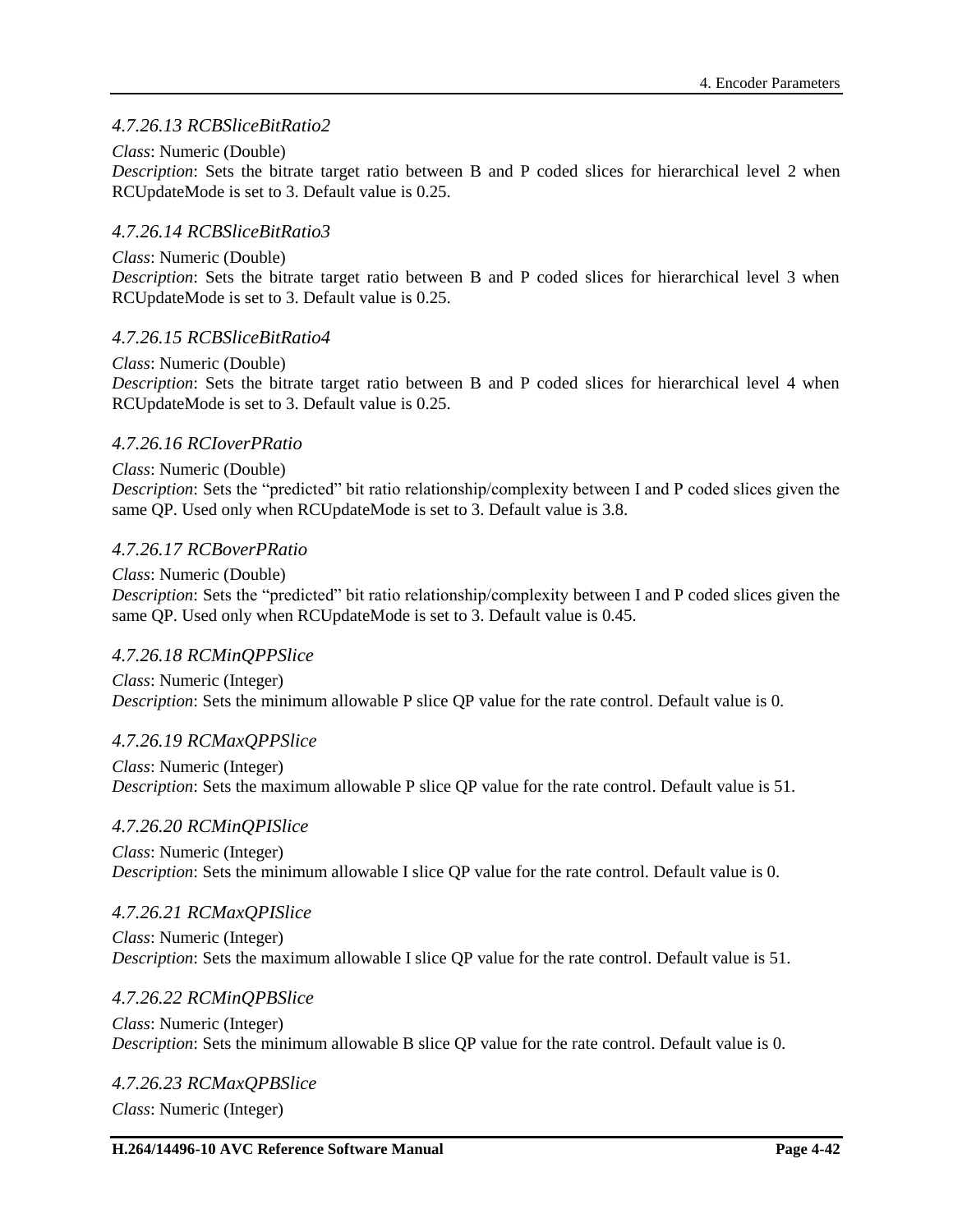*Description*: Sets the maximum allowable B slice QP value for the rate control. Default value is 51.

## *4.7.26.24 RCMinQPSPSlice*

*Class*: Numeric (Integer) *Description*: Sets the minimum allowable SP slice QP value for the rate control. Default value is 0.

## *4.7.26.25 RCMaxQPSPSlice*

*Class*: Numeric (Integer) *Description*: Sets the maximum allowable SP slice QP value for the rate control. Default value is 51.

## *4.7.26.26 RCMinQPSISlice*

*Class*: Numeric (Integer) *Description*: Sets the minimum allowable SI slice QP value for the rate control. Default value is 0.

## *4.7.26.27 RCMaxQPSISlice*

*Class*: Numeric (Integer) *Description*: Sets the maximum allowable SI slice QP value for the rate control. Default value is 51.

## **4.7.27 Rate Distortion Optimized Quantization Parametetrs**

## *4.7.27.1 UseRDOQuant*

*Class*: Boolean *Description*: Enable Rate Distortion Optimized Quantization. Default value is 0 (disabled).

### *4.7.27.2 RDOQ\_DC*

*Class*: Boolean *Description*: Enable Rate Distortion Optimized Quantization for DC components. Default value is 0 (disabled).

## *4.7.27.3 RDOQ\_CR*

*Class*: Boolean *Description*: Enable Rate Distortion Optimized Quantization for Chroma components. Default value is 0 (disabled).

## *4.7.27.4 RDOQ\_DC\_CR*

*Class*: Boolean *Description*: Enable Rate Distortion Optimized Quantization for Chroma DC components Default value is 0 (disabled).

### *4.7.27.5 RDOQ\_QP\_Num*

*Class*: Numeric (Integer) *Description:* Number of QP values tested in RDO\_Q (I/P/B slice). Allowable values are from 1 (default) to 9.

## *4.7.27.6 RDOQ\_CP\_Mode Class*: Boolean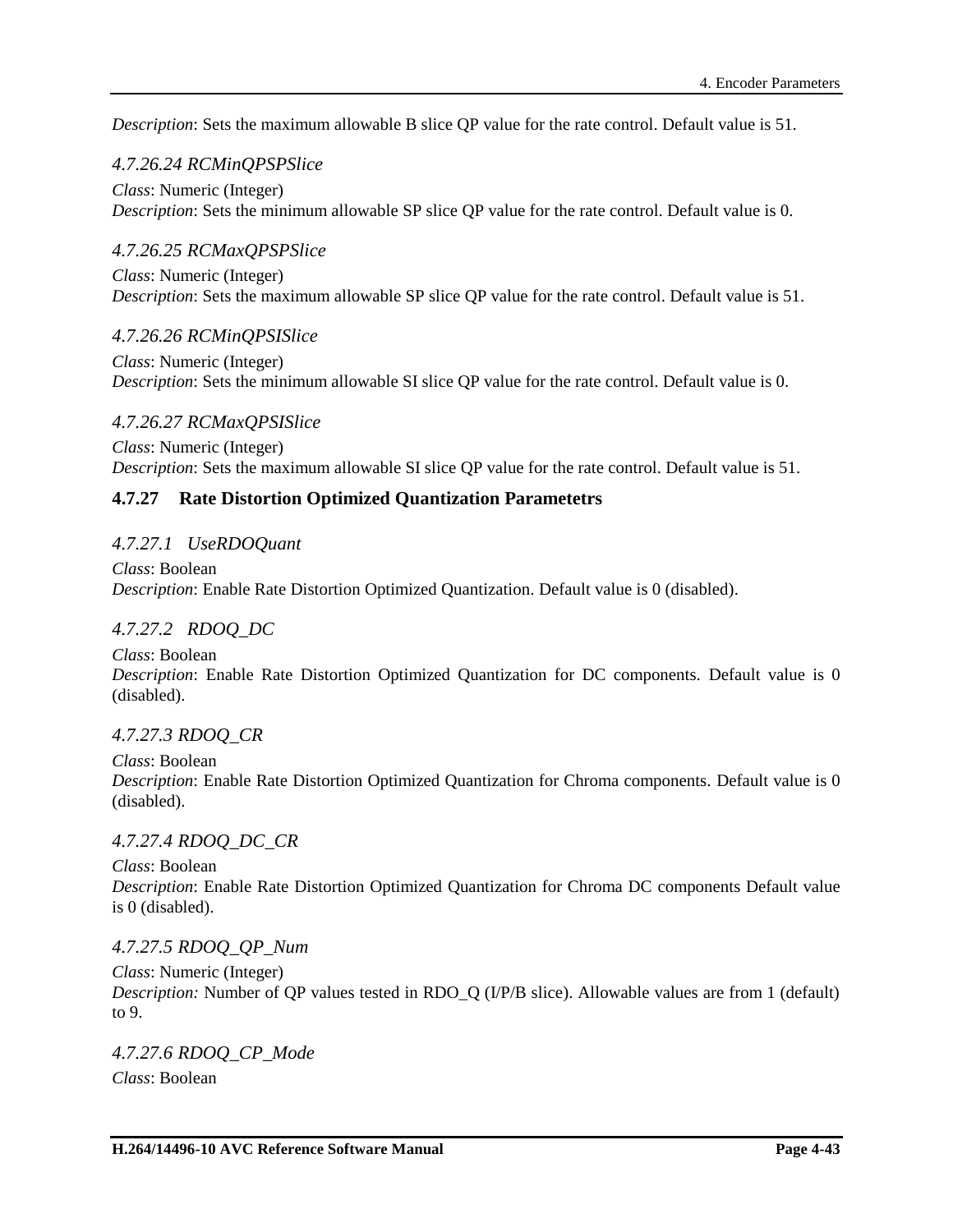*Description*: Fast mode decision for RDOQ by copying the mode of the first QP tested for all other QP values. Default value is 0 (disabled).

## *4.7.27.7 RDOQ\_CP\_MV*

*Class*: Boolean

*Description*: Fast motion estimation for RDOQ by copying the best motion vectors for each mode of the first QP tested for all other QP values. Default value is 0 (disabled).

## *4.7.27.8 RDOQ\_Fast*

*Class*: Boolean *Description*: Fast RDOQ decision method for multiple QPs based on CBP behavior.

## **4.7.28 SEI Parameters**

## *4.7.28.1 GenerateSEIMessage*

*Class*: Boolean

*Description*: Adds data unregistered SEI message (payload type 5) in the video. Default value is 0 (disabled).

### *4.7.28.2 SEIMessageText*

*Class*: Text *Description*: Text message added as unregistered SEI.

## *4.7.28.3 ToneMappingSEIPresentFlag*

*Class*: Boolean *Description*: Enable Tone mapping SEI. Default value is 0 (disabled).

## *4.7.28.4 ToneMappingFile*

*Class*: Text *Description*: Tone mapping parameter file.

## **4.7.29 VUI Parameters**

VUI Parameters specify directly the values of the corresponding VUI syntax elements.

### *4.7.29.1 VUI\_aspect\_ratio\_info\_present\_flag*

*Class*: Boolean *Description*: If enabled specifies that aspect ratio idc is present. Default value is 0 (disabled).

## *4.7.29.2 VUI\_aspect\_ratio\_idc*

*Class*: Numeric (Integer)

*Description*: Specifies the value of the sample aspect ratio of the luma samples Default value is 0 (unspecified). See Annex E, Table E-1 of the AVC text for more info.

| <b>Options:</b> |                |
|-----------------|----------------|
|                 | Unspecified    |
|                 | 1:1 ("square") |
|                 | 12:11          |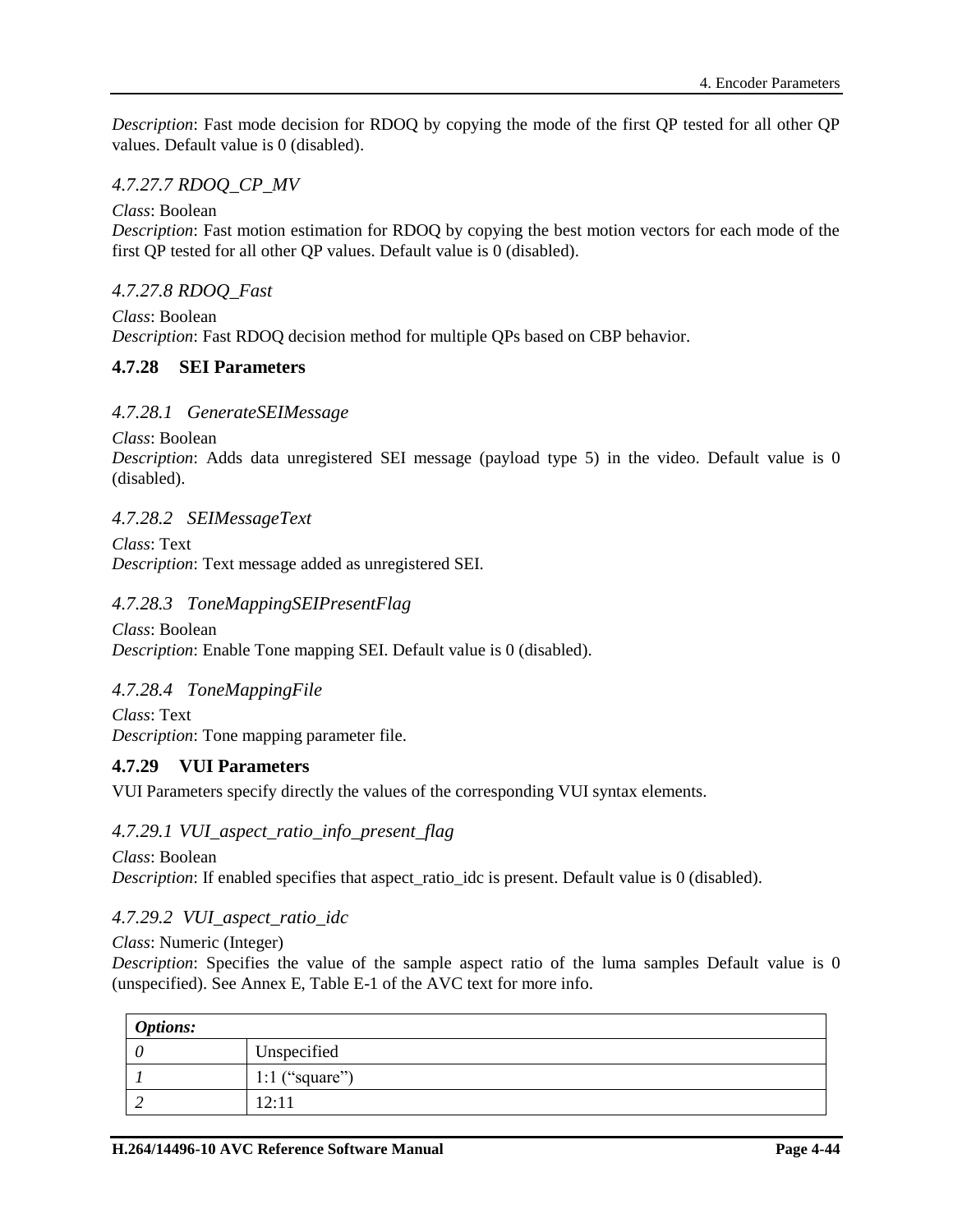| $\mathfrak{Z}$   | 10:11        |
|------------------|--------------|
| $\overline{4}$   | 16:11        |
| $\mathfrak{H}$   | 40:33        |
| 6                | 24:11        |
| $\boldsymbol{7}$ | 20:11        |
| $\boldsymbol{8}$ | 32:11        |
| 9                | 80:33        |
| 10               | 18:11        |
| 11               | 15:11        |
| 12               | 64:33        |
| 13               | 160:99       |
| 14               | 4:3          |
| 15               | 3:2          |
| 16               | 2:1          |
| 17.254           | Reserved     |
| 255              | Extended_SAR |

## *4.7.29.3 VUI\_sar\_width*

*Class*: Numeric (Integer) *Description*: indicates the horizontal size of the sample aspect ratio (in arbitrary units).

## *4.7.29.4 VUI\_sar\_height*

*Class*: Numeric (Integer) *Description*: indicates the vertical size of the sample aspect ratio (in the same arbitrary units as VUI\_sar\_width).

## *4.7.29.5 VUI\_overscan\_info\_present\_flag*

*Class*: Numeric (Integer)

*Description*: If equal to 1, it specifies that the overscan appropriate flag is present. Default is 0 (not present).

## *4.7.29.6 VUI\_overscan\_appropriate\_flag*

### *Class*: Numeric (Integer)

*Description*: If equal to 1, this flag indicates that the cropped decoded pictures output are suitable for display using overscan. If equal to 0, it indicates that the cropped decoded pictures output contain visually important information in the entire region out to the edges of the cropping rectangle of the picture, such that the cropped decoded pictures output should not be displayed using overscan. Instead, they should be displayed using either an exact match between the display area and the cropping rectangle, or using underscan.

*4.7.29.7 VUI\_video\_signal\_type\_present\_flag Class*: Numeric (Integer)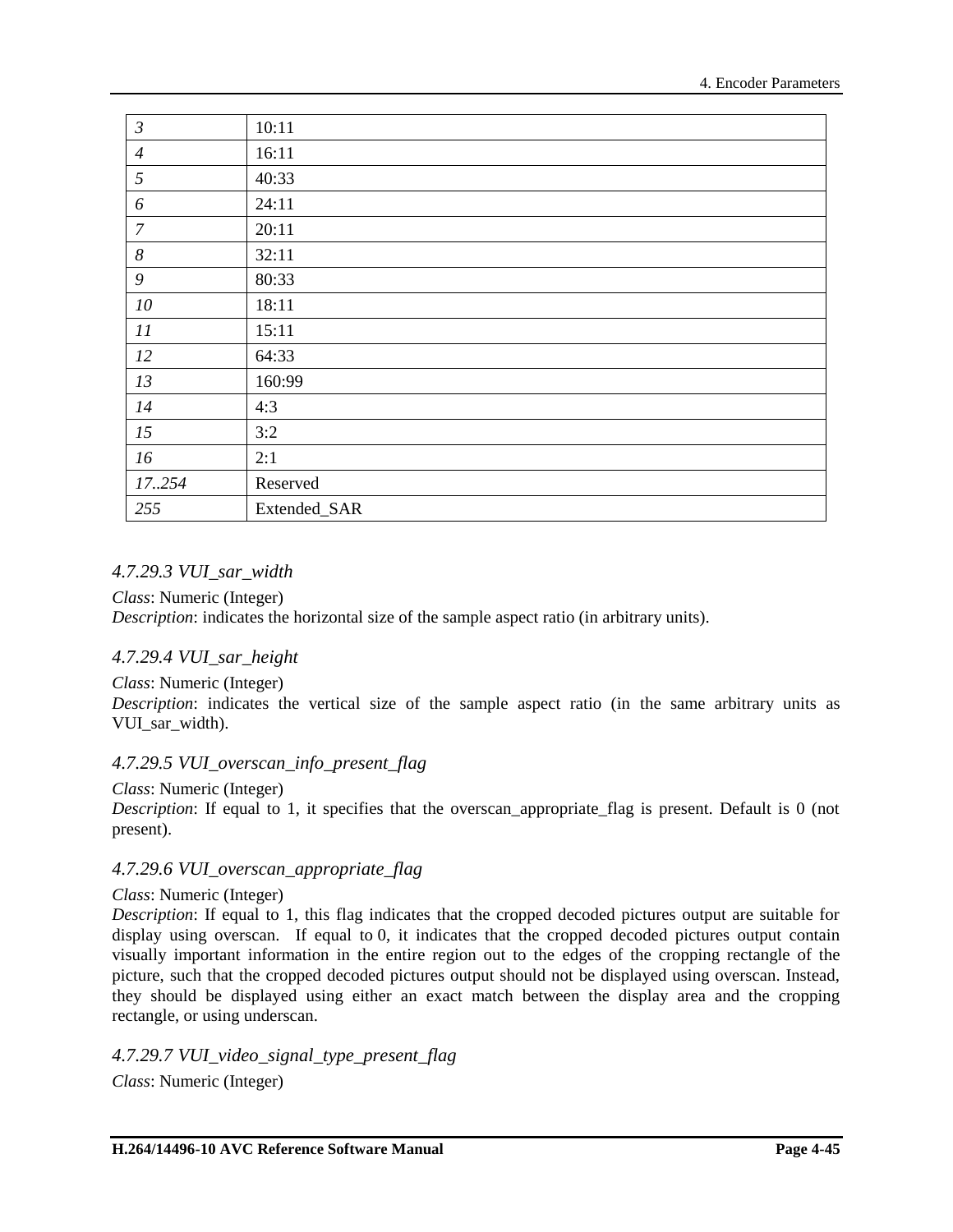*Description*: If equal to 1, this flag specifies that the video format, video full range flag and colour\_description\_present\_flag flags are present. Default is 0 (not present).

## *4.7.29.8 VUI\_video\_format*

*Class*: Numeric (Integer)

*Description*: This parameter indicates the video format of the pictures. When this flag is not present then the format is inferred as 5 (unspecified). Default is 0.

| <b>Options:</b> |                          |  |
|-----------------|--------------------------|--|
| ( )             | Component                |  |
|                 | PAL                      |  |
| ာ               | <b>NTSC</b>              |  |
|                 | <b>SECAM</b>             |  |
|                 | <b>MAC</b>               |  |
|                 | Unspecified video format |  |
| 6               | Reserved                 |  |
| ⇁               | Reserved                 |  |

## *4.7.29.9 VUI\_video\_full\_range\_flag*

#### *Class*: Numeric (Integer)

*Description*: This parameter indicates the black level and range of the luma and chroma signals. When not present, the value shall be inferred to be equal to 0 (default).

### *4.7.29.10 VUI\_colour\_description\_present\_flag*

#### *Class*: Numeric (Integer)

*Description*: When equal to 1, it specifies that colour\_primaries, transfer\_characteristics and matrix coefficients are present. When, equal to  $0$  (default), it specifies that colour primaries, transfer characteristics and matrix coefficients are not present.

### *4.7.29.11 VUI\_colour\_primaries*

#### *Class*: Numeric (Integer)

*Description*: This parameter indicates the chromaticity coordinates of the source primaries. When this flag is not present, its value shall be inferred to be equal to 2 (the chromaticity is unspecified or is determined by the application). Default is 2.

#### *4.7.29.12 VUI\_transfer\_characteristics*

#### *Class*: Numeric (Integer)

*Description*: This parameter indicates the opto-electronic transfer characteristic of the source picture. When this syntax element is not present, its the value shall be inferred to be equal to 2 (the transfer characteristics are unspecified or are determined by the application). Default is 2.

#### *4.7.29.13 VUI\_matrix\_coefficients*

#### *Class*: Numeric (Integer)

*Description*: This parameter describes the matrix coefficients used in deriving luma and chroma signals from the green, blue, and red primaries. When this syntax element is not present, its value shall be inferred to be equal to 2 (default).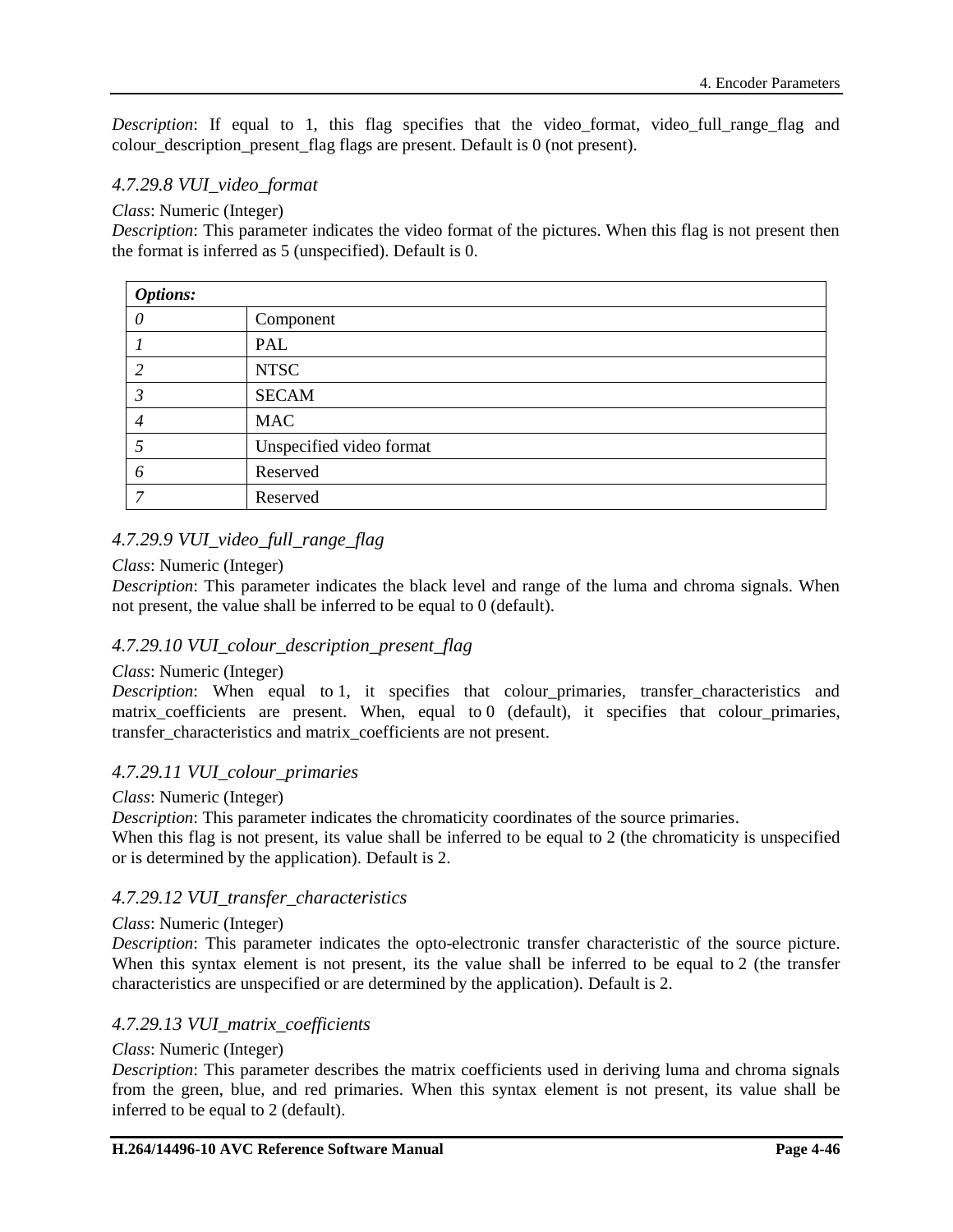## *4.7.29.14 VUI\_chroma\_loc\_info\_present\_flag*

#### *Class*: Numeric (Integer)

*Description*: If flag is set to 1, it specifies that chroma sample loc type top field and chroma sample loc type bottom field are present. If set equal to  $\theta$  (default), it specifies that these parameters are not present.

### *4.7.29.15 VUI\_chroma\_sample\_loc\_type\_top\_field*

#### *Class*: Numeric (Integer)

*Description*: This parameter specifies the location of chroma samples for the top field. If not present, the value is inferred to be equal to 0.

### *4.7.29.16 VUI\_chroma\_sample\_loc\_type\_bottom\_field*

#### *Class*: Numeric (Integer)

*Description*: This parameter specifies the location of chroma samples for the bottom field. If not present, the value is inferred to be equal to 0.

### *4.7.29.17 VUI\_timing\_info\_present\_flag*

#### *Class*: Numeric (Integer)

*Description*: If this flag is set equal to 1, it specifies that parameters num\_units\_in\_tick, time\_scale and fixed frame rate flag are present in the bitstream. If 0 (default) the above parameters are not present.

#### *4.7.29.18 VUI\_num\_units\_in\_tick*

#### *Class*: Numeric (Integer)

*Description*: This parameter is the number of time units of a clock operating at the frequency time scale Hz that corresponds to one increment of a clock tick counter. The default value is 1000.

#### *4.7.29.19 VUI\_time\_scale*

#### *Class*: Numeric (Integer)

*Description*: This parameter is the number of time units that pass in one second. The default value is 60000.

#### *4.7.29.20 VUI\_fixed\_frame\_rate\_flag*

#### *Class*: Numeric (Integer)

*Description*: If set to 1, this flag indicates that the temporal distance between the HRD output times of any two consecutive pictures in output order is constrained according to Annex E. Default is 0 (disabled). *Note:* This flag has currently no real impact within the encoder and its presence may not indicate that the proper constraints are imposed.

#### *4.7.29.21 VUI\_nal\_hrd\_parameters\_present\_flag*

#### *Class*: Numeric (Integer)

*Description*: If set to 1, this flag specifies that NAL HRD parameters (pertaining to Type II bitstream conformance) are present. Default is 0 (not present).

#### *4.7.29.22 VUI\_nal\_vcl\_parameters\_present\_flag*

#### *Class*: Numeric (Integer)

*Description*: If set to 1, this flag specifies that VCL HRD parameters (pertaining to all bitstream conformance) are present. Default is 0 (not present).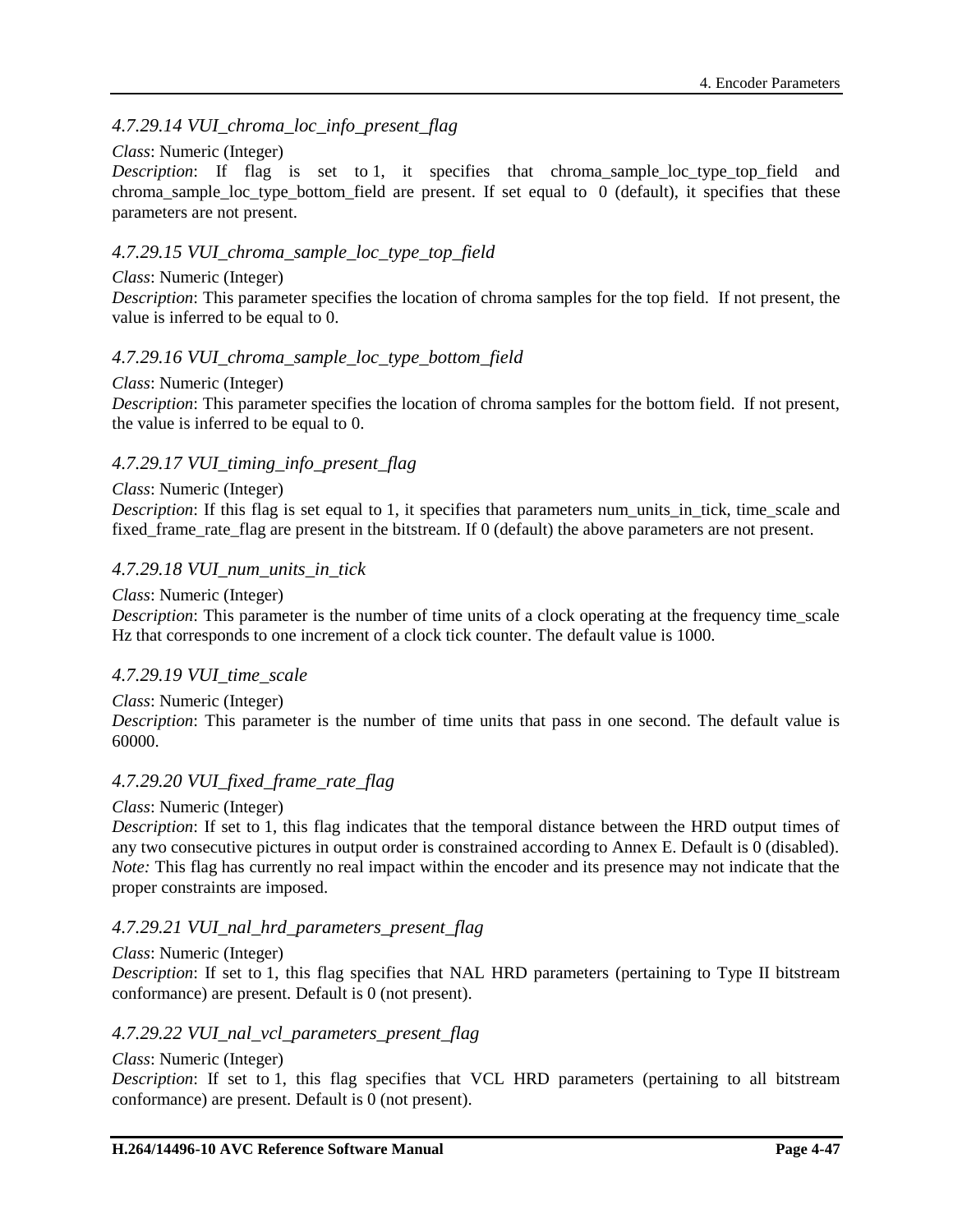## *4.7.29.23 VUI\_low\_delay\_hrd\_flag*

### *Class*: Numeric (Integer)

*Description*: This flag specifies the HRD operational mode as specified in Annex C of the text. When VUI fixed frame rate flag is equal to 1, this flag shall be equal to 0.

### *4.7.29.24 VUI\_pic\_struct\_present\_flag*

#### *Class*: Numeric (Integer)

*Description*: If this flag is equal to 1, it specifies that picture timing SEI messages are present that include the pic struct syntax element. Default is 0 (not present).

*Note:* This flag has currently no real impact within the encoder and its presence may not indicate that the proper constraints are imposed.

### *4.7.29.25 VUI\_bitstream\_restriction\_flag*

#### *Class*: Numeric (Integer)

*Description*: If this flag is equal to 1, it specifies that several sequence bitstream restriction parameters are present within the bitstream. Default is 0 (not present).

*Note:* This flag has currently no real impact within the encoder and its presence may not indicate that the proper constraints are imposed.

### *4.7.29.26 VUI\_motion\_vectors\_over\_pic\_boundaries\_flag*

#### *Class*: Numeric (Integer)

*Description*: If this flag is equal to 0, it indicates that no sample outside the picture boundaries and no sample at a fractional sample position whose value is derived using one or more samples outside the picture boundaries is used to inter predict any sample. If equal to 1, it then indicates that one or more samples outside picture boundaries may be used in inter prediction. When not present, its value is inferred to be equal to 1 (default).

### *4.7.29.27 VUI\_max\_bytes\_per\_pic\_denom*

#### *Class*: Numeric (Integer)

*Description*: This parameter indicates a number of bytes not exceeded by the sum of the sizes of the VCL NAL units associated with any coded picture in the sequence. When not present, its value is inferred to be equal to 2 (default).

#### *4.7.29.28 VUI\_max\_bits\_per\_mb\_denom*

#### *Class*: Numeric (Integer)

*Description*: This parameter indicates the maximum number of coded bits of macroblock layer() data for any macroblock in any picture of the sequence. The value of max\_bits\_per\_mb\_denom shall be in the range of 0 to 16, inclusive. When this parameter is not present, its value is inferred to be equal to 1.

### *4.7.29.29 VUI\_log2\_max\_mv\_length\_horizontal*

#### *Class*: Numeric (Integer)

*Description*: This parameter indicates the maximum absolute value of a decoded horizontal motion vector component, respectively, in ¼ luma sample units, for all pictures in the sequence. When not present, its value is inferred to be equal to 16.

*4.7.29.30 VUI\_log2\_max\_mv\_length\_vertical*

*Class*: Numeric (Integer)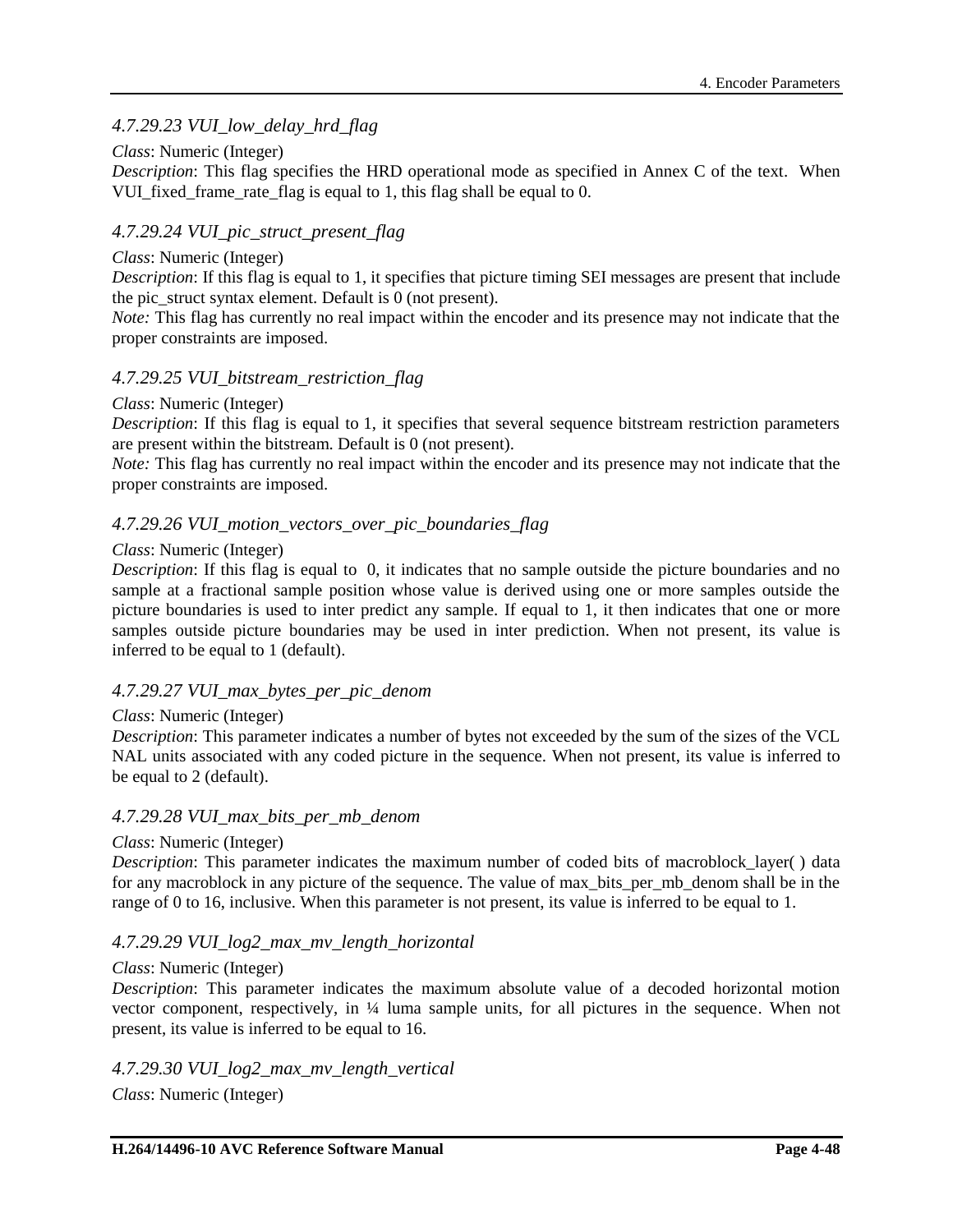*Description*: This parameter indicates the maximum absolute value of a decoded vertical motion vector component, respectively, in ¼ luma sample units, for all pictures in the sequence. When not present, its value is inferred to be equal to 16.

### *4.7.29.31 VUI\_num\_reorder\_frames*

#### *Class*: Numeric (Integer)

*Description*: This parameter indicates the maximum number of frames, complementary field pairs, or non-paired fields that precede any frame, complementary field pair, or non-paired field in the sequence in decoding order and follow it in output order. When this flag is not present, its valueis inferred to be equal to max dec frame buffering.

### *4.7.29.32 VUI\_max\_dec\_frame\_buffering*

#### *Class*: Numeric (Integer)

*Description*: This parameter specifies the required size of the HRD decoded picture buffer (DPB) in units of frame buffers. When this parameter is not present, its value is inferred to be equal to MaxDpbSize (see AVC text).

## **4.8 Other settings**

### **4.8.1 NumFramesInELayerSubSeq**

#### *Class*: Numeric (Integer)

*Description*: Number of frames in the Enhanced Scalability Layer. 0 (default) means that no Enhancement Layer is used.

### **4.8.2 SparePictureOption**

*Class*: Numeric (Integer) *Description*: ?

| <i>Options:</i> |                                 |
|-----------------|---------------------------------|
|                 | No spare picture info (default) |
|                 | Spare picture available         |

### **4.8.3 SparePictureDetectionThr**

*Class*: Numeric (Integer)

*Description*: Threshold for spare reference pictures detection. Default value is 0.

### **4.8.4 SparePicturePercentageThr**

*Class*: Numeric (Integer) *Description*: Threshold for the spare macroblock percentage. Default value is 0.

## **4.9 FRExt profile parameters**

In this section all FRExt specific parameters are described, including scaling matrices, 8x8 transform usage, lossless coding etc.

### **4.9.1 Transform8x8Mode**

*Class*: Numeric (Integer) *Description*: Enables 8x8 Transforms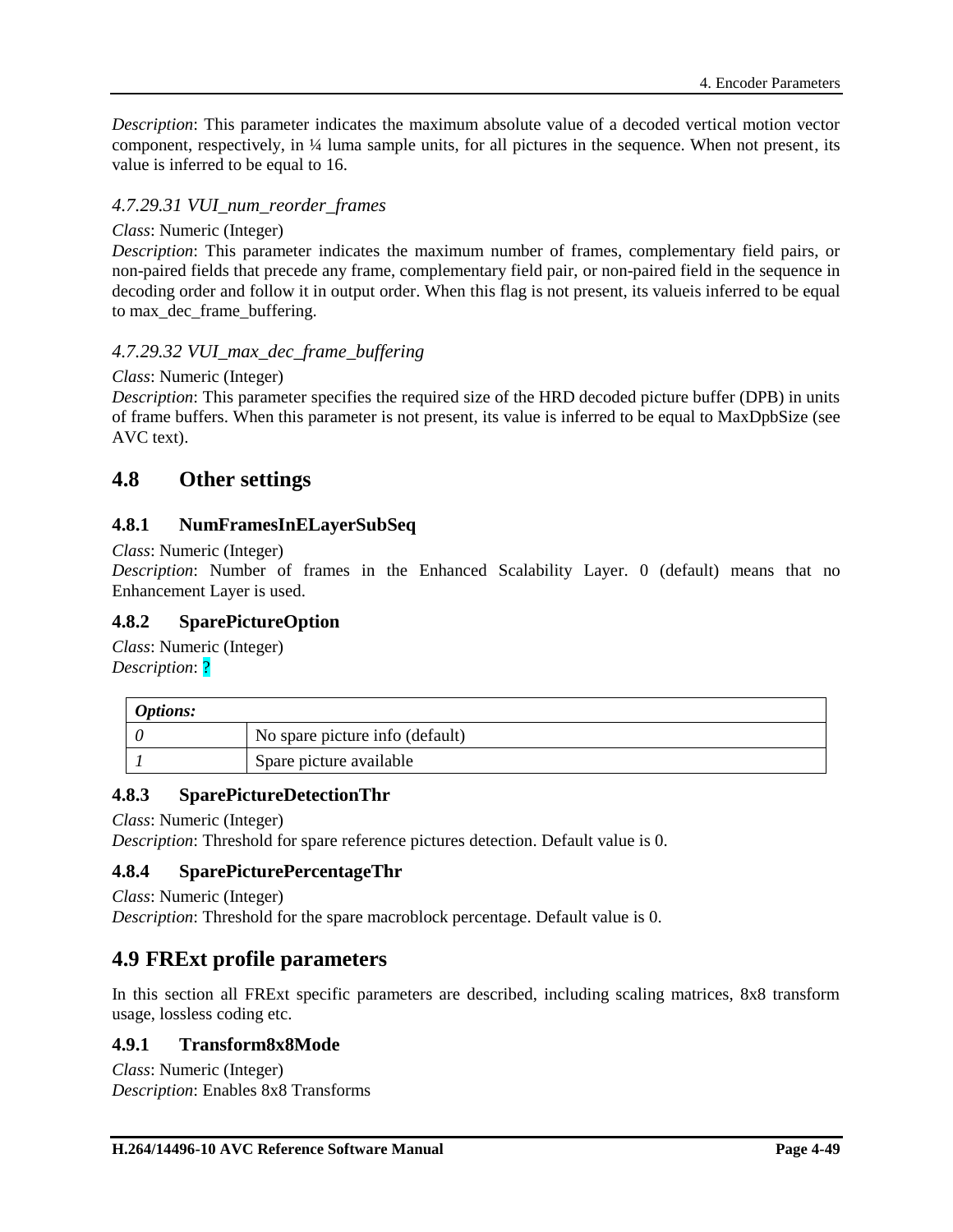| <b>Options:</b> |                                                                                                                               |
|-----------------|-------------------------------------------------------------------------------------------------------------------------------|
|                 | Disabled. Only 4x4 transforms are used (default).                                                                             |
|                 | Allows the additional use of 8x8 transform. Results in <i>optimal</i> RD performance<br>since it considers all possible modes |
|                 | Consider only 8x8 transform modes (i.e. disables 4x4 transform)                                                               |

### **4.9.2 SeparateColourPlane**

*Class*: Boolean

*Description*: Enables use of separate colour plane coding. Default value is 0 (disabled)

### **4.9.3 ScalingMatrixPresentFlag**

*Class*: Numeric (Integer)

*Description*: Enable Quantization matrix support.

| <b>Options:</b> |                                    |
|-----------------|------------------------------------|
|                 | Not Present $-$ Disabled (Default) |
|                 | Present only in SPS                |
|                 | Present only in PPS                |
|                 | Present in both SPS and PPS        |

### *4.9.3.1 QmatrixFile*

*Class*: Text

*Description*: File specifying the values of the quantization scaling matrices. Used only if values are explicitly transmitted either at the SPS or PPS level. Otherwise default values are used.

*Example:* Specify specific Qmatrix for intra4x4 luma blocks. Use default for all other modes.

```
lencod.exe -p ScalingMatrixPresentFlag=1-p QmatrixFile="q matrix.cfg" \
           –p ScalingListPresentFlag0=1
```
### *4.9.3.2 ScalingListPresentFlag0*

*Class*: Numeric (Integer)

*Description*: Select scaling matrix for Intra4x4 Luma Component

| <i>Options:</i> |                                                                       |
|-----------------|-----------------------------------------------------------------------|
|                 | Not Present - Use default values if ScalingMatrixPresentFlag is not 0 |
|                 | Present only in SPS                                                   |
|                 | Present only in PPS                                                   |
|                 | Present in both SPS and PPS                                           |

### *4.9.3.3 ScalingListPresentFlag1*

#### *Class*: Numeric (Integer)

*Description*: Select scaling matrix for Intra4x4 Chroma U component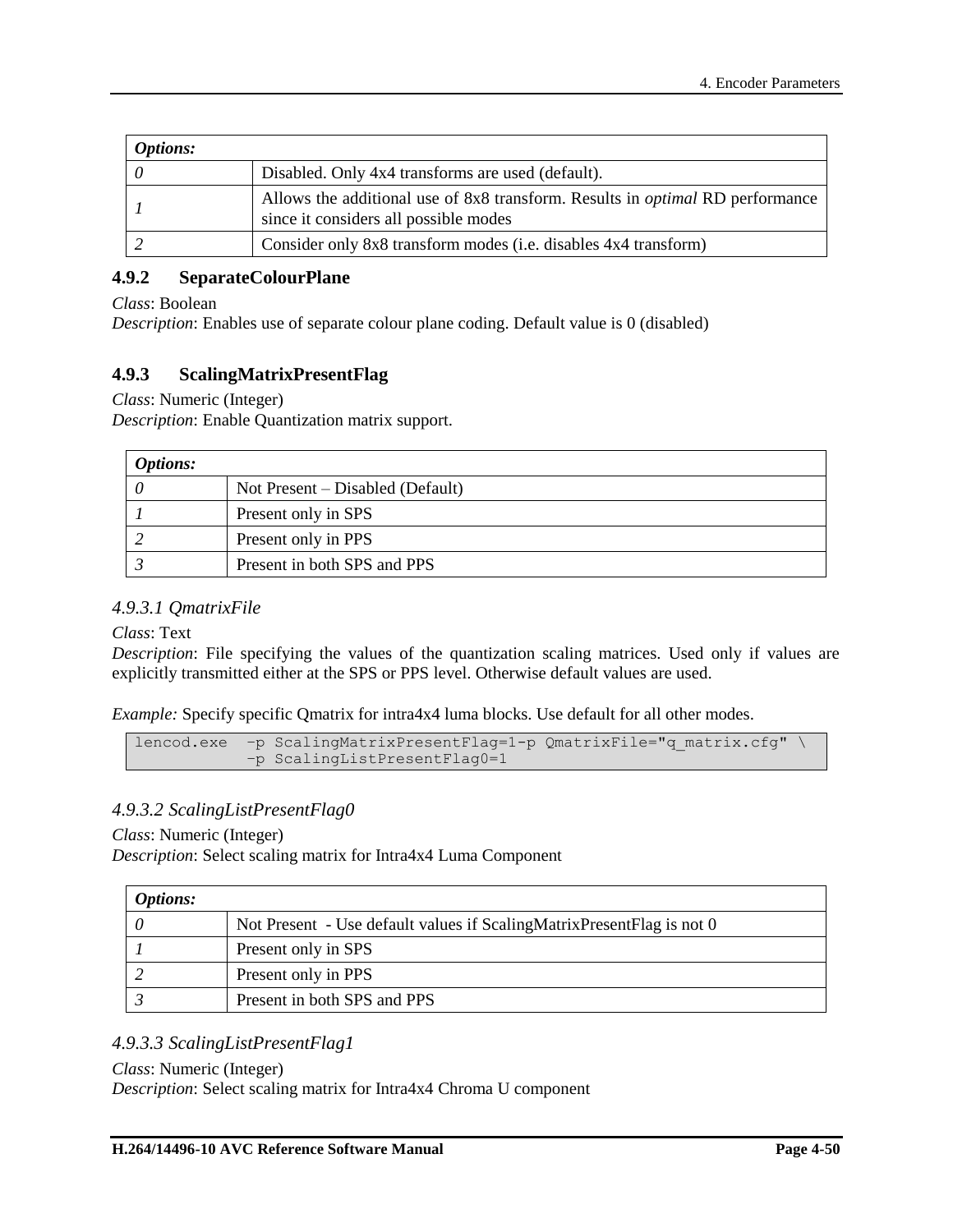| <i>Options:</i> |                                                                       |
|-----------------|-----------------------------------------------------------------------|
|                 | Not Present - Use default values if ScalingMatrixPresentFlag is not 0 |
|                 | Present only in SPS                                                   |
|                 | Present only in PPS                                                   |
|                 | Present in both SPS and PPS                                           |

### *4.9.3.4 ScalingListPresentFlag2*

#### *Class*: Numeric (Integer)

*Description*: Select scaling matrix for Intra4x4 Chroma V component

| <i>Options:</i> |                                                                       |
|-----------------|-----------------------------------------------------------------------|
|                 | Not Present - Use default values if ScalingMatrixPresentFlag is not 0 |
|                 | Present only in SPS                                                   |
|                 | Present only in PPS                                                   |
|                 | Present in both SPS and PPS                                           |

## *4.9.3.5 ScalingListPresentFlag3*

#### *Class*: Numeric (Integer)

*Description*: Select scaling matrix for Inter4x4 Luma component

| <i>Options:</i> |                                                                       |
|-----------------|-----------------------------------------------------------------------|
|                 | Not Present - Use default values if ScalingMatrixPresentFlag is not 0 |
|                 | Present only in SPS                                                   |
|                 | Present only in PPS                                                   |
|                 | Present in both SPS and PPS                                           |

### *4.9.3.6 ScalingListPresentFlag4*

#### *Class*: Numeric (Integer)

*Description*: Select scaling matrix for Inter4x4 Chroma U component

| <i>Options:</i> |                                                                       |
|-----------------|-----------------------------------------------------------------------|
|                 | Not Present - Use default values if ScalingMatrixPresentFlag is not 0 |
|                 | Present only in SPS                                                   |
|                 | Present only in PPS                                                   |
|                 | Present in both SPS and PPS                                           |

### *4.9.3.7 ScalingListPresentFlag5*

#### *Class*: Numeric (Integer)

*Description*: Select scaling matrix for Intrer4x4 Chroma V component

| <i><b>Options:</b></i> |                                                                       |
|------------------------|-----------------------------------------------------------------------|
|                        | Not Present - Use default values if ScalingMatrixPresentFlag is not 0 |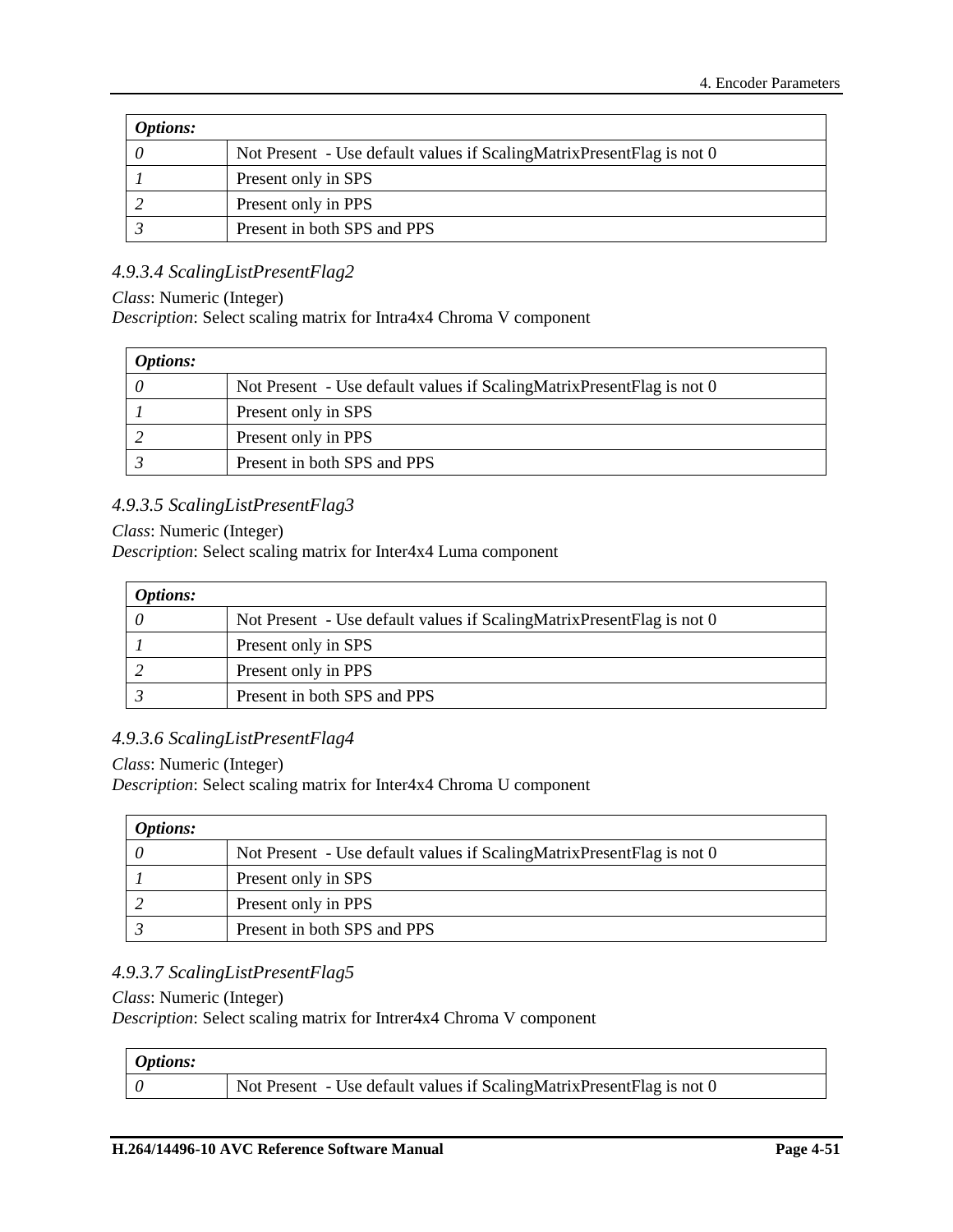| Present only in SPS         |
|-----------------------------|
| Present only in PPS         |
| Present in both SPS and PPS |

### *4.9.3.8 ScalingListPresentFlag6*

*Class*: Numeric (Integer)

*Description*: Select scaling matrix for Intra8x8 Luma component

| <i>Options:</i> |                                                                       |
|-----------------|-----------------------------------------------------------------------|
|                 | Not Present - Use default values if ScalingMatrixPresentFlag is not 0 |
|                 | Present only in SPS                                                   |
|                 | Present only in PPS                                                   |
|                 | Present in both SPS and PPS                                           |

### *4.9.3.9 ScalingListPresentFlag7*

#### *Class*: Numeric (Integer)

*Description*: Select scaling matrix for Inter8x8 Luma component

| <i>Options:</i> |                                                                       |
|-----------------|-----------------------------------------------------------------------|
|                 | Not Present - Use default values if ScalingMatrixPresentFlag is not 0 |
|                 | Present only in SPS                                                   |
|                 | Present only in PPS                                                   |
|                 | Present in both SPS and PPS                                           |

### **4.9.4 LosslessCoding**

*Class*: Boolean

*Description*: Enable lossless coding when qpprime\_y is zero. Default value is 0 (disabled).

*Note: Better explanation is needed for this parameter*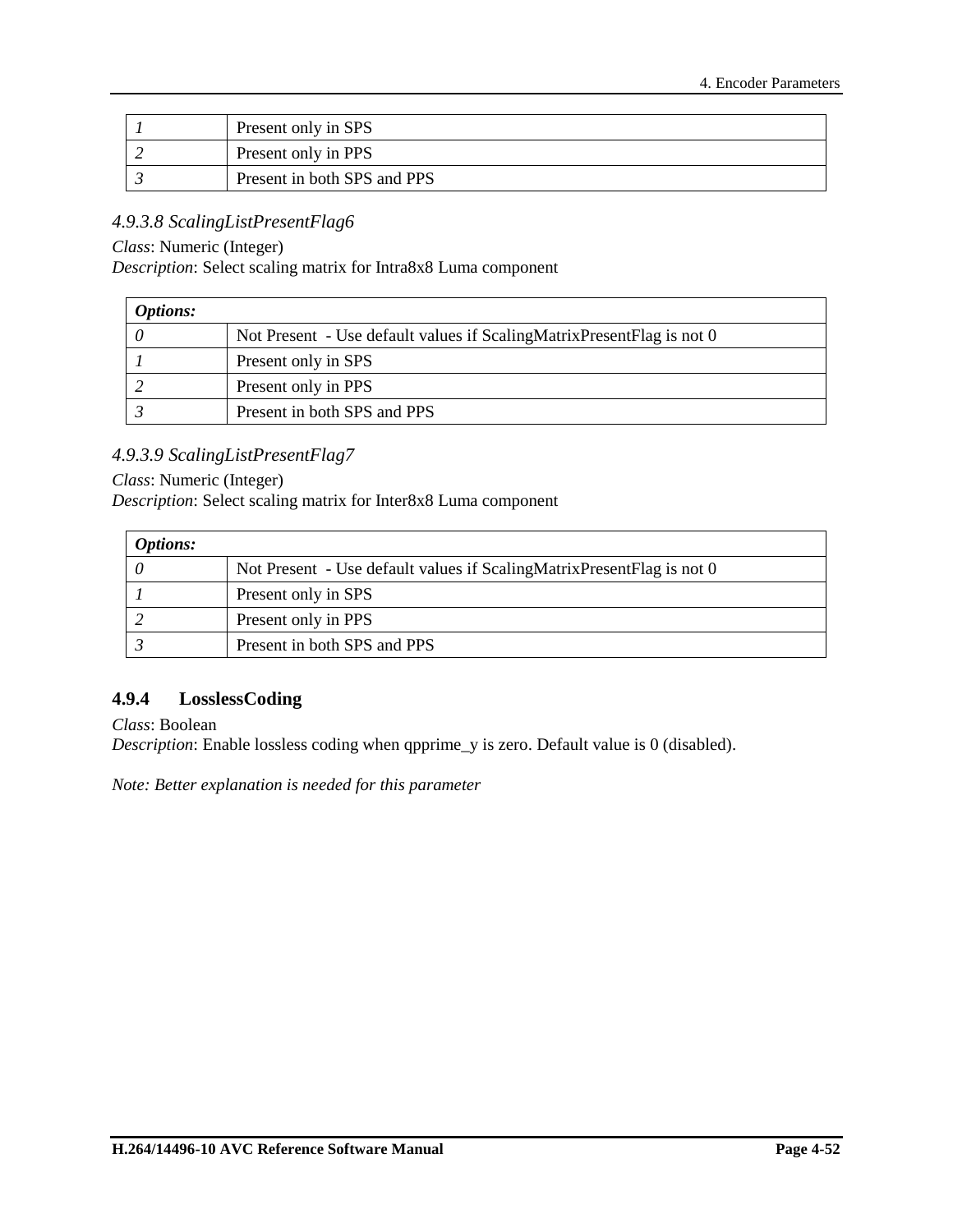# **5. HARDCODED ENCODER PARAMETERS**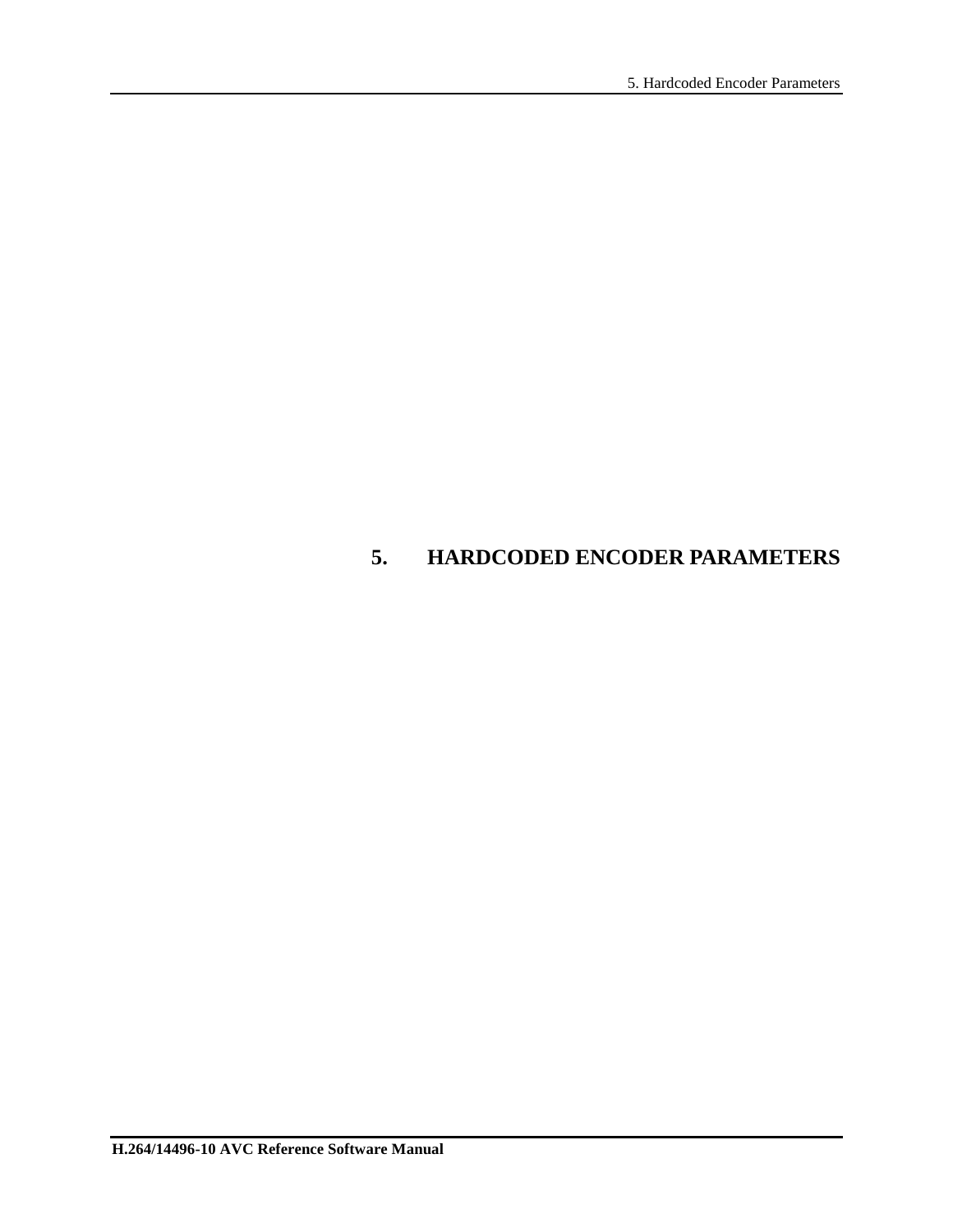# **5. HARDCODED ENCODER PARAMETERS**

Although encoder behavior is mainly controlled through the parameters provided in section [4,](#page-23-0) additional hardcoded parameters within the reference software could also modify its behavior. This includes the generation of tracing and output information, and algorithmic considerations.

## **5.1 defines.h**

| DUMP_DPB                 |                           | Dumps DPB for debuging purposes                                                                                                                                                                                                                                                                                            |  |  |  |
|--------------------------|---------------------------|----------------------------------------------------------------------------------------------------------------------------------------------------------------------------------------------------------------------------------------------------------------------------------------------------------------------------|--|--|--|
| <b>GET_METIME</b>        |                           | Enabled ME Computation time                                                                                                                                                                                                                                                                                                |  |  |  |
| <b>IMGTYPE</b>           |                           | Defines data size type. 0 implies byte (i.e. best for profiles with 8 bit<br>support), where as 1 implies unsigned short which is suitable for all<br>types including $10-12$ bit content. When set to 0, this option can<br>provide considerable memory savings and some speed advantages<br>when encoding 8 bit content. |  |  |  |
| ENABLE_FIELD_CTX         |                           | Enables field context types for CABAC. Required for interlaced<br>coding. If coding only progressive content, disabling flag can provide<br>some encoding speed up.                                                                                                                                                        |  |  |  |
| ENABLE_HIGH444_CTX       | $\bullet$                 | Enables High 444 context types for CABAC. If disabled, results in speedup of<br>non High444 profile encodings.                                                                                                                                                                                                             |  |  |  |
| <b>DEBUG_BITDEPTH</b>    |                           | Ensures that $> 8$ bit content have no values that would result in out of range<br>results                                                                                                                                                                                                                                 |  |  |  |
| ALLOW_GRAYSCALE          |                           | : Allows encoding in grayscale of full colored image data                                                                                                                                                                                                                                                                  |  |  |  |
| LAMBDA_ACCURACY_BITS     | $\mathbb{R}^{\mathbb{Z}}$ | Accuracy bits for the motion estimation lambda value.                                                                                                                                                                                                                                                                      |  |  |  |
| <b>TRACE</b>             |                           | Enables tracefile generation.                                                                                                                                                                                                                                                                                              |  |  |  |
| <b>ZEROSNR</b>           |                           | Definition avoids generation of infinite SNR by always forcing at least<br>one difference sample                                                                                                                                                                                                                           |  |  |  |
| LUMA_COEFF_COST_         |                           | 8x8 block Luma coefficient threshold cost.                                                                                                                                                                                                                                                                                 |  |  |  |
| $CHROMA$ $COEFF$ $COST$  | $\mathcal{L}$             | Chroma coefficient threshold cost.                                                                                                                                                                                                                                                                                         |  |  |  |
|                          |                           | <i>LUMA_MB_COEFF_COST_</i> : Macroblock Luma coefficient threshold cost.                                                                                                                                                                                                                                                   |  |  |  |
| $LUMA_8x8_COEFF_COST_$ : |                           | Threshold for P8x8 sub-macroblocks.                                                                                                                                                                                                                                                                                        |  |  |  |
| JM_INT_DIVIDE            |                           | Perform integer divides (shifts) during ME                                                                                                                                                                                                                                                                                 |  |  |  |
| <b>JM_MEM_DISTORTION</b> |                           | Use table lookup for distortion computations                                                                                                                                                                                                                                                                               |  |  |  |

## **5.2 configfile.h**

DEFAULTCONFIGFILENAME : Sets default encoder configuration file.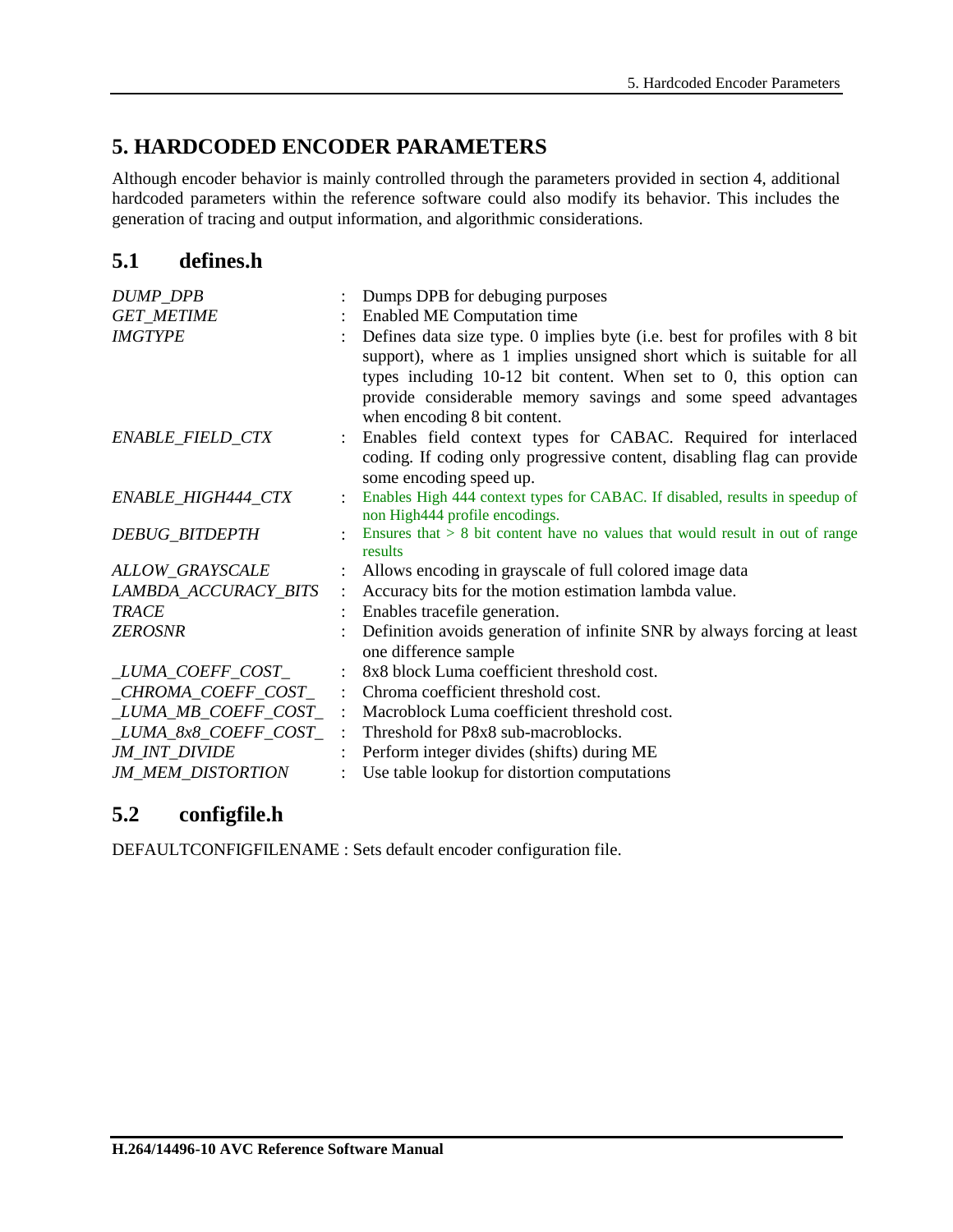# **6. EXPLICIT SEQUENCE INFORMATION FILE**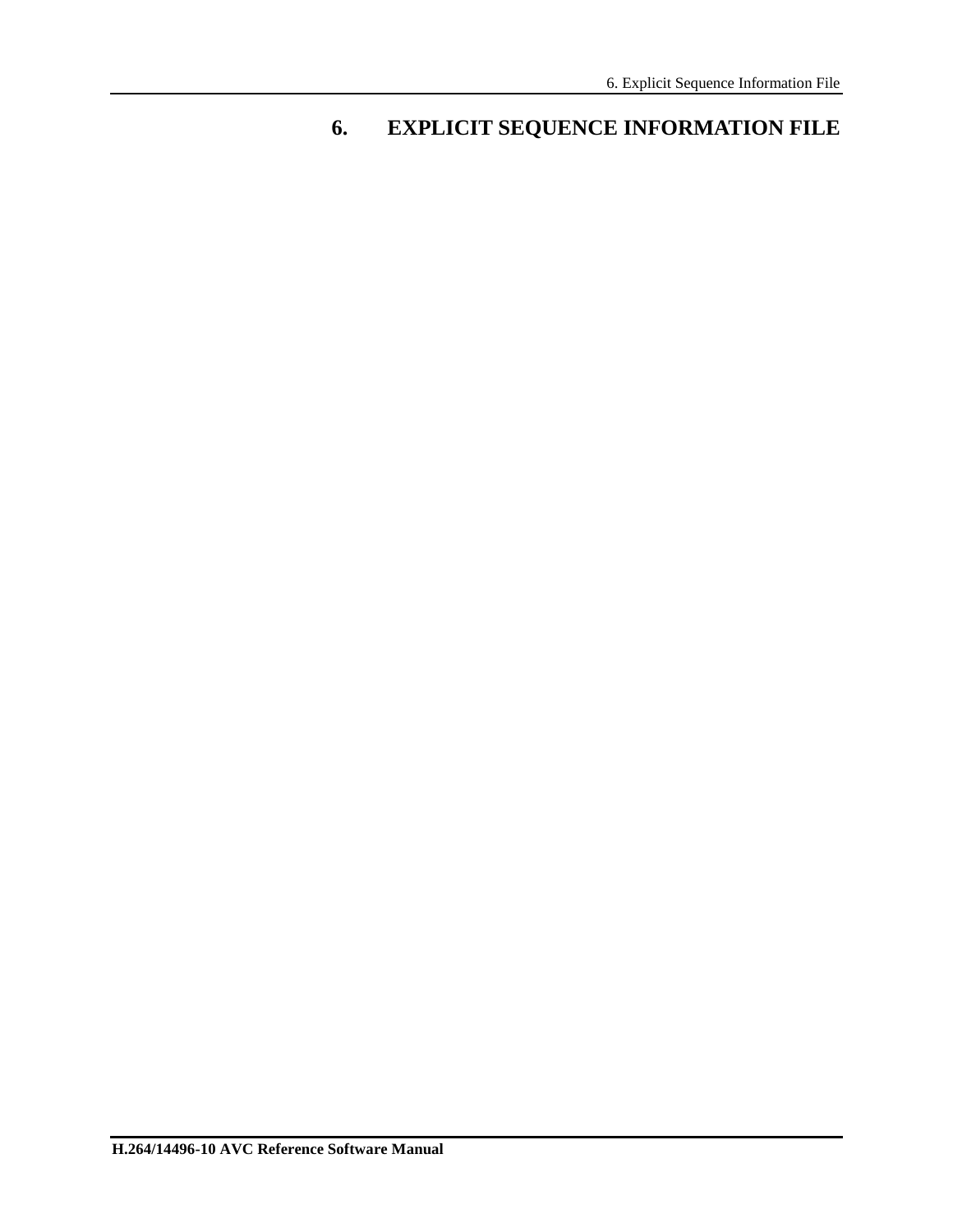# **6. EXPLICIT SEQUENCE INFORMATION FILE**

The explicit sequence information file (ExplicitSeqFile) enables the JM encoder to encode a video sequence using arbitrary coding orders and coding types. In this section we will describe how one may use this file for encoding a video sequence. It should be noted that this option is still experimental, will be further extended in the future, and should be used with care.

## **6.1 File Format**

The explicit sequence information file needs to adhere to a strict file format. The file needs to start with the heading "Sequence". Sequence information are then contained within curly brackets/braces. The first sequence level entry represents the number of frames that are present in the file (FrameCount). The number is separated from FrameCount using a colon ":" symbol.

FrameCount is followed by multiple "Frame" entries, each one again contained within curly brackets/braces. Variables can be present in any order and can be repeated within the Frame structure (only the last entry is considered). Frame entries include the following parameters:

| <b>Supported Parameter</b> |               | <b>Description</b>                                                              |  |  |  |  |
|----------------------------|---------------|---------------------------------------------------------------------------------|--|--|--|--|
| <b>SegNumber</b>           |               | Sequence order of frame in input video file. Each frame is required to          |  |  |  |  |
|                            |               | have a distinct number.                                                         |  |  |  |  |
| <i>SliceType</i>           |               | : Slice type to be used when encoding this frame                                |  |  |  |  |
| Reference                  | $\mathcal{L}$ | Set whether this frame will be used as a reference or not                       |  |  |  |  |
| <b>IDRPicture</b>          |               | : Sets picture as IDR assuming picture is using I slices. Currently<br>ignored. |  |  |  |  |

Example:

```
Sequence 
{
   FrameCount : 2
   Frame 
\left\{ \begin{array}{c} \end{array} \right\} SeqNumber : 0
        SliceType : I
        Reference : 1
 }
   Frame 
\{ SeqNumber : 1
        SliceType : I
        Reference : 1
    }
}
```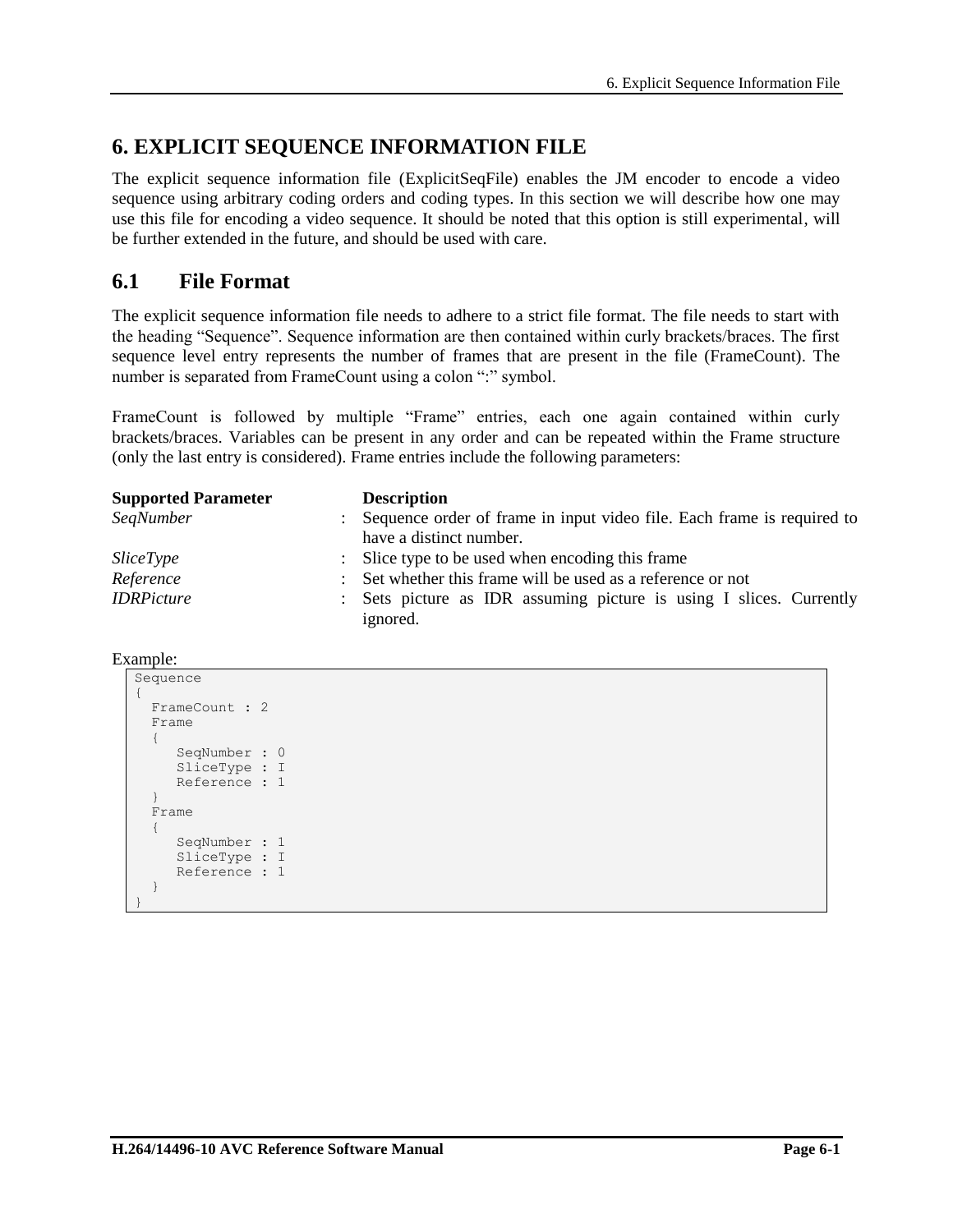# **7. USING THE JM DECODER MODULE**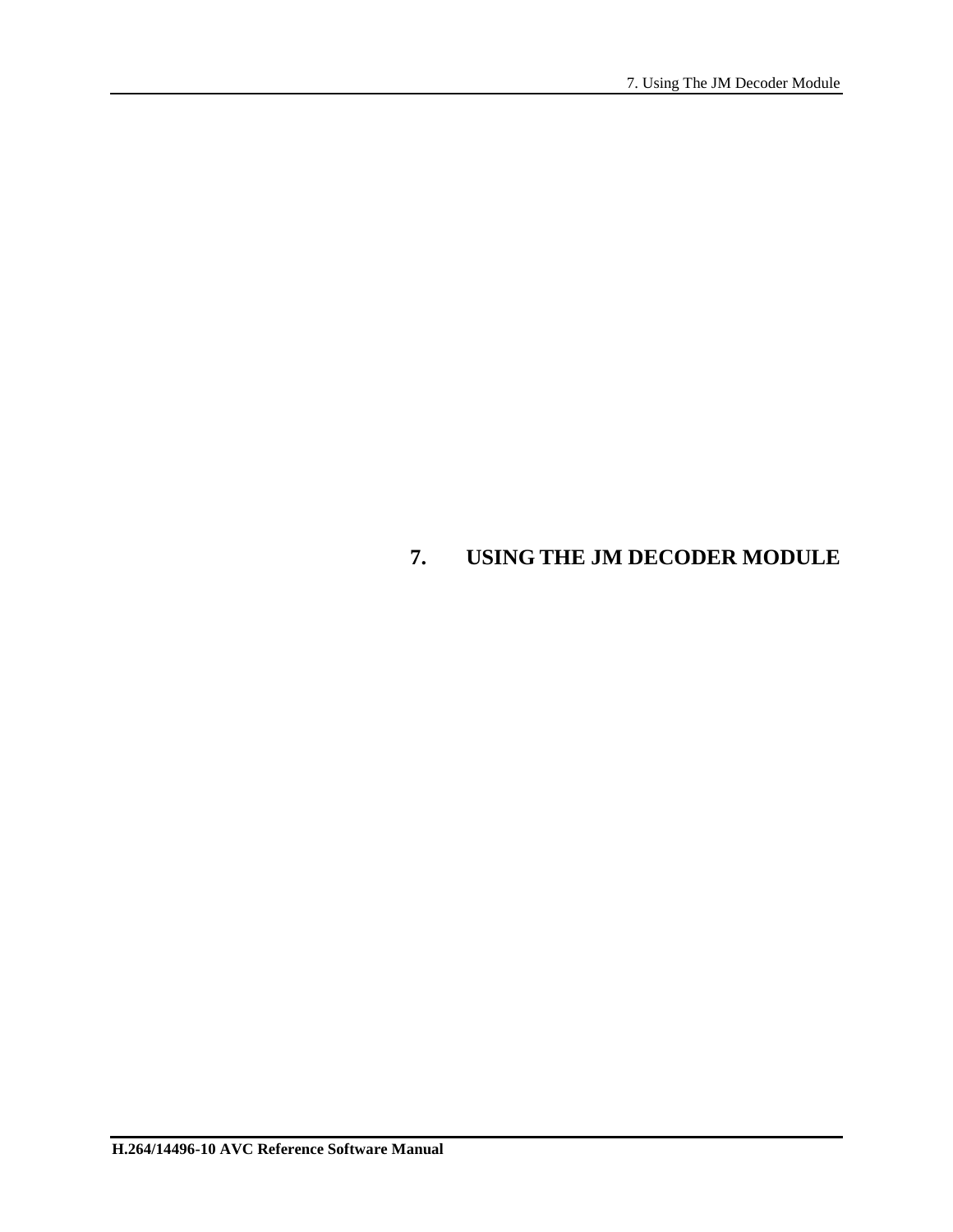# **7. USING THE JM DECODER MODULE**

## **7.1 Decoder Syntax**

```
ldecod [-s] [-h] {[defdec.cfg] | {[-p pocScale][-i bitstream.264]...
        [-o output.yuv][-r reference.yuv] [-uv]}}
```

| <b>Options:</b> |                                                                                                                       |
|-----------------|-----------------------------------------------------------------------------------------------------------------------|
| $-h$            | Prints parameter usage.                                                                                               |
| [defdec.cfg]    | Optional decoder config file containing all decoder information.                                                      |
| $-S$            | Silent decoding                                                                                                       |
| $-i$            | Decode file<br>bitstream.264>. Default is set to test.264.                                                            |
| $-0$            | Reconstructed file name is set to <output.yuv>. Default is test_dec.yuv</output.yuv>                                  |
| $-r$            | Reference sequence file for PSNR computation is set to $\langle$ reference.yuv $\rangle$ .<br>Default is test_rec.yuv |
| $-p$            | Set Poc Scale to the value pocScale. Default is 2.                                                                    |
| $-uv$           | Output 400 content with gray chroma components (i.e. values 128), to allow<br>viewing of output on 420 YUV players.   |

Examples of usage:

```
ldecod.exe
ldecod.exe -h
ldecod.exe default.cfg
ldecod.exe –s –i bitstream.264
ldecod.exe –i bitstream.264 –o output.yuv –r reference.yuv
ldecod.exe –i bitstream420.264 -uv
```
# **7.2 Decoder Configuration File Format**

Decoder parameters need to be placed in a specific order for the decoder to work correctly. Parameters allowed are as follows:

| <b>Decoder Parameters:</b> |                                                                                                    |
|----------------------------|----------------------------------------------------------------------------------------------------|
| bistream.264               | H.26L coded bitstream                                                                              |
| <i>output.yuv</i>          | Output file in RAW format. Format is based on appropriate parameters<br>in Sequence bitstream SPS. |
| <i>input.yuv</i>           | Ref sequence (for SNR)                                                                             |
|                            | Write 4:2:0 chroma components for monochrome streams (all chroma<br>samples are set to value 128)  |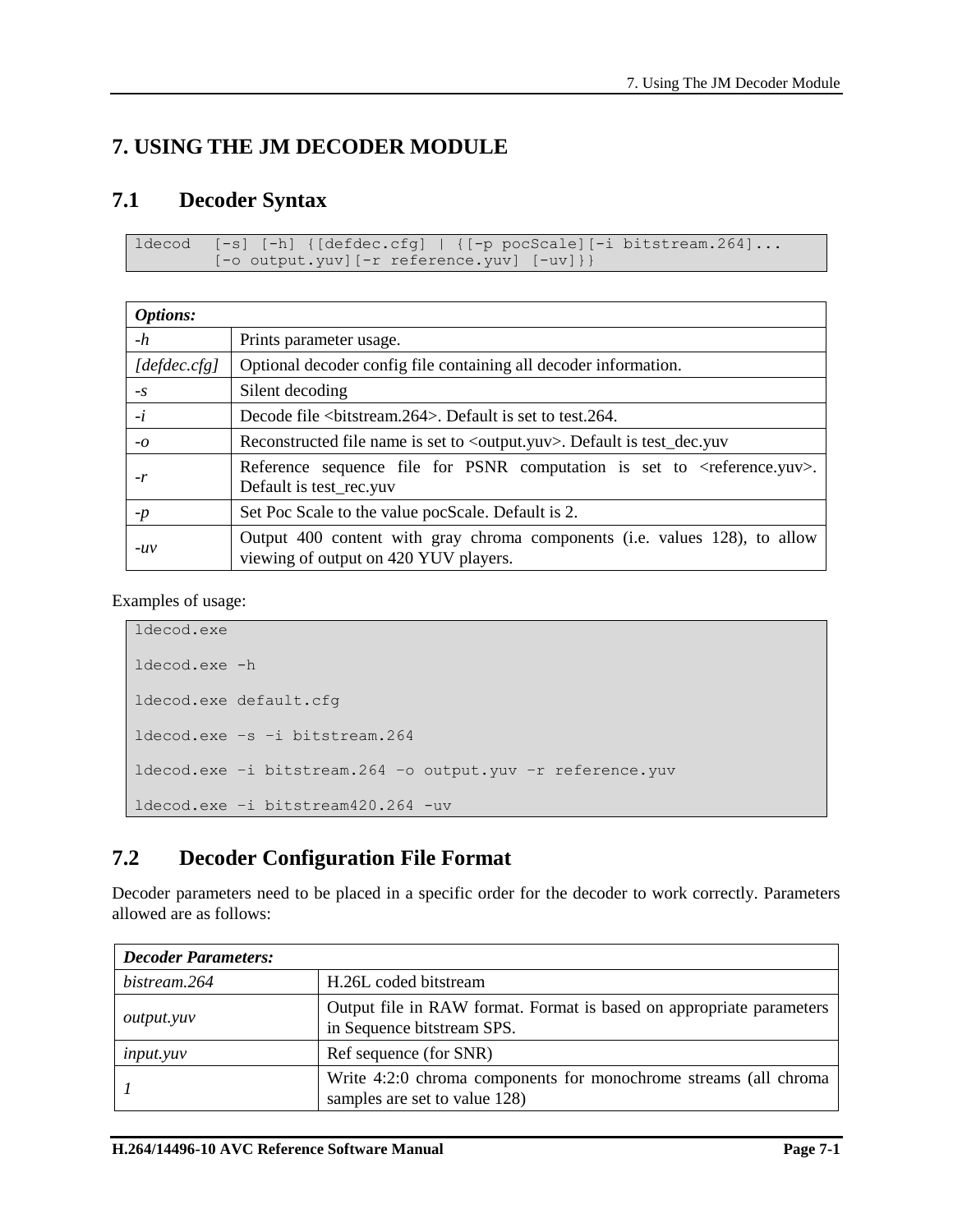| 0                    | NAL mode (0=Annex B, 1: RTP packets)                                                                                                                                                                   |  |  |  |
|----------------------|--------------------------------------------------------------------------------------------------------------------------------------------------------------------------------------------------------|--|--|--|
| 3                    | SNR computation offset (parameter useful for computing PSNR<br>compared to reference if encoding does not start from frame 0.                                                                          |  |  |  |
|                      | Poc Scale (allowable values $> 0$ ). Scales poc for SNR purposes. System<br>does not compute SNR correctly currently if poc resets to zero (this<br>could happen in current encoder if IDRs are used). |  |  |  |
| 500000               | Rate Decoder (HRD conformance)                                                                                                                                                                         |  |  |  |
| 104000               | B decoder                                                                                                                                                                                              |  |  |  |
| 73000                | F decoder                                                                                                                                                                                              |  |  |  |
| leakybucketparam.cfg | <b>LeakyBucket Params</b>                                                                                                                                                                              |  |  |  |
| 0                    | Error Concealment option. Allowable values are 0 (disabled/default), 1<br>(frame copy), and 2 (motion copy)                                                                                            |  |  |  |
| $\overline{2}$       | Reference POC gap. Default is 2.                                                                                                                                                                       |  |  |  |
| $\mathfrak{D}$       | POC gap. Default is 2.                                                                                                                                                                                 |  |  |  |
| 0                    | Enable silent decoding. Default is 0 (disabled).                                                                                                                                                       |  |  |  |

# **7.3 Decoder Output**

When running the decoder, the decoder will display on screen rate/distortion statistics for every frame coded. Cumulative results will also be presented. The output information generated may look as follows:

| Decoder config file                                                                                                                                                             |                    |  | JM 15.0 (FRExt) -------<br>: decoder.cfg                      |  |   |
|---------------------------------------------------------------------------------------------------------------------------------------------------------------------------------|--------------------|--|---------------------------------------------------------------|--|---|
| Input H.264 bitstream<br>Output decoded YUV<br>Output status file<br>Input reference file                                                                                       |                    |  | : test.264<br>: test dec.yuv<br>$:$ log.dec<br>: test rec.yuv |  |   |
| POC must = frame# or field# for SNRs to be correct                                                                                                                              |                    |  |                                                               |  |   |
| Frame  POC Pic# QP SnrY SnrU SnrV Y:U:V Time(ms)                                                                                                                                |                    |  |                                                               |  |   |
| $00000(1DR)$ 0 0 28 0.0000 0.0000 0.0000 4:2:0 16<br>00006(P) 12 1 28<br>$00004( b )$ 8 2 28 0.0000 0.0000 0.0000 4:2:0 15<br>$00002( b )$ 4 3 28 0.0000 0.0000 0.0000 4:2:0 16 |                    |  | $0.0000$ $0.0000$ $0.0000$ $4:2:0$                            |  | 0 |
| $SNR Y(dB)$ : 0.00<br>$SNR U(dB)$ : 0.00<br>SNR V(dB)<br>Total decoding time: $0.062$ sec $(64.516$ fps)                                                                        | $\sim$ $\sim$ 0.00 |  |                                                               |  |   |
| Exit JM 15 (FRExt) decoder, ver 15.0                                                                                                                                            |                    |  |                                                               |  |   |

The generated statistics in the above list represent the following information:

| <b>Name</b> | <b>Format</b> | <b>Purpose</b>                          |
|-------------|---------------|-----------------------------------------|
| Frame       | %05d(SType)   | Frame Display Order and Type            |
| <i>POC</i>  | %3d           | Frame/Field POC number                  |
| Pic#        | %3d           | Frame num associated with current frame |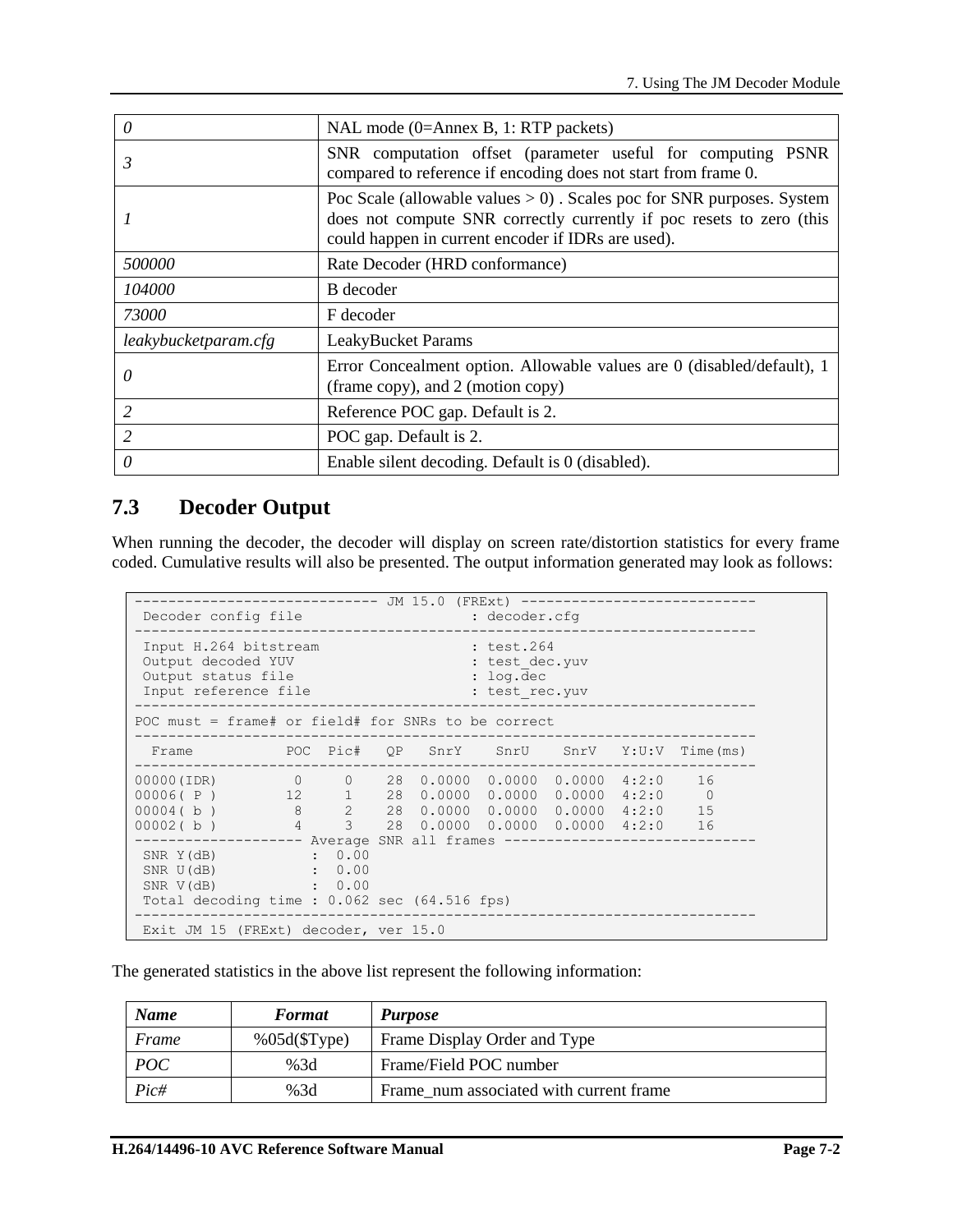| QP          | %5d   | Frame Quantization value                                                                                              |
|-------------|-------|-----------------------------------------------------------------------------------------------------------------------|
| <i>SnrY</i> | %7.4f | Luma Y PSNR. If value is equal to 0.000 then reference is<br>either not available or is identical to reconstructed.   |
| SnrU        | %7.4f | Chroma U PSNR. If value is equal to 0.000 then reference is<br>either not available or is identical to reconstructed. |
| <i>SnrV</i> | %7.4f | Chroma V PSNR. If value is equal to 0.000 then reference is<br>either not available or is identical to reconstructed. |
| Y:U:V       | X:Y:Z | Color format                                                                                                          |
| Time(ms)    | %5d   | Total decoding time for frame                                                                                         |

l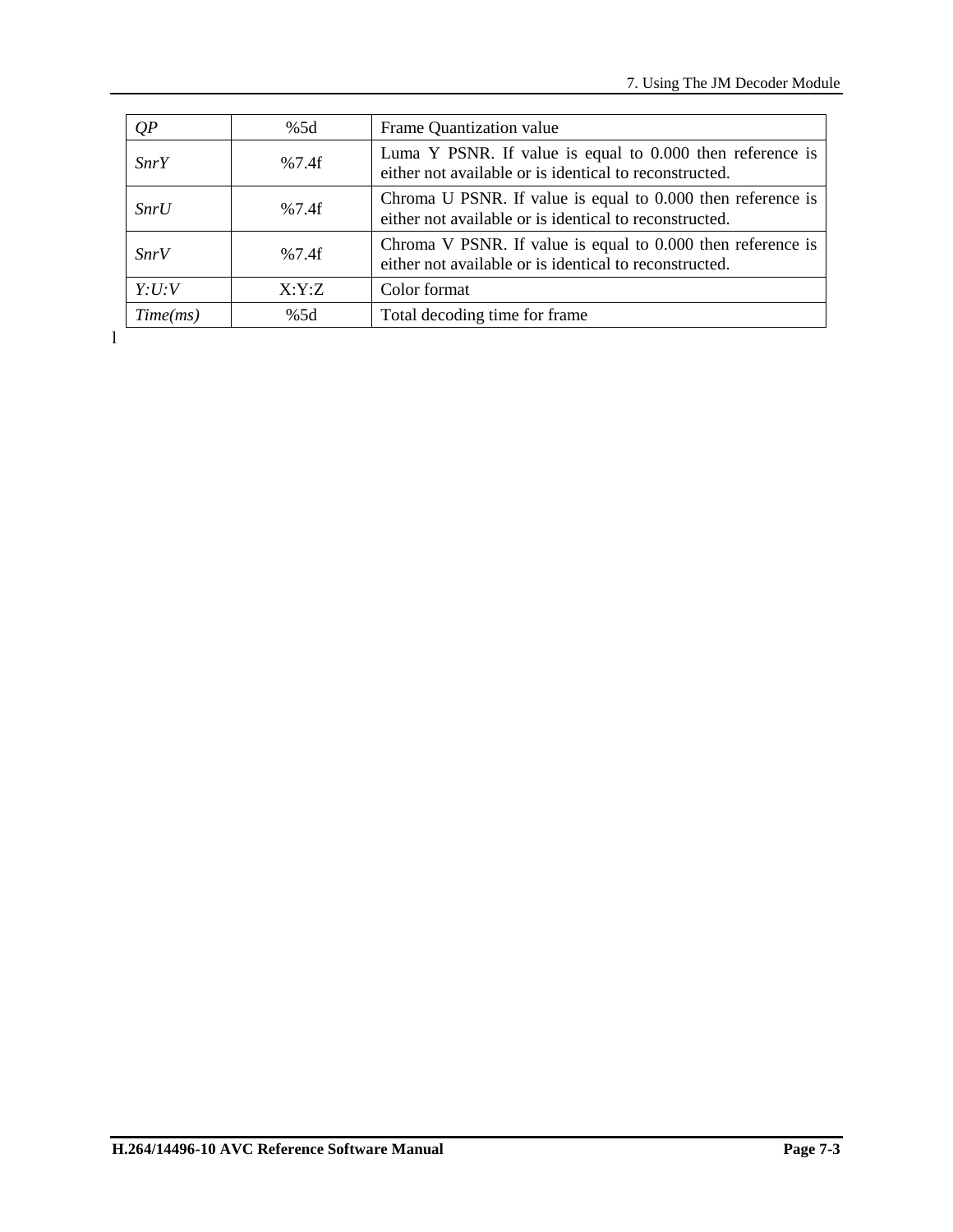# **8. HARDCODED DECODER PARAMETERS**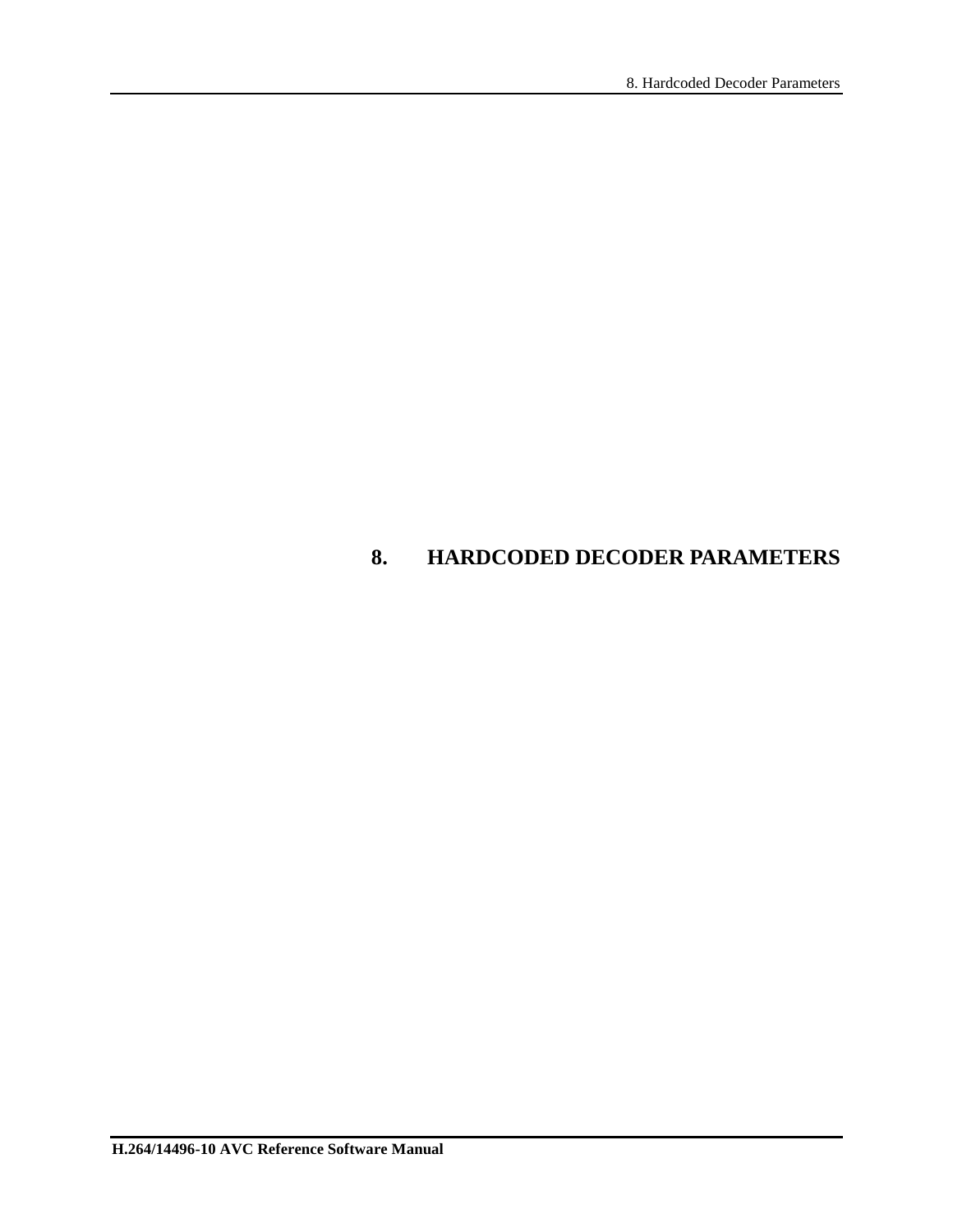# **8. HARDCODED DECODER PARAMETERS**

Although encoder behavior is mainly controlled through the parameters provided in section [4,](#page-23-0) additional hardcoded parameters within the reference software could also modify its behavior. This includes the generation of tracing and output information, and algorithmic considerations.

## **8.1 defines.h**

| <b>DUMP_DPB</b>           |   | Dump DPB for debugging purposes                                     |  |  |  |  |
|---------------------------|---|---------------------------------------------------------------------|--|--|--|--|
| <b>IMGTYPE</b>            |   | Defines data size type. 0 implies byte (i.e. best for profiles with |  |  |  |  |
|                           |   | 8 bit support), where as 1 implies unsigned short which is          |  |  |  |  |
|                           |   | suitable for all types including 10-12 bit content. When set to 0,  |  |  |  |  |
|                           |   | this option can provide considerable memory savings and some        |  |  |  |  |
|                           |   | speed advantages when encoding 8 bit content.                       |  |  |  |  |
| <b>ZEROSNR</b>            |   | Definition avoids generation of infinite SNR by always forcing      |  |  |  |  |
|                           |   | at least one difference sample                                      |  |  |  |  |
| <b>MAX_NUM_SLICES</b>     |   | Maximum number of slices<br>supported per<br>picture                |  |  |  |  |
|                           |   | (increasing the value results in higher memory requirement)         |  |  |  |  |
| PAIR_FIELDS_IN_OUTPUT     |   | always pair consecutive complementary fields in file output         |  |  |  |  |
|                           |   | independent of their pairing in the DPB (e.g. if second decoded     |  |  |  |  |
|                           |   | field is IDR)                                                       |  |  |  |  |
| ENABLE_HIGH444_CTX        | ۰ | Enables High 444 profile context types for CABAC.                   |  |  |  |  |
| ENABLE OUTPUT TONEMAPPING |   | Enables tone mapping the output if tone mapping SEI present         |  |  |  |  |
|                           |   |                                                                     |  |  |  |  |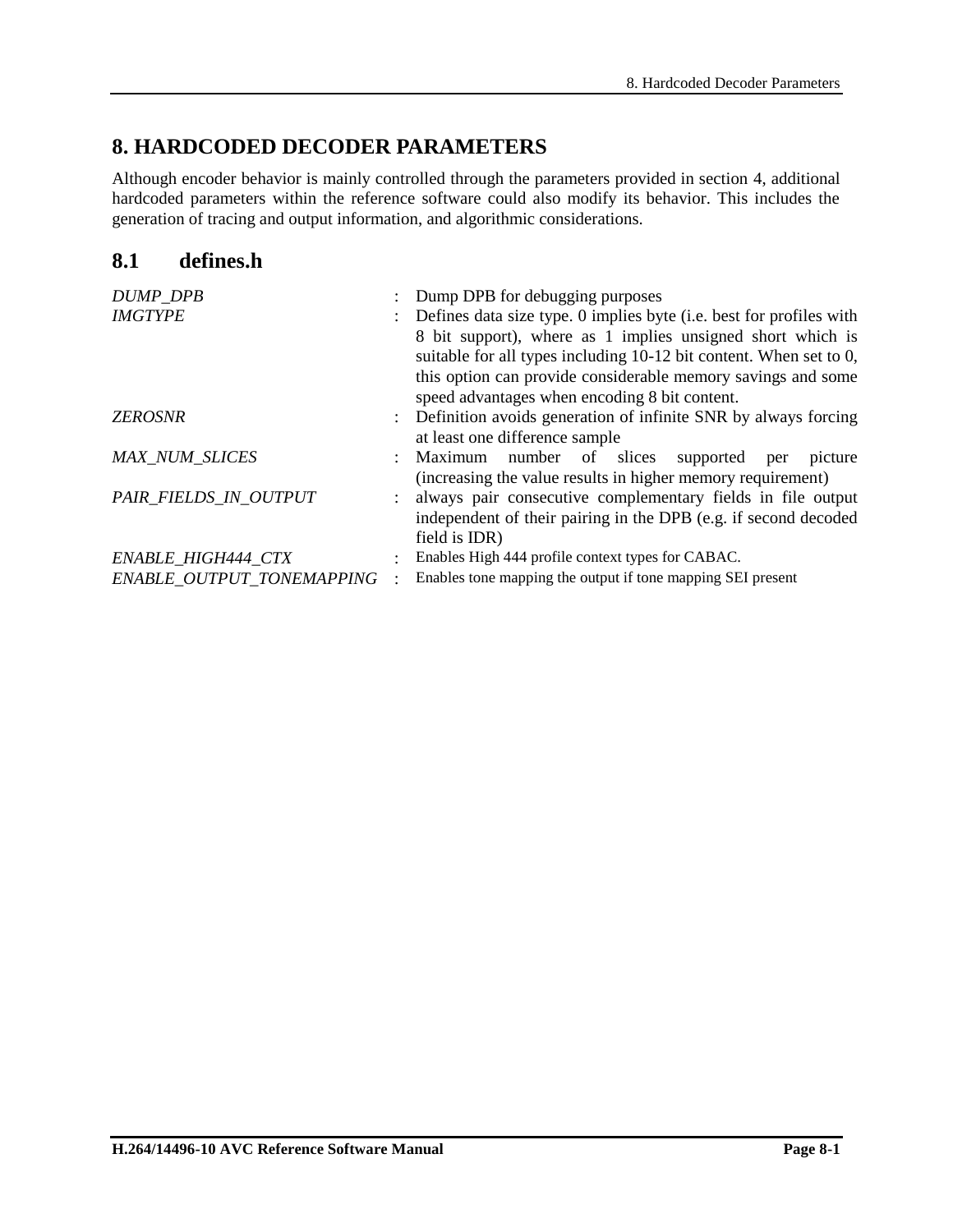# **9. SYSTEM GENERATED REPORTS/OUTPUT**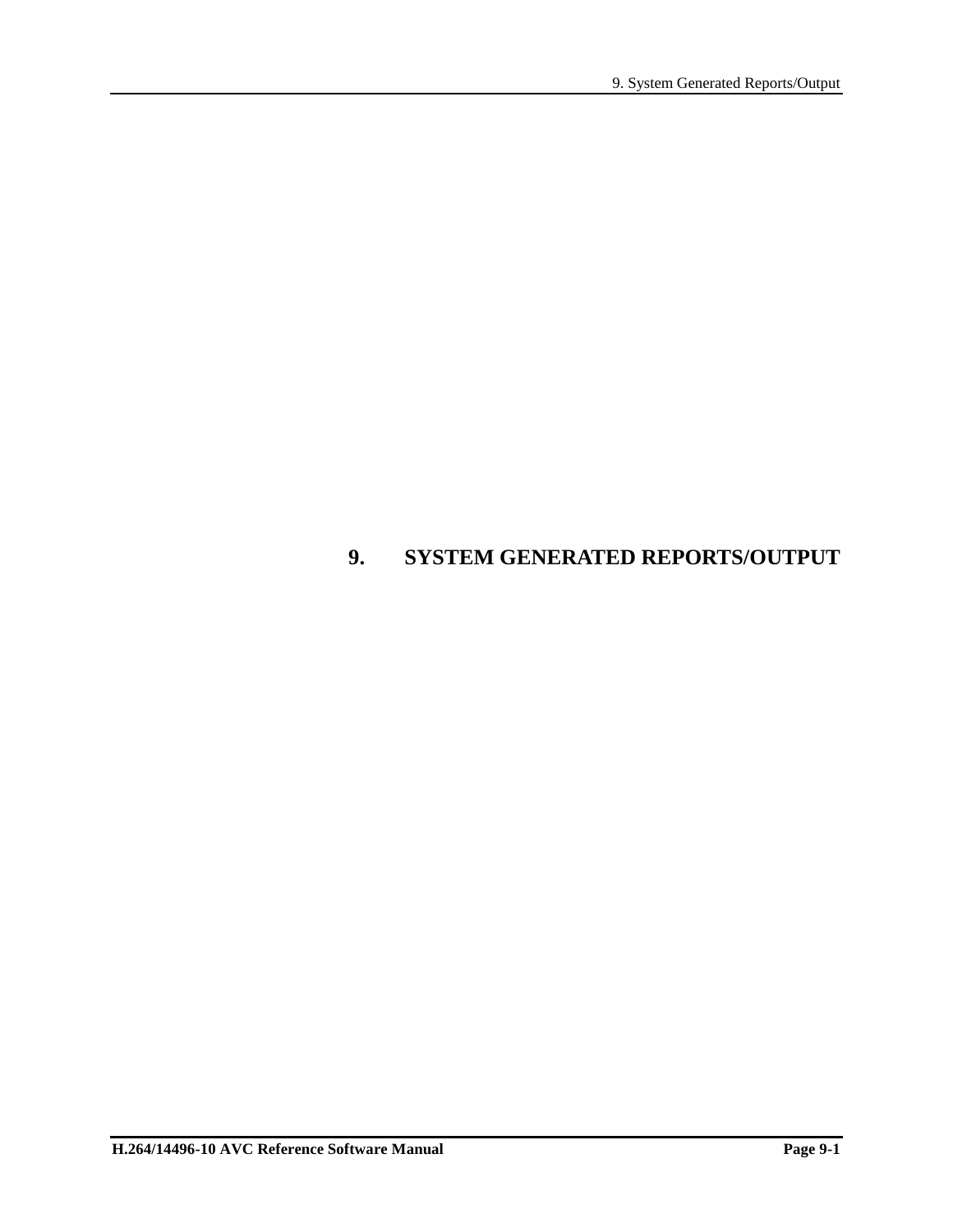# **9. SYSTEM GENERATED REPORTS/OUTPUT**

The Encoder and Decoder modules generate various reports that could be used for analysis purposes.

## **9.1 log.dat**

File provides summary statistics for all simulations initiated within the current directory. This includes certain input parameters, PSNR values, bitrate, encoding duration etc. In more detail, the parameters shown in this file are:

| <b>Name</b>       | <b>Format</b>        | <b>Purpose</b>                                                                                                                                               |  |  |
|-------------------|----------------------|--------------------------------------------------------------------------------------------------------------------------------------------------------------|--|--|
| Ver               | W.X/Y.Z              | Encoder Version (W.X main branch, Y.Z FRExt)                                                                                                                 |  |  |
| Date              | MM/DD                | <b>Simulation End Date</b>                                                                                                                                   |  |  |
| <b>Time</b>       | HH:MM                | <b>Simulation End Time</b>                                                                                                                                   |  |  |
| Sequence          | %30.30s              | <b>Sequence Name</b>                                                                                                                                         |  |  |
| #Img              | %5d                  | Coded<br>Primary<br>Frames<br>(excluding B or Hierarchical Structure)                                                                                        |  |  |
| P/MbInt           | % $d$ /% $d$         | Picture level AFF/ Macroblock level AFF                                                                                                                      |  |  |
| QPI               | $% -3d$              | I slice Quantizer                                                                                                                                            |  |  |
| QPP               | $% -3d$              | P slice Quantizer                                                                                                                                            |  |  |
| QPB               | $% -3d$              | <b>B</b> slice Quantizer                                                                                                                                     |  |  |
| Format            | %4dx%4d              | Width x Height                                                                                                                                               |  |  |
| <b>Iperiod</b>    | %3d                  | <b>Intra Period</b>                                                                                                                                          |  |  |
| $\#B$             | %3d                  | Number of B coded frames                                                                                                                                     |  |  |
| <b>FMES</b>       | FS FFS HEX SHEX EPZS | <b>Fast Motion Estimation usage</b>                                                                                                                          |  |  |
| <b>Hdmd</b>       | %1d%1d%1d            | Distortion functions for Motion estimation                                                                                                                   |  |  |
| S.R               | %3d                  | Maximum Search Range (around predictor for RDOPT ON)                                                                                                         |  |  |
| #Ref              | %2d                  | Maximum number of references (num_ref_frames)                                                                                                                |  |  |
| Freq              | %3d                  | Coded Video Frame Rate                                                                                                                                       |  |  |
| Coding            | <b>CABAC CAVLC</b>   | <b>Entropy Mode Used</b>                                                                                                                                     |  |  |
| RD-opt            | %d                   | Rate Distortion Optimization Option                                                                                                                          |  |  |
| Intra upd         | <b>ON OFF</b>        | Use of MbLineIntraUpdate. Note that this incorrectly<br>reports that this is off if MbLineIntraUpdate is larger than 1.                                      |  |  |
| 8x8Tr             | %d                   | Mode usage of 8x8 transform                                                                                                                                  |  |  |
| SNRY 1            | $% -5.3f$            | Luma PSNR for first frame in sequence Note: How useful is<br>this? Should it be maybe PSNR of I coded frames? Note that<br>such is reported in the stat file |  |  |
| SNRU 1            | $% -5.3f$            | Chroma U PSNR for first frame in sequence Note: Same<br>issue as with luma.                                                                                  |  |  |
| SNRV <sub>1</sub> | $% -5.3f$            | Chroma V PSNR for first frame in sequence Note: Same<br>issue as with luma.                                                                                  |  |  |
| SNRY N            | $% -5.3f$            | Luma PSNR for entire sequence                                                                                                                                |  |  |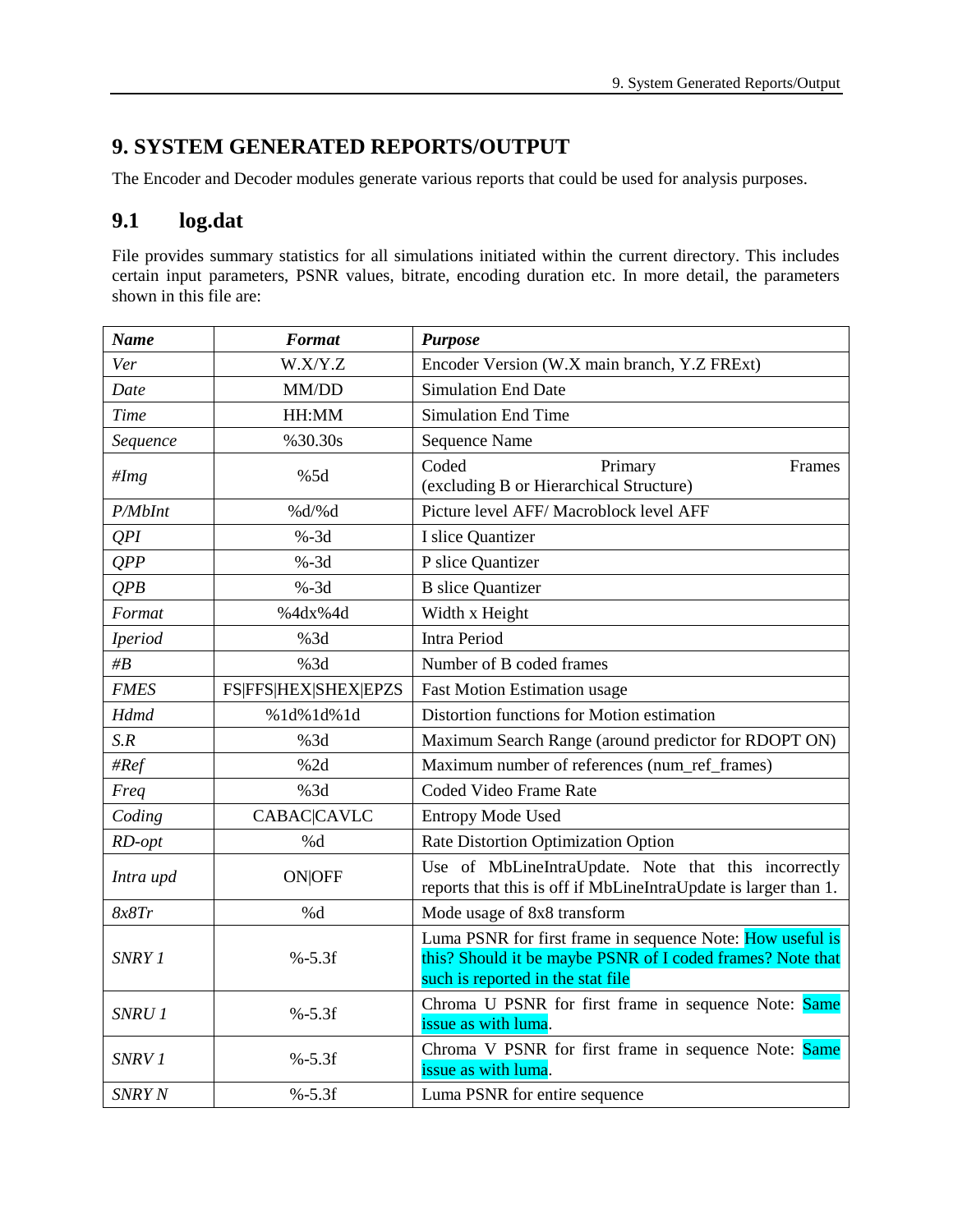| $% -5.3f$ | Chroma U PSNR for entire sequence             |
|-----------|-----------------------------------------------|
| $% -5.3f$ | Chroma V PSNR for entire sequence             |
| %6.0f     | Bitrate (not bits) assigned to I coded frames |
| $%6.0$ f  | Bitrate (not bits) assigned to P coded frames |
| $%6.0$ f  | Bitrate (not bits) assigned to B coded frames |
| %6.0f     | Sequence Bitrate including overheads          |
| %12d      | Encoding Time in ms                           |
| %12d      | Motion Estimation only time in ms             |
|           |                                               |

### **9.2 StatsFile description**

This file contains information about the encoded sequence, such as statistics about the macroblock types used for each different slice type, distortion information, the last encoded sequence. An example stat.dat file could look as follows:

--------------------------------------------------------------

```
 This file contains statistics for the last encoded sequence 
--------------------------------------------------------------
Sequence : e:\data\foreman_176x144_30p.yuv
No.of coded pictures : 19
Freq. for encoded bitstream : 30
I Slice Bitrate(kb/s) : 38.98<br>P Slice Bitrate(kb/s) : 58.69
P Slice Bitrate(kb/s)
B Slice Bitrate(kb/s) : 8.97
Total Bitrate(kb/s) : 106.91
ME Metric for Refinement Level 0 : SAD
ME Metric for Refinement Level 1 : Hadamard SAD
ME Metric for Refinement Level 2 : Hadamard SAD
Mode Decision Metric : Hadamard SAD
Motion Estimation for components : Y
Image format : 176x144
Error robustness : Off
Search range : 32
Total number of references : 10
References for P slices : 2
List0 refs for B slices : 2
List1 refs for B slices : 2
Entropy coding method : CABAC
Profile/Level IDC : (100,40)
EPZS Pattern : Extended Diamond
EPZS Dual Pattern : Extended Diamond
EPZS Fixed Predictors : All P + B
EPZS Temporal Predictors : Enabled
EPZS Spatial Predictors : Enabled
EPZS Thresholds (16x16) : (256 0 768)
EPZS Subpel ME : Enabled
Search range restrictions : none
RD-optimized mode decision : used
---------------------|----------------|---------------|
  Item | Intra | All frames |
---------------------|----------------|---------------|
SNR Y(dB) | 0.00 | 0.00 |
SNR U/V (dB) | 0.00/ 0.00 | 0.00/ 0.00 |
Average quant \vert 28 | 28.00 |
---------------------|----------------|---------------|---------------|
  SNR | I | P | B |
---------------------|----------------|---------------|---------------|
SNR Y(dB) | 0.000 | 0.000 | 0.000 |
```